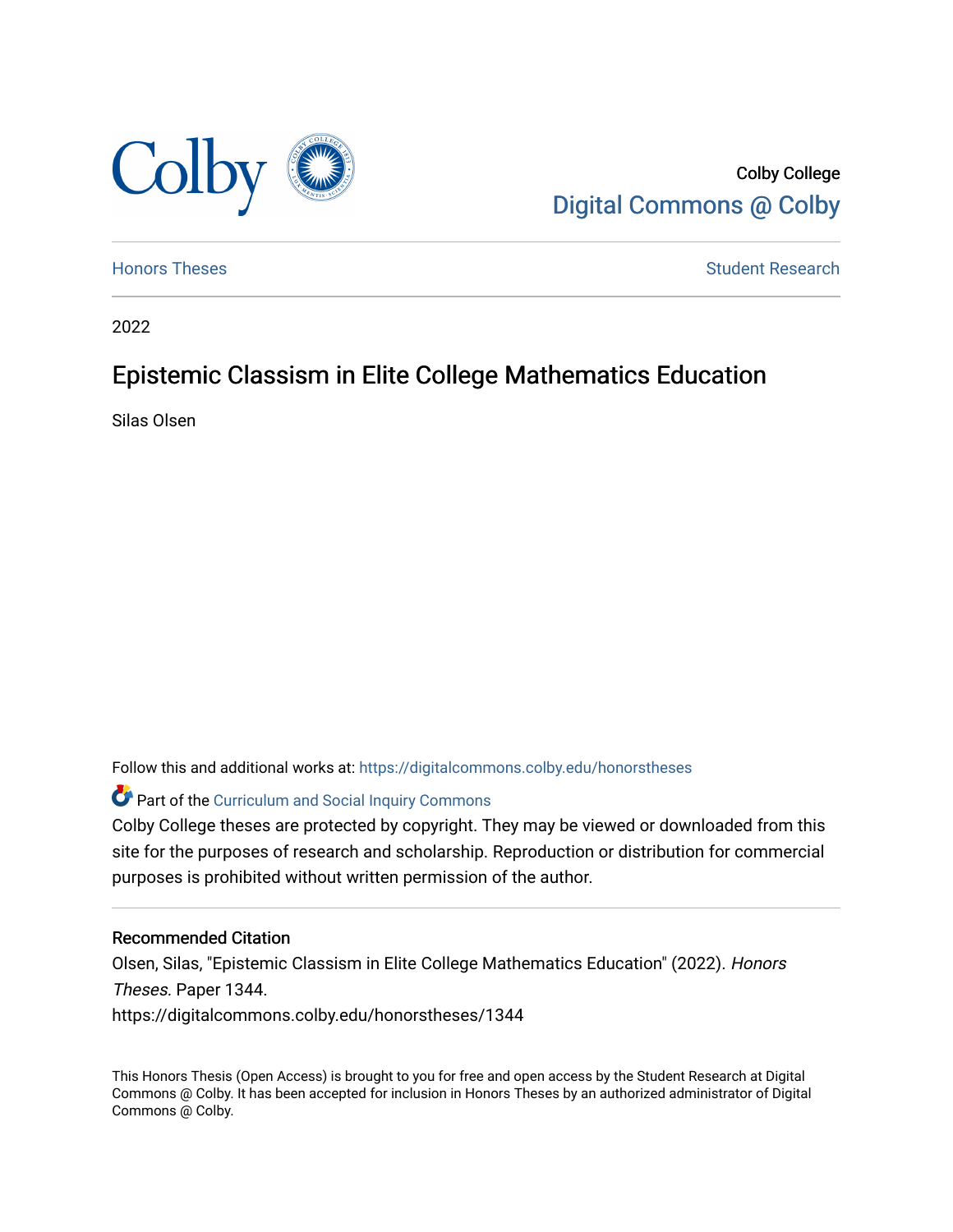

# Epistemic Classism in Elite College Mathematics Education

 **Silas Olsen completed the requirements for Honors in Education May 2022**

 $v$  -  $v$  -  $v$ 

 Adam Howard Professor of Education and Director of Education Advisor

 $\overline{U}$ 

Jim Behuniak Professor of Philosophy Reader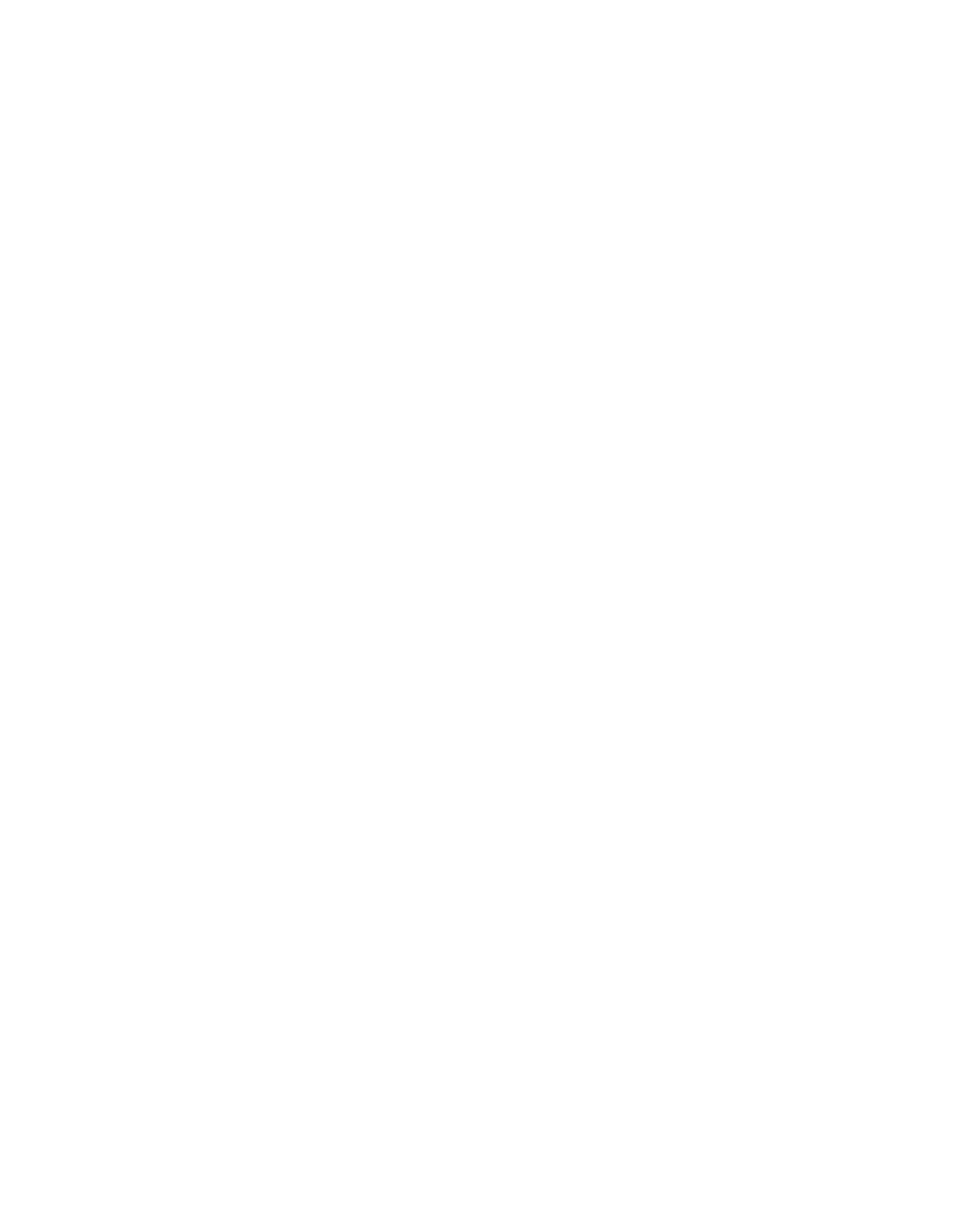| 73 |
|----|
|    |
|    |
|    |
|    |
|    |
|    |
|    |
|    |
|    |

# **Table of Contents**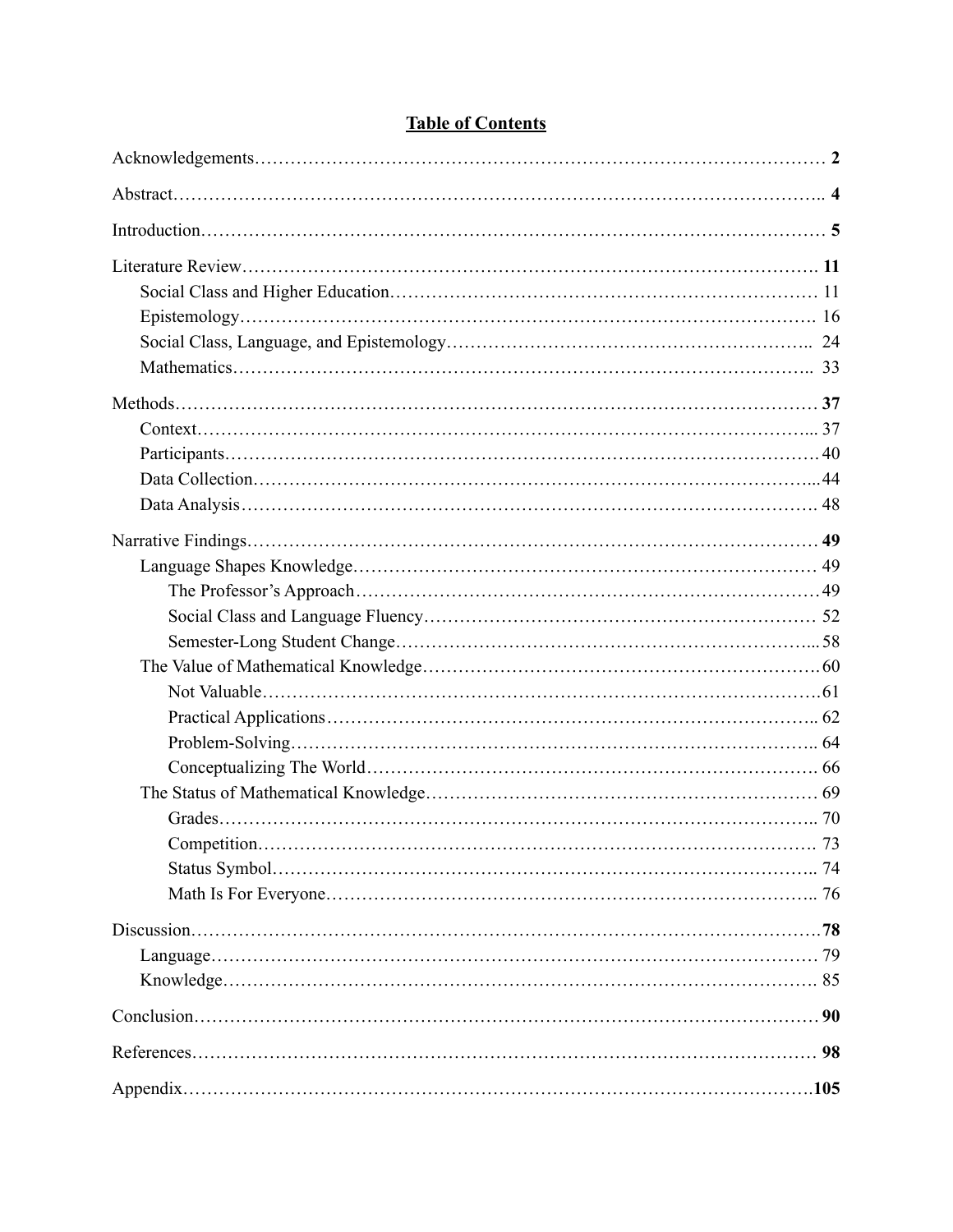#### **Acknowledgements**

<span id="page-4-0"></span>To my teacher and friend Adam Howard, you sparked within me a fire for educational equity that will burn until I die. My awe of the passion you have for your work has shaped who I am, and more importantly, who I want to become as an educator and an activist. You valued my voice, challenged me, and helped me realize I had things worth saying. I looked forward to meeting with you every week to chat about education and life, and I cherish the relationship we have built. My greatest hope is to be for others as you have been for me, to face life with an openness of mind and heart.

To my favorite math professor, thank you for transforming how I see mathematics, and for agreeing to be in this critical study without hesitation. It shows what type of person you are, and I can't wait to be a mathematics teacher like you.

To Jim Behuniak, my second reader, thank you for selflessly taking the time to read and constructively critique the thesis of someone you barely knew before.

To Steve, Jen, and Eliza, thank you for supporting my journey these past decades. Gosh, I'm old. How did you stand me for so long? Special thanks to Jen, who taught me in third grade in our local public school, and always told me (only half-jokingly) to never become a public school teacher like her. Sorry, Mom. Thank you to Steve for keeping all of our lives in order day after day, and thank you to Eliza for taking me the least seriously of all.

To Nana, Opa, and Grandma, thank you for supporting me with your love and wisdom. Your letters and phone calls kept me grounded throughout these four years.

To the Baldingers and the squad, thank you for being my second family. Y'all better live in New England, you know I'll be here.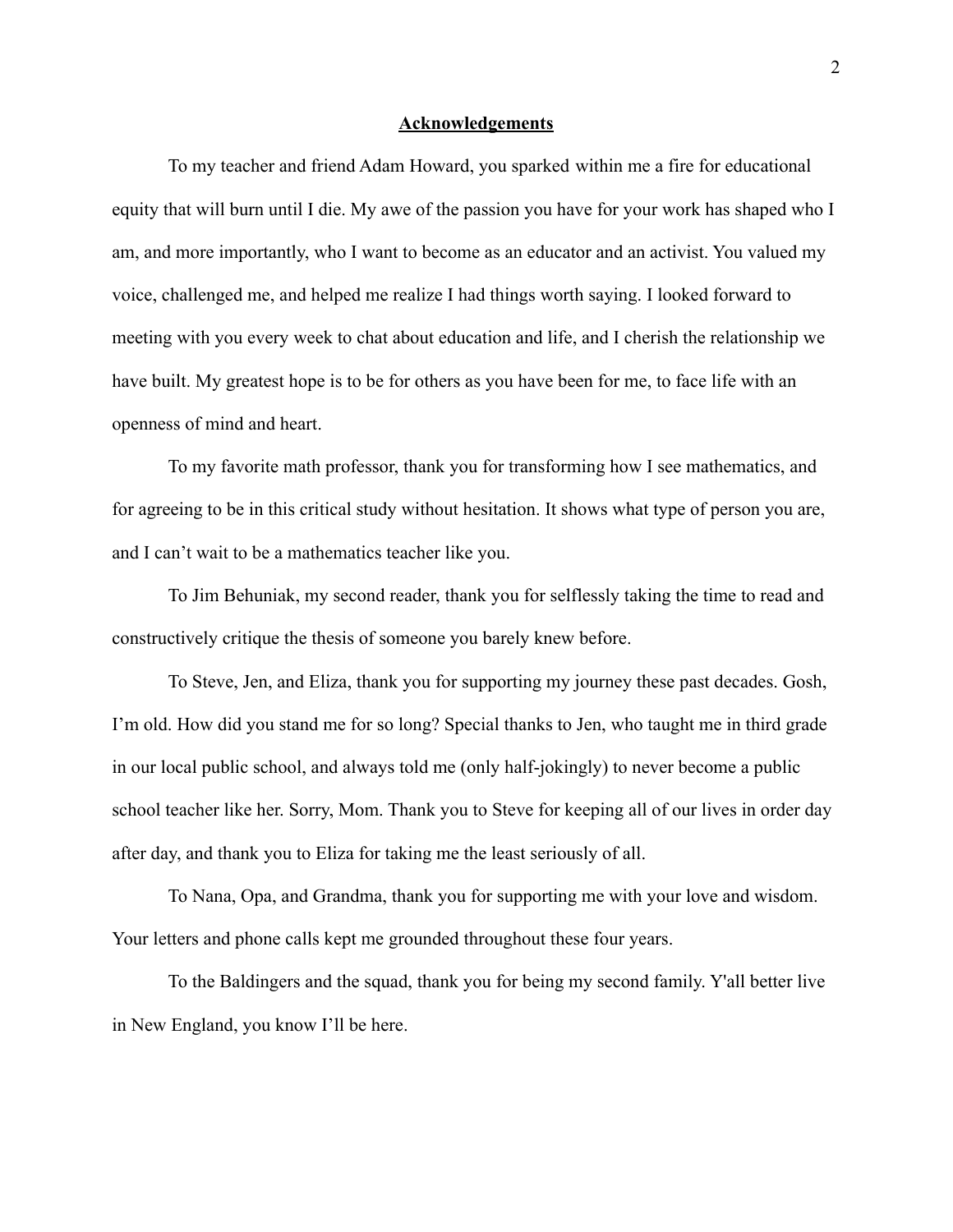To the cross country team and Jared, thank you for being one of the most welcoming and weirdest communities I could have ever hoped to be a part of.

To Apartment 319, Abby, Karl and friends, Wooden Jelly Spoon & Peanut, my electric bandmates, the MA161 crew, my running buddy Cody, my Lebanon friends, teachers, and coaches, the Bosebuck crew, and countless others, thank you for making me who I am today. You all had a hand in this thesis.

> Silas Olsen May 2022 Waterville, Maine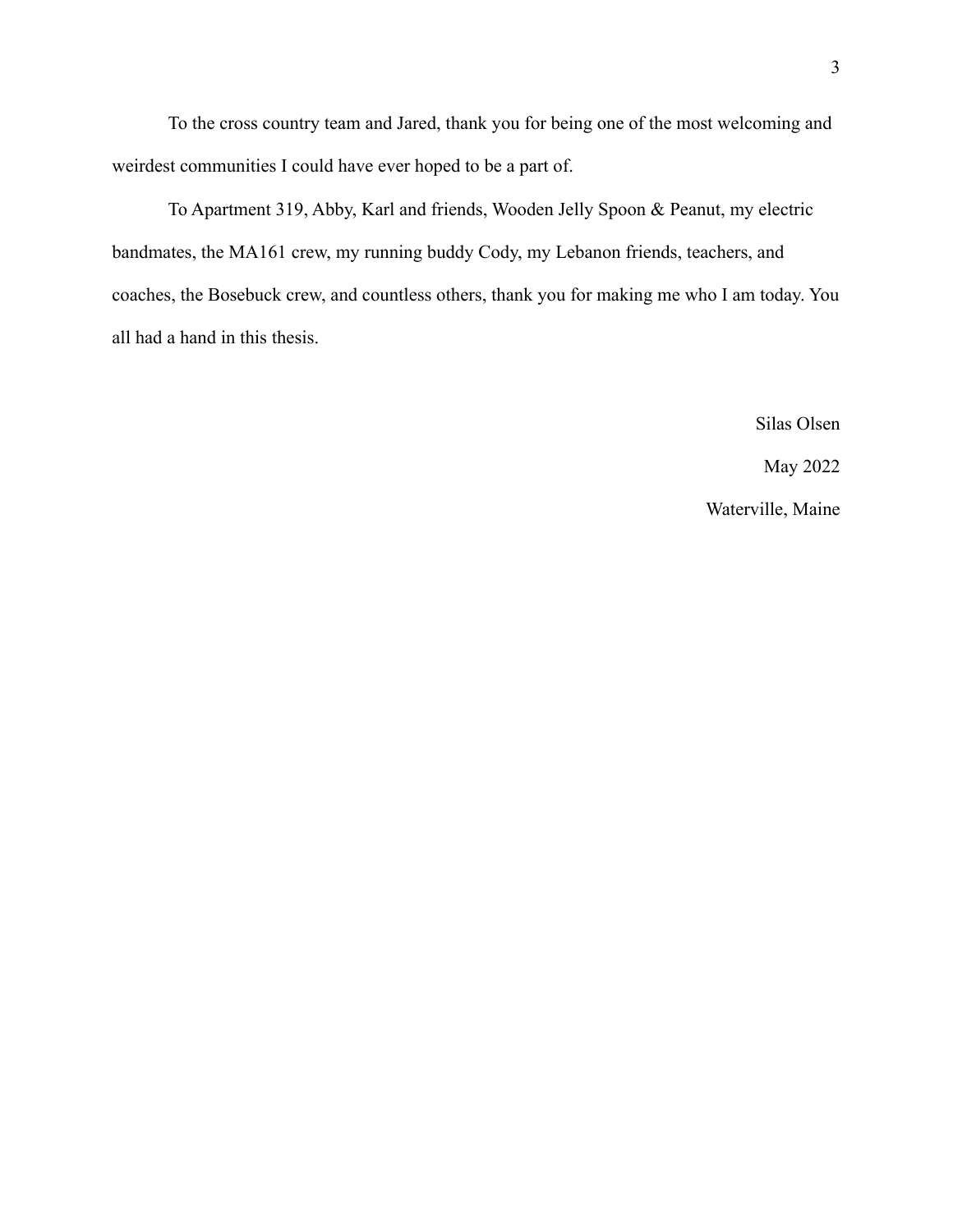#### **Abstract**

<span id="page-6-0"></span>This project started with my own experience of a shift in mathematical language and epistemology once I enrolled at an elite college. I wanted to explore how much of this shift was due to social class dynamics, how much epistemic injustice (injustice as it relates to knowledge systems) was occurring. Thus, my focus on epistemic classism in elite college mathematics education. I observed a single introductory calculus class for first and second-year undergraduate students at an elite college, conducted three rounds of interviews throughout the semester with ten students, interviewed the professor, and took some field notes during class time.

In line with Bernstein's (1964) work on social class and language, I found that there were codes of mathematical language that differed by social class, with more upper-class students fluent in *elaborated mathematical code*. More working-class students had to learn this language throughout the semester, as they were surprised at how abstract the class was. Working-class students saw math as not valuable, which can be viewed through Anyon's (1981) themes of *resistance*. Meanwhile, upper-class students saw math as a way of conceptualizing the world. Finally, I found that math has a special status in society as compared to other disciplines. It is regarded as a difficult area of study, making grades especially important to showcase status. This was internalized by all students, while 'math is for everyone' was a strictly upper-class belief.

Lastly, I framed my findings using the philosophy of epistemic virtues. I found that the elite values math and reason in-and-of itself, and thus have a *self-justifying epistemic virtue of rationality* which has high social status. It was imposed on students of all social classes by the class and the elite institution of the college. More working-class students had an epistemic virtue of rationality that was not as self-justifying. This imposition, this ignored mathematical epistemological mismatch between the college and its students, is epistemic classism.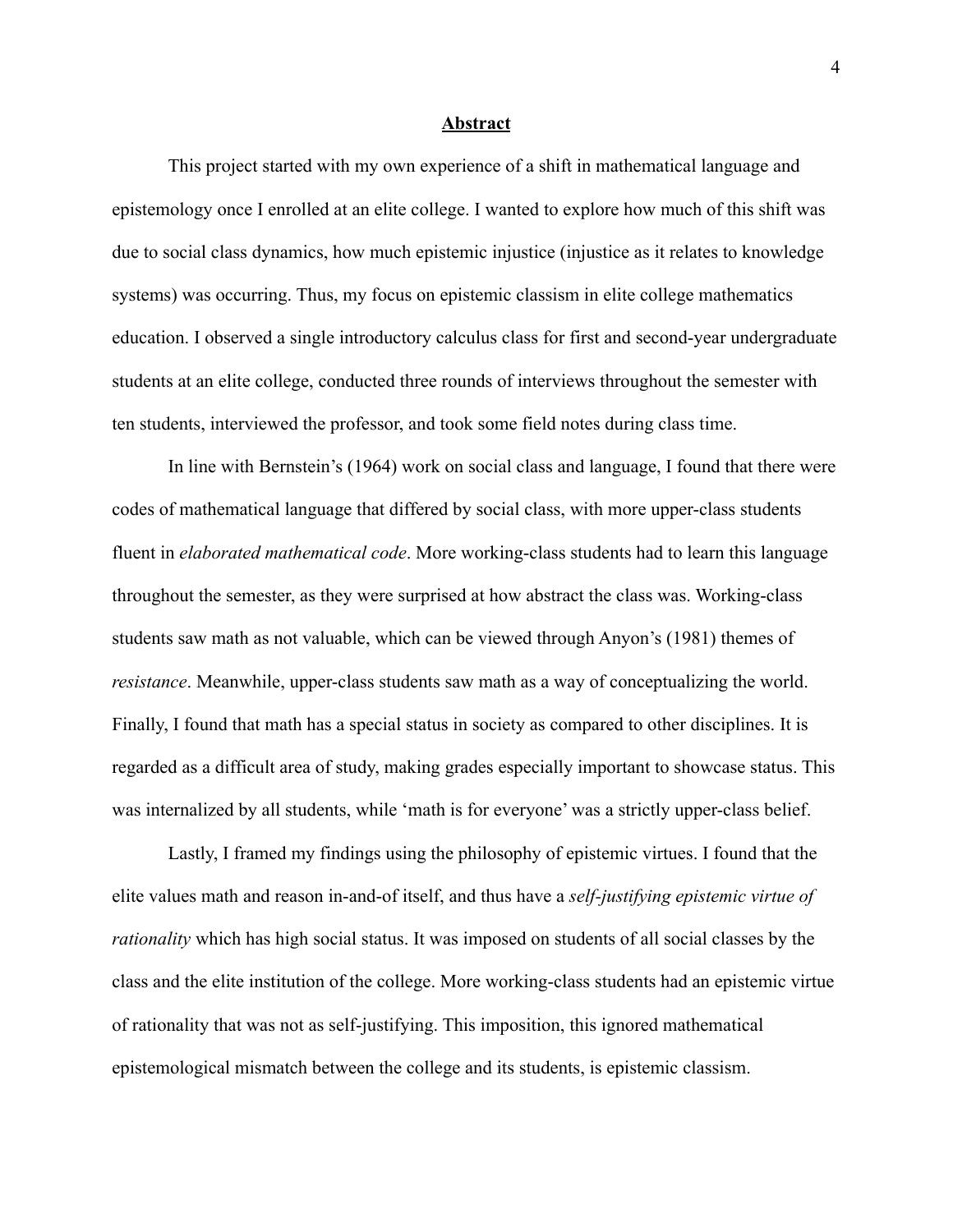#### **Introduction**

<span id="page-7-0"></span>My first memory of being seen as "good" at math was in my play-based kindergarten class. As a tradition during the moving-on ceremony, the students would take turns counting as high as they possibly could. When it was my turn, I kept counting and counting until the teachers realized that I was going to continue counting until I reached the thousands; so, they had to stop me. Later on, in my multi-age public elementary school classroom, where two or more grade levels often inhabited the same space, I remember solving a particularly difficult math word problem and being proud enough to tell my parents about it. I remember scoring well over two hundred division facts in five minutes. I was seen as the "math kid" my entire public school career, skipping enough math classes to run out of them by my junior year of high school. My role in mathematics classrooms was to teach my tablemates. I understood the language.

At the same time, I couldn't stop thinking about what jobs used math in ways that I liked. There weren't a lot of them. Nevertheless, throughout my middle school and high school years, a constant was my mother telling me to never become a public school teacher. My entire family is littered with teachers, and my mom teaches at the public elementary school in my hometown. She was even my third-grade teacher in a mixed-aged classroom, Mrs. Olsen. While she loves her job, loves education, and always believed I could be an inspired teacher, a part of her didn't want her child to enter a profession where she, just like teachers nationwide, had been overworked, underpaid, and underappreciated by American society. Like every parent, she wanted better for her children, whatever "better" means.

Once I started thinking about my future, however, I couldn't imagine myself working for a profit-driven company. I wanted to fight the good fight and let what privilege I have be used to help others who deserve it. College mathematics professor was pretty much the only path I could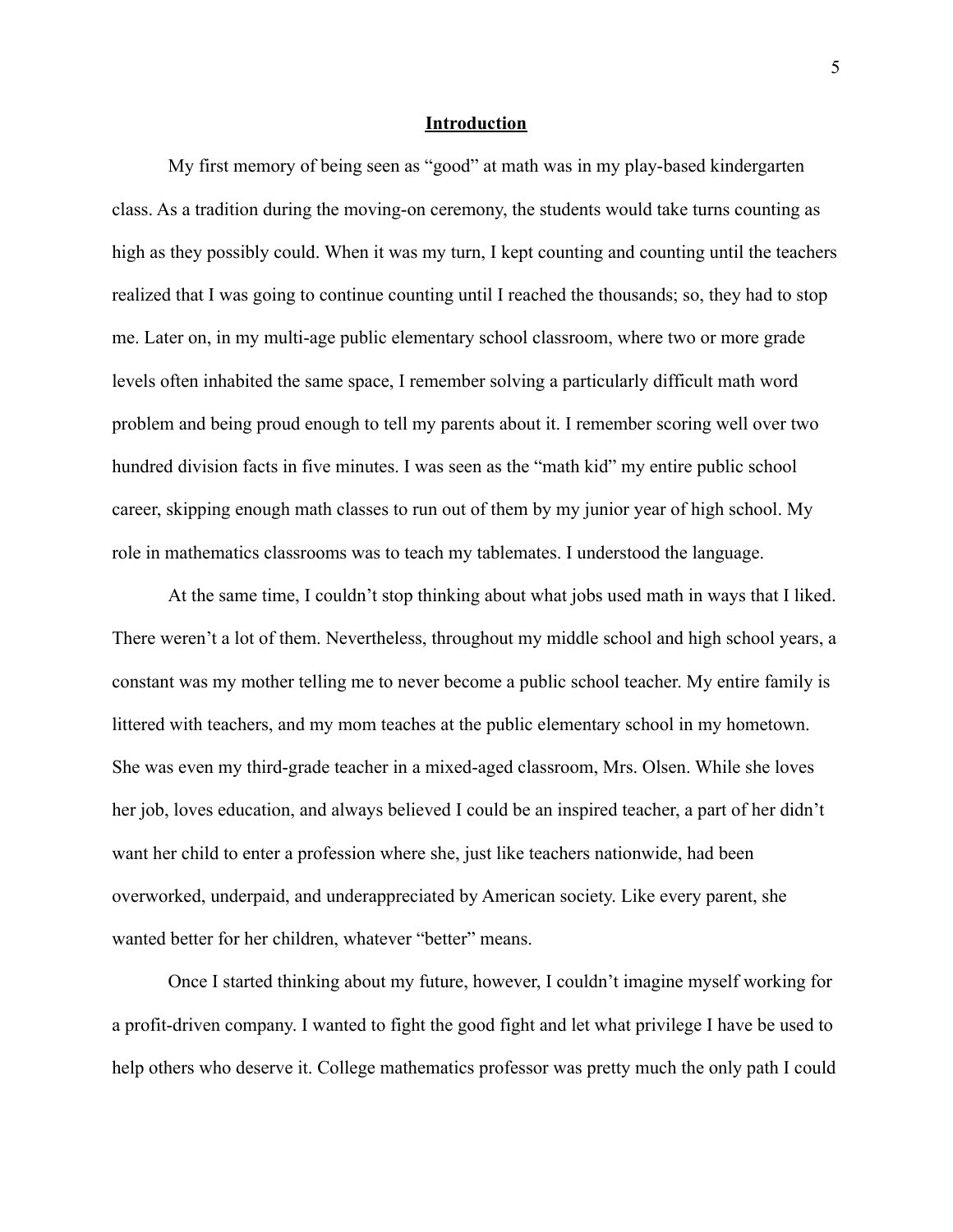see for myself, until I realized that there's a reason that pure mathematics professors tend to be the weirdest people on campus—you have to be crazy to go to graduate school for abstract mathematics for six years. I simply wasn't crazy enough. Granted, I was warned by my math professor during my freshman year that many pure mathematics majors burn out by the end of their undergraduate studies. Although, I like to tell myself that I didn't exactly burn out. Because as much as I cherish the language of mathematics, the pure math path I was headed down felt removed from social change, removed from people. After all, if there's any meaning for me in this world, it comes from the love between people and for people.

I found that love in introductory education classes during my junior year. At the root of the discipline is a care for people, for a community. Finding a community to be a part of for the long-term, creating lasting connections with people and places, and assisting change for the better are all that I want. Perhaps that's short-sighted. Perhaps I could improve the quality of life for millions through work in applied math and computer science. Perhaps teaching, for me, is a selfish choice of job in some sense. But it's who I am through nature and nurture. And it's been who I am for longer than I thought. Weeks into my freshman year of high school, I realized that school was merely a game to be played. The memorization, the rote learning of most classes, and the literal points-based output sat wrong with me on some level. I made a contract with myself that night in 2014. It read: "If I win the game I choose to play I will advocate against it." I still have the signed paper. At the time, I was merely thinking of the speech I got to give at graduation based on my GPA. But looking back, 9th-grade me was astonishingly prescient in predicting my life passion. I had to let my mom down.

I say so with a tinge of sarcasm, of course, but the wisecracking banter of teachers wondering why they ever chose to teach reflects the realities of the career I'm excited to foray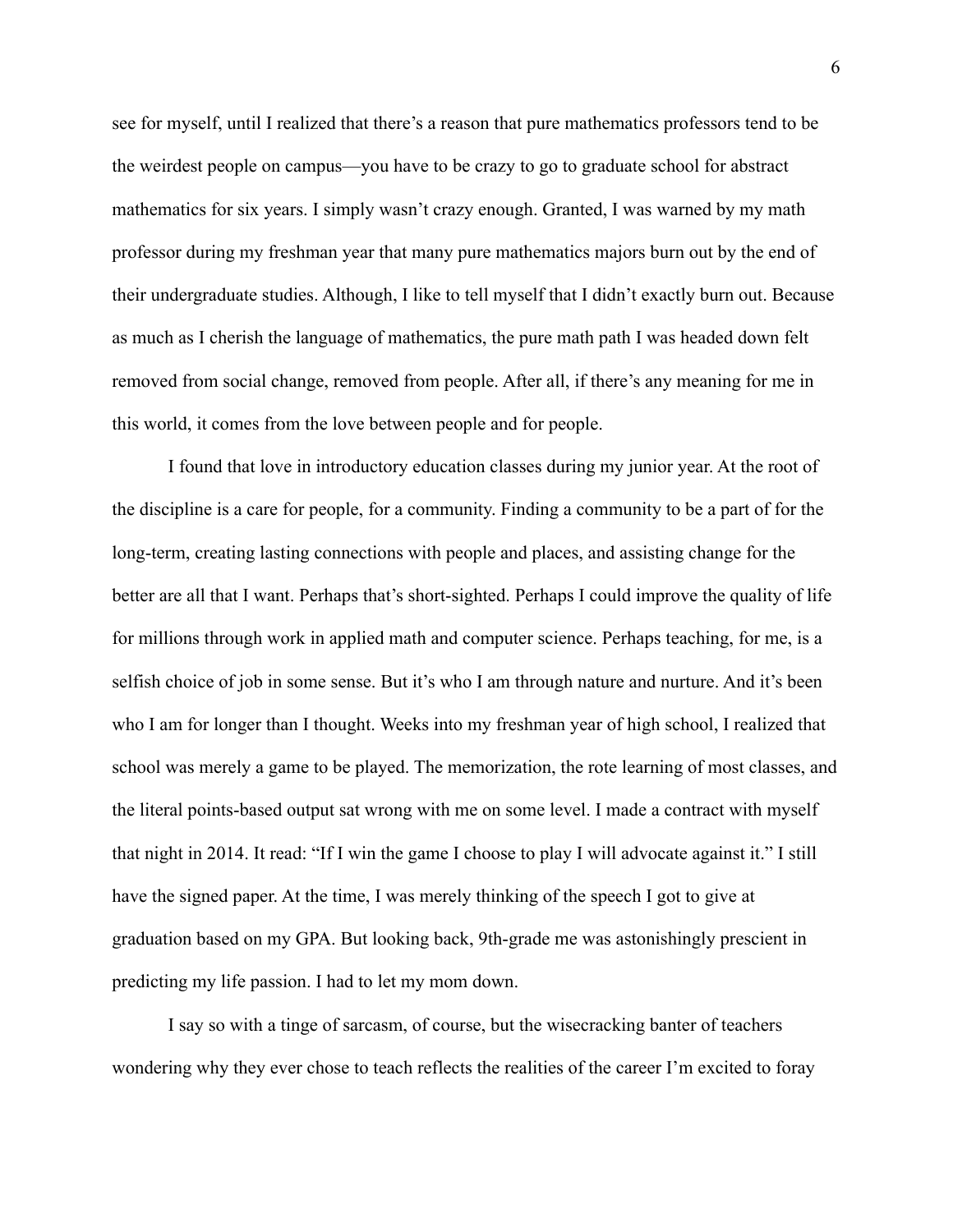into. Teaching is one of the hardest jobs one can do for the money, especially at an underfunded public school. I mention this to emphasize that this research was not undertaken to criticize teachers for the sake of criticizing teachers. Yes, there are ways that every teacher can become more equitable and more effective in their practice, but I wanted to undertake an analysis of education using a framework of systems first and foremost.

I found a new system at my little ivy college, one of social class at Colby College. Coming from a middle-class background, the elite culture of both the student body and the institution of my college created a shock to my system that I didn't fully understand at the time. Back at my high school, nobody remembered the last person that went to an Ivy League or little ivy school, and hell if my friends had ever heard of the colleges I was applying to. I didn't even really know the landscape of colleges, and looking back, I should have been more ambitious with my applications. But it was a new world. Colby was a new world. I even flirted with considering transferring to one of my state's small public colleges out of a feeling of betrayal of my community. Despite all their faults, I felt a kinship with the people in my high school that I couldn't shake. A year or two later, education courses started to address that deep-seated discomfort that I had at Colby but couldn't articulate. It was about social class. At my small public school in a middle-class farm town, even though classism was commonplace, there was a far more representative distribution of social class in the student population. Once I got to Colby College, the disgusting lack of representative socioeconomic diversity and jaw-dropping prevalence of students from elite families created an environment where I felt a little bit out of place, at least as much as a white, cis, het, able-bodied male can truly feel out of place in such a situation. I became engrossed in learning about how our country's education systems reinforce social class, whether it be through classed tracking, the myth of meritocracy, funding, or implicit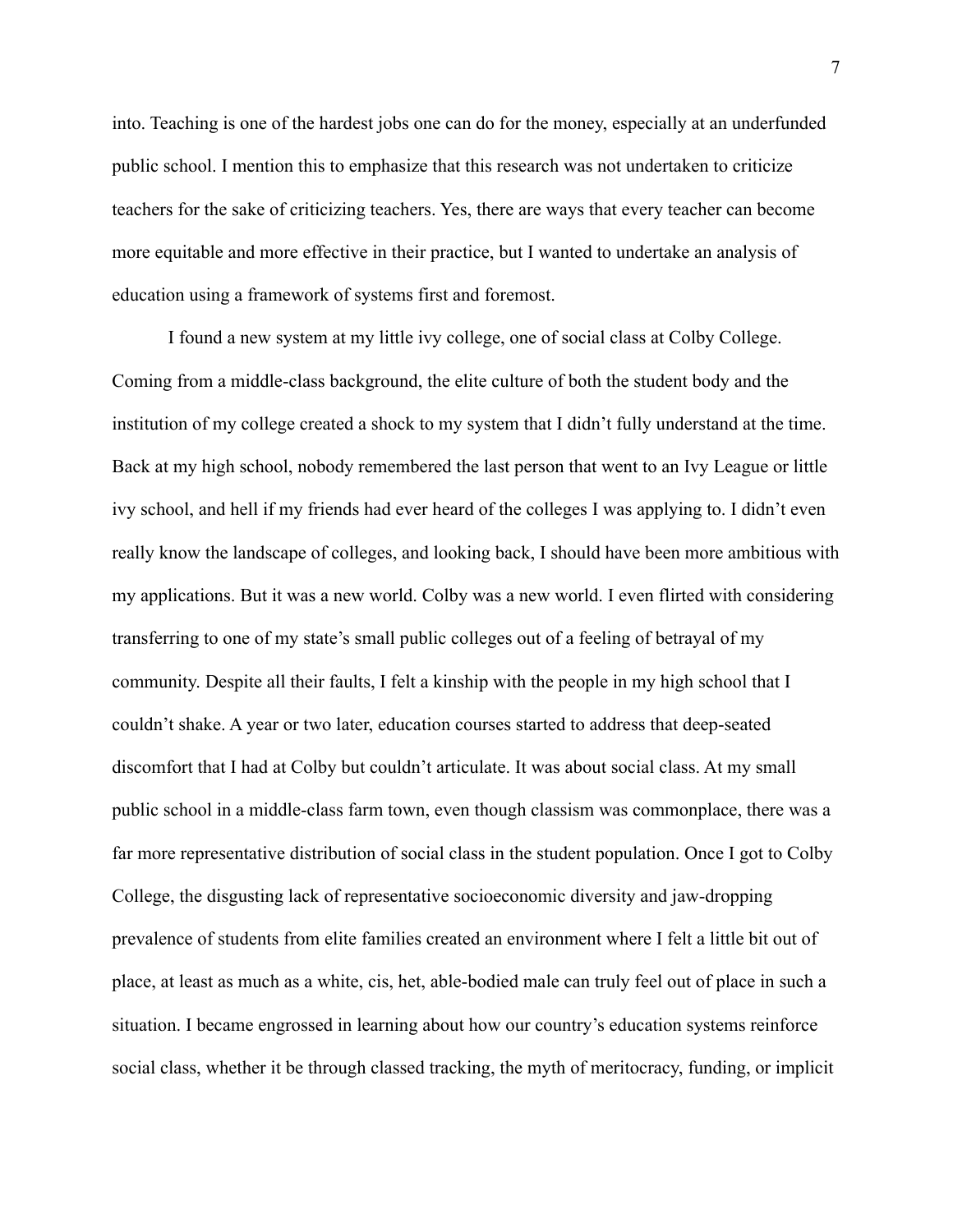biases in educational systems. I then found my intersection, a little nook that I want to explore—education, mathematics, and social class.

That brings us back to my experience with mathematics. Predictably, I was in for a doozy with mathematics at Colby College. Freshman year was an intensive proof-based two-semester sequence for prospective mathematics majors. Over sixty people were there on day one; only a dozen or so finished the sequence, including myself. I was in a new world of abstraction, learning a new language guided by a textbook that my high school would never dream of using. It was immensely rewarding. But it was remarkably foreign. When I tried to explain my mathematics classes to my family and friends back home, I struggled to convey exactly what we did. Even my family of public school teachers was perplexed as to how foreign my mathematics classes were. My experience was admittedly unique, as only a handful of the students at my school took that sequence. I still wondered though, how much of that class's language was a result of the mathematical proof-based nature of the sequence versus how much was a result of the elite academic environment of a little ivy? And how do those two potential causes interact with each other? These initial questions and ideas gave birth to an exploration into epistemology and social class, forming the theoretical background for this research, as well as birthing questions about what it means to talk about mathematical language and epistemology.

After all, whether it be Creole, Hindi, Spanish, the language of mathematics, the language of anthropology, or the language of elite institutions, language and epistemology are deeply intertwined. In America, bell hooks (1994) writes about how black vernacular speech "forges a space for … alternative epistemologies—different ways of thinking and knowing." Mathematics has shaped my epistemology, just as any other language does. When traversing through other academic disciplines, I find my thinking is often influenced by the mathematical language, the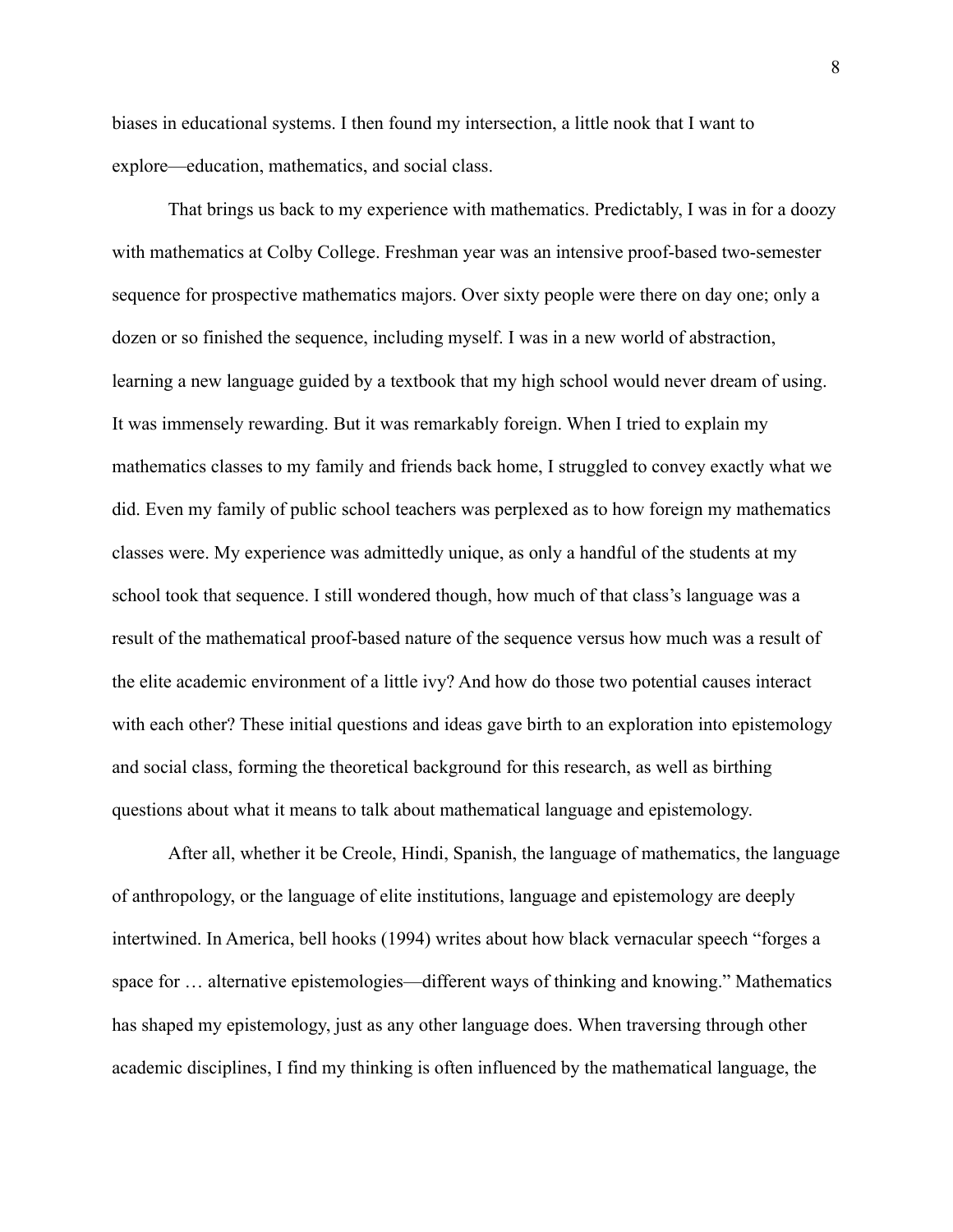mathematical epistemology that I have habituated into over the years. For example, it has imbued within me a sense of positivism, a sense that still rests within me to this day, even if I can now better recognize its limitations. It has become part of me, and I cherish it. However, such a value judgment will be different in different academic subjects, different contexts, and different cultures. The same can be said about any particular language and any associated epistemology that creates and is created by that language.

Historically, when colonialism destroys cultures around the world, traditions and lives aren't the only things that are taken. That culture's epistemology is also destroyed. Their way of comprehending, understanding, and knowing the world is erased. In the late 19th century, ethnomusicologists in America (also known as comparative musicologists) realized that Indian cultures were being erased, and if they didn't capture the sounds of their music, it would be lost to time (Nettl, 2005). So, they did extensive fieldwork and tucked the recordings away at elite white male institutions. Only decades later did they give true access to these recordings to the people they recorded. They are scratchy and hard to make out, yet they are massively influential due to the glimmers of their culture's epistemology that they contain (Nettl, 2005). In those words and sounds, are new old ways of understanding. This goes to show that although a culture's epistemology will naturally change over time as the culture changes, the phrase "epistemic injustice" can serve as a fruitful lens to understand the far-reaching, almost spiritual impact that violence against a people, physical and otherwise, can have.

In many mathematics classes, there is an adherence to a certain mathematical epistemology and an emphasis on cultivating a respective virtue of rationality. Those emphasized virtues and epistemologies vary across cultures. In some ways, as I have noted, they help create culture. They can include varied emphases on the credibility of empirical data, the reliance on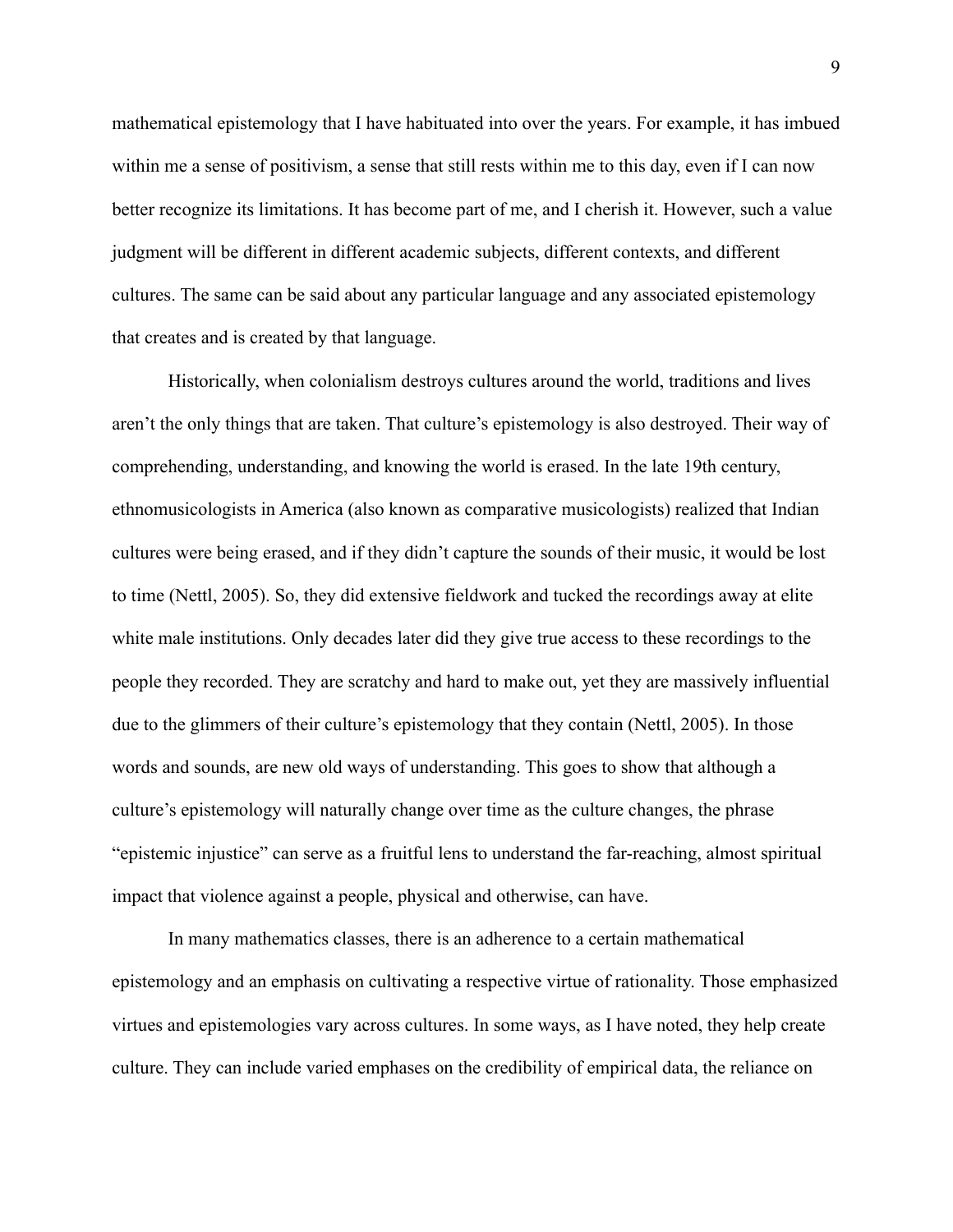deductive logic, and the threshold for what constitutes knowledge. Now, there is nothing inherently wrong with emphasizing a particular way of understanding the world within certain academic disciplines. There is nothing wrong *per se* with acknowledging that certain people have epistemic authority in a given epistemology and culture. But, there is potential epistemic injustice when that particular way of understanding is 1) enforced in a way that seeks to undermine ways that other groups of people understand the world, and 2) puts groups of people who aren't from privileged backgrounds at an unreasonable disadvantage. Lower-income and working-class students face a massive shift in the culture, language, and epistemology of their peers and institution when they attend an elite college. Such epistemic injustices have been theorized to exist in mathematics classrooms by the small emerging field of the philosophy of mathematical practices, a field directed at math educators (Tanswell & Rittberg, 2020). Yet, there isn't any research directed specifically at how these epistemic injustices manifest in the classroom.

That then will be the main goal of this research project. I hope to illuminate how students from different social class backgrows interpret the language and epistemology of mathematics in an elite educational setting. What constitutes mathematics knowledge for students from social class? How does the language of mathematics differ across social class? And in what ways do student attitudes towards mathematics and social class background correlate? In answering these questions, I plan to encounter themes of epistemic classism, status, and the ways they are reinforced in a classroom setting.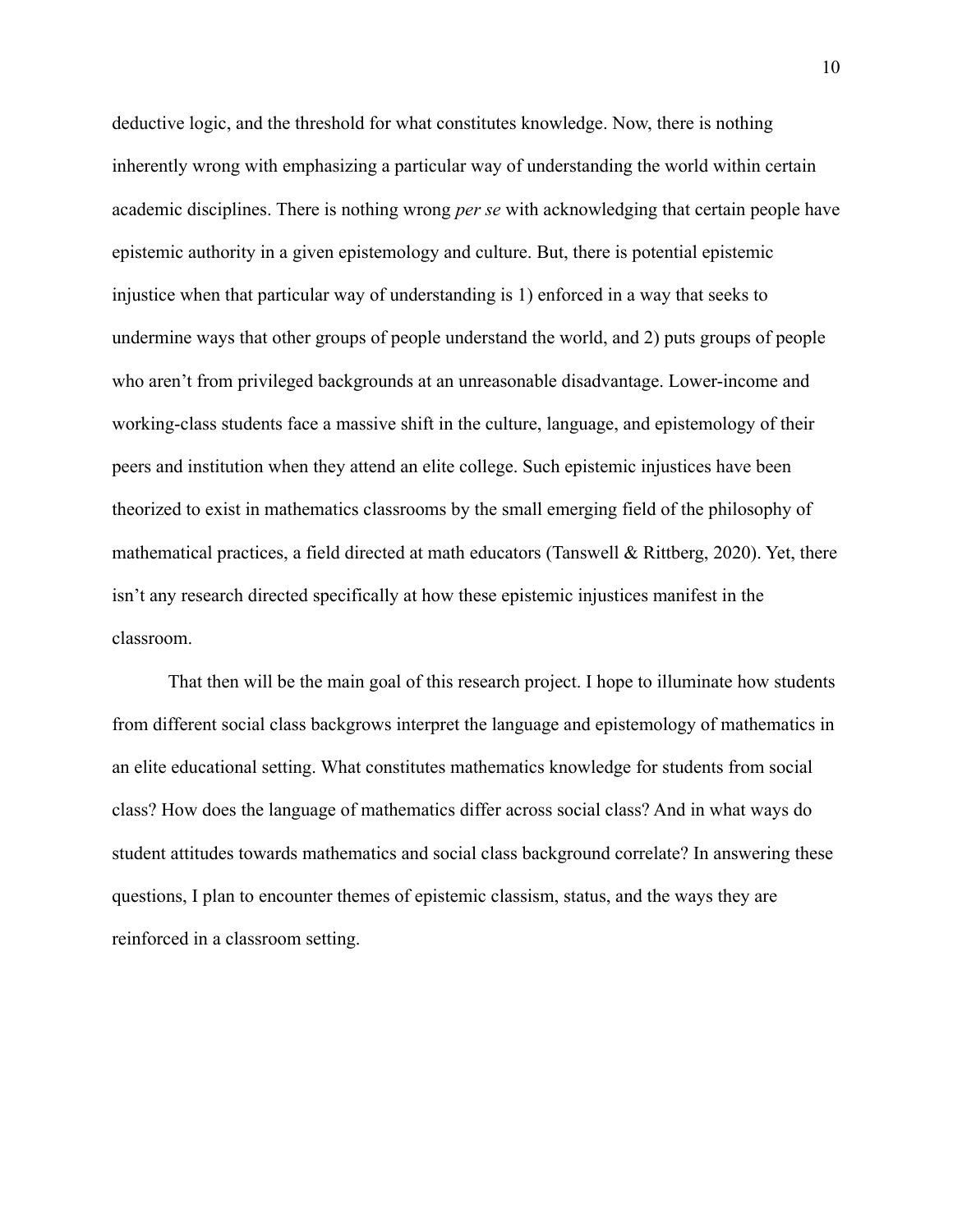#### **Literature Review**

#### <span id="page-13-1"></span><span id="page-13-0"></span>**Social Class and Higher Education**

Much of this section can be framed as part of the motivation for this study, perhaps as a more academic extension of the introduction. Over the past fifty years in America, the disparity in household income between upper-class and middle/lower-class households has been steadily rising, as has the disparity in household wealth (Horowitz et al., 2020). Although this rising economic inequality is rather well-known, less known is the increasing public school-based self-segregation by social class in America. Segregation by household income between school districts increased by 15% from 1990 to 2010, and the segregation by social class between schools within districts increased by 40% from 1990 to 2010, as measured by the number of students eligible for free and reduced lunch (Owens et al., 2016). Neighborhoods and public schools are becoming increasingly insular with regard to social class, making colleges places where disparities in social class take center stage in day-to-day interactions and processes. In the 21st century, as capital is increasingly concentrated in the hands of the few, the sociological study of elite institutions has become more important and more popular (Khan, 2012).

It doesn't help that elite colleges are some of the least socioeconomically diverse institutions of higher education. At elite colleges, the roughly eighty most selective colleges and universities in the United States, the share of students from the top 1% has climbed steadily from below 10% to 11.5% from 2002 to 2013 (Aisch, et. al., 2017) even as society claims to be fairer and more just. This causes immense stress for low-income and working-class students at Colby College and other similar colleges, as they have to worry about expenses related to travel, cars, social activities, family visits, laundry, textbooks, and various other things (Jack, 2019) . The expenses of social activities are especially important, as they create a system where only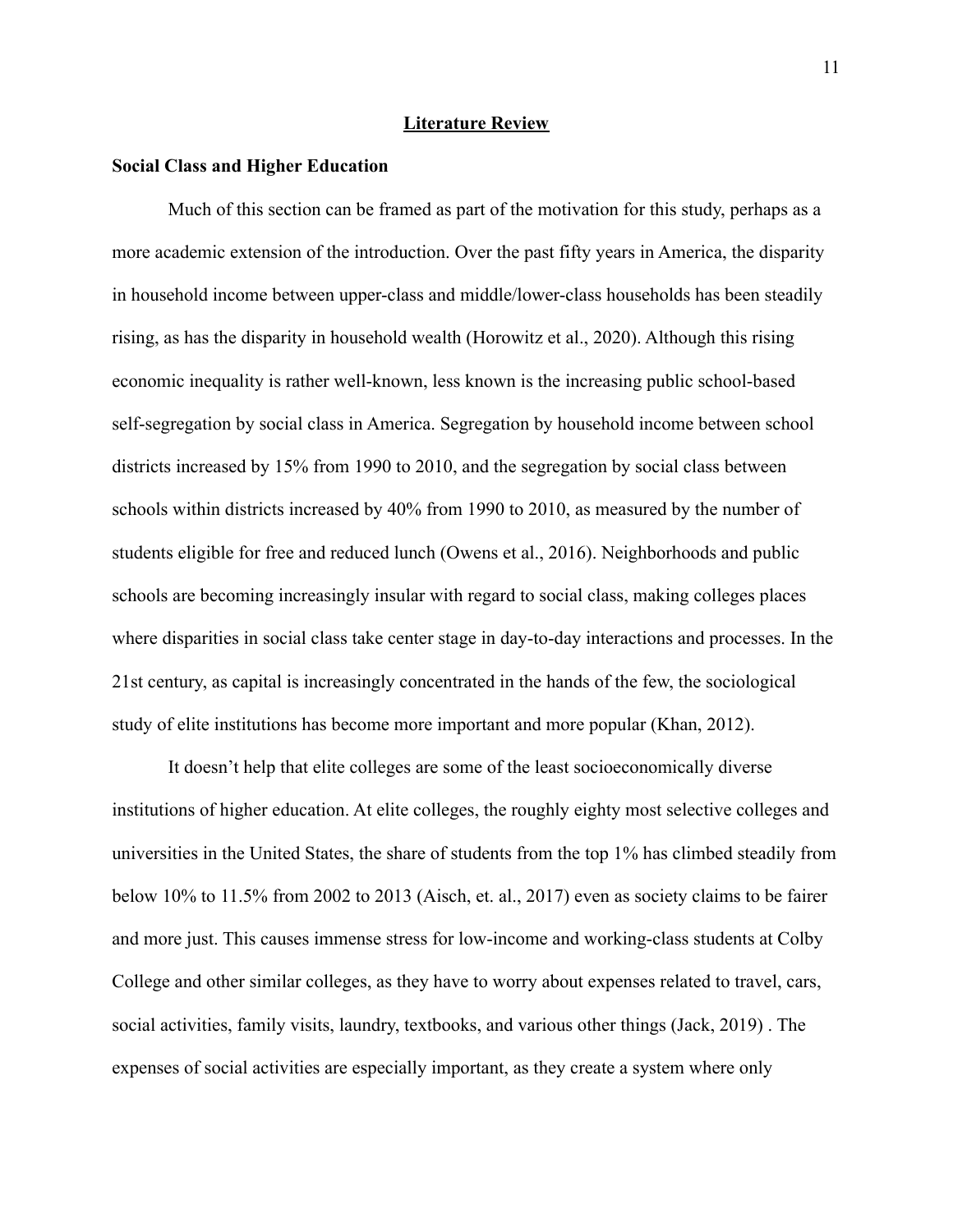upper-class students can participate in going out to dinner, concerts, skiing, or day trips around the area. It devastates low-income and working-class students' sense of belonging (Aires & Seider, 2005).

But the inequities go beyond economic capital. This study will focus more on social and cultural capital, particularly the latter. Social capital is the network of personal relationships that an individual has, whether that be through friendships or family, and the goodwill and advantages that those relationships can bring. It is not, however, merely about having a large social network. Social capital is accrued when one has a social network with people of the right people and the social status to take advantage of those connections (Bourdieu, 1987). As an illustrative example, one of my friends at college recently told me that over the summer he was going to be mentored by a member of the upper management for a large financial company. I asked how he got that job, he just said: "through his dad." Note that social capital also requires social status and knowledge to effectively access social network resources. This becomes especially important at college, where students are introduced to a fresh social network of both peers and adults.

Cultural capital, on the other hand, is less concrete than economic or social capital. It is the set of material and symbolic goods that an individual acquires when part of a particular social class, including education, mannerisms, style of speech and dress, skills, tastes, material possessions, credentials, etc. Cultural capital is the way to operationalize the phrase "people like us" when it is referring to social class. Beyond this, it is important to recognize that certain cultural capital is deemed more valuable by the dominant culture and institutions. This, in turn, can hinder or help a person's social class mobility just as much as economic capital or social capital. In Bourdieu's theory, habitus is the embodiment of cultural capital, comprising skills,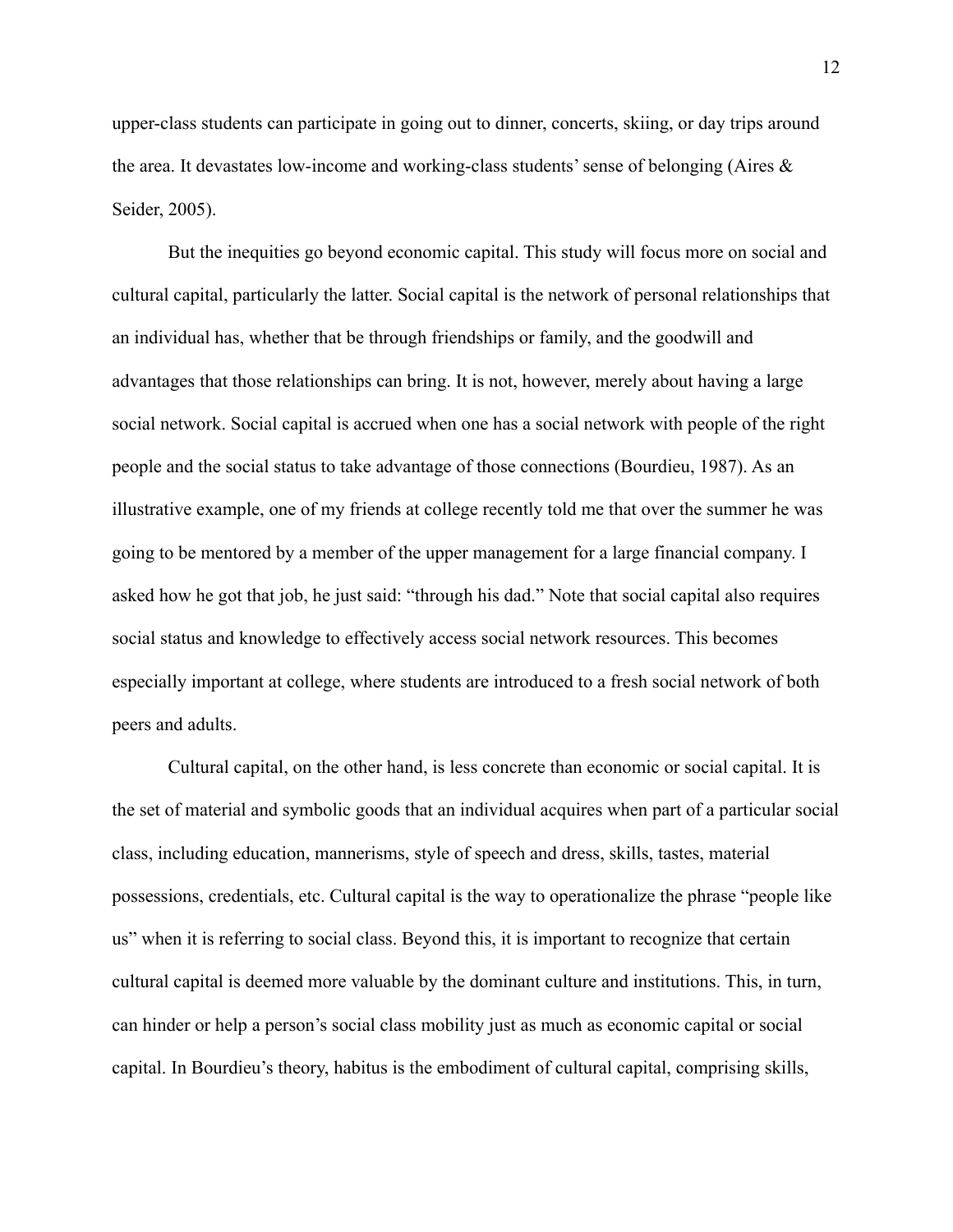dispositions, and habits that we have due to life experiences (Bourdieu, 1987). It creates a "feel for the game." Upper-class students already come in with a habitus that is effective within the elite culture and institutionalized values of elite colleges.

There are important distinctions to make, however, within the ranks of low-income and working-class students at elite colleges, as they are often treated as a homogeneous group. One of the most important is the one Anthony Jack (2019) makes between the privileged poor and the doubly disadvantaged. The doubly disadvantaged are students from low-income and working-class backgrounds that attended their neighborhood public school. The privileged poor are students from low-income and working-class backgrounds that attended elite private or alternative high schools that imbued them with some of the social and cultural capital of the upper class. They are more familiar with the unspoken rules and expectations of an elite (educational) institution, such as what office hours are and how to take advantage of institutional resources. For example, the privileged poor are more at ease with authority professors and are primed to engage with them. They share some of that cultural capital and habitus with middle, upper-middle, and upper-class students. The doubly disadvantaged, on the other hand, tend to resist engaging with authority figures at college (Jack, 2019). Of course, both groups share many experiences, such as struggling through closed dining halls during breaks, finding transportation, needing campus jobs, and being forced to perform their poverty in a variety of situations (Jack, 2019). Due to the perverted nature of admissions at elite colleges, none of the participants in this study are true members of the doubly disadvantaged.

So, how does social class manifest in the setting of an elite college beyond the examples I have given? First, I will answer this from the standpoint of graduation rates and grades. At American colleges and universities (not necessarily elite ones), low-income and working-class

13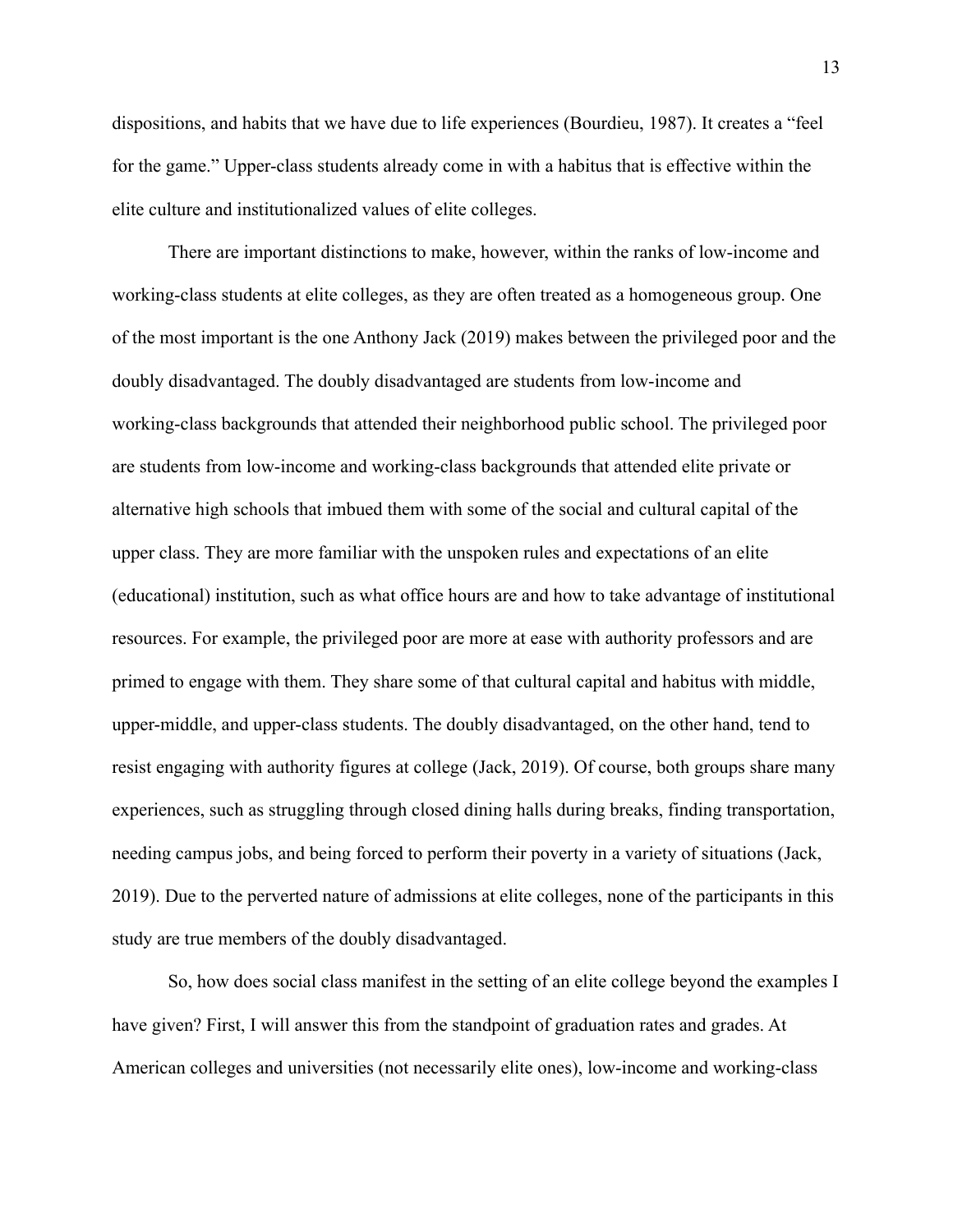students are around 10% less likely to graduate compared to middle, upper-middle, and upper-class students (Espenshade and Radford, 2019). Moreover, 36% of low-income and working-class students graduate in the bottom 20% of class rank and only 13% graduate in the top 20% of class rank. For upper-middle and upper-class students, only 15% graduate in the bottom 20% of class rank, while 25% graduate in the top 20% of class rank (Espenshade and Radford, 2009). Either we accept that low-income and working-class students have lower average intelligence than upper-middle and upper-class students, or we accept that higher education systematically and unfairly disadvantages lower-income and working-class students.

More sinister yet is the effect social class has on students' college experiences beyond the easily measurable outcomes of graduation and class rank. Aires and Seider (2005) interviewed 30 lower-income students, 15 from a little ivy and 15 from a State College, they detailed the common themes of the impacts of the lack of economic, social, and cultural capital that lower-income students experienced. At the little ivy, chasms of capital resulted in inferiority, exclusion, and powerlessness. Feelings of inferiority came from their newfound inability to articulate their ideas as clearly, due to the alien language of both their affluent schoolmates and the little ivy itself. This supports Bernstein's (1964) theory of language, with different social classes using distinct codes of language. Moreover, feelings of inferiority came from newfound deficit mindsets regarding their parents and upbringing, as they became aware of the supposedly "culturally richer" childhoods their schoolmates had. These feelings were most prevalent among first-generation students. Next, feelings of exclusion came particularly in the form of social exclusion and were not concentrated in first-generation students. All lower-income students were excluded from the social activities of the more affluent students due both to having different tastes and preferences as well as affluent student lifestyles that required resources such as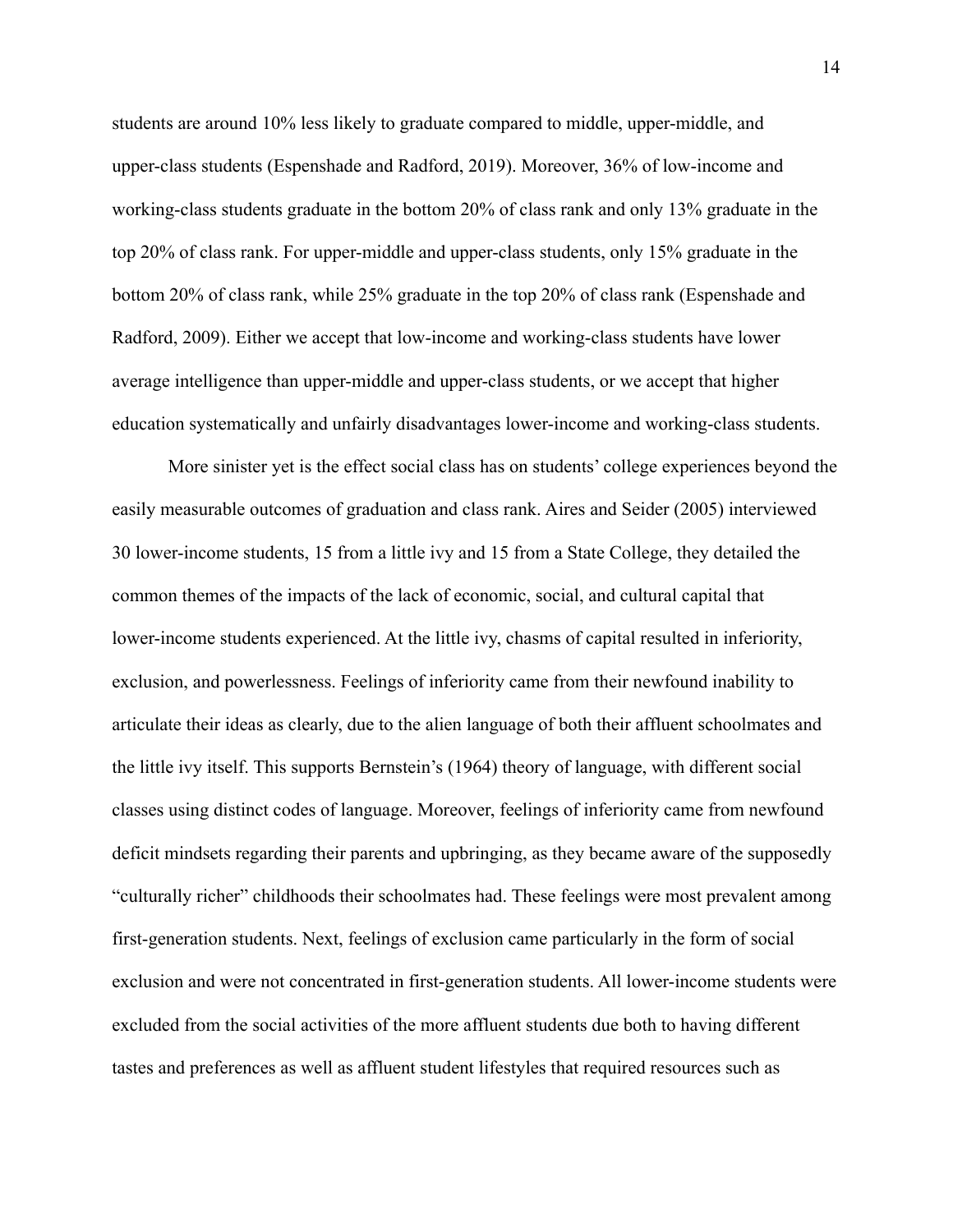disposable money. Lastly, feelings of powerlessness came from the realization of the difficulty to alter the feelings of inferiority and exclusion, as well as relative powerlessness to shape their future through expensive graduate schools and other elite career paths, as they lacked both the economic and social capital to do so. At the state school, none of these themes were nearly as pronounced, as the students interviewed were not constantly surrounded by affluent students and elite institutional norms.

Still, social class identity and learner identities are not one and the same. They overlap, interact, and shape each other, and they can be used as distinct social identities. For example, Diane Reay (2009) discusses how even before attending elite colleges, working-class students in the United Kingdom are often,

faced [with] the paradoxical situation of being more like a 'fish out of water' in their largely working-class state secondary schools where their highly developed academic dispositions fitted uneasily into the field of predominantly working-class schooling. The irony is that they have a greater sense of fitting in as learners in elite higher education than they had at school surrounded by 'people like them' … (p. 1115)

Of course, the phrase "highly developed" is normative and comes from the dominant upper-class culture of what it means to have a good academic disposition. Nevertheless, it is important to recognize the differences between social class identity and learner identity. And when working-class students don't share the learning identities enforced by the institutional habitus of the college they attend, the ideas of what it means to be educated and what it means to be working class are often put at odds, resulting in parents that want their child to attend college but are afraid their child will abandon what it means to be working-class (Reay, 2010).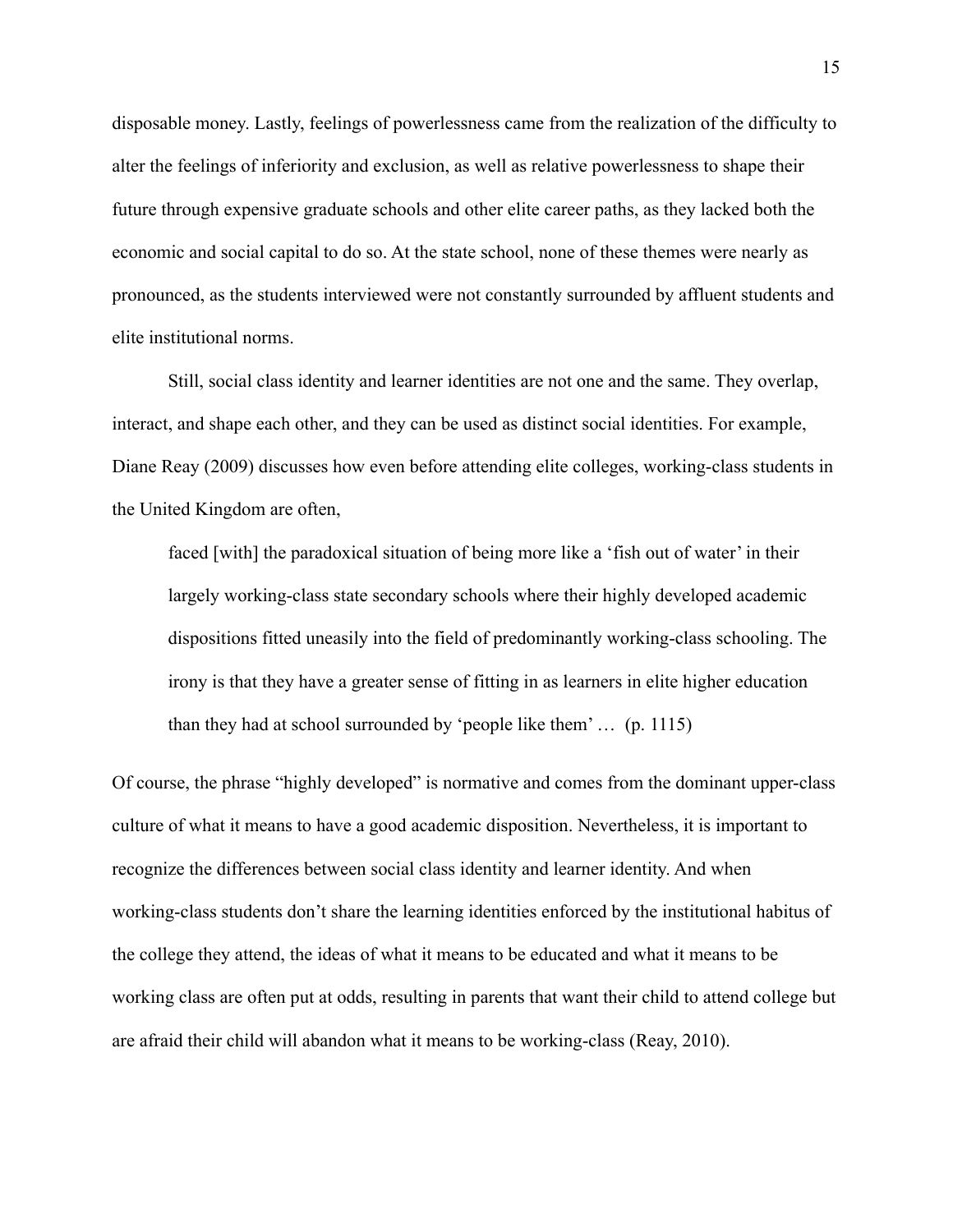Lastly, although I will not specifically focus on it in this study, the disparate experiences that students of different social classes have of the social life and extracurriculars at college deserve to be noted. Jenny Stuber (2011) has done extensive work in this area, demonstrating the refined maps and navigational tools (i.e. habitus) that middle/upper-class students have for traversing the social and extracurricular worlds of college. This only exacerbates the gap in social capital and cultural capital that students have. The case of mathematical knowledge, however, is more subtle. While students from marginalized social classes face all of the aforementioned obstacles at elite colleges, they also face a challenge related to cultural capital—epistemology.

#### <span id="page-18-0"></span>**Epistemology**

In the simplest of terms, epistemology is the study of knowledge. This encompasses theories of knowledge acquisition, validity, scope, and whatever other methods are relevant to knowledge systems. Knowledge is colloquially described as a justified, true belief. This project will use the term epistemology in a broad sense, encompassing all facets of knowledge systems. Hence, a decent place to start our discussion of epistemology is with a question. What is the most relevant unit of study in epistemology? Traditional Western epistemological theories are typically foundationalist, as seen in Descartes's Meditations (Descartes and Cress, 1993), as well as various forms of coherence theories (Sosa et al. 2008). Foundationalism is the view that all knowledge needs to ultimately rest upon a foundation of non-inferential knowledge. This theory can be visualized as a pyramid, with knowledge following inferentially from previous knowledge in a linear fashion. Coherence theories can be visualized as a web of knowledge, where a proposition is accepted as knowledge when it fits into the web of knowledge that a person already has. They are both convincing metaphors. There have even been attempts to blend the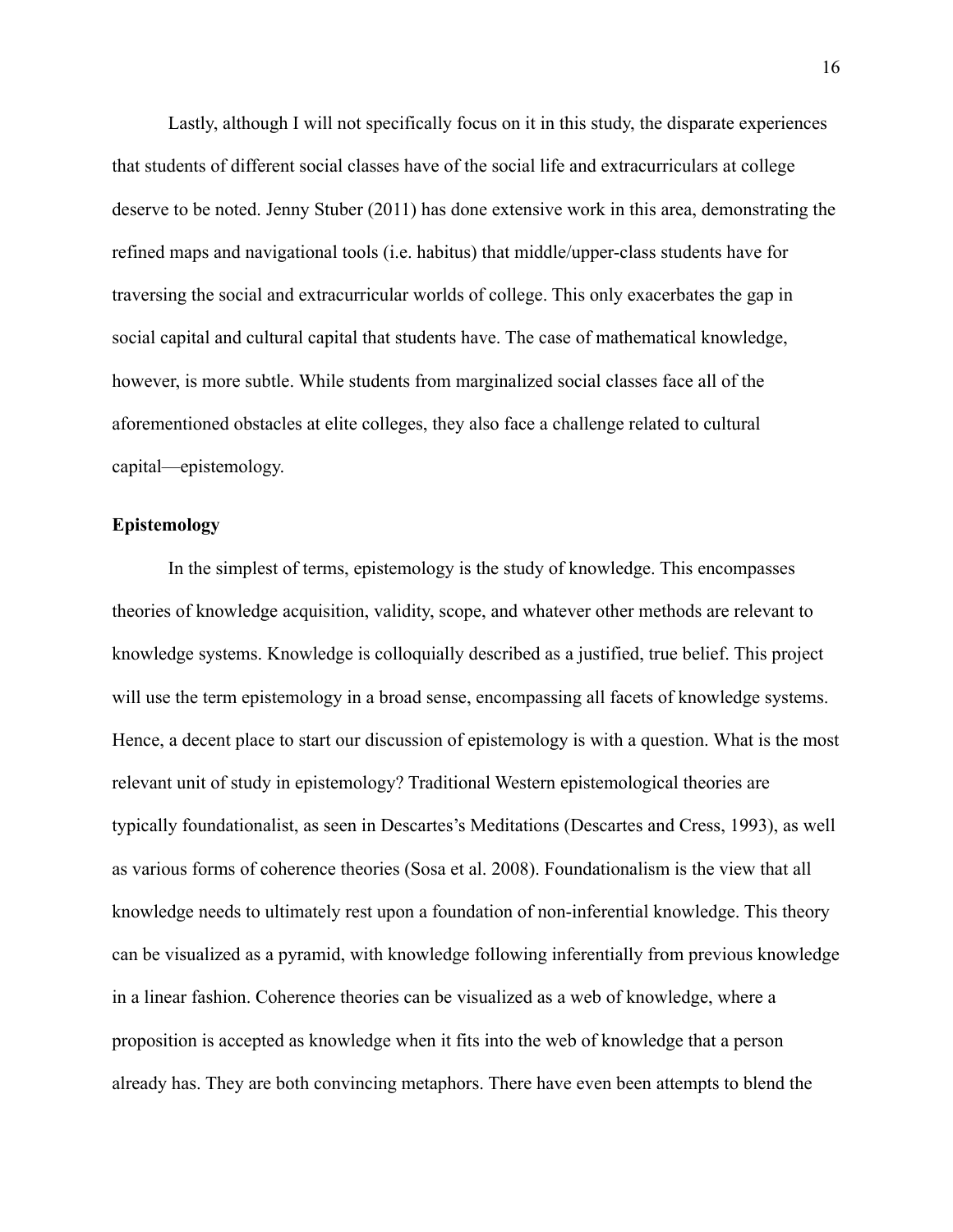two approaches, forming a sort of "foundherentism" (Haack et al., 1994). Nevertheless, while there are vast variations in all of these approaches, with wrinkles and nuances abound, they all share a focus on the proposition as the relevant unit of epistemology. When debating whether something "counts" as knowledge in these more traditional theories, the proposition itself is what matters. This framework of epistemological study stands in close relation to the mindsets of analytic philosophy and positivism, both of which I have been heavily influenced by as an epistemic agent.

These traditional theories stand in stark contrast to progressive models of education, where teachers often emphasize that they teach students, not topics. Undoubtedly, the most relevant unit of epistemology in progressive theories of education is the student. People who subscribe to the ideas of philosophers of education such as John Dewey, Paulo Freire, and many others describe these progressive models in different ways, including critical inquiry vs. banking models, 'the method in the message,' and 'how you teach is what you teach.' While educators rarely think in terms of inculcating explicit virtues, their goals for teaching lie in creating learners (in epistemological lingo, knowers) that are open-minded, enthusiastic, responsible, or whatever set of epistemic virtues are valued in that community's culture. In epistemology, Linda Zagzebski's pioneering book *Virtues of the Mind* (1996) argued for a *virtue epistemology* that changes the epistemological agenda in a way that many educators and philosophers of education would find familiar, through shifting the focus from the proposition to the knower. Specifically, she argues for analyzing the intellectual virtues and vices of the knower as the best way to understand knowledge. If at this juncture the reader is concerned that I am straying from some concrete, indisputably true form of knowledge, one only needs to read Descartes and his fellow skeptics to realize that such a goal is impossible. Skepticism reveals such significant cracks in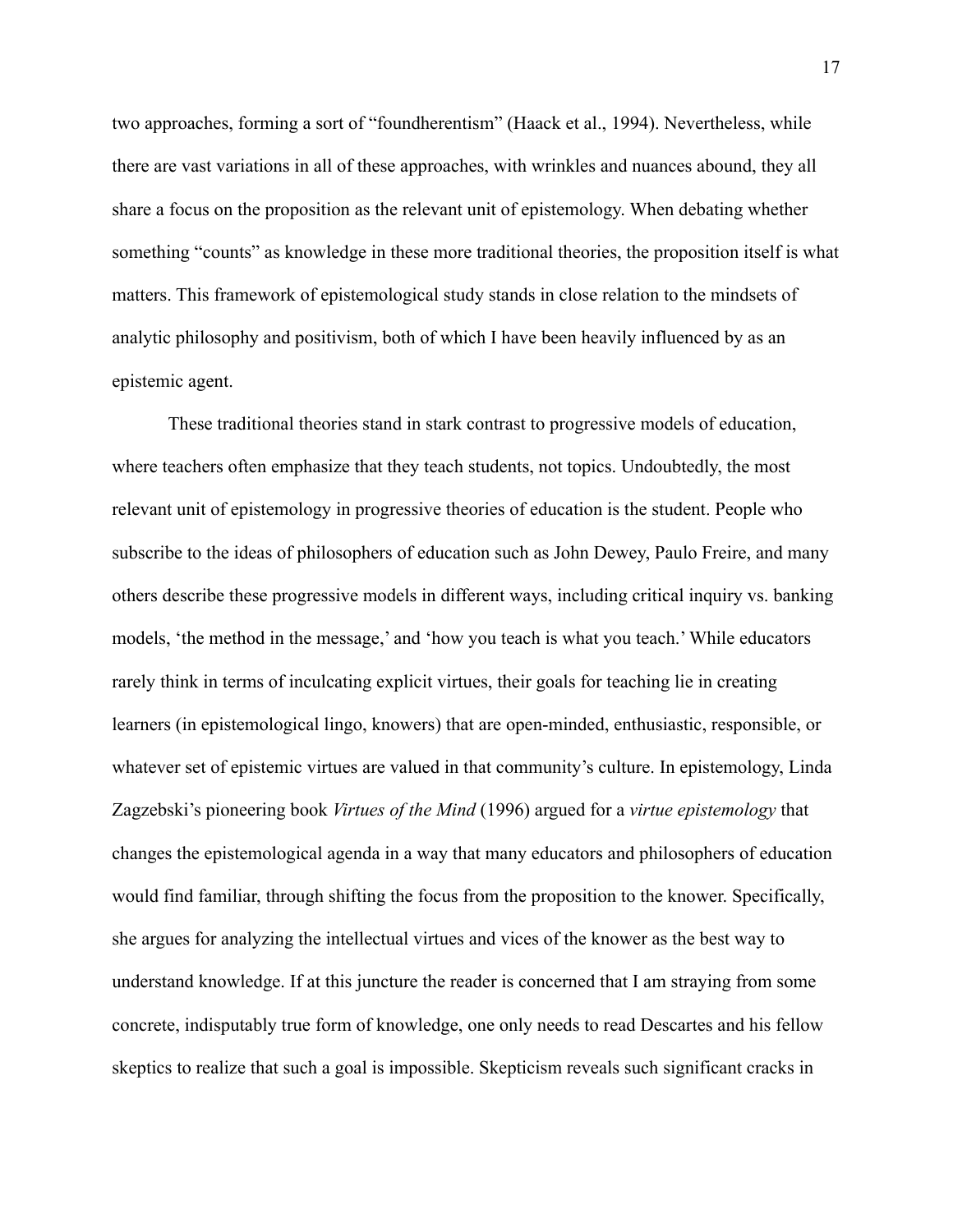foundationalism that we need to explore new theories, new metaphors. We can do that with virtue epistemology.

First, what are virtues and what are vices? Such ideas are normative and emerge from the field of ethics. A subset of this field, virtue ethics is the theory that morality comes from virtues and vices, which are cultivated dispositions towards how one acts in the world (Hursthouse, 2018). These virtues and vices are not habits, they are character traits core to one's personality and identity. Virtue ethics originated in ancient Greek philosophy, and the thinkers of that time considered virtues and vices to be both intellectual and affective (Annas, 1993). That is, it was important to be able to reason through a situation and make a good ethical decision as well as to apply your emotions correctly to that situation. We still carry that definition of virtues and vices, although determining exactly what is a virtue and what is a vice is markedly more normative.

For illustration, what do some of these epistemic virtues look like? Aristotle listed some of his intellectual virtues in his *Nicomachean Ethics* (Aristotle, 2019) including:

- 1. Nous (intelligence) apprehension of self-evident truths
- 2. Episteme (science) skilled inferential reasoning
- 3. Sophia (theoretical wisdom) combining fundamental truths with inferential reasoning to realize more unchanging truths

Notably, Aristotle lists only these three as intellectual virtues. Modern virtue epistemologists would likely consider many of the other virtues that he lists as epistemic virtues, such as practical wisdom (the knowledge of changing truths). Even John Dewey (1916) had a far more expansive set of intellectual virtues long before the idea of epistemic virtues, as he included open-mindedness, responsibility, and whole-heartedness as intellectual virtues. These more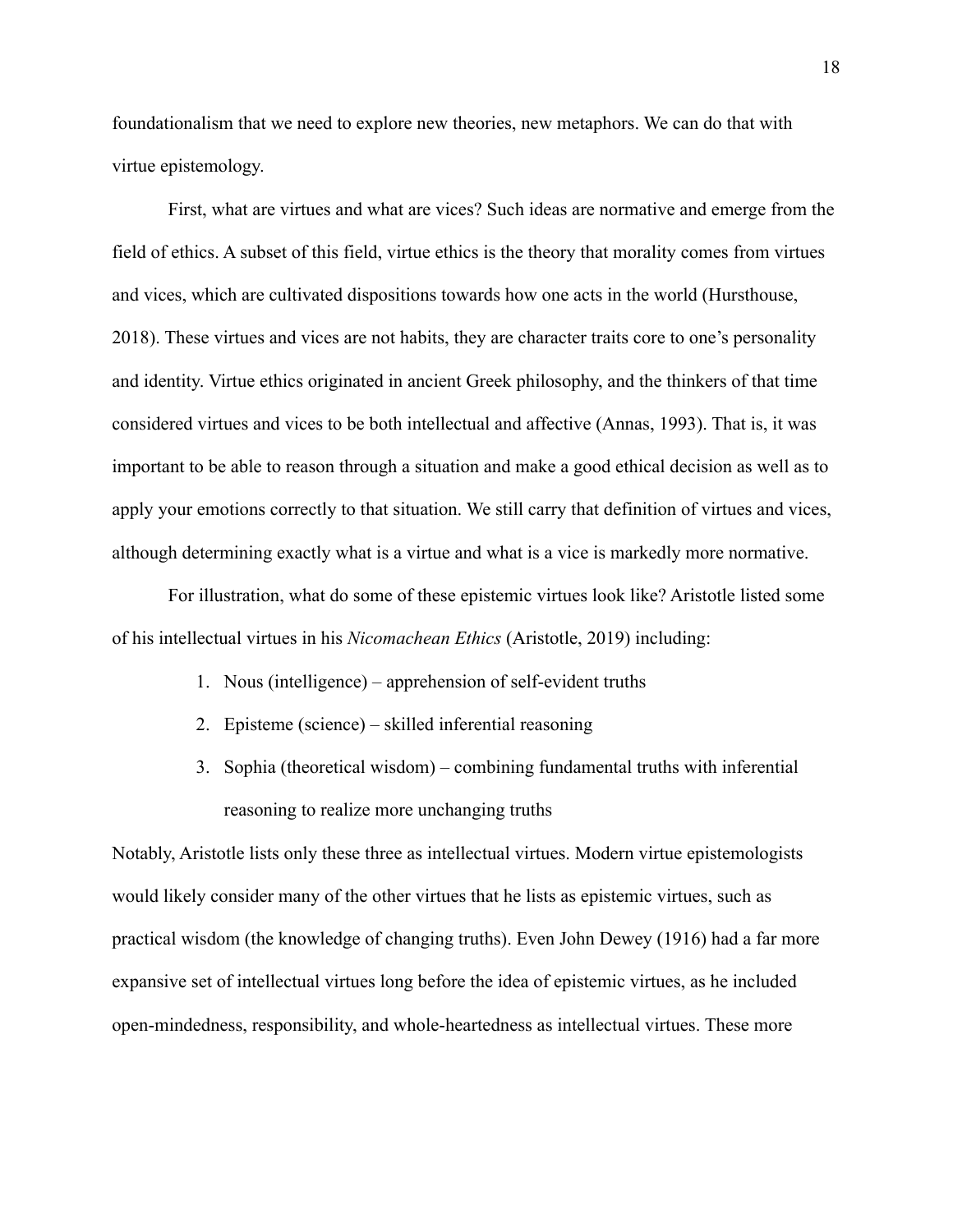nuanced and interpretive epistemic virtues are what I am interested in, especially as I get into specifically mathematical epistemic virtues later on.

For now, let us stay within general epistemology. As the Enlightenment came over Europe, virtue ethics fell out of favor as consequentialist ethics and deontological ethics fell into favor. Then, in the second half of the 20th century, in parallel with the rise of postmodernism during this time, virtue ethics started to become more fashionable again. Just as postmodernism framed knowledge and value systems as socially-constructed and highly contingent, the virtues and vices in virtue ethics could be framed as socially-constructed and contingent on the communities they exist in. After all, inherent in any epistemology that isn't reducible to human psychology is normativity (Kornblinth, 1995).

It was in this environment, at the very end of the 20th century, that Linda Zagzebski's book *Virtues of the Mind* (1996) was published. It is easy to understand how different cultures may have different ethical virtues and vices, as every culture has varied pasts and experiences that give rise to varied ethical virtues and vices. Yet, Zagzebski (1996) creates a clear distinction between context-sensitive and environment-neutral epistemic virtues. The most striking part of this distinction is in its assertion of the existence of environment-neutral virtues. Yet, Zagzebski also notes that "the path to knowledge varies with the context, subject matter, and the way a community makes a division of intellectual labor" (p. 177). Using that logic, doesn't a different path imply a different destination? Doesn't it imply different, yet equally valid, epistemic virtues? I would argue as much. We can never call a virtue environment-neutral, epistemic or otherwise. Even valuing reasoning itself is relative to the context of the human experience, never mind the ways the concept of reasoning may function differently across languages, across places,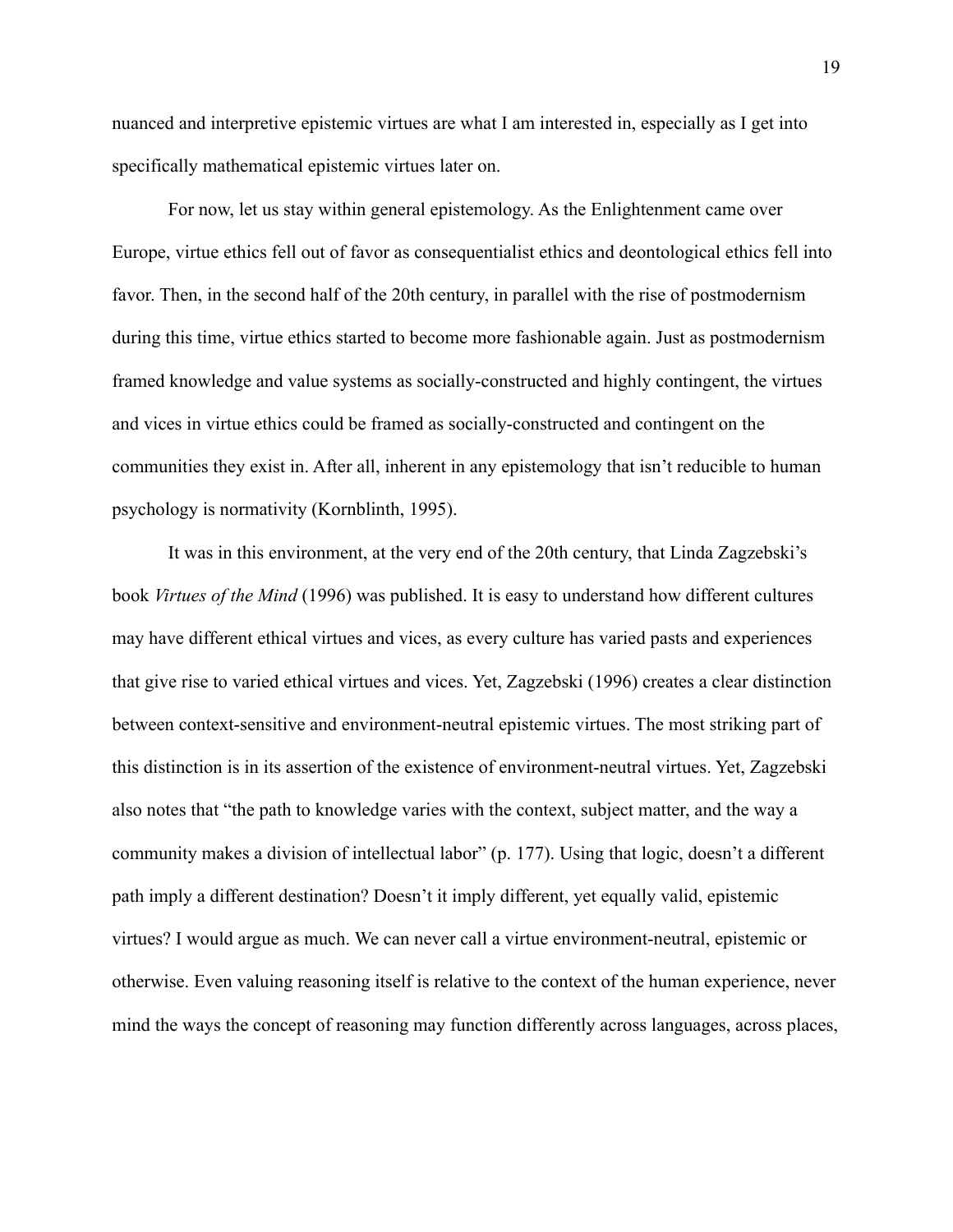and crucially for this study, across social class. Many epistemic virtues and vices may be shared across cultures, but they cannot be taken for granted as universal.

In education, Zagzebski's (1996) virtue epistemology allows us to understand teachers as inculcating culturally sustaining, context-dependent, environment-dependent epistemic virtues in their students through culturally relevant/sustaining pedagogy. Different communities and thus different public schools within America can "teach" or "inculcate" different virtues and vices. This is an essential part of understanding pedagogy as focusing not only on the student but on the norms and values of the community, including (crucially) epistemic ones. Education is not a process undertaken objectively through identical curricula, pedagogy, hierarchies, and practices. Instead, education is necessarily relevant to a community, whether that community is a small farming town in the early 1800s or the state of Texas in the 21st century. Even as globalization has expanded and altered the boundaries of community beyond our neighborhoods, students are sent to charter schools, magnet schools, and private schools whose community norms and values parents feel more aligned with. Thus, even as other schools have started to challenge the neighborhood public school, community norms and values, including epistemic virtues and vices, still reign supreme. Virtue epistemology is an extremely fruitful framework.

For now, I have set up the scaffolding to explore and define a primary concern of this project—epistemic injustice committed against the oppressed. First conceived by Miranda Fricker and popularized by her 2007 book *Epistemic Injustice: Power and the Ethics of Knowing*, epistemic injustice is just what it sounds like; injustice related to knowledge systems. Although it is still a mere subsection in pages dedicated to virtue epistemology and social epistemology in *Stanford Encyclopedia of Philosophy*, the idea of epistemic virtue/vice of epistemic justice/injustice is an increasingly fashionable tool to frame systems of injustice more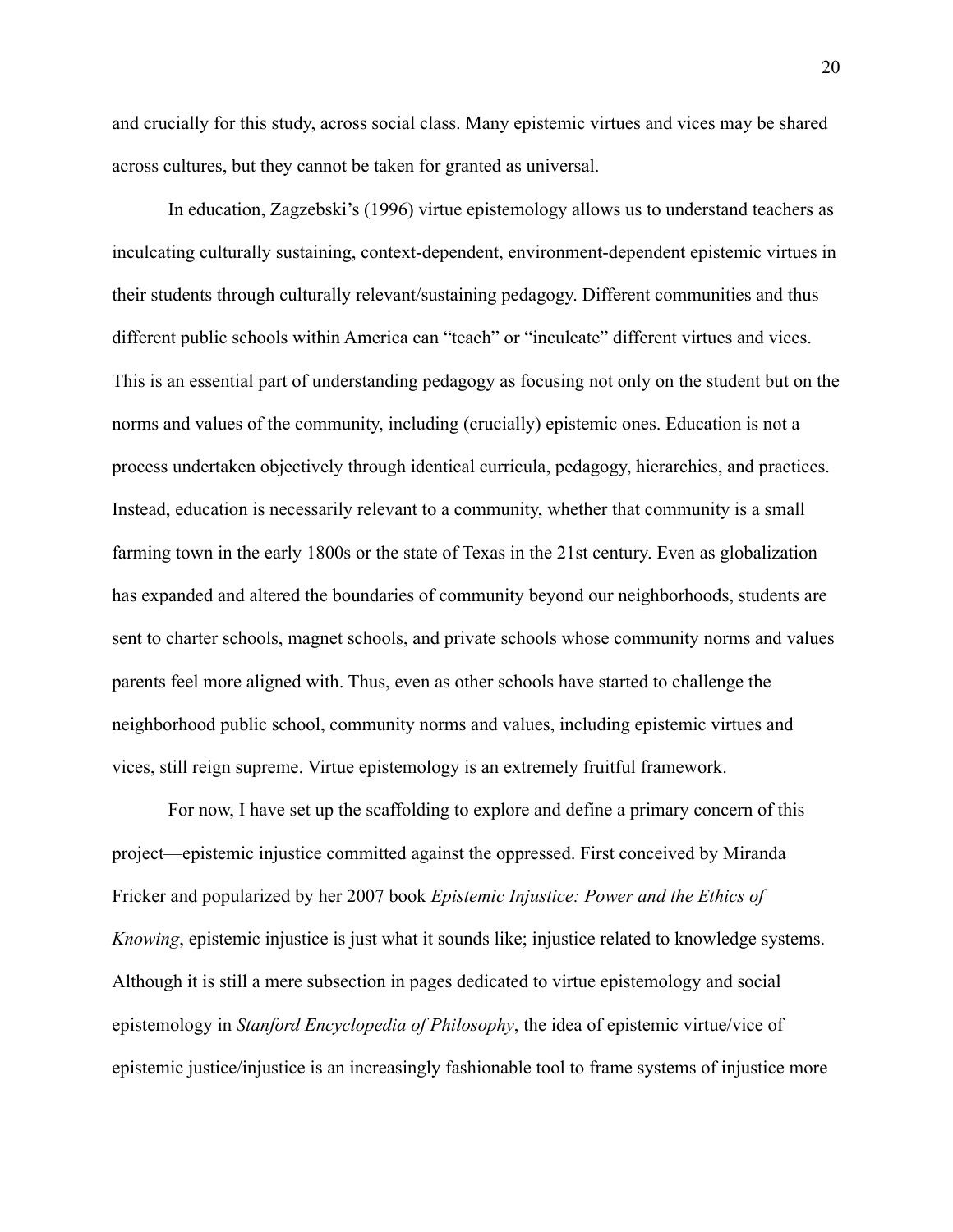profoundly. Below is a handy table that outlines Fricker's (2007) conditions for epistemic injustice, formatted by Byskov (2021). These are not the be-all and end-all of epistemic injustice, as we shall soon see with Hookway (2010), but it is a valuable overview.

# **Table 1**

| Condition                       | <b>Description</b>                                                                                                                                                                                    | <b>Aspect of (in) justice</b>               |
|---------------------------------|-------------------------------------------------------------------------------------------------------------------------------------------------------------------------------------------------------|---------------------------------------------|
| The disadvantage<br>condition   | In order for someone to be unjustifiably discriminated against as a<br>knower, they must suffer epistemic and/or socioeconomic<br>disadvantages and inequalities as a result from the discrimination. | Unfair outcome                              |
| The prejudice<br>condition      | In order for someone to be unjustifiably discriminated against as a<br>knower, the discrimination must involve prejudiced (i.e., unfair)<br>sentiments about the speaker.                             | Unfair judgment about<br>epistemic capacity |
| The stakeholder<br>condition    | In order for someone to be unjustifiably discriminated against as a<br>knower, they must be somehow affected by the decisions that they are<br>excluded from influencing.                             | Unfair denial of<br>stakeholder rights      |
| The epistemic<br>condition      | In order for someone to be unjustifiably discriminated against as a<br>knower, they must possess knowledge that is relevant for the decision<br>that they are excluded from.                          | Unfair denial of<br>knowledge               |
| The social justice<br>condition | In order for someone to be unjustifiably discriminated against as a<br>knower, they must at the same time also suffer from other social<br>injustices.                                                | Unfair existing<br>vulnerability            |

## *Fricker's Conditions for Epistemic Injustice*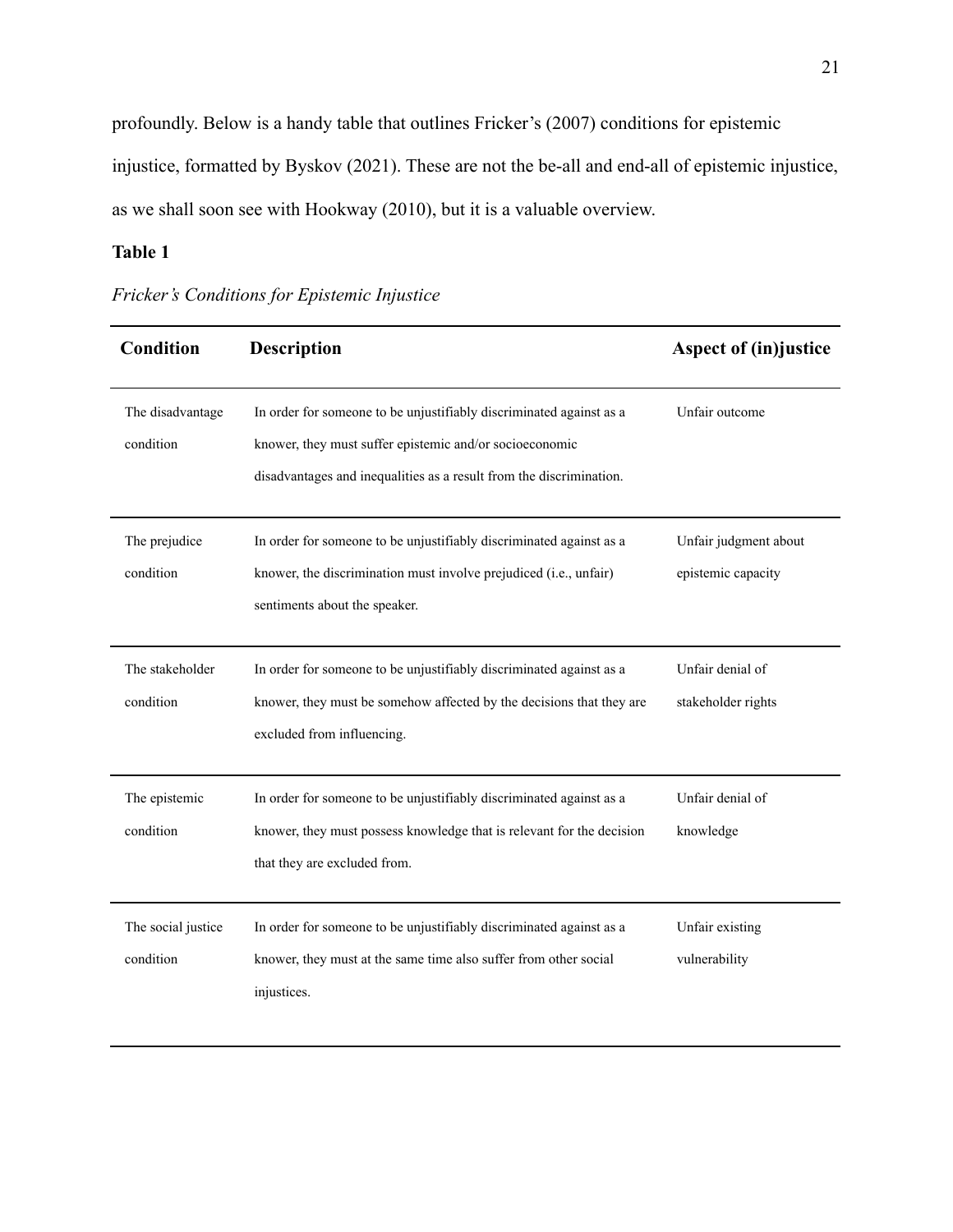More importantly, Fricker (2007) outlines two distinct types of epistemic injustice, *testimonial injustice* and *hermeneutical injustice*. Testimonial injustice occurs when someone's claims are given more or less credence as a result of prejudice. These prejudices could be based on race, sex, age, ethnicity, culture, gender, or any other form of identity. Hermeneutical injustice occurs when people of a certain identity are denied or stripped of the epistemologies and conceptual frameworks/language needed to understand their world and to communicate.

In hermeneutical injustice, we explicitly encounter the deep-seated importance of language and other ways of communication in understanding epistemology. Conceptualizing in a broad sense to include the nuances of communication, language and epistemology truly create each other. When people are colonized and their languages and customs forcibly changed by the colonizer, their culture is lost. That is the most common lament. But also lost is the epistemology of that culture, the way that they understood the world around them. Epistemic virtues/vices that result in hermeneutical epistemic injustice are so insidious because they forcibly destroy the systems of epistemic virtues and vices and other communities. Both testimonial and hermeneutical injustice are difficult to combat, and others have emphasized the necessity of dialogical communities to expose and confront them (Alfano, 2015; Medina, 2011). I hope this project supports such a dialogical community.

Hookway (2010) expanded on Fricker's relatively narrow conception of epistemic injustice in ways that I will use implicitly throughout this project. While Fricker was concerned with injustices that are distinctly and solely epistemic, Hookway is also interested in injustices around epistemology that arise from circumstances that are less directly epistemic. For example, he gives an example of a teacher who happily provides students with information but fails to take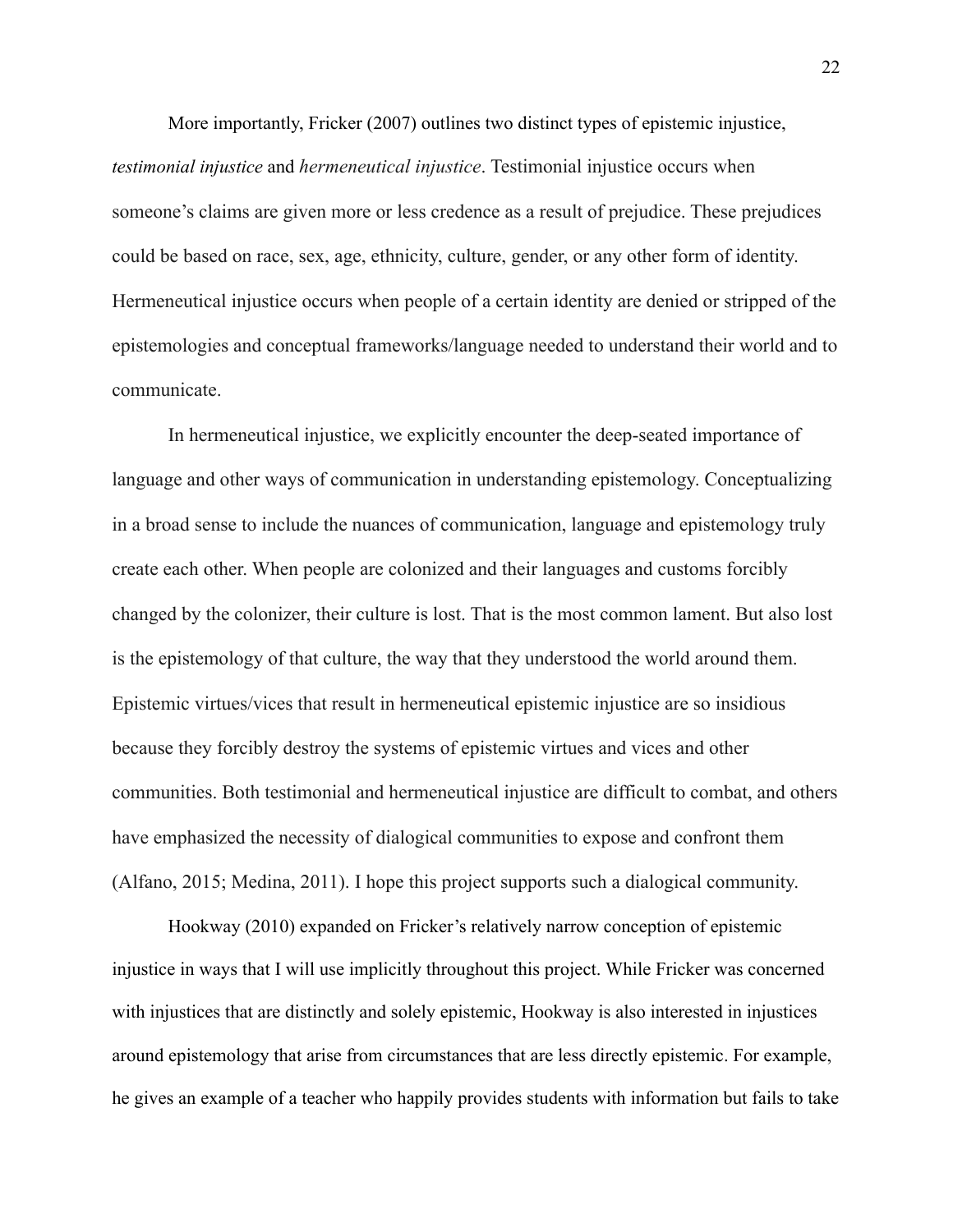their students' questions seriously. In doing so, the teacher strips their students of the ability to think of themselves as active participants in knowledge creation and acquisition. The teacher is refraining from inculcating epistemic virtues of curiosity and responsibility. No assertions are being made by the students, as Fricker would require, for testimonial injustice, but there is undoubtedly epistemic injustice committed, as the teacher neglected to recognize the student as an epistemic participant (Hookway, 2010). In this way, Hookway is broadening the scope of what is considered an epistemic injustice. While he does not consider the inequitable distribution of resources that result in knowledge as a distinctly epistemic injustice, such as the funding of school districts, it seems to me that even those situations contain a distinct epistemic flavor, an epistemic consequence. I would consider such injustices at least partially epistemic.

Enough theory, time for a real-world example. Virtue epistemology and epistemic injustice can be used as a lens not only to understand teachers but to understand larger education policy and institutions. Starting in the Reagan era with the 1983 report *A Nation at Risk* from the Department of Education (National, 1983), "excellence" has been the main driver of education policy in America of the late 20th and 21st centuries. That is, excellence as measured by scores on standardized tests. As a result of the traditional nature of the majority of standardized tests that students currently take and have taken, this "excellence" movement devalues certain epistemic virtues. It only values what they know from the perspective of the banking model of education, as that is all typical standardized tests measure. The injustice occurs when this "excellence" is enforced inequitably across schools. Historically marginalized neighborhoods and school systems that struggle to meet state standards have even less choice in choosing their epistemic virtues, as if they don't put all of their energy toward the banking model of education and raising test scores, they are likely to face sanctions, state takeovers, and school closures.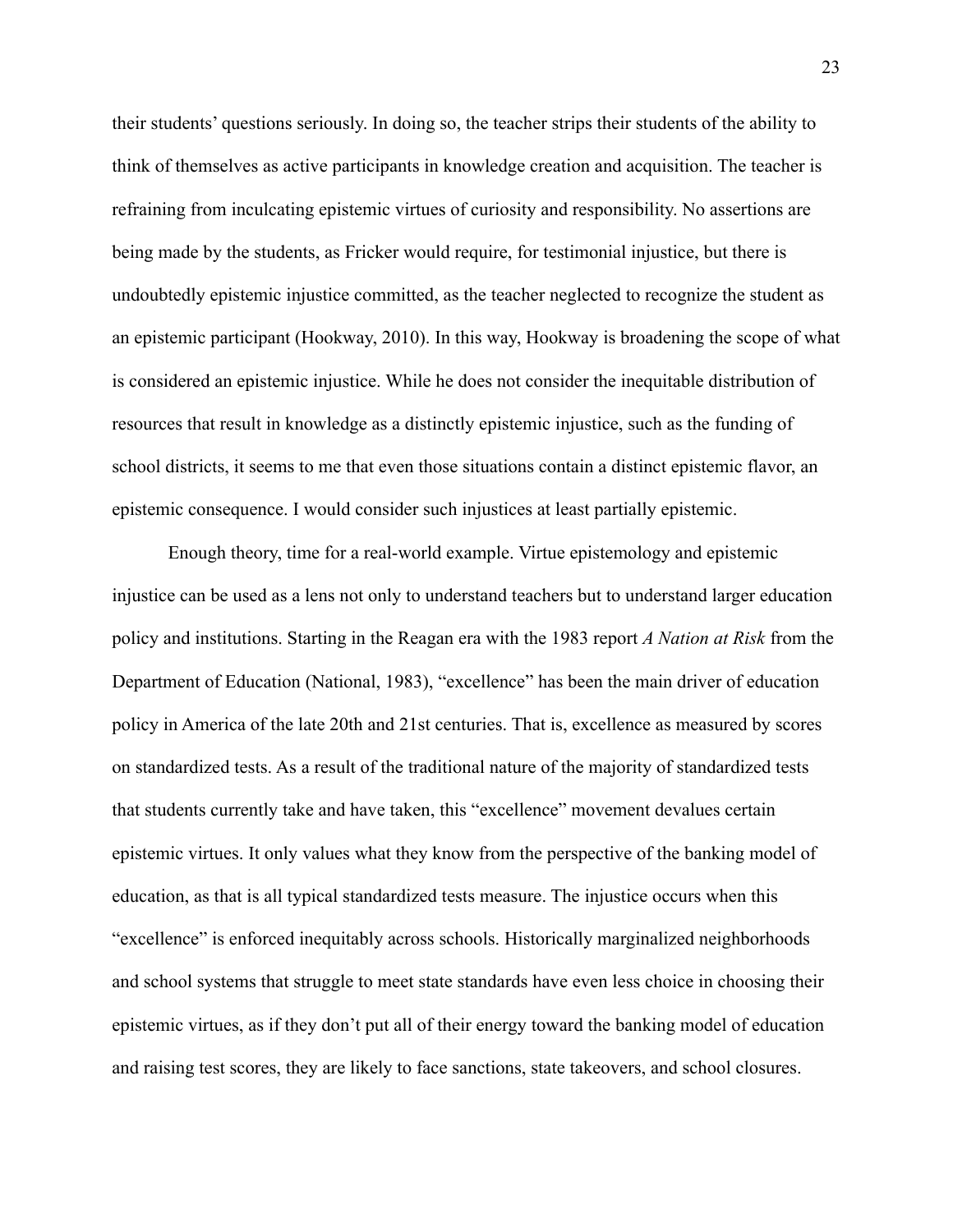Plus, high test scores are often the only pathway towards social class mobility. Meanwhile, more affluent schools that already have acceptable test scores are free to choose their own epistemic virtues. In this way, the federal and state governments committed epistemic injustice by imposing an epistemology devoid of certain intellectual virtues (such as those outlined by Dewey) on school districts that struggle to meet standards that were passed by those who graduated from schools whose teachers had the freedom to inculcate an epistemology full of the virtues of their choosing. American education is suffocated by the myth of meritocracy, and it should then be no surprise that progressive education is historically a rich, white movement (Delpit, 2006). Virtue epistemology and epistemic injustice are invaluable frameworks for understanding this type of oppression in education.

I must end by stressing that I am not asserting the primality of any epistemology. Are certain epistemic virtues better suited to different contexts and cultures? Of course. But the epistemology of every culture (and thus the epistemic virtues of every culture) provide a valuable and unique way of understanding how things hang together in our world. We must not deny peoples access to those epistemologies, either by exclusion or destruction. And we must not ignore these differences, paving them over in the process. We must not commit epistemic injustice.

#### <span id="page-26-0"></span>**Social Class, Language, and Epistemology**

People of different social identities often share different languages and different epistemologies. While the first examples that come to mind might include ethnicity and religion, the second half of the 20th century gave us research about social class, language, pedagogy, and thus epistemology. Crucially, Weinberg et al. (2001) argued and provided evidence that epistemic intuitions vary across social class. This variance is important to tease out and be cognizant of, as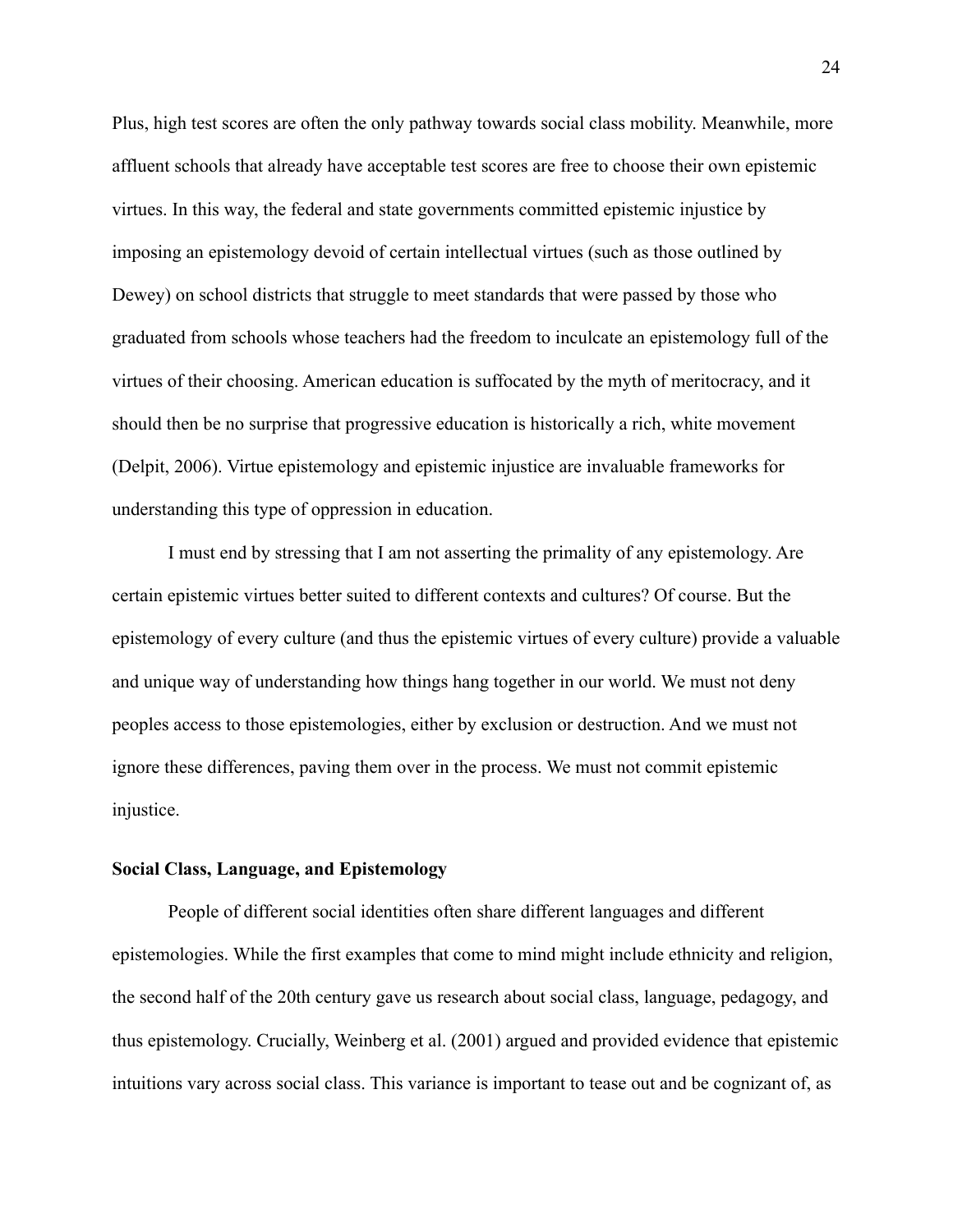disciplines are exploring how confronting epistemic marginalization is integral to confronting inequity at large (Julian, 2017). In particular, Basil Bernstein's (1964) work in language codes and Jean Anyon's (1981) work in school knowledge provide fantastic foundations to conduct such research in the world of education.

Nevertheless, I will first start with the work done in *'Normativity and Epistemic Intuitions'* by Weinberg et al. (2001) for motivational purposes. Their work preliminarily showed epistemic intuitions varied significantly with social class. They presented participants with a pair of stories in which it was debatable whether the character in the story really knew something or only believed it. An example of one of these stories is shown below:

#### **Table 2**

#### *Question From 'Normativity and Epistemic Intuitions'*

It's clear that smoking cigarettes increases the likelihood of getting cancer. However, there is now a great deal of evidence that just using nicotine by itself without smoking (for instance, by taking a nicotine pill) does not increase the likelihood of getting cancer. Jim knows about this evidence and as a result, he believes that using nicotine does not increase the likelihood of getting cancer. It is possible that the tobacco companies dishonestly made up and publicized this evidence that using nicotine does not increase the likelihood of cancer, and that the evidence is really false and misleading. Now, the tobacco companies did not actually make up this revidence, but Jim is not aware of this fact. Does Jim really know that using nicotine doesn't increase the likelihood of getting cancer, or does he only believe it?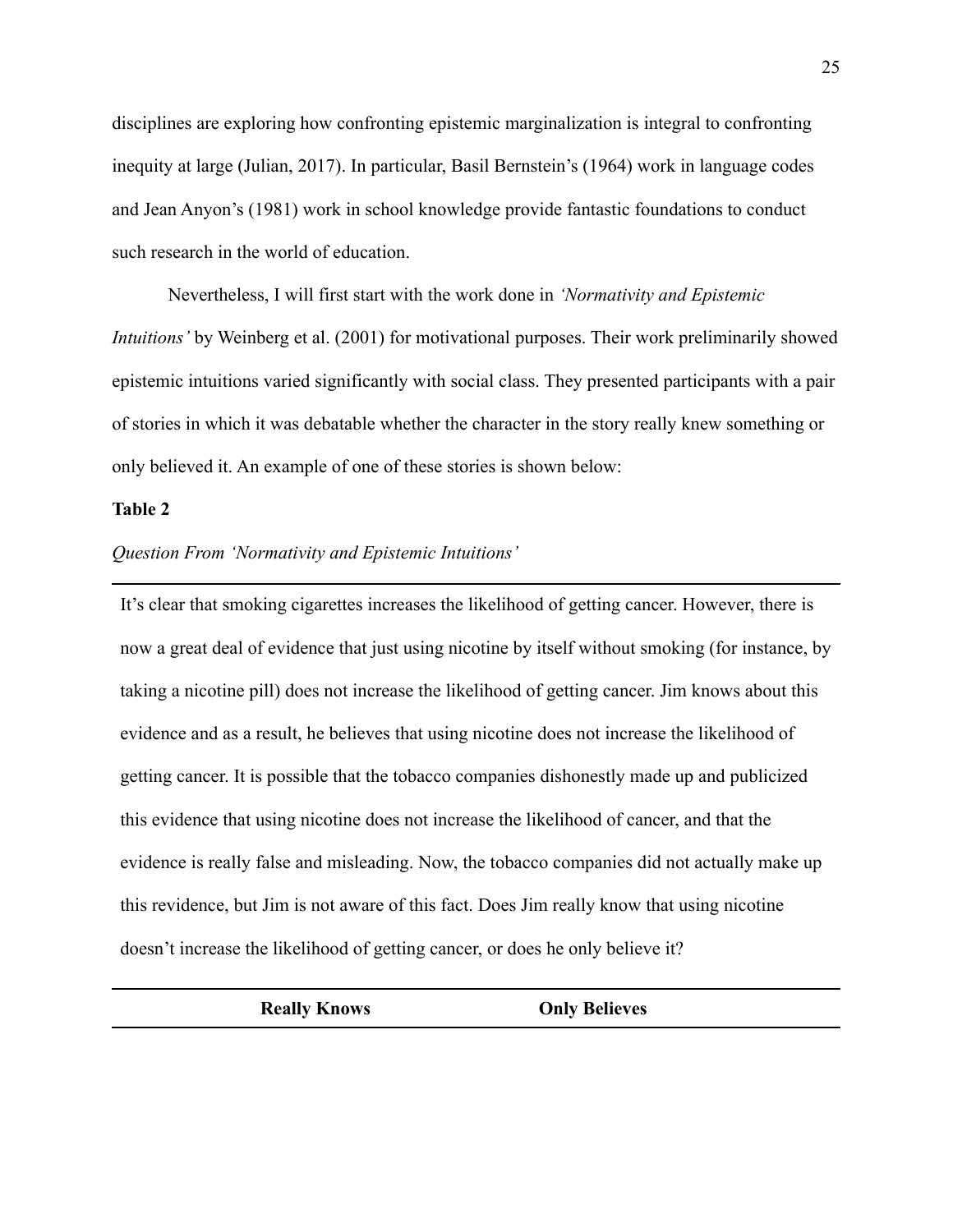In this situation, participants of low social class were split fifty-fifty between "really knows" and "only believes," while only  $\sim$ 18% of high social class participants chose "really knows" and ~82% chose "only believes." There was a similar discrepancy in an additional question of the same form, where  $\sim$ 33% of low social class participants chose "really knows" compared to  $\sim$ 11% of high social class participants (Weinburg et al, 2001). What could the cause of these differences be? Weinberg and colleagues posited that perhaps low social class participants considered possible but nonfactual states of affairs less relevant than high social class participants. Or perhaps low social class participants merely had lower bars for what they considered knowledge. There are of course several uses of the word "knowledge" that could have impacted the findings, but the researchers controlled their experiment for such systemic differences in the interpretation of "really knows."

Admittedly, extensive replication of this experiment has not been conducted, and a more recent attempt found significantly less significant differences in epistemic intuition between social classes (Seyedsayamdost, 2015). Still, epistemic intuition as measured by this experiment is only one component of the larger systems of knowledge. For example, Topçu and Yılmaz-Tüzün (2010) found that elementary school students metacognition was related to social class, where metacognition is defined as the awareness students have of their cognitive strengths and weaknesses, of the cognitive resources they have access to, and of the ways they can regulate their engagement to change learning processes and products (Perry & Winne, 2006). There are myriad ways to ask about and explore knowledge systems.

One of these ways is to examine language systems. In bell hooks' *Where We Stand: Class Matters* (2000), she talks about her grandmother, who was low-income and could not read or write. She could, however, tell stories. When bell hooks was around her family, "conversation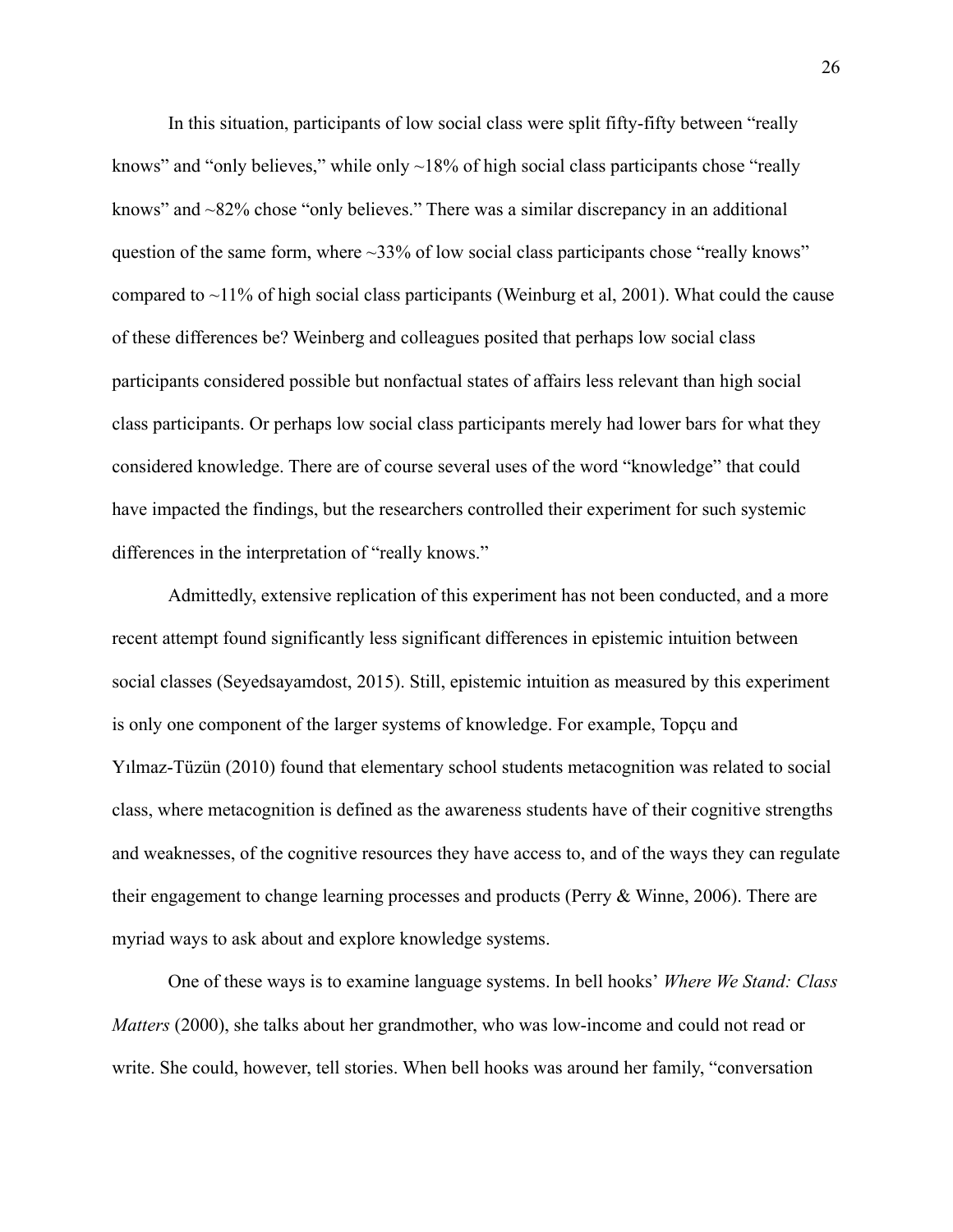was not a place of meaningless chit chat. It is the place where everything must be learned—the site of all epistemology" (p. 15-16). That type of classed epistemology is supported by Bernstein's work in language codes. In his early work, he defined restricted code and elaborated code as distinct types of language codes (Bernstien, 1964). Restricted code is less formal and relies on common assumptions, experiences, and understanding among those in conversation. It is a more efficient way of communicating, although it requires the audience to read between the lines. Elaborated code is more formal and does not assume any prior knowledge or experience, instead spelling everything out so that anyone can understand precisely what is being said or written. As a result, an idea spoken or written with elaborated code could stand alone and be understood without losing significant meaning, whereas an idea spoken or written with restricted code could not. Bernstein (1964) argued that working-class people use restricted code, while middle and upper-class people use a combination of both codes. Of course, restricted code is found everywhere. But importantly, working-class people do not have access to elaborated code. They aren't fluent in it. Because of this, their epistemology is distinct as well. With a lack of elaborated code comes a different way of understanding knowledge, a way that might be described as less formal. Or less abstract. Or… something. This is not meant to create a hierarchy of language code, as one is not better than the other. But Bernstein (1962) even found quantitative differences in phrase length and pause interval. These differences and codes are important not just as access points, but as cultural positioning devices that help position people in larger social relationships and define a social hierarchy (Bernstein, 2008).

Next up is Jean Anyon's (1981) work. The impetus for work like hers is the observation that "economically marginalized students are more likely to be subject to rote-like or skill-and-drill instruction" (Gorski, 2013, p.112). Essentially, knowledge as a concept is treated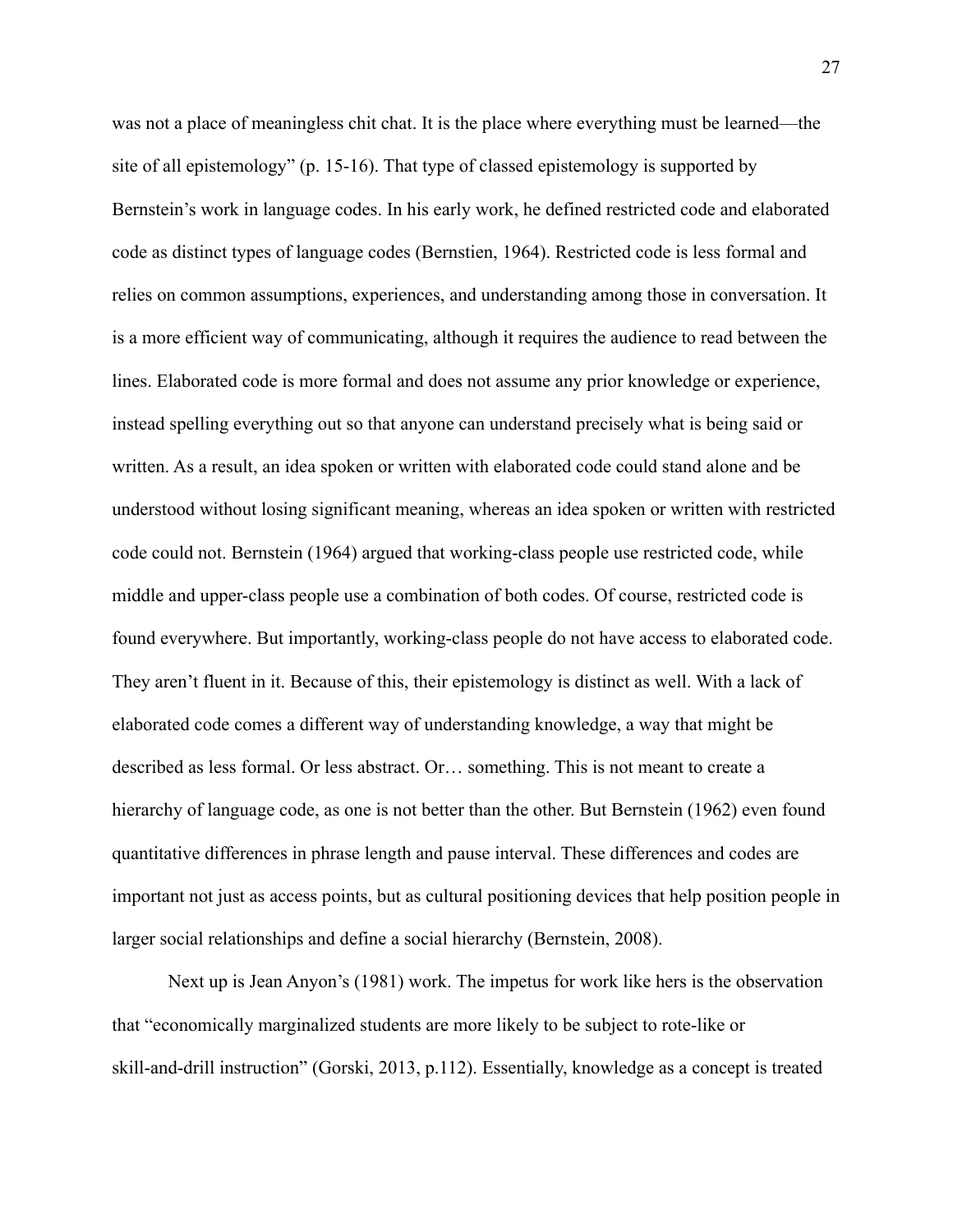vastly differently in schools based on social class. She interviewed students, teachers, staff, and administration, as well as looked at the curriculum that the teachers used. Anyon (1981) classified the schools she observed as working-class, middle-class, affluent professional, and executive elite schools. While I did not use the same four distinctions in my data collection and analysis, and did not treat them nearly as systematically, the four social classes she used she defined in as follows:

### **Table 3**

|  |  |  | Anyon's (1981) Social Class Categorization |
|--|--|--|--------------------------------------------|
|--|--|--|--------------------------------------------|

| <b>Working Class</b> | Most parents have blue-collar jobs, with the majority having             |
|----------------------|--------------------------------------------------------------------------|
|                      | semi-skilled or unskilled jobs. Annual income is typically in the lowest |
|                      | thirty percent of US families. There is little if any family wealth,     |
|                      | perhaps a modest house and an old car. Most people have no more than     |
|                      | a high school education.                                                 |
|                      |                                                                          |
| Middle Class         | Most parents have traditional middle-class jobs such as public school    |
|                      | teachers, accountants, public employees, middle managers, small          |
|                      | business owners, etc. Annual income is typically in the next forty       |
|                      | percent of US families. Family wealth typically consists of a house and  |
|                      | two cars. Most people have a bachelor's degree from a public             |
|                      | institution.                                                             |
|                      |                                                                          |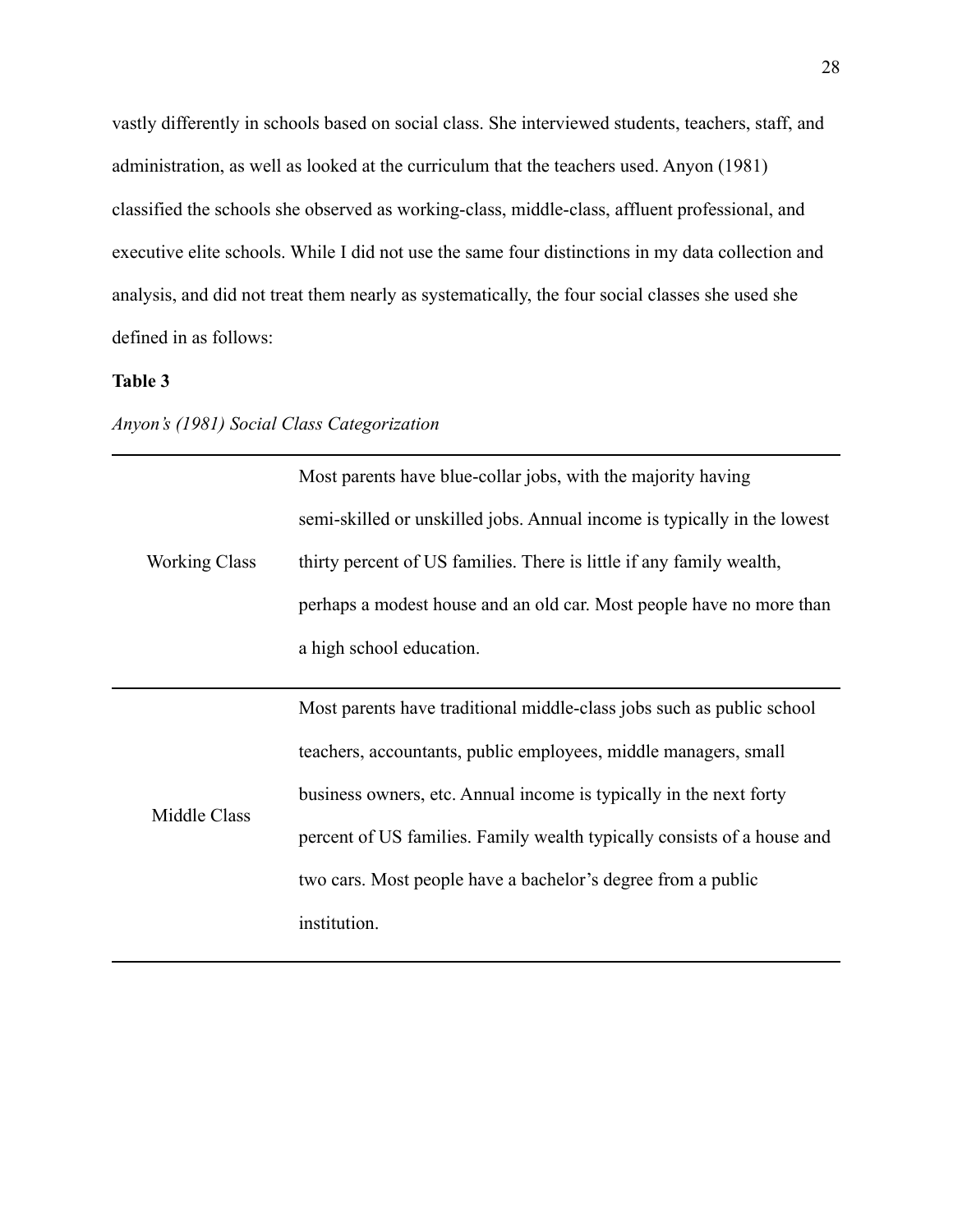|                              | Most parents have jobs such as doctors, engineers, lawyers, college       |
|------------------------------|---------------------------------------------------------------------------|
| <b>Affluent Professional</b> | professors, etc. Annual income is typically in the next twenty to         |
|                              | twenty-five percent of US families. Family wealth typically consists of   |
|                              | a nice house, perhaps a second house, nice cars, and significant          |
|                              | savings. Most people have advanced degrees, often from elite              |
|                              | institutions.                                                             |
|                              |                                                                           |
| <b>Executive Elite</b>       | Most parents (typically fathers) are typically top executives at large    |
|                              | corporations. Involvement in politics is much more common than in         |
|                              | other social classes. Annual income is in the top five to ten percent of  |
|                              | US families. Family wealth is extensive and consists of multiple          |
|                              | houses, cars, savings, stocks, bonds, etc. Most people have advanced      |
|                              | degrees from elite institutions and also attended elite schools for K-12. |

Anyon (1981) found significant differences in the epistemology of schools that served students of different social classes. Starting with working-class schools, she found that school personnel described the most appropriate knowledge for children in terms of facts and basic skills. They needed the basics, and to be kept busy. In the mathematics curriculum, students were asked to carry out procedures without an understanding of why the procedures worked or the purpose behind the procedures. There was little to no student decision-making allowed. When Anyon asked the students what knowledge is, most had difficulty understanding the question, and otherwise gave answers similar to their teachers. When asked where knowledge comes from, six said from teachers, seven didn't know, and the few others had answers including "the dictionary" and "the board of education." When asked if they could make knowledge, almost all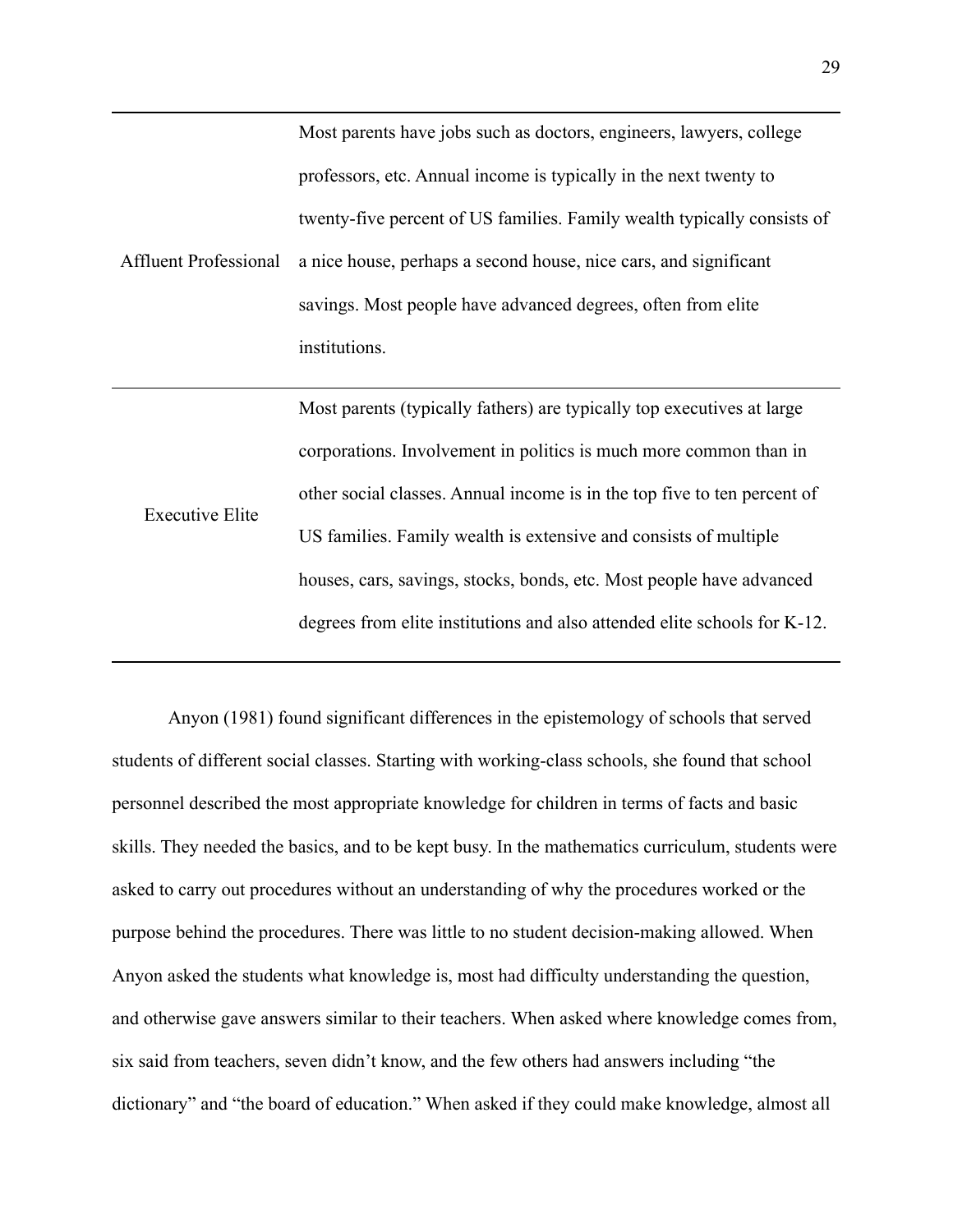students said no. In general, students responded to questions in terms of behavior and skills, with only one student using the word "mind." *Resistance* was the dominant theme, as students both actively and passively resisted teachers' attempts to implement the curriculum. Teachers noticed this as well, as they expressed that students often didn't care. Knowledge in these schools was composed of fragmented facts and simple mechanical procedures.

In middle-class schools, Anyon (1981) found that school personnel described the most appropriate knowledge for children in terms of facts and understandings that come from textbooks, as such content is decided upon and made by experts. Moreover, that type of content is what is needed for college and daily life, and holds more legitimacy than knowledge that is created by oneself. In the mathematics curriculum, multiple processes were given as options for solving a problem, and the teacher often taught and checked for understanding by asking a student how they did the problem. In this, there was a recognition of decision-making not present in working-class classrooms. When Anyon asked the students what knowledge is, the answers were varied but were thematically similar, ranging from "remembering" to "smartness." When asked where knowledge comes from, most students answered with what would be considered resources made by experts, such as from "libraries" or "books." When asked if they could make knowledge, nine said no and eleven said yes, however, most "yes" responses were followed with questions that revealed that most of the students' conception of making knowledge largely consisted of looking things up or listening to experts. *Possibility* was the dominant theme, as students and teachers thought that learning things from the right places and thinking the right way provides an opportunity to move up. Content knowledge was seen as exchangeable for grades, college, or a job.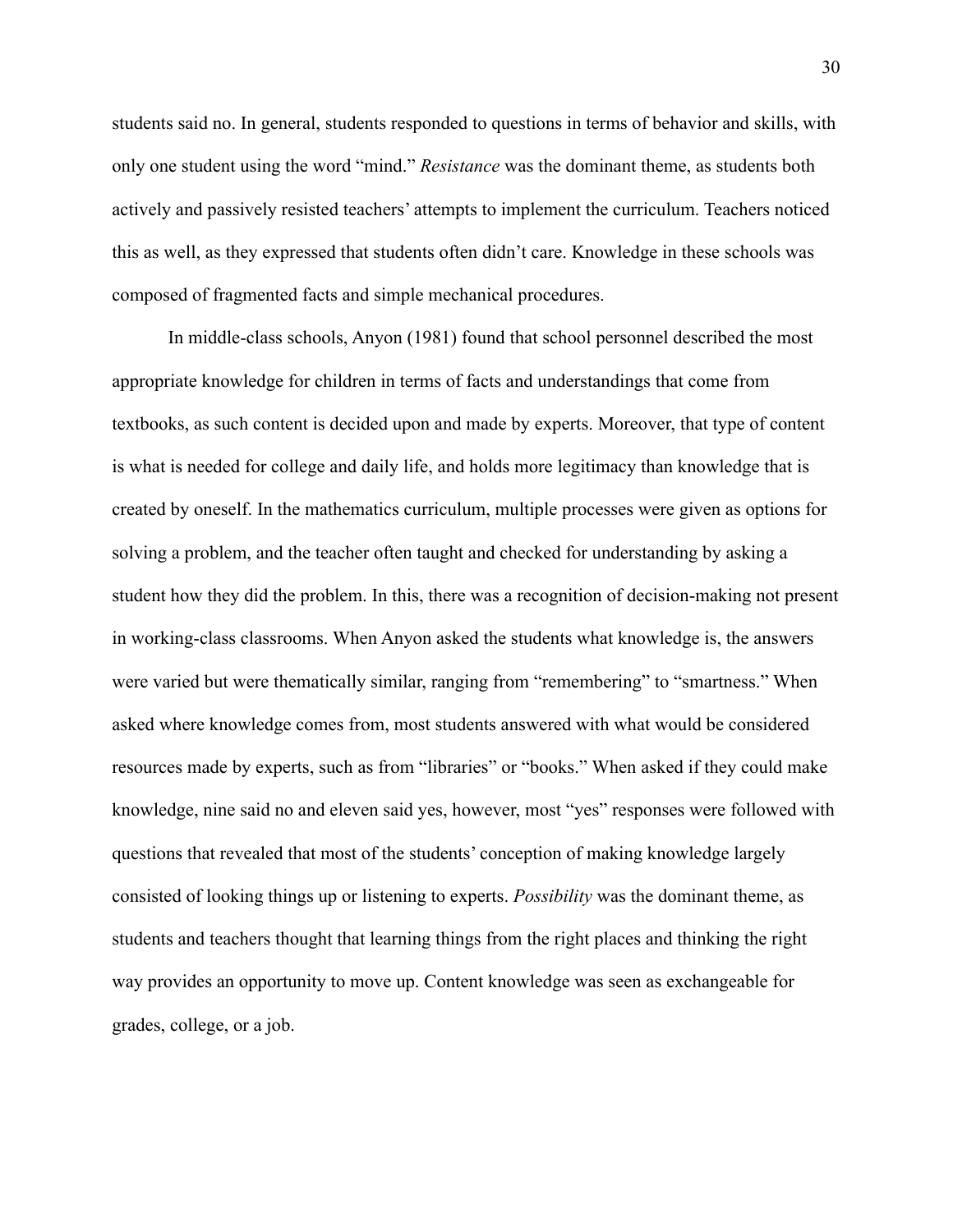In affluent professional schools, Anyon (1981) found that school personnel described the most appropriate knowledge for children in terms of individual discovery, creativity, and making sense of their experience. In the mathematics curriculum, knowledge came from discovery and direct experience. Students participated in open-ended activities where they created and dissected patterns, formulating questions for classmates to help answer. When Anyon asked the students what knowledge is, the answers varied but were thematically similar, ranging from "brains" to "the way you think." The word "think" was common. They seemed to focus on the idea of creatively making sense of the world. When asked where knowledge comes from, answers were split between the sources found in the middle class and abstract ideas of "your own head." When asked if they could make knowledge, sixteen children said yes and four said no. Moreover, many of those who answered yes responded to follow-up questions in ways that revealed a more active approach to knowledge acquisition/creation than in the middle-class. *Narcissism* was the dominant theme, as knowledge was a deeply personal endeavor to make sense of the world. It was taught that individuals, not groups, make knowledge and history. Still, knowledge was also framed as a powerful resource for doing social good, and social studies were the most "liberal."

In executive elite schools, Anyon (1981) found that school personnel described the most appropriate knowledge for children in terms of intellectual processes such as problem-solving and reasoning. In the mathematics curriculum, the primary goal is the cultivation of mathematical reasoning. Classes involved questioning that forces students to manipulate hypothetical variables, focusing on logical student thinking to solve the problem. When Anyon asked the students what knowledge was, the answers focused on a perceived necessity to understand existing knowledge. There was less of a focus on independently making sense of the world as compared to the affluent professional school, and instead, some students mentioned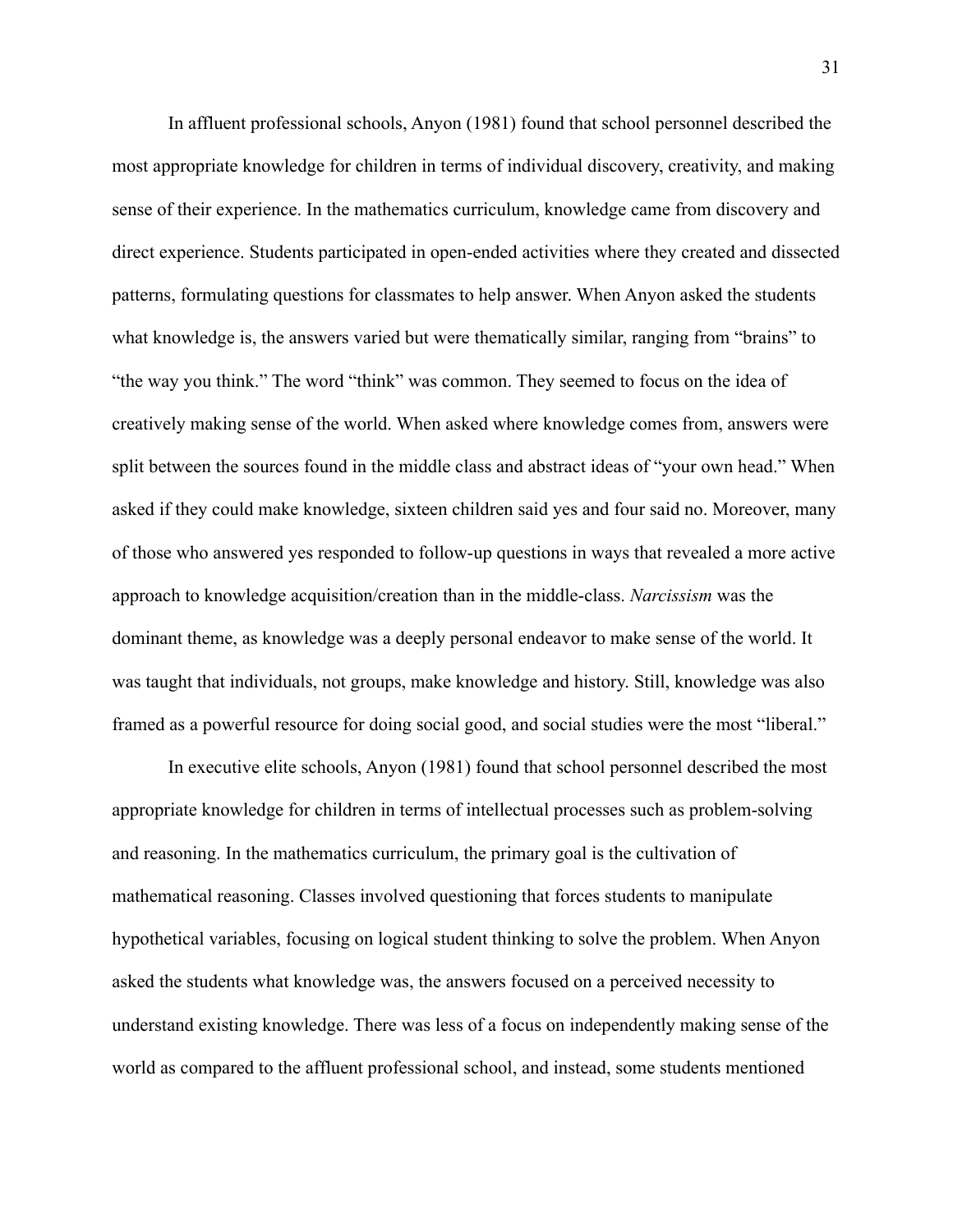ideas around knowledge such as understanding, wisdom, confidence, and subjectivity of knowledge. When asked where knowledge comes from, thirteen out of twenty students responded "tradition," "past experience," or "other people," with only a few responding along the lines of one's own mind. When asked if they could make knowledge, ten said yes and nine said no. In the follow-up questions for those who answered yes, half gave answers similar to the affluent professional students, and half said that "it depends," making distinctions between types of knowledge. *Excellence* was the dominant theme, as rationality, rules of reasoning, and traditional academic rigor were stressed. Knowledge was not something that could be created at will. Instead, knowledge comes from understanding the "internal structure of things: the logic by which systems of numbers, words, or ideas are arranged and may be rearranged" (p. 31). The pressure to perform and to think well is immense.

With these four schools, in conjunction with Bernstein's work and the aforementioned difference in epistemic intuition, we start to see that there is a significant difference in epistemology with regards to social class, especially when framed in the field of education. Even when a government mandates a common focus, such as Singapore's Ministry of Education's explicit emphasis on critical thinking, that concept is interpreted and actualized differently depending on social class (Lim  $\&$  Apple, 2015). Exacerbating this is the fact that even when adjusting for test scores, teacher recommendations, and student/parent choices, social class has a large effect on how students are tracked both between classes and within classes. In our schooling system, low-income and working-class students are overrepresented in low-ability tracks and underrepresented in high-ability tracks (Oakes, 2005). Even when we investigate other learning contexts, such as raising a child in the home, there are significant social class differences. For example, societal institutions value children who are experienced in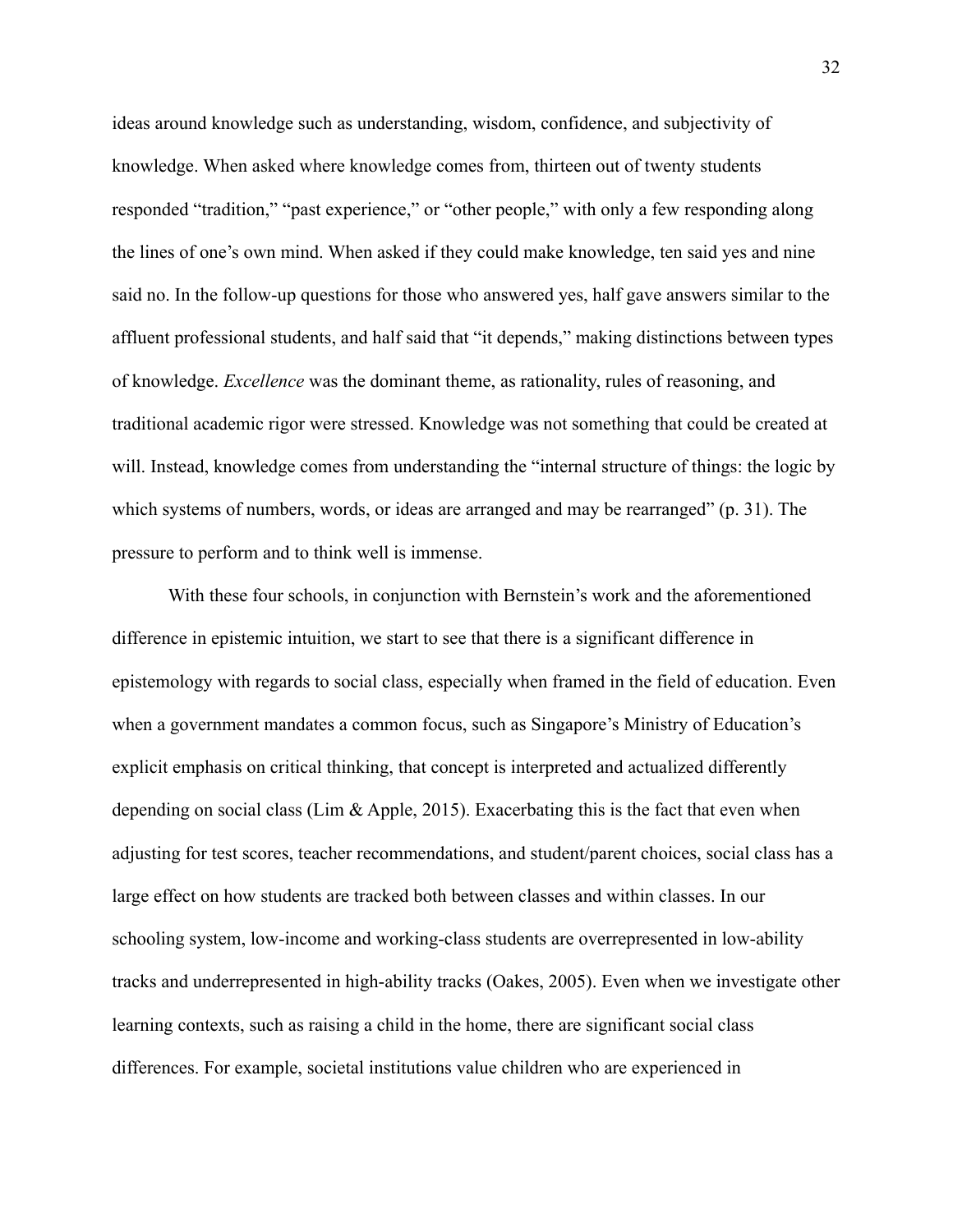communicating in a particularly rational way with adults and negotiating with authority, something children learn through parenting styles more typical of the affluent and middle class (Lareau, 2011), although there are pitfalls such as creating a sense of entitlement and depriving children of developmentally valuable free play time.

When interacting with the dominant culture, language and epistemology become a significant form of habitus and/or cultural capital as described by Bourdieu (1987). Because of this, Anyon (1981) describes the phenomena she observed as class conflict, and Bernstein (2008) described the phenomena he observed as class positioning. For this paper, I will call it epistemic classism, as that term encompasses more than just status-based injustice. That term captures both the systemic and individual sides of the phenomena and frames it squarely as an injustice committed against a people. Yes, I use it much more broadly than Fricker (2007), but I am justified in using strong words to describe a significant phenomenon. It is inescapable that there will be injustices everywhere, I am just investigating one of them.

#### <span id="page-35-0"></span>**Mathematics**

Okay. How does this all interact with mathematics? We saw in Anyon's (1981) observations how mathematics was approached differently in the K-12 level. But that was a different type of observation, looking at how schools differ in their mathematical epistemologies. I am interested in how students that come from those different schools experience the mathematics of an elite college. In general, as I have mentioned, mathematics seems to occupy a unique place in our minds. Philosophers envy and try to imitate the certainty of mathematical arguments, and the public acknowledges the unique status of mathematics through the use of phrases such as a "math person" (Buldt & Muller, 2008). Nevertheless, professional abstract mathematical activity is often misconceptualized as a precise reading of carefully worded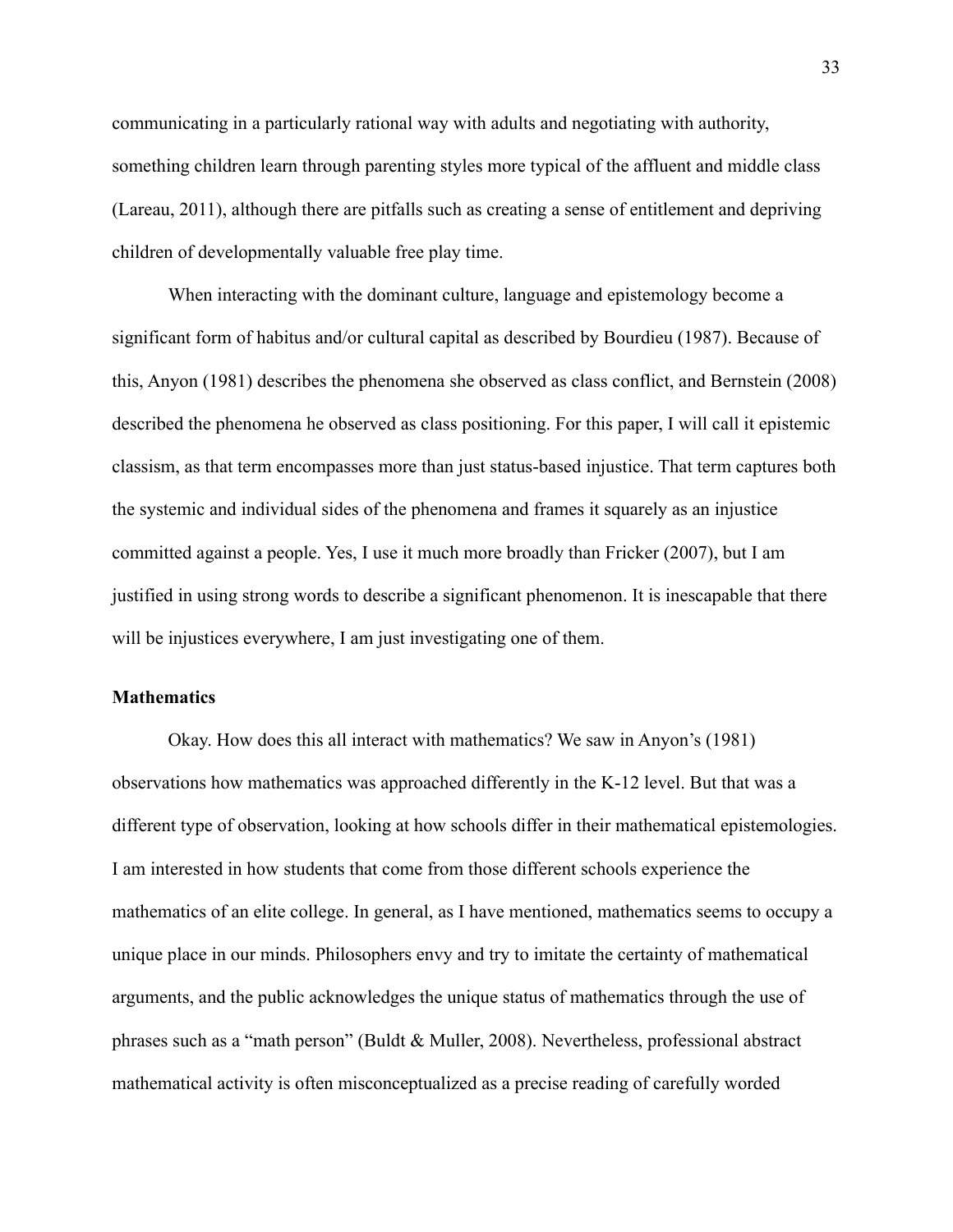axioms, definitions, and theorems. This hides the truth of mathematical activity and how new mathematics has been discovered throughout history (Lakatos, 1976). Indeed, this misconceptualization extends to the undergraduate classroom, and Lakatos's constructs of mathematical activity can be utilized to guide and understand mathematical activity in the undergraduate classroom (Larsen & Zandieh, 2008).

This seems to require intense sociological study of mathematical activity, but mathematics is underrepresented in the sociology of science (Buldt  $&$  Muller, 2008). There is some of this work being done in the field of the philosophy of mathematics education. Over the second half of the 20th century, academics have observed that society started moving away from the primary goal of creating more mathematicians and towards the primary goal of creating a more mathematically competent general public and workforce (Dowling, 1997). What exactly this means is up for debate, and the tie between mathematics between mathematical epistemology and "critical thinking skills," while widely accepted by academics and policymakers alike, is somewhat theoretical and tenuous (Dawkins, 2020). Still, the field philosophy of mathematics education has started to tackle issues around mathematical agency, dialogue, and social justice in mathematics education, and the field recognizes Lakatos (1976) as the starting point for the field (Ernest, 2016). The philosophy of mathematics education has made it clear that ethnomathematics and mathematics education have extensive overlap and connection (Ernst, 2016). This project lies in that overlap, looking at how mathematical epistemology is situated in a certain cultural, educational space.

I am further motivated by research that has shown that mathematical activity abides by certain sociomathematical norms. An extension of the social norms that govern classroom inquiry and dialogue, sociomathematical norms and values govern mathematical discussions and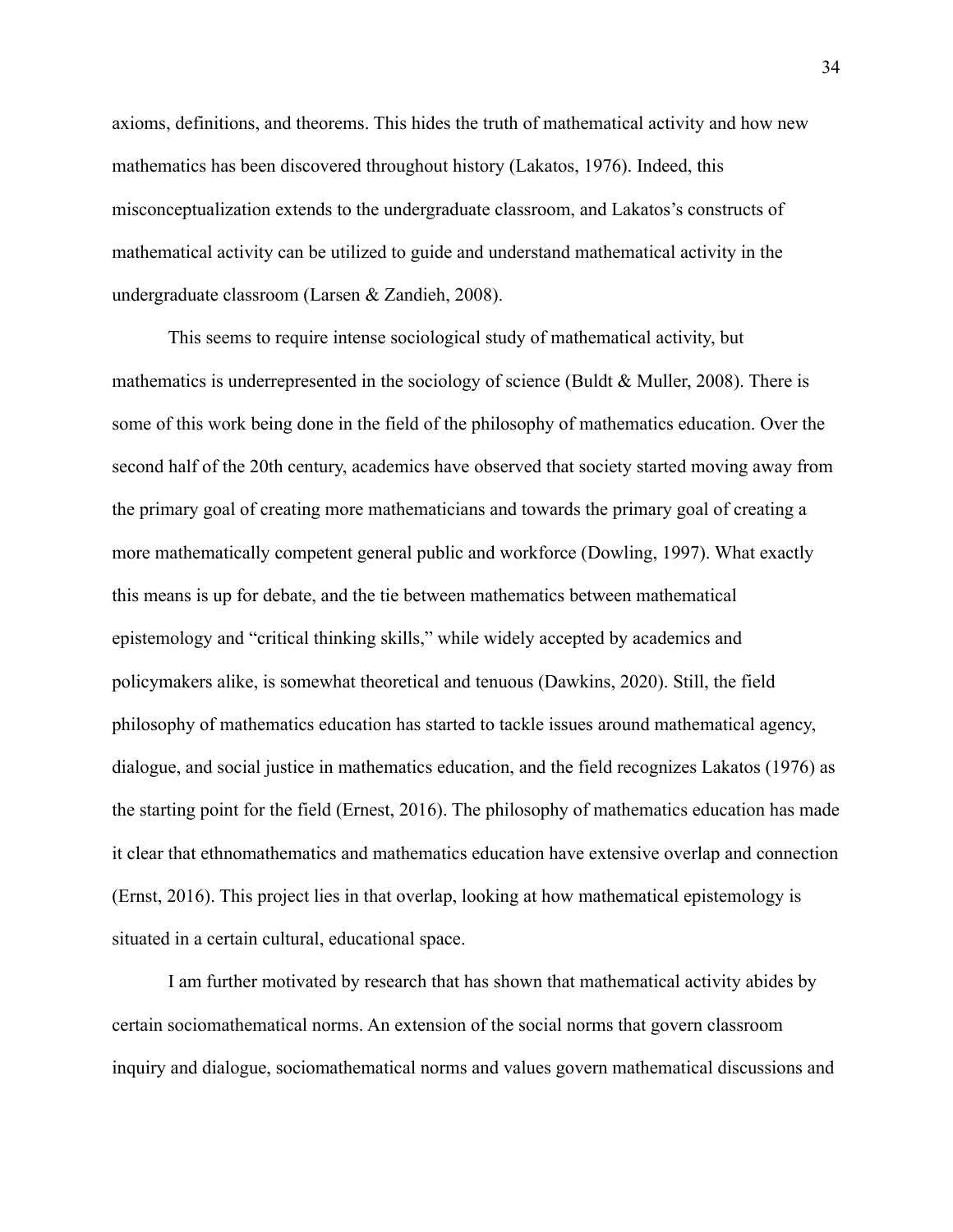mathematical activity (Yackel & Cobb, 1996). These norms relate to the judgment of what counts as an acceptable mathematical explanation, as well as to the judgment of mathematical answers themselves, comparing their sophistication, efficiency, similarities, and differences. Moreover, the teacher plays a critical role in shaping these norms (Yackel and Cobb, 1966). Thus, they have some natural variance from classroom to classroom. Still, as one can infer from Anyon's (1981) work, they are likely to vary predictably with regards to social class. When we frame those norms and values as epistemic virtues (as seen in virtue epistemology), we can talk about mathematical epistemology. Thus, as we saw in the discussion of Anyon's (1981) work in the previous section of the literature review, mathematical epistemologies will vary by social class as well. We can retrace our steps, looking back at how students and school personnel from each social class answered questions related to knowledge and how mathematics curriculum functioned in those schools. This is powerful. Then beyond K-12, in higher education, mathematical proofs themselves have values and norms such as decontextualized reasoning and creating/accepting a priori truth, values that likely vary across social class. Moreover, mathematical epistemologies are different depending on the academic setting, as learning the language of math in math classes versus the language of math in physics classes are two related but distinct prospects (Redish & Kuo, 2015). Thus, I will focus squarely on a mathematics classroom in this project, framing many of the interviews around the class, even if the class is not extremely proof-intensive. While it is beneficial to emphasize certain ways of understanding the world within different disciplines, as every academic subject has a unique framework of understanding, we should not expect all students that enter an elite space to quickly and easily accept those norms and values without critique and support. We know that this is a potential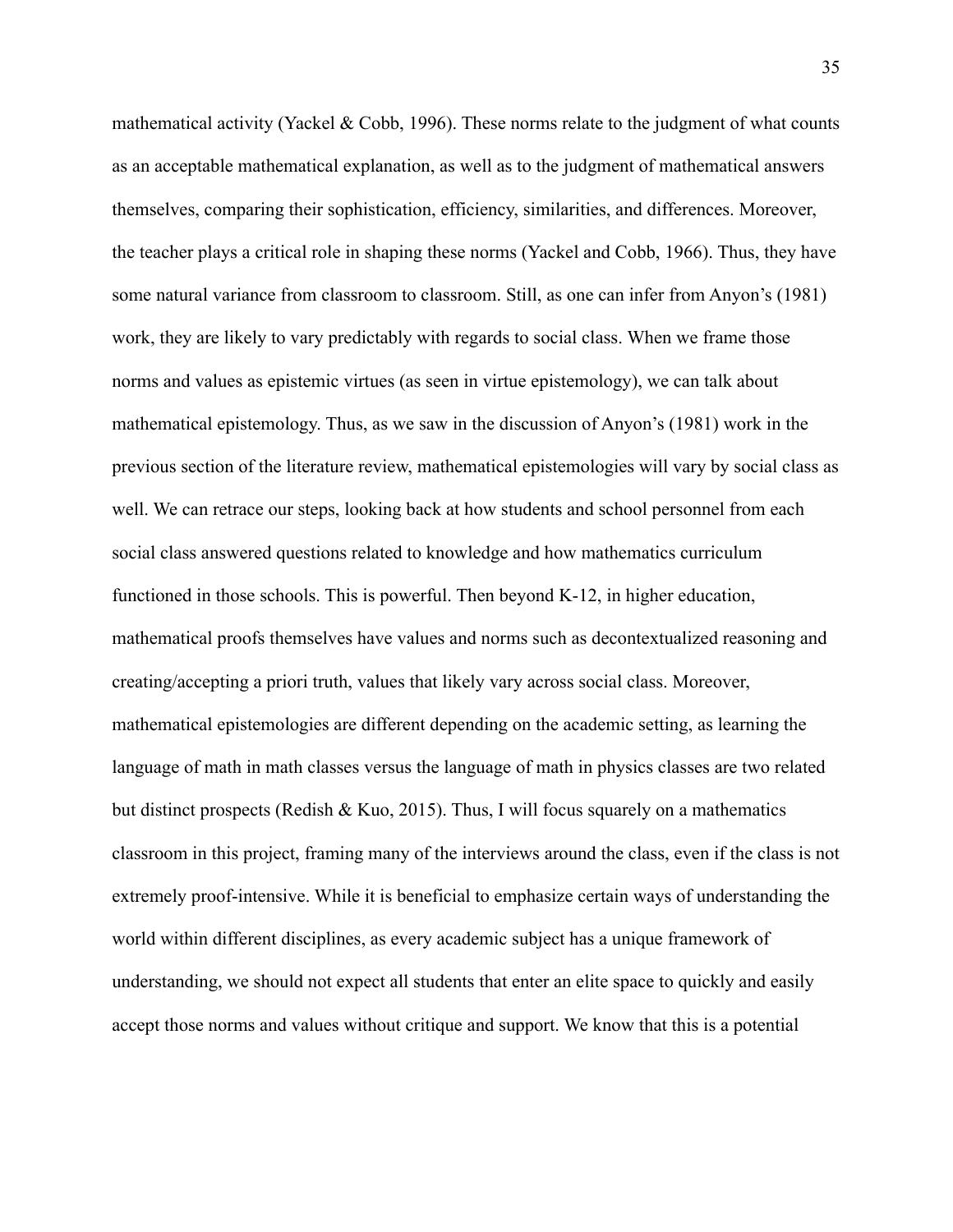problem, as students' epistemological frameworks affect their interpretations of lectures in advanced mathematics (Krupnik, et. al., 2018). Even more importantly,

...undergraduate interactions with proof are more completely understood as a function of institutional practices which foreground particular epistemological frameworks while obscuring others. It is argued that enabling students to access the academic proof procedure in the transition from pre-university to undergraduate mathematics is a question of fostering an epistemic fluency which allows them to recognize and engage in the process of creating and validating mathematical knowledge (Solomon, 2006, p. 373).

While we already know there is epistemic injustice within mathematics education (Tanswell  $\&$ Rittberg, 2020), we need an ethnography at an elite institution. Remember, I am not attempting a pointed criticism of any specific teachers or curriculum. I am instead trying to spark discussion about justice in mathematics education. Because although it is sometimes given a special place within the academic disciplines, mathematical activity is built on values and norms just like any other discipline. When those sociomathematical norms at an elite institution interact with a student body from a variety of social class backgrounds, it creates epistemic injustice, epistemic classism. This is borne out when the epistemology (epistemic virtues, epistemic intuitions, metacognition, sociomathematical norms and values, etc.) of low-income and working-class students don't match that of the elite institution *and* this mismatch is ignored.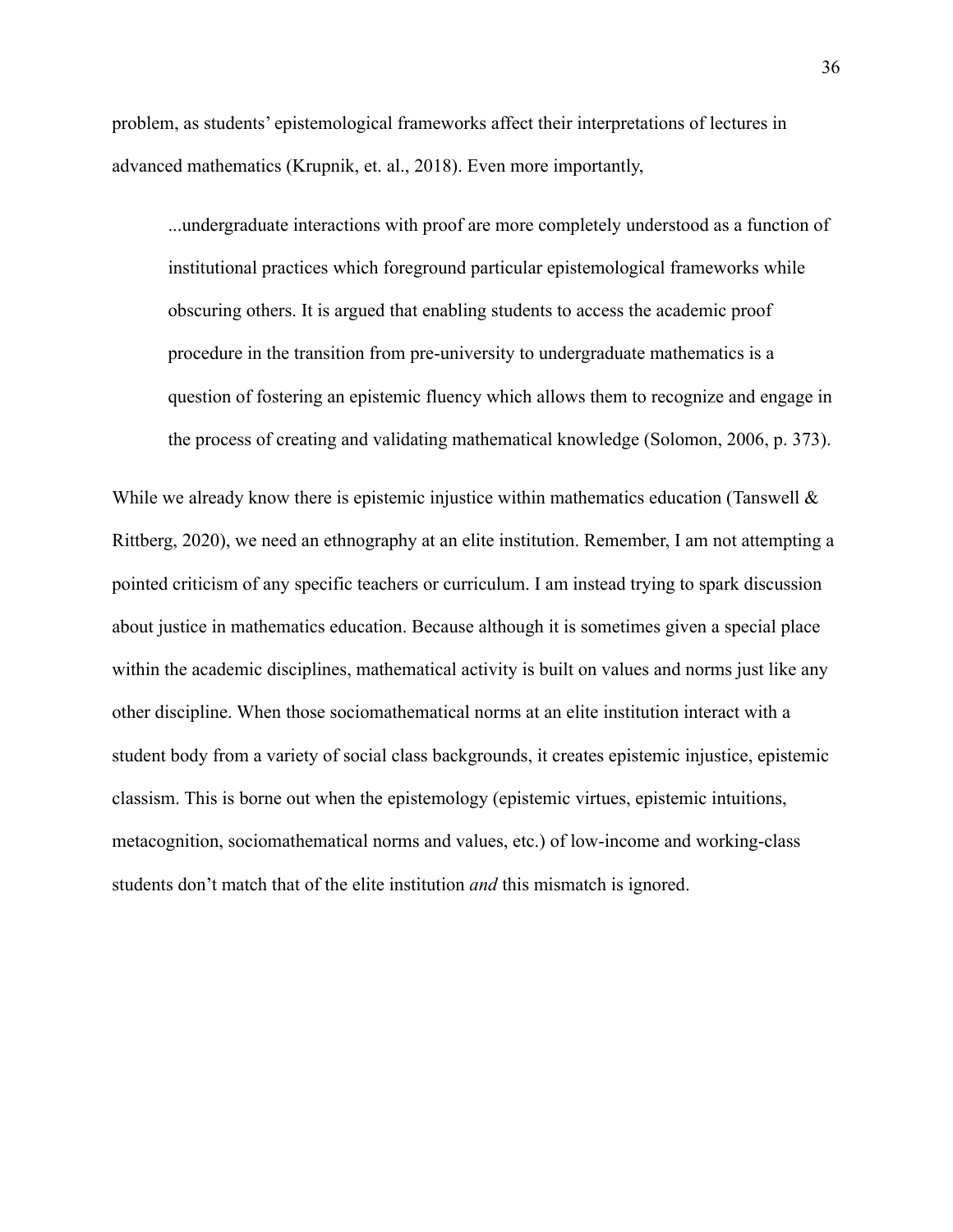#### **Methods**

### **Context**

This study was conducted at a "little ivy" college, a small, highly-selective four-year private liberal arts college located in the northeast of the United States. For the purpose of this study, I will refer to the school as Miller College. Like other little ivies, it has a large endowment and a wealthy student body. In 2014, 20% of its student body was from the top 1%, 76% of its student body was from the top 20%, and only 2% of its student body was from the bottom 20%, all of which were in the ten worst among sixty-five elite colleges included in the rankings (Aisch, et. al., 2017). Tuition and room and board costs total over \$75,000 as of the 2021-2022 school year. Although Miller College commits to meeting 100% of a student's financial need, only forty percent of the class of 2025 received financial aid from Miller, again showcasing the wealth of the student body. Many admitted low-income and working-class students attended specialized high schools, such as private high schools, charter schools, or selective high schools. We will see this pattern when discussing the participants in this study. When thinking about social class, Miller College is an undeniably elite institution. The vast impacts of this lack of socioeconomic diversity and elite culture were discussed in the first section of the literature review.

Furthermore, Miller College is a predominately white institution, with approximately 30% of its student body identifying as a student of color, although that number has been very slowly rising, with the incoming class of 2025 composed of 37% students of color. Approximately 10% of its student body are non-US citizens. Students come from all over the United States, with Massachusetts as the top sending state by a fairly wide margin. Massachusetts students typically come from the suburbs around Boston, and are monikered JOBs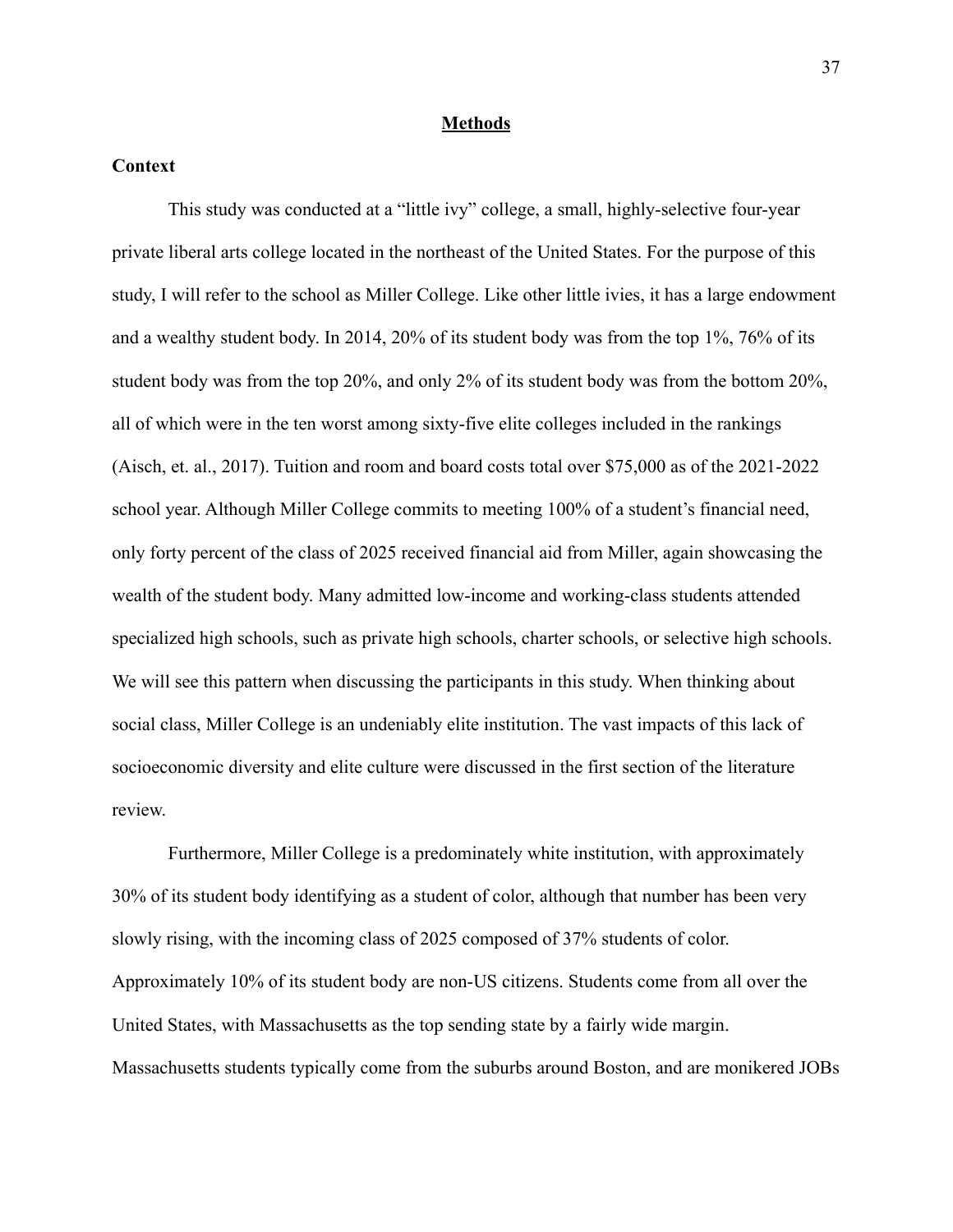(just outside of Boston). Other top sending states include California and Connecticut. Along with the designation as a little ivy comes many of the accepted practices, such as legacy admissions policies and unofficial slots for graduates from highly prestigious private high schools. Public high school students at Miller often come from quasi-public high schools which require massive wealth to purchase a house in the district, essentially creating a tuition cost for attending. For illustrative purposes, although I grew up in Connecticut, I don't have any friends or connections from my hometown or surrounding towns that are currently enrolled at little ivies, as I went to a very average, small public high school.

The math department at Miller College seems typical for little ivies. In the 2021-2022 academic year it had nine tenure-track professors, four visiting professors, a lecturer/calculus coordinator, a research associate, and an administrative assistant. As with most college math departments, the majority of the professors are white males, especially the older, fully-tenured professors. The department occupies the second floor of an academic building, with study spots that groups of students often utilize. The statistics department has its own major and recently moved from inside the math department to another building. Then, within the math department, there are multiple pathways. There are two majors, mathematics and mathematical sciences. The mathematics major is the abstract mathematics pathway, with proof-based mathematics emphasized in courses such as real analysis and abstract algebra. The mathematical sciences major is the applied mathematics pathway, with applications emphasized in courses such as ordinary differential equations and statistics. There is also a mathematics minor.

That being said, the majority of students in single-variable calculus I observed were first and second-year students and will not be math majors of any kind. Instead, many of the first-year future math majors take a two-semester sequence of proof-based calculus. Around twenty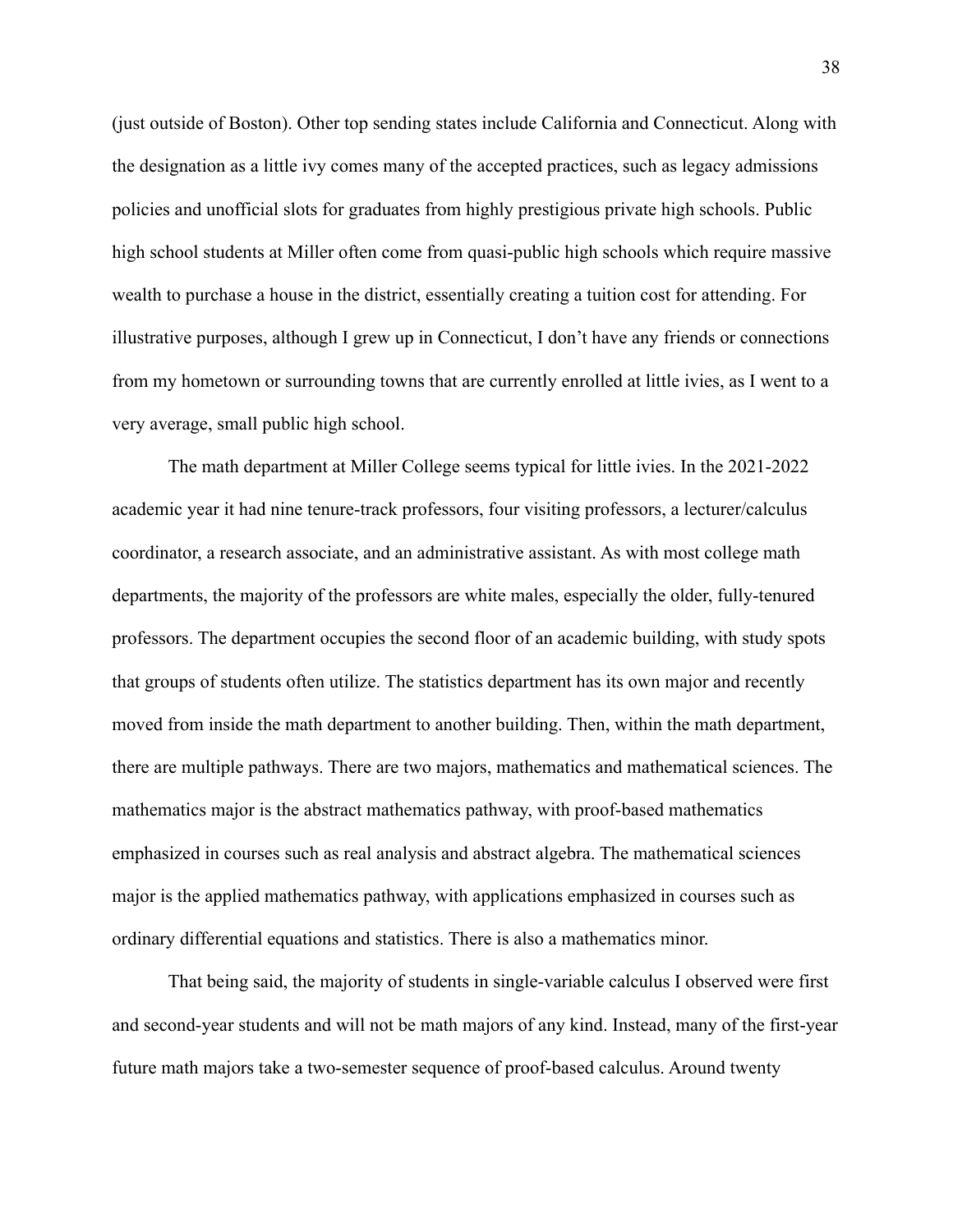first-year students take that sequence, while alternatively, there are currently four sections of single-variable calculus with about twenty-five students each. The students in single-variable calculus do not generally take it with a mathematics major in mind. If they decide they want to pursue a math major after they have completed single-variable calculus and multivariable calculus, there is a one-semester mathematical reasoning course to take. It is more common for mathematical science majors than for mathematics majors to take this pathway. Nevertheless, most students in the single-variable section I'm observing take the class for other reasons. These include the quantitative reasoning distribution requirement that Miller College has, and which single-variable calculus fulfills, as well as other major requirements, such as economics, physics, and chemistry major requirements. Many take this class their first semester of college just in case they want to major in one of those subjects that require a semester of calculus.

Moreover, the single-variable calculus and multivariable calculus sequence at Miller was undergoing significant changes for the year of my study. There was a new calculus coordinator, standardized homework assignments, and standardized tests. The department was making an active effort to pedagogically reform its calculus classes. Still, this didn't drastically alter my study, as I focused on language and epistemology, and older professors are often secure in their ways. Still, there was some effect, and I made notes of that in my discussion and analysis.

All of this means that the single-variable calculus I'm observing is the contact point the majority of students at Miller College have with the math department. It is also often one of the first four classes students take at Miller, usually during their first or second semester. That explains the attention that the math department has started to give it, as well as my interest in the class for my study. Single-variable calculus is a sort of shared experience for Miller students, and if someone has not taken the course, they are surely good friends with someone who has. Plus, it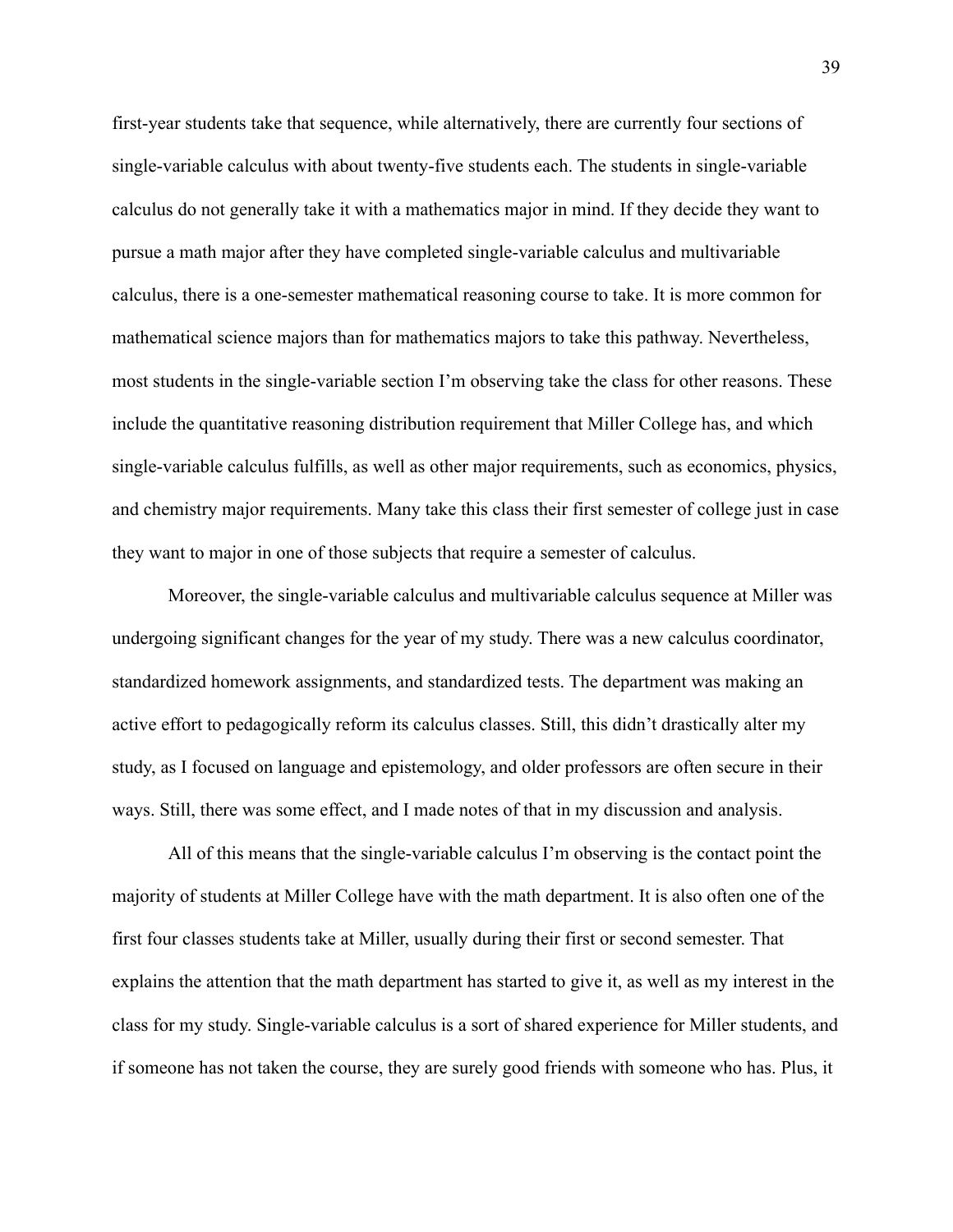has a large impact on the Miller community due to the large number of students it enrolls. While the aforementioned proof-based calculus class would have been fruitful for my research, I was concerned with getting a healthy sample of various social classes, as the proof-based calculus class is sometimes on the small side and Miller College isn't very socioeconomically diverse. Plus, I had a previous relationship with the professor teaching the section single-variable calculus I observed, which eased logistics and made it easier to create a mutual understanding of my project's place in the classroom.

The single-variable calculus section itself was located in a nondescript academic building that is home to the chemistry department, in a room with chalkboards on two sides. Desks were arranged approximately seven across by five deep, with just a table off to the side for the professor to put their belongings on. It was quite a typical classroom, with tile floors and a few windows in the back. There was a projector and a pull-down projector screen, which I never saw the professor use. There was also a computer off to the side, which I also never saw the professor use. Class was held four times a week, Monday-Tuesday-Wednesday-Friday from 1:00 PM to 1:50 PM. This schedule was the same for all sections of single variable calculus, although at different times of the day.

#### **Participants**

Out of twenty-eight students in the class, twenty-five agreed to participate in the study. As it required three rounds of interviews, I suspect that the students who chose not to participate did so because they didn't want to commit their time, but this is just speculation. The full list of those who consented to participate can be seen in Table 4. Since I won't be discussing narrative findings with all of those twenty-five, I will keep them unlabeled in Table 4. Of those twenty-five, I selected ten students that had a good distribution of social class for rounds of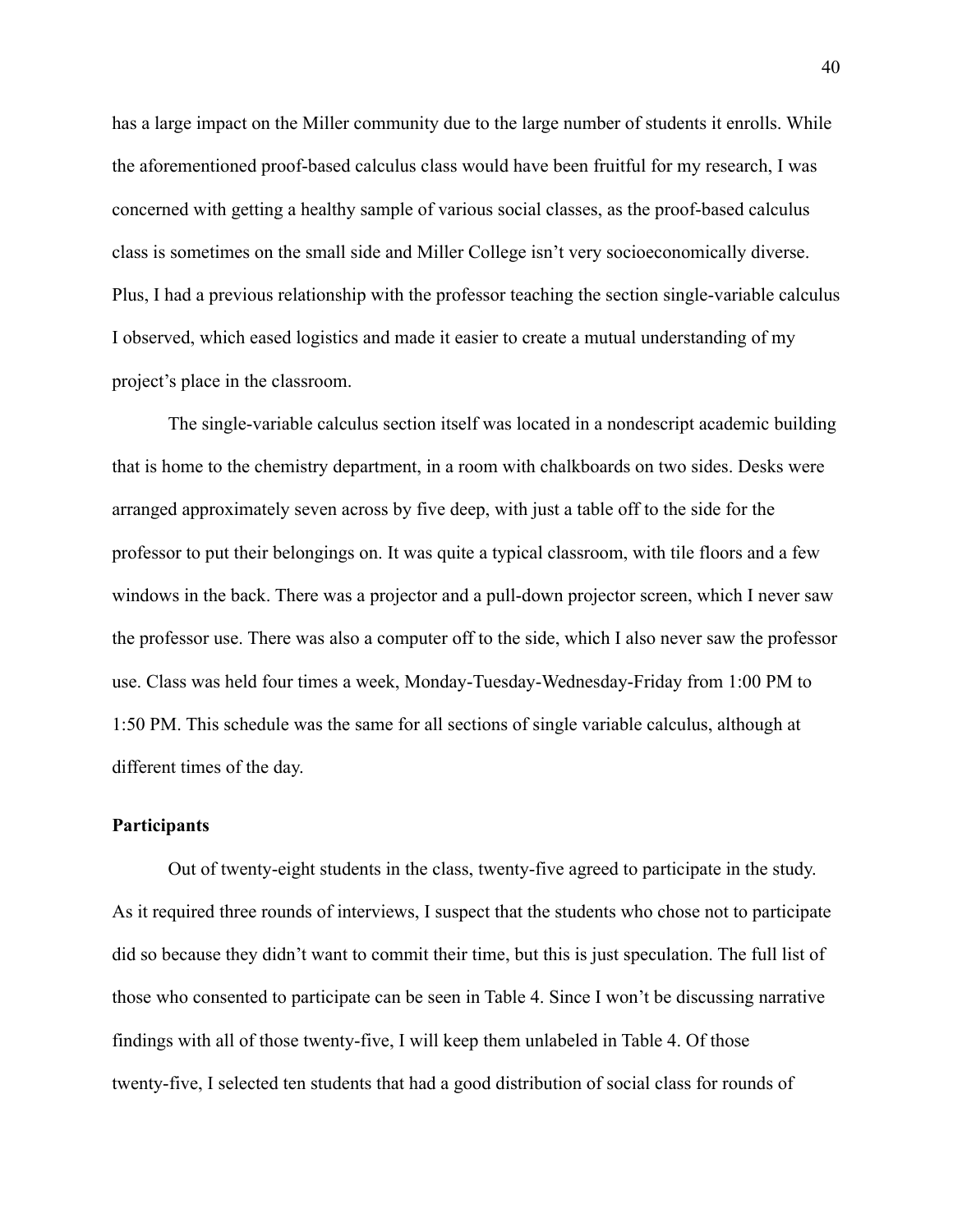interviews. The list of those ten students is in Table 5. They are the focus of my research, but I needed the majority of the class to consent to participate in order to take substantive fieldnotes. As a word of advice, it might be good to keep Table 5 handy when reading my narrative findings and discussion, as I will not explicitly reference a student's social class every time.

# **Table 4**

## *Student Data*

| What is your<br>family's social<br>class? | What is your<br>mother's<br>occupation? | What is your<br>father's<br>occupation? | What is your<br>hometown?       | What is your<br>class year? | What is<br>your gender<br>identity? | What is your<br>ethnicity? (can<br>select multiple) |
|-------------------------------------------|-----------------------------------------|-----------------------------------------|---------------------------------|-----------------------------|-------------------------------------|-----------------------------------------------------|
| Low-Income                                | N/A                                     | Professor of<br><b>Biostatistics</b>    | Large City,<br>LA               | Class of 2024               | Female                              | <b>Black or African</b><br>American                 |
| Low-Income                                | N/A                                     | Salesman                                | City, SC                        | Class of 2025               | Female                              | White                                               |
| Working-Class                             | Teacher                                 | N/A                                     | Large City,<br>TX               | Class of 2024               | Female                              | <b>Black or African</b><br>American                 |
| Working-Class                             | <b>Fast Food</b><br>Worker              | Janitor                                 | Large City,<br><b>NY</b>        | Class of 2025               | Male                                | Asian                                               |
| Working-Class                             | Department of<br>Defense<br>Auditor     | N/A                                     | Suburb, MD                      | Class of 2024               | Female                              | <b>Black or African</b><br>American                 |
| Middle-Class                              | College<br>consultant                   | Financial<br>advisor                    | Suburb, CT                      | Class of 2024               | Female                              | White                                               |
| Middle-Class                              | Self-employed<br>(micro<br>company)     | College<br>Professor                    | Large City,<br>South<br>America | Class of 2025               | Female                              | White, Hispanic<br>or Latine Origin                 |
| Middle-Class                              | None                                    | Financial<br>Consultant                 | Large City, IL                  | Class of 2025               | Male                                | White, Hispanic<br>or Latine Origin                 |
| Middle-Class                              | CFO                                     | None                                    | Large City,<br>MA               | Class of 2025               | Female                              | White                                               |
| Middle-Class                              | Medical Coder                           | Engineer                                | City, GA                        | Class of 2025               | Male                                | <b>Black or African</b><br>American                 |
| Middle-Class                              | Dental<br>Hygienist                     | General<br>Contractor                   | Suburb, MA                      | Class of 2025               | Female                              | Asian                                               |
| Middle-Class                              | Researcher                              | Military<br>officer                     | Large City,<br>S.E. Asia        | Class of 2025               | Female                              | Asian                                               |
| Upper Middle-<br>Class                    | <b>Real Estate</b><br>Agent             | Contractor                              | Town, ID                        | Class of 2025               | Female                              | White                                               |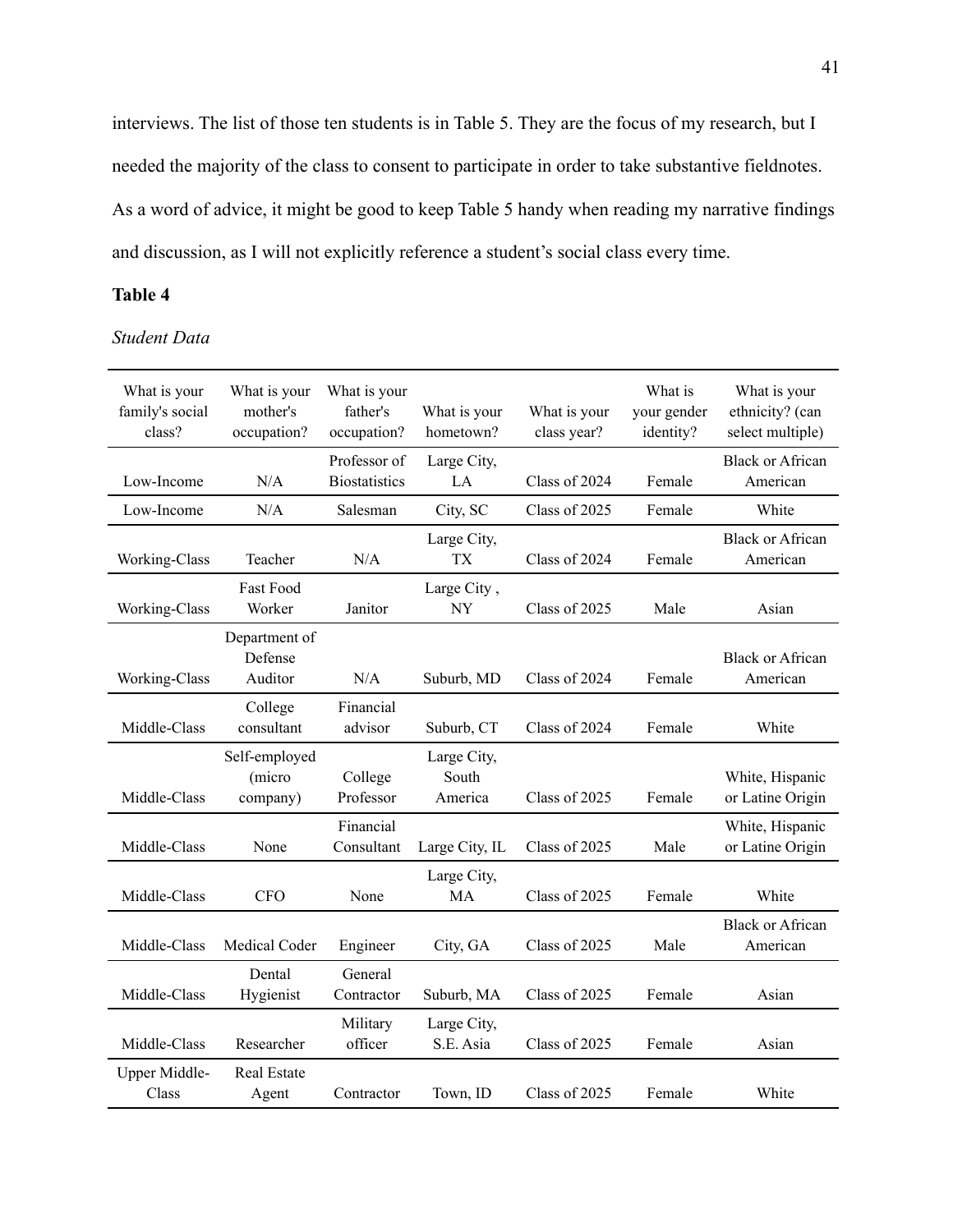|                    | Small<br><b>Business</b> |                        |                          |               |        |              |
|--------------------|--------------------------|------------------------|--------------------------|---------------|--------|--------------|
| Upper-Class        | Worker                   | Doctor                 | Town, NH                 | Class of 2025 | Female | White        |
| Upper-Class        | Finance                  | Attorney               | Suburb, MA               | Class of 2025 | Female | White        |
| Upper-Class        | Veterinarian.            | Cardiologist           | Suburb, MA               | Class of 2023 | Male   | White        |
| Upper-Class        | <b>Retired Nurse</b>     | Radiologist            | Suburb, MN               | Class of 2025 | Male   | White        |
| Upper-Class        | At-home mom              | Neuro-<br>surgeon      | Large City,<br>MA        | Class of 2025 | Female | Asian        |
|                    |                          | Real Estate            |                          |               |        |              |
| Upper-Class        | Unemployed               | Broker/<br>Developer   | Large City,<br><b>NY</b> | Class of 2025 | Male   | White        |
| Upper-Class        | House wife               | Coder                  | East Asia                | Class of 2025 | Female | Asian, White |
|                    |                          | Sales for a            |                          |               |        |              |
| Upper-Class        | Retail Worker            | startup<br>company     | City, UT                 | Class of 2025 | Male   | White        |
| Upper-Class        | Retired                  | <b>CEO</b>             | Suburb, MA               | Class of 2025 | Female | White        |
|                    |                          | Director of<br>Tax and |                          |               |        |              |
| Upper-Class        | Homemaker                | Treasury               | Suburb, MA               | Class of 2025 | Female | White        |
| <b>Upper-Class</b> | Photographer             | Retired<br>Lawyer      | Suburb, MA               | Class of 2025 | Female | White        |
| Upper-Class        | Pediatrician             | Pediatrician           | Suburb, NY               | Class of 2025 | Male   | Asian        |

# **Table 5**

# *Student Data (Interviewees)*

| Name      | What is your<br>family's social<br>class? | What is<br>your<br>mother's<br>occupation? | What is your<br>father's<br>occupation? | What is your<br>hometown? | What is your<br>class year? | What is<br>your gender<br>identity? | What is your<br>ethnicity?<br>(can select<br>multiple) |
|-----------|-------------------------------------------|--------------------------------------------|-----------------------------------------|---------------------------|-----------------------------|-------------------------------------|--------------------------------------------------------|
| Elizabeth | Low-Income                                | N/A                                        | Salesman                                | City, SC                  | Class of 2025               | Female                              | White                                                  |
| Charlotte | Working-Class                             | Catholic<br>school<br>Teacher              | N/A                                     | Large City,<br>TХ         | Class of 2024               | Female                              | Black or<br>African<br>American                        |
| Omar      | Working-Class                             | <b>Fast Food</b><br>Worker                 | Janitor                                 | Large City,<br><b>NY</b>  | Class of 2025               | Male                                | Asian                                                  |
| Nazia     | Working-Class                             | Department<br>of Defense<br>Auditor        | N/A                                     | Suburb. MD                | Class of 2024               | Female                              | Black or<br>African<br>American                        |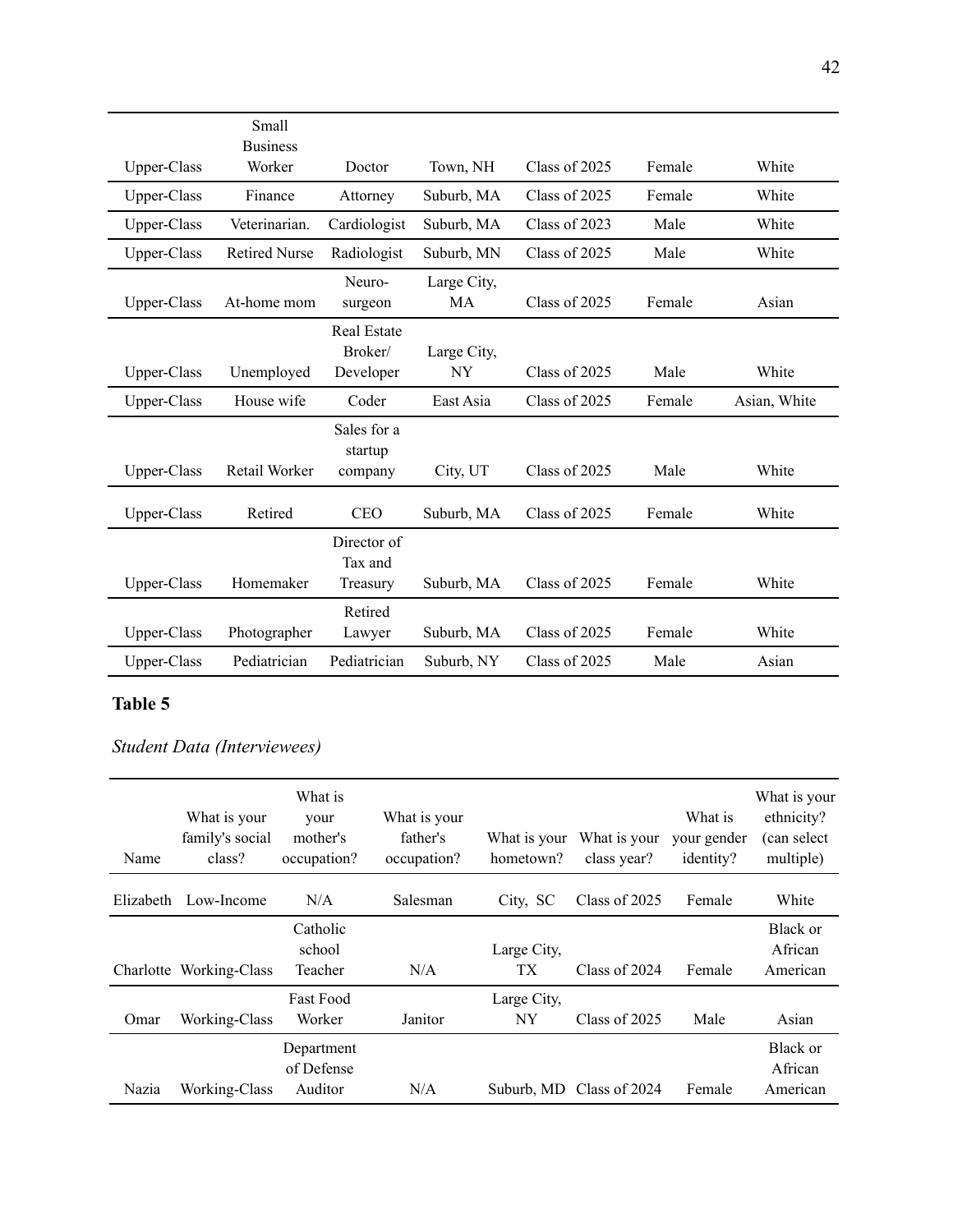| Mariam | Middle-Class | N/A                | Professor of<br><b>Biostatistics</b> | Large City,<br>LA | Class of $2024$ | Female | Black or<br>African<br>American |
|--------|--------------|--------------------|--------------------------------------|-------------------|-----------------|--------|---------------------------------|
| Markus | Middle-Class | Medical<br>Coder   | Engineer                             | City, GA          | Class of 2025   | Male   | Black or<br>African<br>American |
|        |              | <b>Real Estate</b> |                                      |                   |                 |        |                                 |
| Claire | Upper-Class  | Agent              | Contractor                           | Town, ID          | Class of 2025   | Female | White                           |
| Luke   | Upper-Class  | Retail<br>Worker   | Sales for a startup<br>company       | City, UT          | Class of 2025   | Male   | White                           |
|        |              | At-home            |                                      | Large City,       |                 |        |                                 |
| Prisha | Elite        | mom                | Neurosurgeon                         | MA                | Class of $2025$ | Female | Asian                           |
| Sean   | Elite        | Retired<br>Nurse   | Radiologist                          | Suburb, MN        | Class of 2025   | Male   | White                           |

The data in Tables 4 and 5 were collected with a survey in the first month of the semester after they had signed the consent form. Some questions were multiple choice and others were fill-in-the-blank. Students were prompted to put "N/A" if they couldn't answer a question about a parent's occupation. This could mean the parent is not present in the student's life, unemployed, or something else. Full study participants were then selected, attempting to maintain social class diversity, geographic diversity, a representative proportion of gender, and a representative proportion of class year. The larger set of twenty-five students was dominated by upper-class and middle-class students, and in reality, many of those students are elite and upper-class students respectively, as I will discuss in the next paragraph. Moreover, a plurality was from just outside of Boston. As a result of hundreds of years of racism and marginalization, it is sadly no surprise that in selecting proportionally more low-income, working-class, and middle-class students, I also selected proportionally more black students, as well as proportionally less students from the suburbs outside of Boston.

Of note is the self-identification of social class. In the survey, they were given five options: low-income, working class, middle class, upper class, and elite. No student selected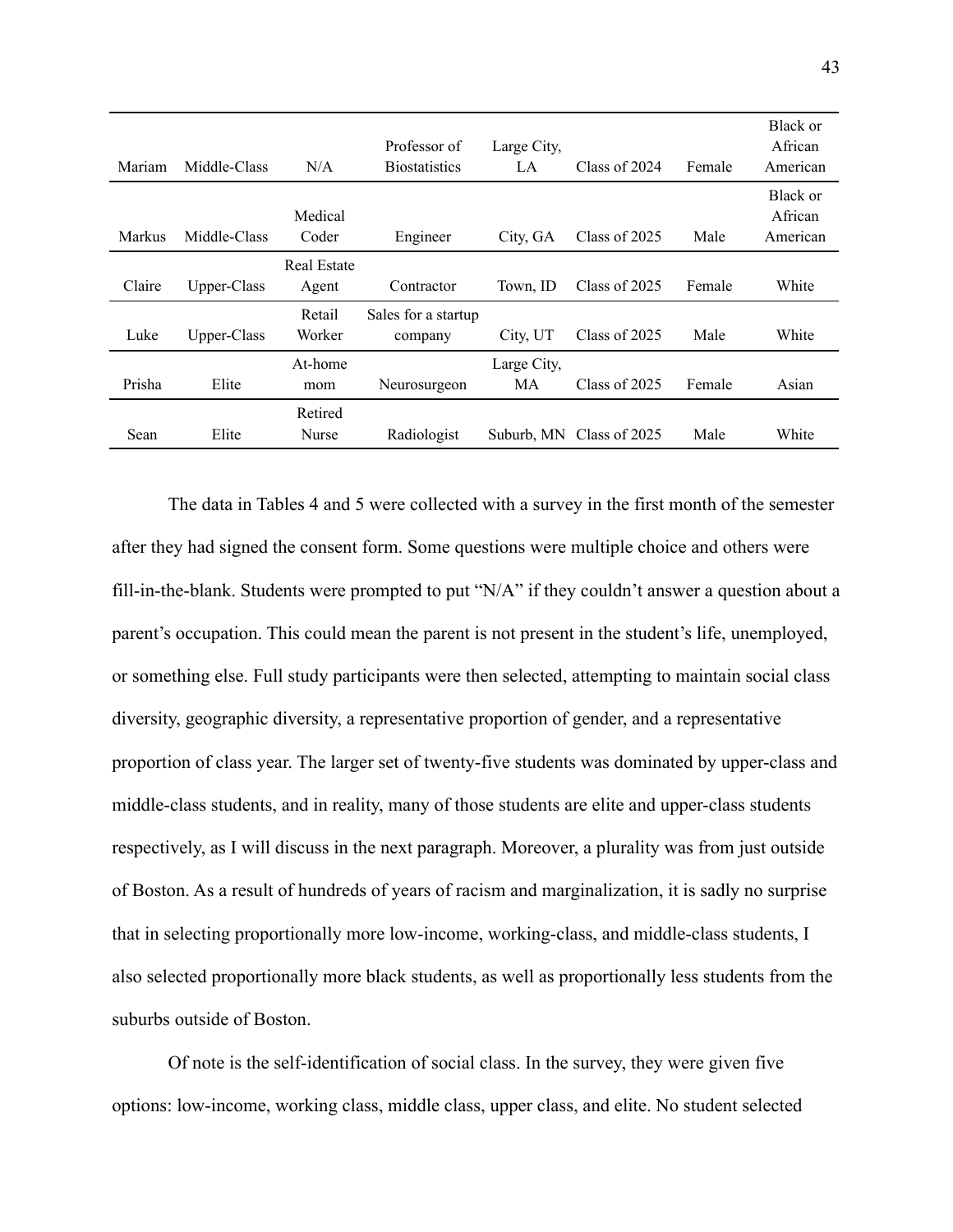elite, although 20% of Miller students are from the top 1%. There were many social class misidentifications. Beyond this, there was a self-identified low-income student whose father is a biostatistics professor, a self-identified middle-class student whose father is a college professor and whose mother runs a "micro company," and a self-identified middle-class student whose mother is a C.F.O. All are assuredly social class misidentifications. People like to self-identify their social class towards the middle (Bird & Newport, 2021). Plus, at Miller College, it seems that students shy away from being branded as socioeconomically "elite." Thus, in Table 4, I included student's self-identified social classes, while in Table 5, I deciphered social classes based upon self-identification and parents' occupations. Thus, there are mismatches between Table 4 and Table 5 with regards to social class.

### **Data Collection**

I will begin with the secondary component of my data collection—fieldnotes taken during class. I attended approximately ten classes, on a variety of days, although mostly on Friday due to my schedule. These days were spread fairly evenly throughout the semester, although I was not there during the first week, as I needed time to gather consent forms. I regret not being able to observe these days, as the first week of class is crucial in establishing norms. During class, I took general fieldnotes how the professor was teaching, what was being discussed, how things were being framed, what activities were taking place, any professor-student interactions, any student-student interactions, etc. Since only three students did not volunteer for the study, I could keep track of participants relatively easily. Plus, most of my fieldnotes were not focused on specific student interactions. I sat in the same spot every class, in the back in an empty desk among students. I didn't participate in class in any way aside from occasional eye contact with the professor during their lecture. Also, the professor would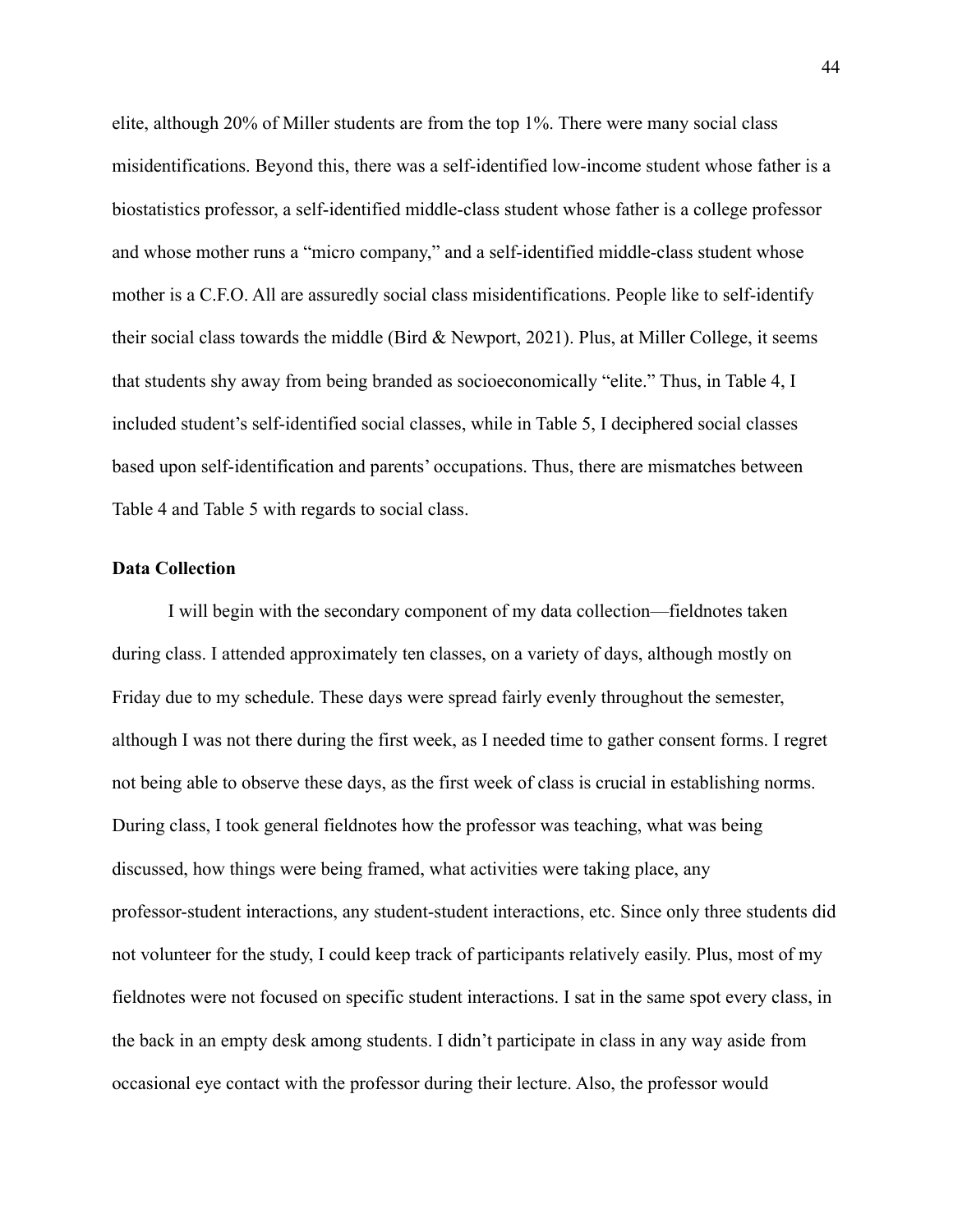sometimes mention my presence. My goal for the fieldnotes was to observe phenomena that students described in their interviews. It would help me understand their experiences more fully, and allow me to ask better questions during interviews. In short, it created opportunities for connections as a supplement to the interviews.

Furthermore, I decided not to observe and take fieldnotes during teaching assistant office hours (TA hours). These are regularly scheduled open work hours, usually in the evening or nighttime, where students can go to a classroom and work on homework assignments with the guidance of a teaching assistant (TA) for the class. This teaching assistant has always taken the class or an equivalent class previously. Often, there are multiple TAs for one session. I have served as a TA for multiple undergraduate mathematics classes. The main reason I decided not to do observations and fieldnotes of TA hours was that the format of TA hours changed drastically at Miller College the year of my research. This was a part of the larger calculus restructuring. Previously, each class would be assigned its own TAs. For fall 2021 and beyond, there are a team of TAs that are collectively assigned to TA hours for all introductory calculus classes. Thus, it would be more difficult to focus TA hour observations and fieldnotes on the participants in this study, as there would be students from all sections, not just the one in this study. Yes, teaching assistants play integral roles in the education of undergraduates, and there is a relative dearth of research about the impact of teaching assistants and professional development in math education (Speer et. al, 2005). I simply had to weigh potential benefits of attending TA hours with the time constraints of research.

The primary piece of data collection was student interviews. One-on-one interviews allowed me to ask students about their subjective experiences, instead of merely observing them during class or looking at grades, the latter of which I didn't even do. Granted, interviews aren't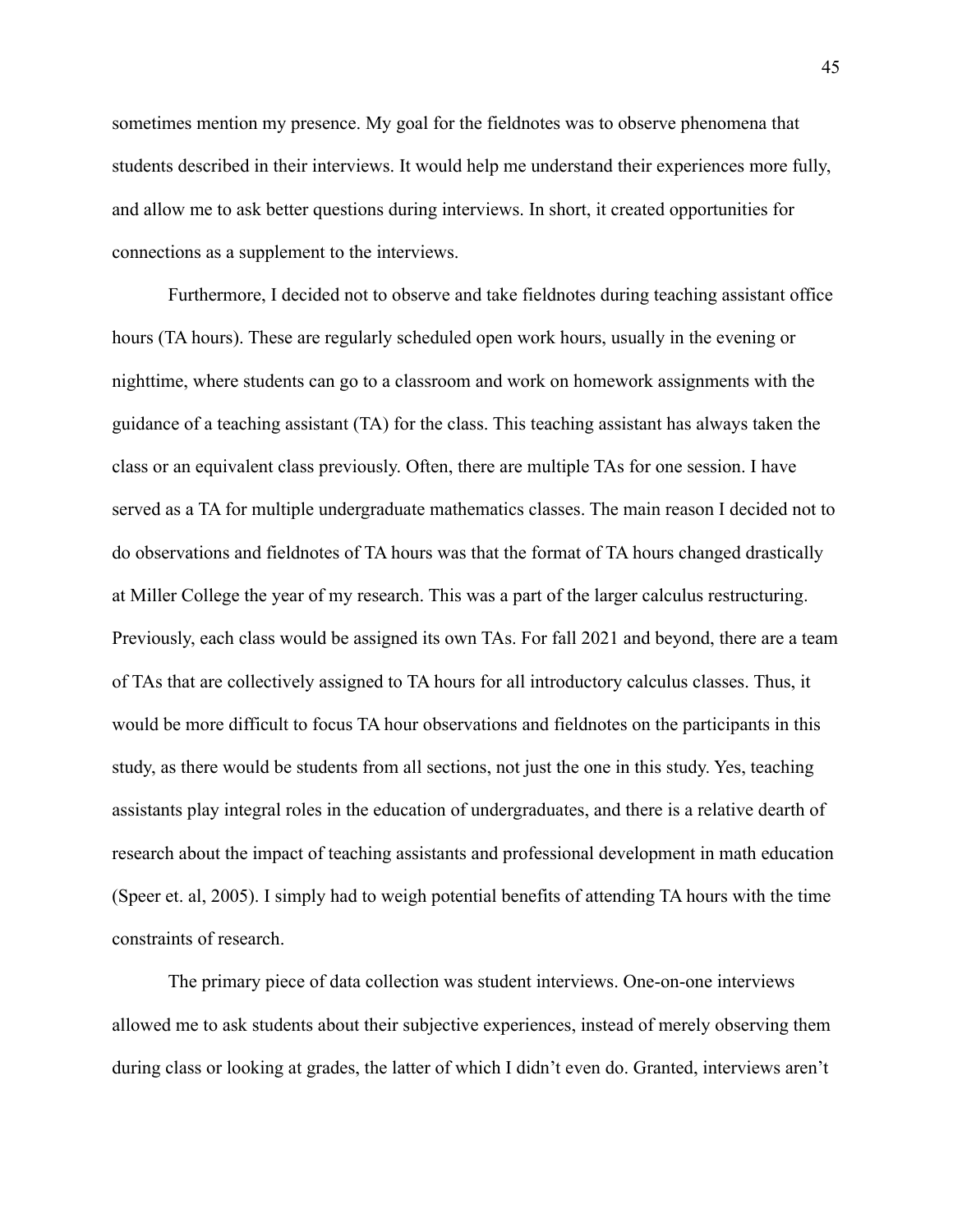a perfect replacement for an observatory ethnography (Jerolmack & Khan, 2014). Still, they are perfect when resources are limited for research and one is interested in a student's reflections on their past and ideas for their future. Interviews were conducted with the ten students I selected, as described in the participants section. I conducted the interviews mostly in person, with a few Zoom interviews for students who preferred them or weren't on campus during an interview period. I preferred in-person, as it allowed us to sit in silent contemplation less awkwardly and for me to ask follow-up questions more effectively. Nevertheless, there were many enjoyable Zoom interviews. All in-person interviews were conducted in a small conference room in the education department at Miller College. My one formal interview with the professor was done over Zoom.

There were three rounds of interviews, averaging thirty minutes in length. As a quick summary, the first interview focused on students' mathematical pasts, including experiences in their home community and their high school. The second interview focused on students' mathematical presents, namely, the section of single-variable calculus under study. The third interview focused on the students' mathematical futures, both at college and beyond college.

Now, let's talk a little more in depth about my choices for interview questions and sequencing. First, the general flow. I wanted each interview to build on the other conceptually, allowing me to refer to previous interviews and for participants to harken back to their answers consciously or subconsciously. After all, the interviews themselves surely had impacts on the subsequent interviews. The most effective way to do this was to order the interviews chronologically: past, present, and future. This wasn't followed perfectly, but that was the general motivation. Moreover, this sequencing allowed me to not just compare participants' answers, but to potentially compare how participants' answers evolved throughout the time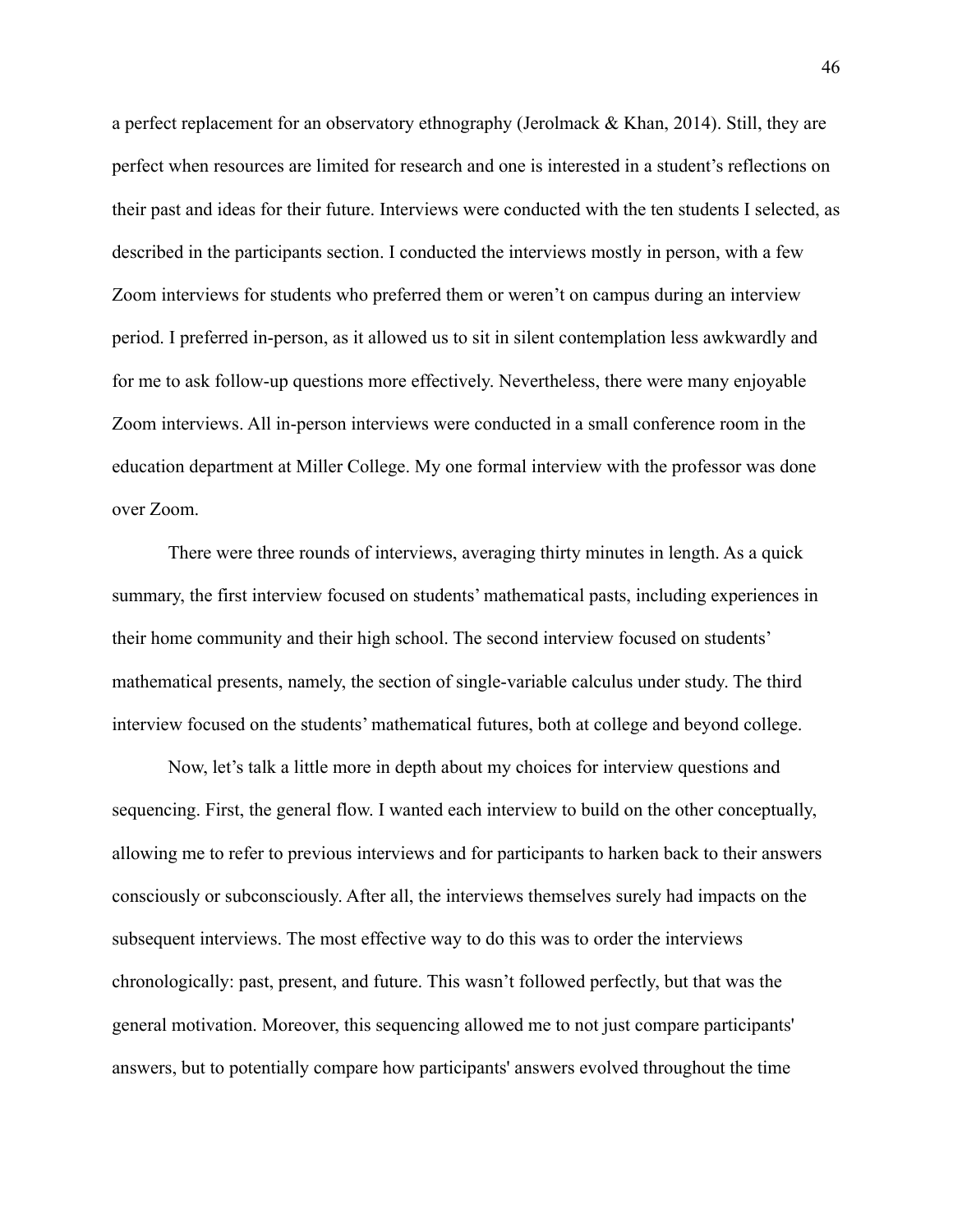frames that the interviews were focused on. To make this happen, I created questions that stayed relatively thematically consistent across the time frames. With the narrow field of research questions that I was interested in for this study, this happened fairly naturally.

So, what are some examples of questions, and what was I trying to glean? Well, my research questions were laid out in the introduction, and those were my focus. But to answer these, I couldn't dive straight into questions about conceptualizing mathematics' role in participants' lives, how pedagogy might affect this, etc. After all, most participants likely hadn't considered these questions previously, leading to potential confusion about what I was even asking. Even with many scaffolding questions, some still had difficulty understanding what I was asking. Of course, that confusion is data in and of itself. As an example, a scaffolding question I asked was "how can you tell which students/peers are good at mathematics?" This is easy to understand and answer, but also gets participants thinking about their personal relationship with math. These questions led up to larger questions, such as "what is math in the context of your home community?" I asked that same question in the context of the section of single-variable calculus, as well as the context of their future lives. Both scaffolding questions and larger conceptual questions provided valuable data, I did not solely include scaffolding questions to build to larger questions. Pedagogy was often a topic in those scaffolding questions, and I am not uninterested in pedagogy in this study. For those who want more detail, the interview scripts can be found in the appendix at the back.

The single interview with the professor of the class, Professor Murphy, blended questions from all three of the student interviews. I included the "scaffolding" questions as well, because although the professor didn't need them, the answers were still valuable data. For example, in asking about who he considered "good" as mathematics, a typical scaffolding question for the

47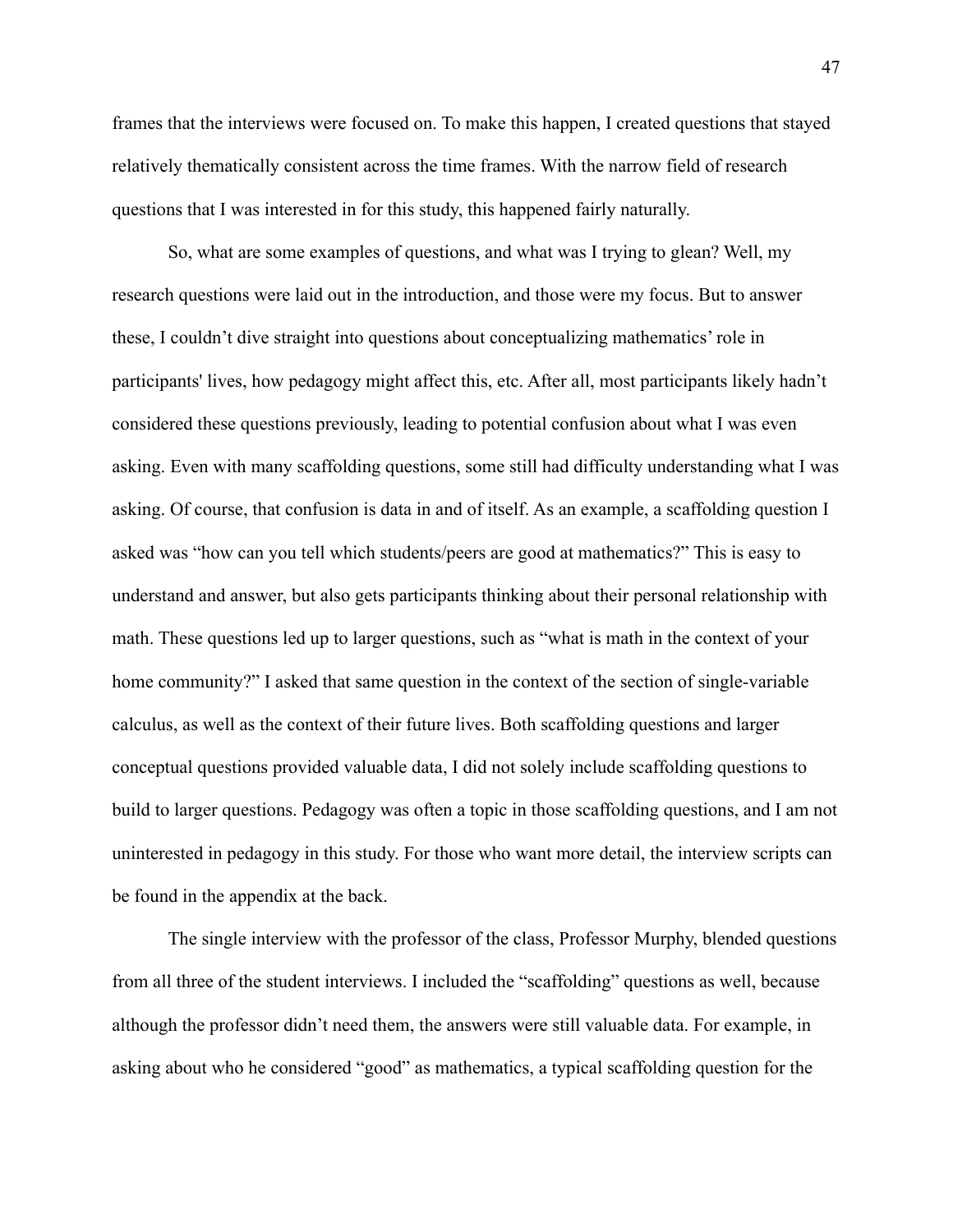student participants, Professor Murphy gave extended explanations of his ideas around mathematical ability. The single interview with the professor was also a bit longer, both because I included questions from multiple interviews and because they were more comfortable talking about mathematics.

#### **Data Analysis**

Identifying themes is the crucial task in qualitative data analysis, and this short section outlines my process for doing so. Every interview was transcribed by a human, and I ended up with a few hundred pages of interviews. These were my data. First, I undertook an inductive review of my data with inspiration from my literature review, reading my data and generating approximately forty "codes" that correspond with recurring ideas, words, themes, etc. With these codes, I completed an initial open code of my data. After this, I narrowed it down to approximately fifteen codes through a process of deleting codes that weren't relevant to my research questions, removing redundant codes, finding relationships between codes, and combining codes under new, broader codes. I then completed a second axial code of my data using these fifteen codes. Finally, I categorized these fifteen codes into my three main narrative finding themes–language shapes knowledge, the value of mathematical knowledge, and the status of mathematical knowledge. All in all, I spent about a month on this whole process.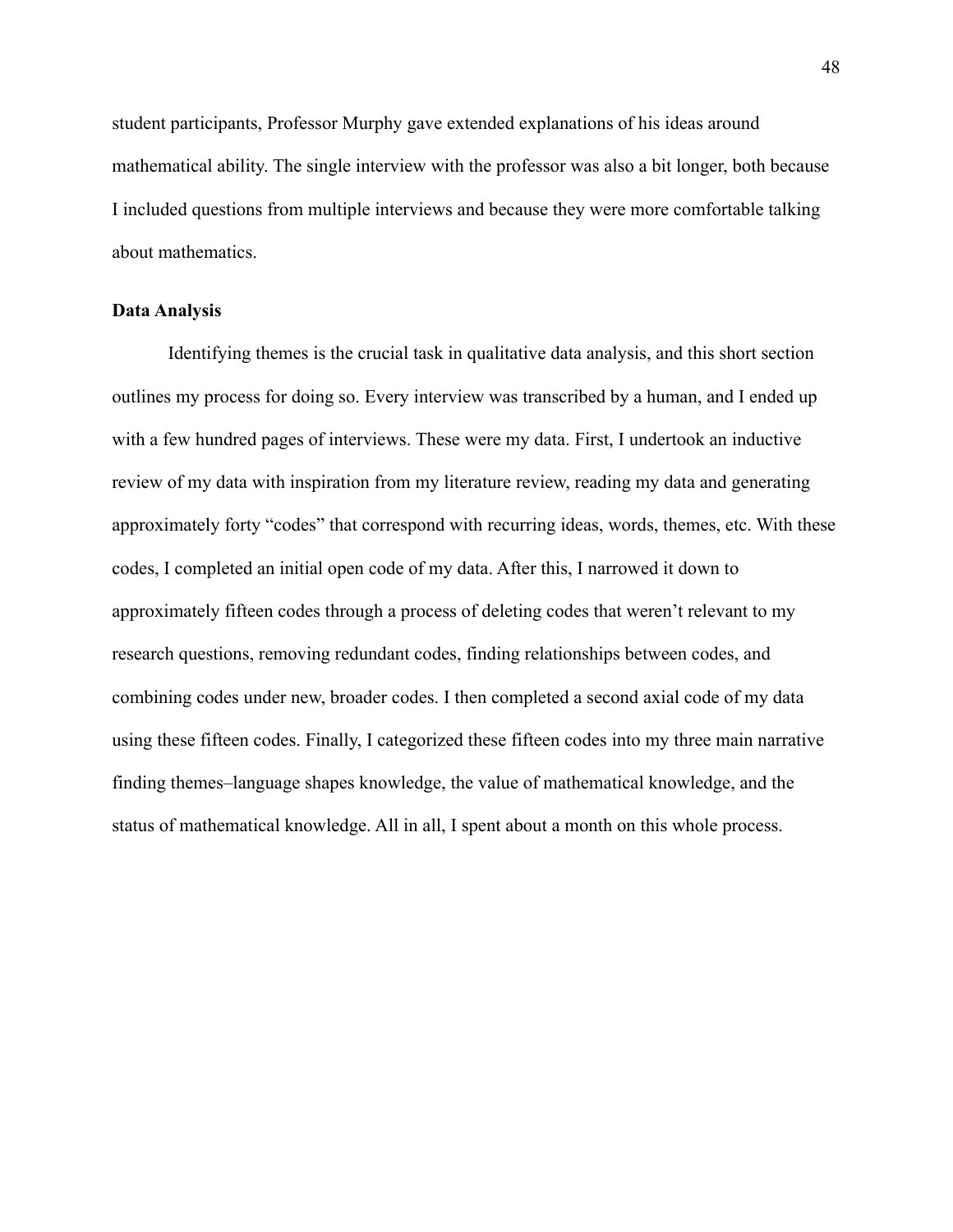### **Narrative Findings**

#### **Language Shapes Knowledge**

People aren't exactly used to dissecting their own epistemologies. Therefore, interviews with only limited ethnographic fieldnotes might at first seem to provide a challenge in how to understand the epistemologies and knowledge systems of participants. Thankfully, as elucidated in the introduction and literature review, language provides a clear window into epistemology, as language and epistemology create each other. Will will thus both examine explicit expression of epistemological approaches, as I found in Professor Murphy's interview, as well as undertake nuanced inspections of fluency in the language of mathematics present in the class. This framework of fluency will serve dual purposes, building a solid foundation for analysis as well as making the admittedly esoteric concept of epistemology more approachable.

#### *The Professor's Approach*

"I do not just do a calculus class and show them how to do problems. I'm trying to make them aware that there's a language part, there's content that's trying to be described," Professor Murphy told me during our interview. In talking about what he was teaching in the course, he mentioned little of differentiation or integration. He said that the formulas one might associate with calculus are "just a little bit of fluff on the side, really. But that's what people think math is." Professor Murphy viewed his lectures as a time to teach the language and intuition of mathematics. He described to me that his students were all early in their mathematics careers relative to the world of math that he lives in, and that although the concepts of calculus may not be that difficult, it was the language that was tripping them up time and time again. Murphy saw his role as teaching them not how to follow a formula so they don't get stuck, but how to ask the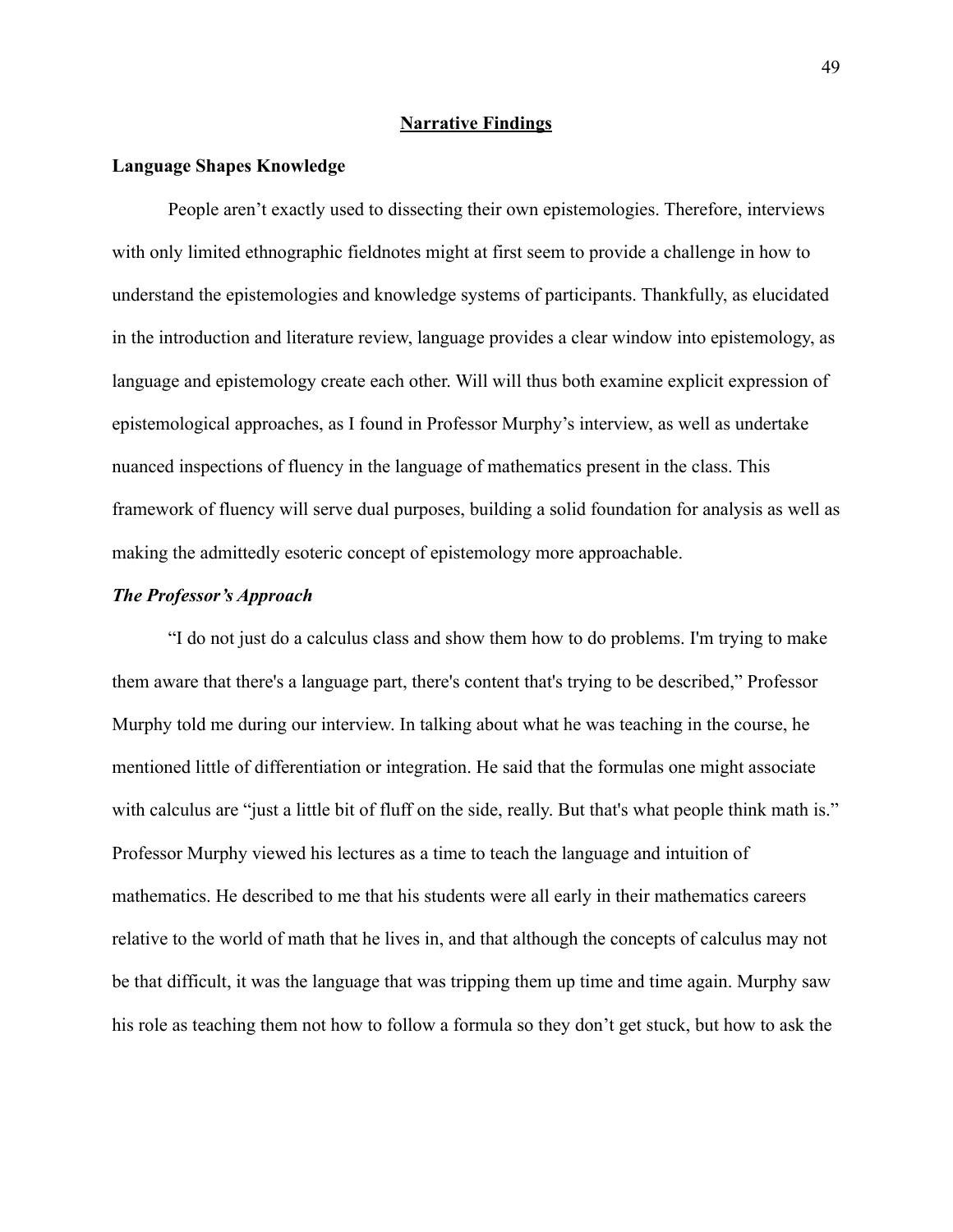right questions when they do get stuck. As he said, "the lecture doesn't help you do it, it gives you an intuition."

As we will see from student interviews as well, language played a central role in shaping mathematical knowledge in this class. Understanding the language went hand in hand with mathematical intuition and mathematical theory. During classes, he often urged students to put down their pencils and stop taking notes. What he was writing on the board wasn't a formula to be memorized and applied, but an abstract idea that was meant to build their mathematical intuition, usually in the form of proofs or abstract connections. Professor Murphy would draw shapes, patterns, and write logical sequences to this end, many of which had no direct application to most of the step-by-step homework and exam problems. He had this to say about one class that I observed:

You saw me apply integration by parts and a couple proofs. And I'm sure a lot of people hated that, because, 'We are not going to [be tested on that]. Why are you wasting my time?' No, I'm not. I shouldn't be wasting your time. I'm trying to give you this intuition that this integration by parts gets absorbed in these theoretical understanding later on …

He saw the homework as filling the role of teaching students the step-by-step processes that are needed to find numerical answers to differentiation or integration problems. While that was important, it wasn't the role of his lectures. He even admitted that you don't learn much from watching somebody give a lecture, and that math is a participatory sport. Perhaps that is why he asked his students to stop taking notes; he wanted them as intellectually engaged as possible with certain parts of the lectures, even though pedagogical techniques such as in-class group work or turn-and-talks were rare to nonexistent in my observations. This also played out in his student evaluations through the college, where one person even said that the lectures flat-out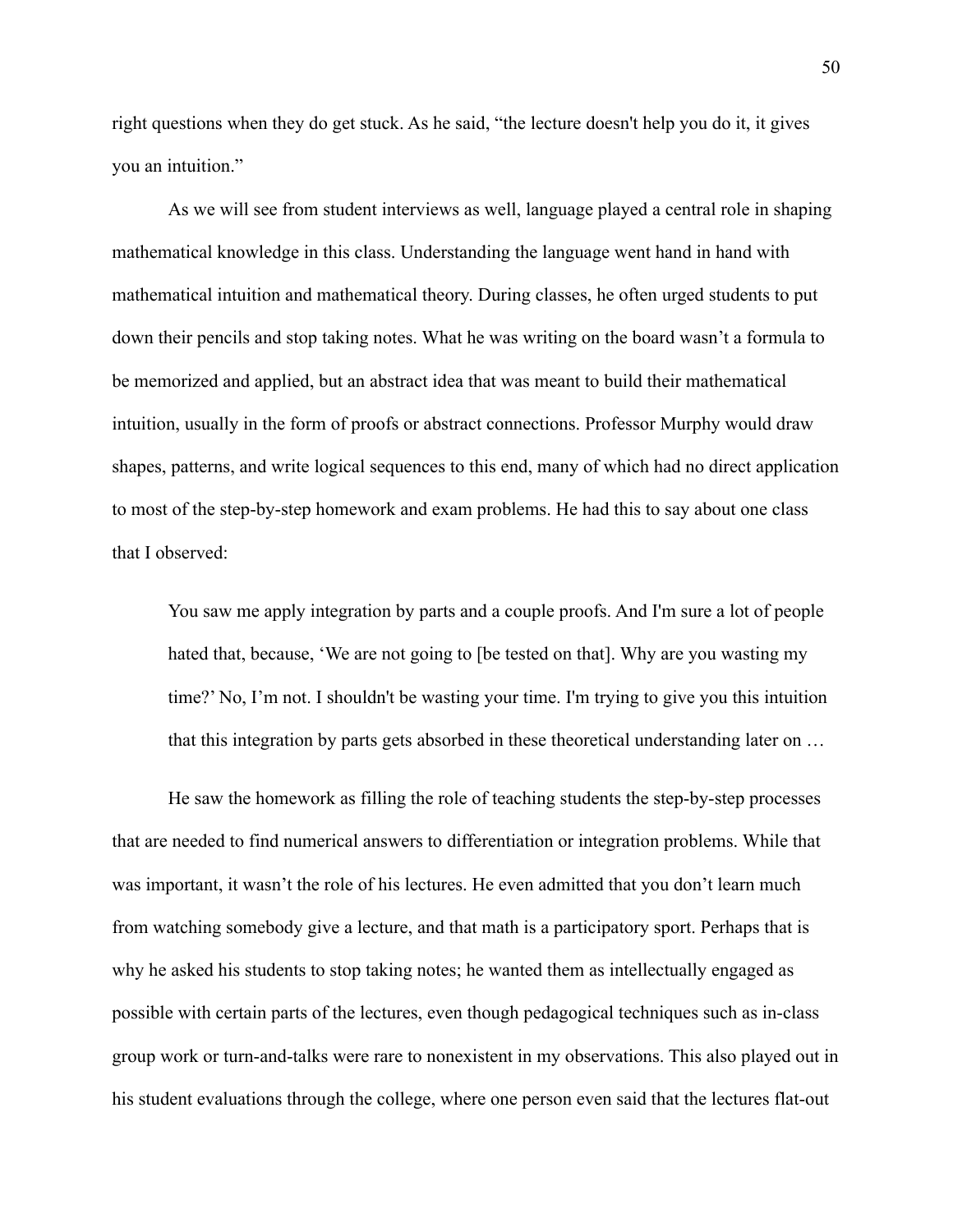don't help with the problem sets. But Professor Murphy took that as a compliment to a certain extent, expressing that the comment regrettably missed the point of the lectures. Instead, they are about developing an abstract mathematical intuition, about "learn[ing] the language of mathematics in calculus," as he said. Mathematics was being conceptualized and talked about in a new way, with a new language.

An essential nuance to this study was that the calculus program at Miller College was undergoing a renovation of sorts. They hired a calculus coordinator to help oversee the entire program, and had standardized homework and exams for all calculus sections. Thus, the language of the homework, exams, and the lecture were all distinct. There was a communication gap with how mathematics was talked about and done:

Professor Murphy doesn't make the exams. So, when he's trying to prepare us for the exam, it's... I don't know. It's his class, but it's not his exam. There's some communication gap, I feel like. – Omar

In the textbook, there's specific ways to do things. I feel like in class, we're taught different ways, but the exams are geared towards testing us on the textbook. So, there's like a little bit of a gap there. – Sean

Lastly, Professor Murphy changed his approach slightly midway through the semester. I did not ask him why he did this, as I was not fully aware of the circumstances until after all the interviews were complete. After all, he is a teacher that is known to be secure in his pedagogy. Charlotte, one of the working-class students in my study that was particularly struggling with the language, "snitched on him" (in her words) to her advisor halfway through the semester, and the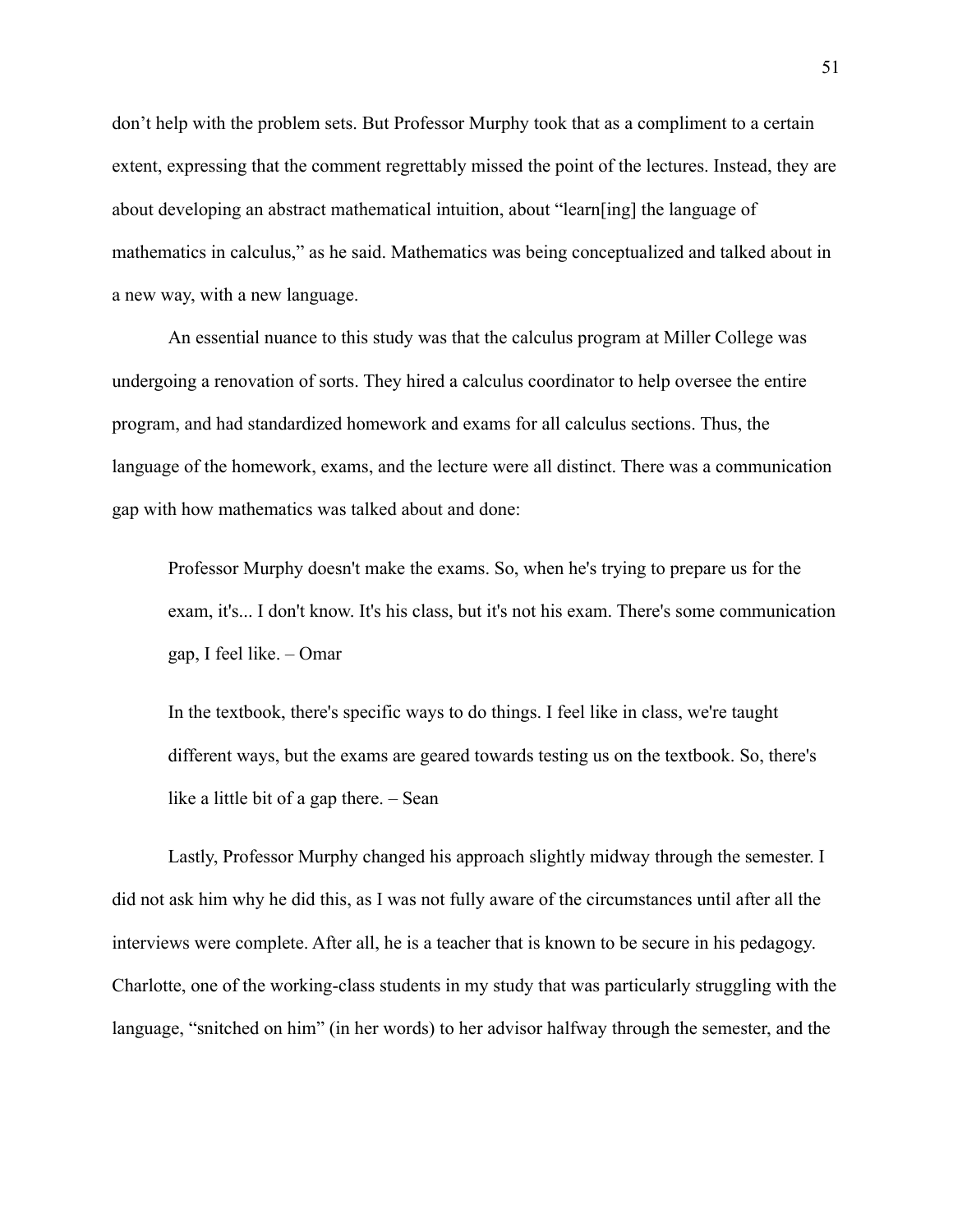way in which he approached and talked about mathematical concepts changed slightly, best illustrated by an increase in references to the textbook, which was rarely mentioned before.

### *Social Class and Language Fluency*

The fluency in the language of mathematical theory in the course could be tracked by social class. Low-income, working-class, and middle-class participants were more often surprised by this shift in language and thus this shift in conceptualization of mathematical knowledge. While some upper-class students also displayed some surprise, they did not voice as much difficulty with the language and math theory. I will start with low-income/working class students, then move along the spectrum to middle-class students, to upper-class students, and finally to elite students.

First, our low-income/working-class students, Elizabeth, Charlotte, Omar, and Nazia. The sole low-income student in the study and the sole low-income student in the entire class was Elizabeth. She described the math in her home community and high school as a straightforward process, and thought that tests were the essential markers for how good someone was at math. It was no surprise then that the most familiar part of the class to her was the textbook, with its "very clear expectations and outlines." It was notable to hear her talk about the textbook in such a way, as it was de-emphasized in the class outside of studying specific question formats for exams. Mariam, a middle-class student who displayed a wide spectrum of attitudes towards the class, and Charlotte both found it difficult to review what was taught in class using the textbook, for as we've already discussed, that was not Professor Murphy's approach. Charlotte even described the textbook as the "Bible for the class," even though the textbook was so de-emphasized that she told her advisor that she didn't like Professor Murphy's methods, spurring him to make alterations and reference the textbook more often and do more practice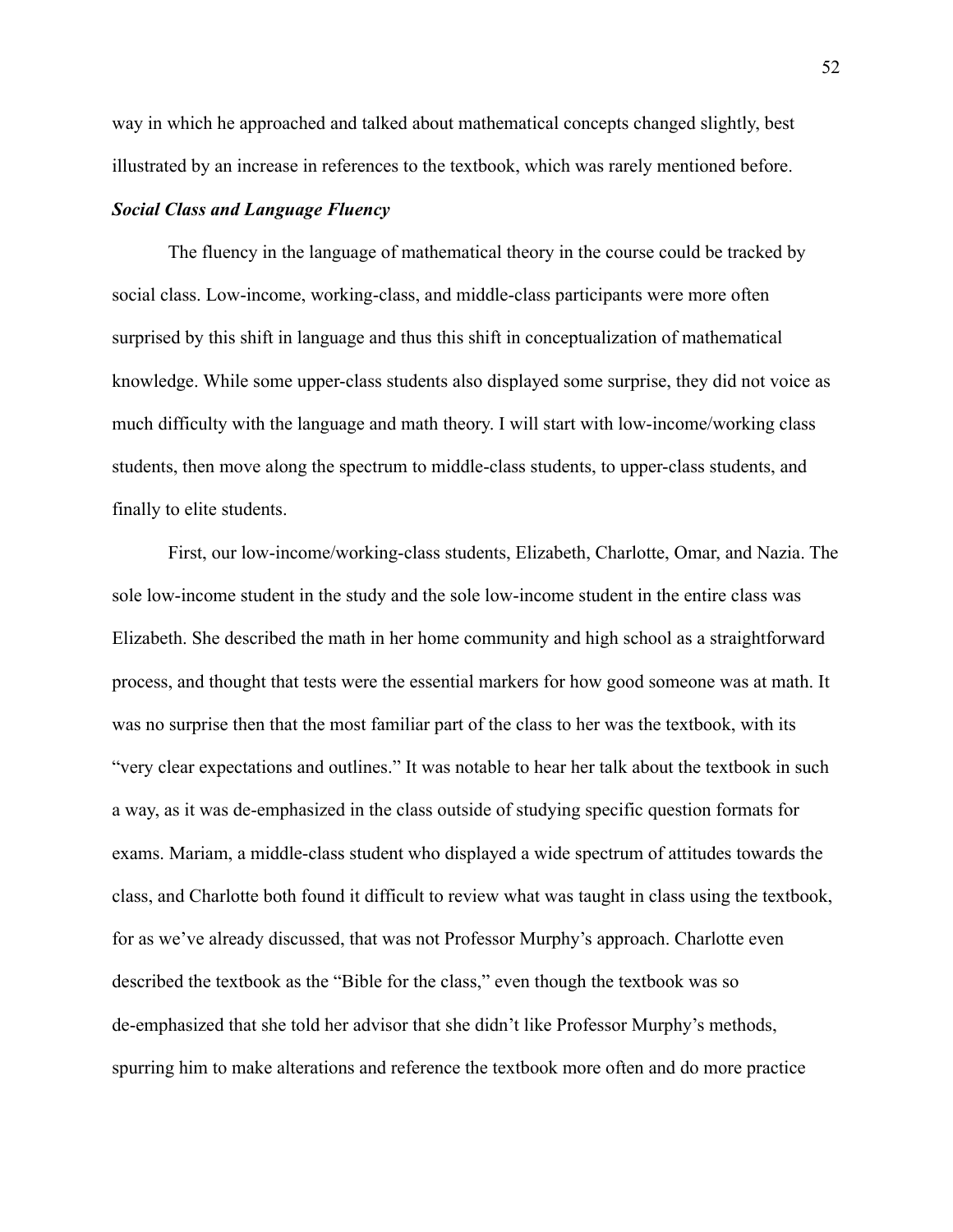problems. Thus, that quote revealed the conflict between her own ideas of knowledge and the class itself. Other low-income/working-class students expressed similar relationships with the textbook. Omar talked about how the "grind-y" nature of his high school, and that homework looked like doing a few dozen problems from the textbook and going over them in class the next day, every day. Nazia's high school took this even further, assigning "a set of 100 questions to do at night." There was little to no language of mathematical theory.

It's no surprise, then, that low-income/working-class students were caught off guard by this new language. When asked what the least familiar part of the class was, Elizabeth responded that it was "definitely the theory. Some days we'll just do proofs, and I just haven't really done that before. So, the proofs are new. All the math language used in proofs is kind of new." She said her previous teachers hadn't spent much time doing theory, because it wasn't very important to the subject or the teacher. Omar, one of the students that showed the greatest change in their conceptualization of mathematics, echoed this, explaining that:

I feel like I needed to use more words explaining things. I feel like I'd never been really forced to explain things, and it's just ... all these symbols and things, they make sense, but you have to spend time with it. It's less grind-y 100% [as compared to my high school math].

Charlotte was also surprised by the short-answer nature of many of the problems, requiring you to explain all of your thought process in words, whereas in high school, there was much more multiple choice, requiring less language of mathematical theory. Nazia's high school math problems were mostly "all multiple-choice questions and answers or a simple answer, just a number," although she was undoubtedly the most fluent in the language of mathematical theory of all the low-income/working-class students. Elizabeth also noted that the questions on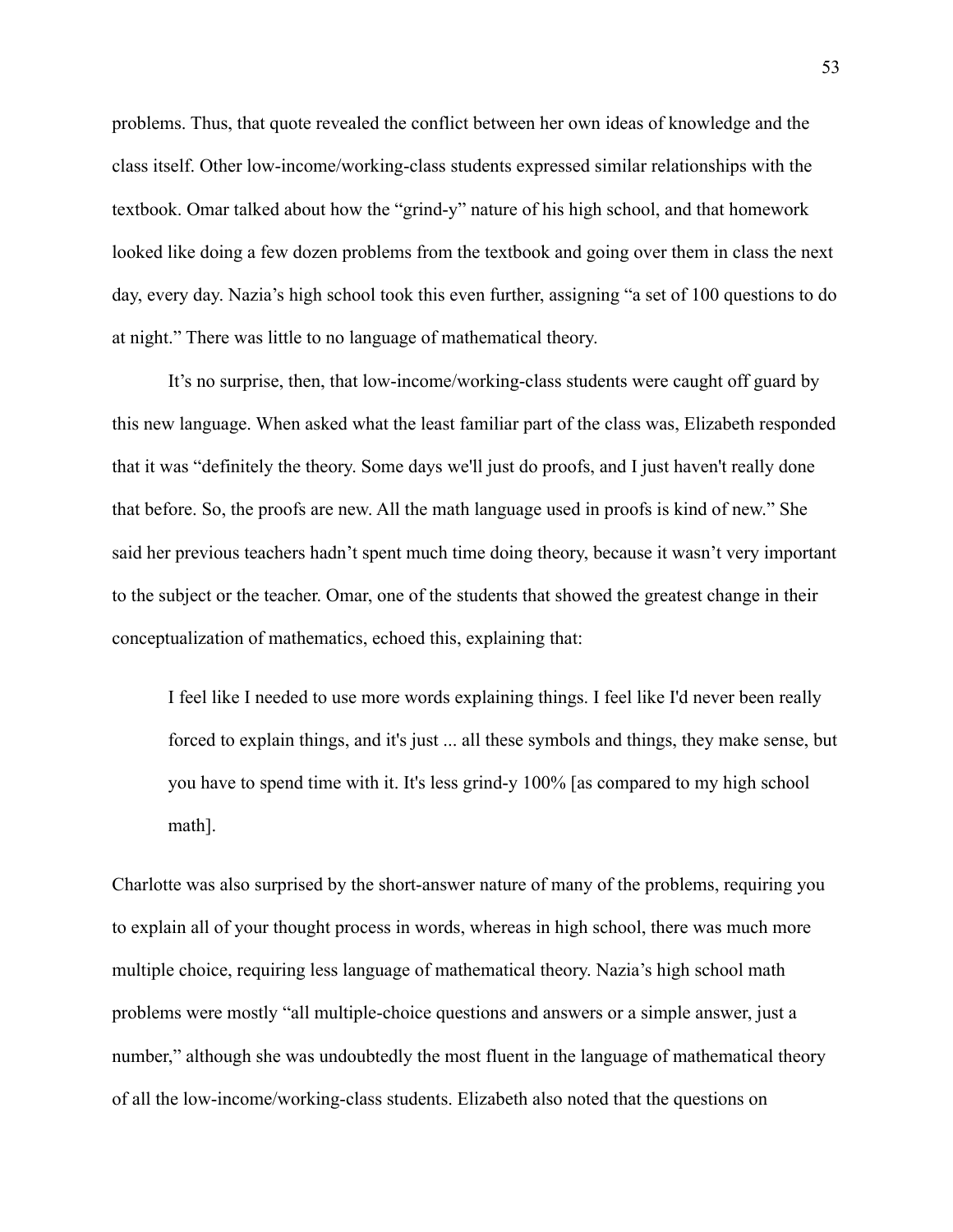homework for Professor Murphy's class made you apply concepts in weird situations, and that doing so was an unfamiliar process that she struggled with. The language of the lectures and questions on homework was challenging and unfamiliar on average for low-income/working class students. Granted, there was still an element of memorizing and applying a procedure, especially on the standardized exams, which Elizabeth found "pretty straightforward," Nazia thought were just for testing if "you know how to use a formula," and Charlotte considered similar to what you see in the textbook. "The [exams] were pretty technical, but just the lecture was more theory based," as Elizabeth put it. Hence, for the majority of the learning activity done in the course (lectures and homework) low-income/working-class students were vastly less fluent in the language being used. The language of mathematical theory and intuition created a significantly new way of understanding and knowing mathematics compared to their home community and high school.

Second, our pair of middle-class students, Mariam and Markus. Both displayed a variation in fluency in the language of the class, Mariam especially so. She conveyed less explicit surprise or uncomfort with the language and mathematical theory of the course, for example, but was more surprised by the pedagogical structure of the course. Like Nazia, Mariam was surprised by how often and openly Professor Murphy admitted making mistakes, treating his students more as epistemic equals. This was a "weird dynamic" that she wasn't used to, as they "aren't equals." Mariam enjoyed the class and had a positive experience, but she had to adapt to the unfamiliar structure (I will continue to use the word 'structure' in a broad pedagogical sense) and language of lectures:

[The structure of class time was] not very familiar. The thing with [Professor Murphy] is that he goes on tangents. So on any given day I'm walking into class, I don't know what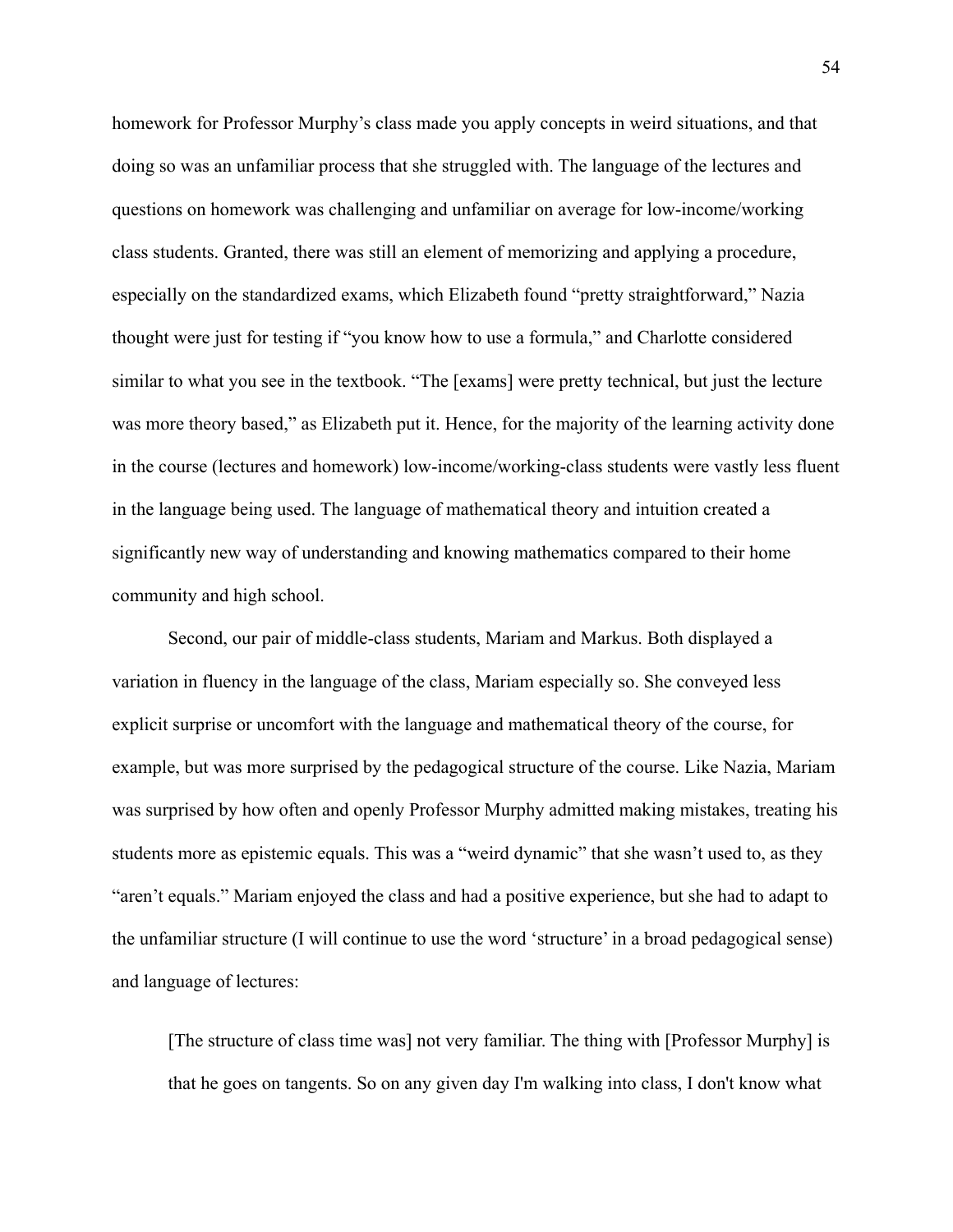we're doing. He doesn't give us a chapter to read. He doesn't even tell us what we're doing. I couldn't write the topic of the day, because he touches on so many different things. So that's very unfamiliar, just because I'm used to having more structure when he comes to math.

This is a sentiment that was shared by all but one of the six low-income, working-class, and middle-class students, and only one of the four upper-class and elite students. Notably, that one elite student noted that while unfamiliar, the most unstructured days were some of his favorite days.

Markus found the lecture time unfamiliar as well, but was also more surprised by the language of the class than Mariam. He said that "the way Murphy explains it, he assumes you're supposed to know it kind of," and that "all the work, as formal as you have to do, is kind of frustrating." While all but one elite student found themselves frustrated with the class at times, it is the mention of formality that makes Markus's statement telling.

Third, our pair of upper-class students, Luke and Claire, who were also varsity athletics teammates and friends. It is at this point in our progression along social class that interviewees commonly expressed fluency with the language of the class and how the class was taught, as Nazia was an outlier (although, the middle-class students displayed some significant fluency). Claire made a distinction in the first interview, saying that evaluating prices "isn't really mathematics, it's more statistics." Luke did the same, claiming that the financial world in his hometown is just talking about money, not "actual math." These sentiments were unlike most of the low-income, working-class, and middle-class students, most all of whom considered finances as the essential role of mathematics in their home communities during the first interview, and called it math without hesitation. She was exposed to ideas of distinctly mathematical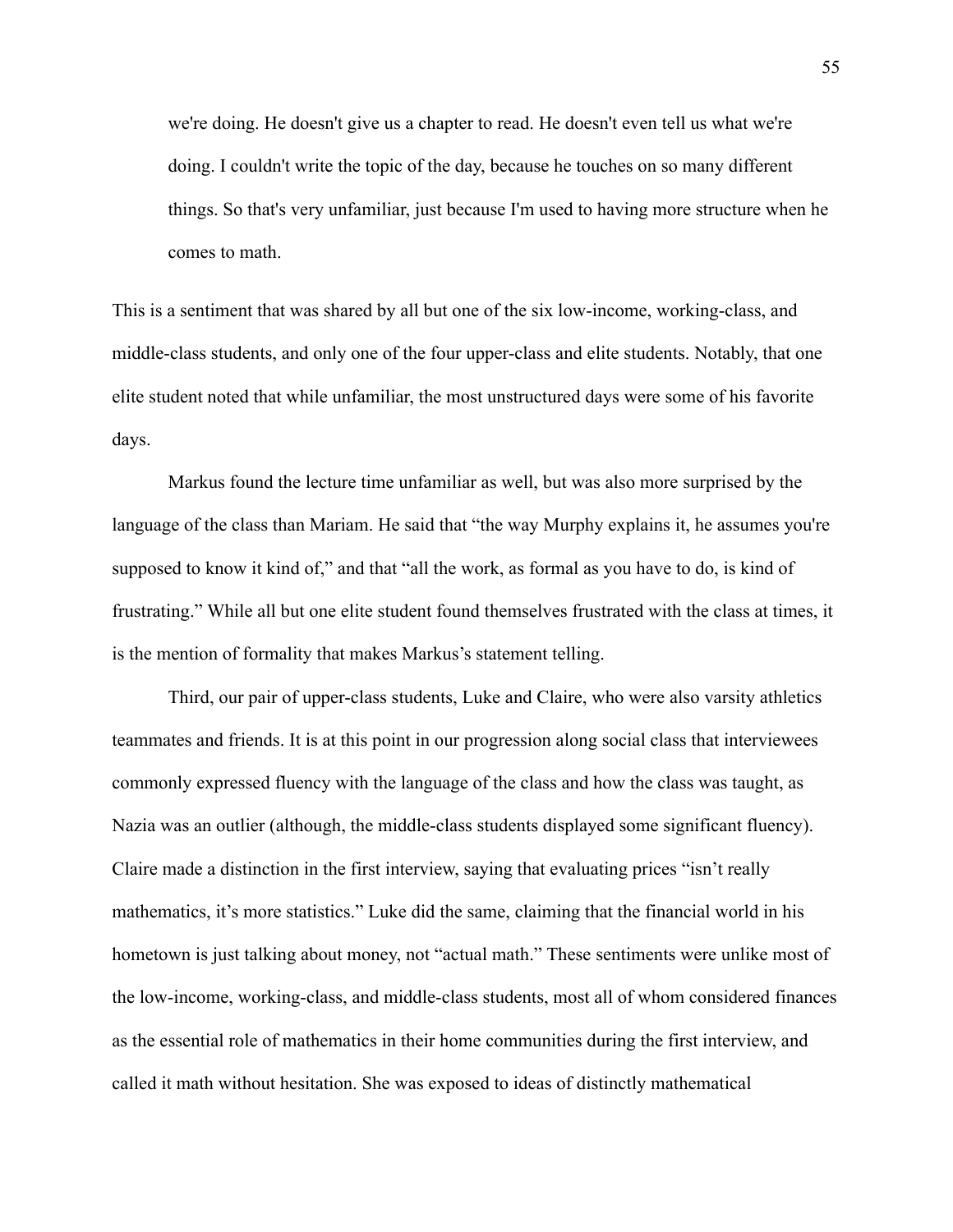understanding and intuition in high school, found the lecture style familiar, and found the homework and exams generally familiar.

Nevertheless, Claire still expressed some mild surprise to the language of mathematical theory: "I don't necessarily feel like I had a lot of stuff like that last year. Maybe just scaled down a little bit. I feel like it was more like, do the problems. But it's pretty similar, just less." Claire talked about Professor Murphy drawing "weird circles" on the board and noted that she could understand why other people with less mathematical experience would want to quit the class. Although she clearly expressed that she "hates words in math" and that she learns better from doing example problems than conceptualizing ideas abstractly (although the two are tied together, of course), she gave a telling story about her experience after a particularly abstract lecture around Euler's Theorem: "And I came out of class and my friend Luke was just like, 'Why are you stressed about that? We don't need to know it.'And I was like, yeah, I guess so." Such theoretical lectures stressed out most of the low-income and working-class students, who couldn't find where in the book to learn what was taught in the lecture. Luke was the opposite of stressed. He was arguably the least put off by the language and framing of mathematics in the class, and already conceptualized mathematics as a "different language that makes sense to people … [just] like the English alphabet makes sense to other people." He felt that for some people, "it just like is a foreign language." While the class structure was "just a little different," and the lecture mismatching the homework sometimes confused him, the homeworks had the "same sort of vibe" as in high school, and he felt the class itself framed mathematics in a similar way as his high school classes. He was unfazed, as he was rather fluent.

Fourth and last, our pair of elite students, Sean and Prisha. Prisha gave very similar interviews to Luke, and even expressed that "cooking and measurements isn't a math problem,"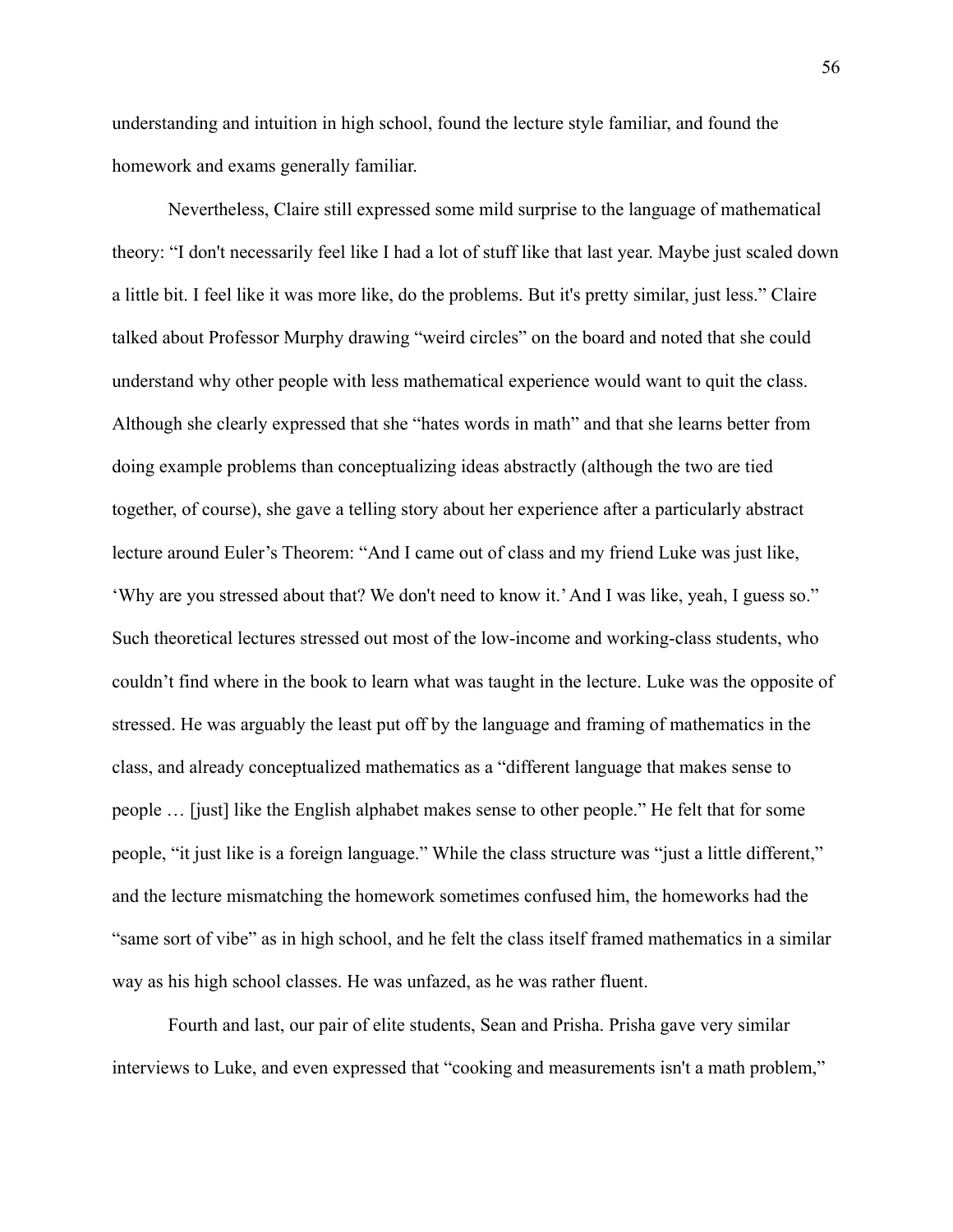just like Claire and Luke. Like Luke, she found the class to be what she was expecting, and a "pretty standard class," which stands in stark contrast to the low-income and working-class students' general astonishment by the language and structure of the lectures. Overall, she had little to say about the language and structure of the course, not because she was jaded and disliked it, but because it wasn't especially remarkable to her. Of course, like any good class, it opened her eyes to things she didn't realize before, as although she had been exposed to "how far everything goes" in math in high school, she felt like Professor Murphy mentioned things like that more often. And although the homework questions were sometimes "not what [she] was expecting," they were "in general … pretty familiar." Like Luke (and to a certain extent, Nazia, Mariam, and Claire) she was unfazed, as she was rather fluent.

Sean's interviews, while sharing through lines with his social class peers, were the most radically different from any student. He was the only student that actively relished in the mathematical theory, even expressing a thirst for more. He had this to say about the familiarity of the structure of class time:

It's pretty familiar, but it's a little less organized than I like it. But at the same time, the tangents that he does go on are extremely interesting. I find them absolutely fascinating. And those are some of my favorite days.

Moreover, Sean was the only student to express that he would "rather have the exams trend towards what's happening in lecture because it's a lot more interesting," even though the topics in the lecture are chock-full of mathematical theory and the language that goes along with it. He found the calculus course similar to his high school trigonometry course, and was more put off by ticky-tacky grading and step-by-step processes than any abstractness. He found the homework familiar, although he talked about a dual-sided enjoyment and dislike of the very difficult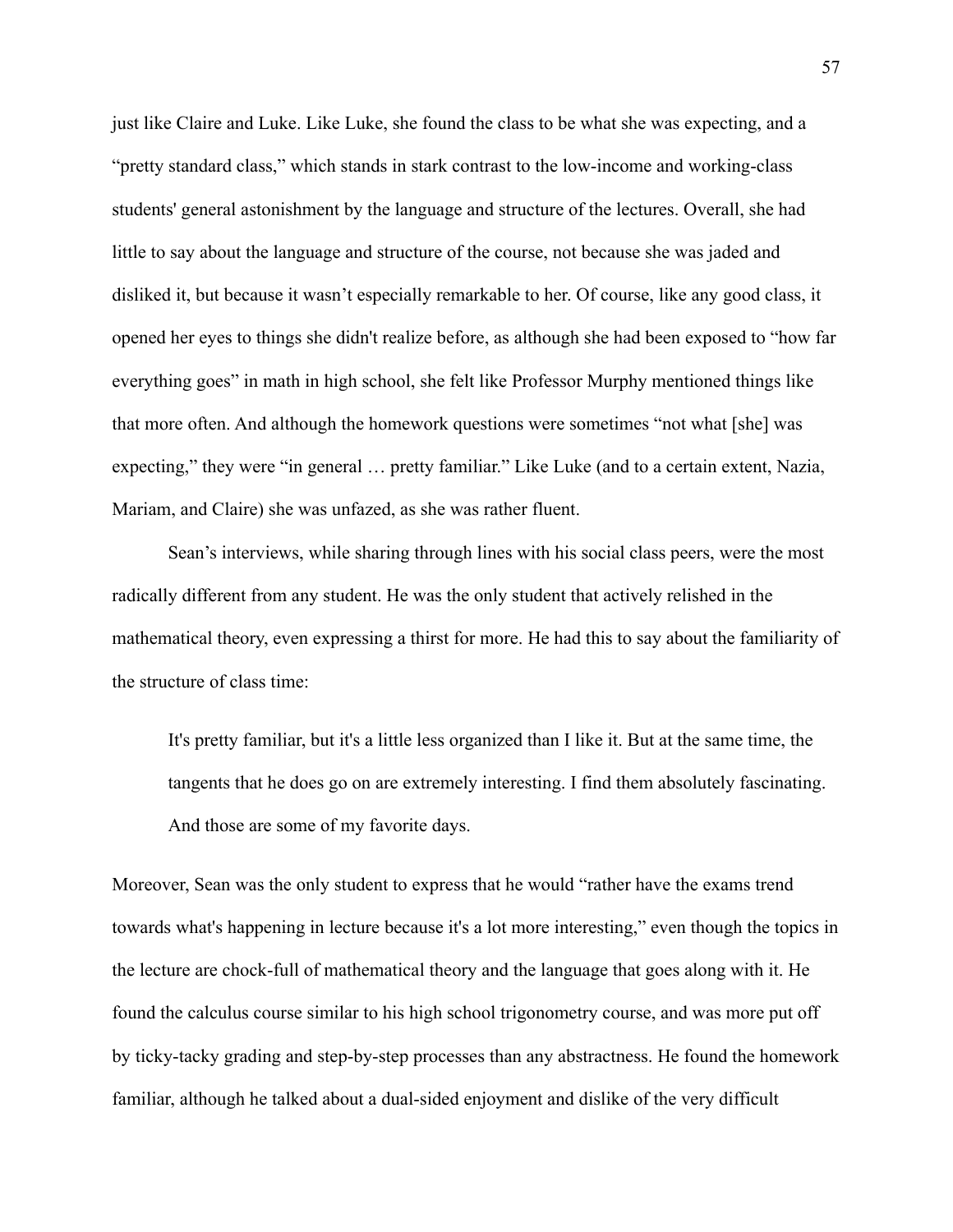problems. But it was just that nuance that made Sean's interviews so different. I found his way of talking about mathematics to be most similar to the language that I was taught as an undergraduate mathematics major. He was fluent in that language. Only Sean could have given the following response during the last interview, after the class had finished: "... I expected things to be a little bit more abstract, which I got a taste of. But, I assume it'll become less step-by-step and more abstract as I go."

#### *Semester-Long Student Change*

Since there were three rounds of interviews spread out over the length of the course, it was very cool to see how some students were shaping and reshaping their conceptions of mathematics, especially since this was the first semester of college for many of them. For those who weren't fluent in the language of the course and found the structure unfamiliar (mostly low-income and working class), there were often marked differences in their responses to similar questions in different interviews. For those who were more fluent (mostly upper-class and elite), the differences were less pronounced and had a distinct flavor.

Accounting for different starting points in fluency (and thus for social class), there was no discernible pattern for semester-long student change. There was the entire spectrum, from becoming jaded towards the class and swearing off the possibility of future, to being enticed by the class and future math classes, with lots of ambivalent attitudes in between. Nazia, likely building upon her foundation of relative fluency in the language of mathematical theory as compared to her working-class peers, was glad that the class made her think of learning mathematics as being "creative with [her] answers" as compared to her high school, where "it was like this is how you do it" with some problem-solving mixed in.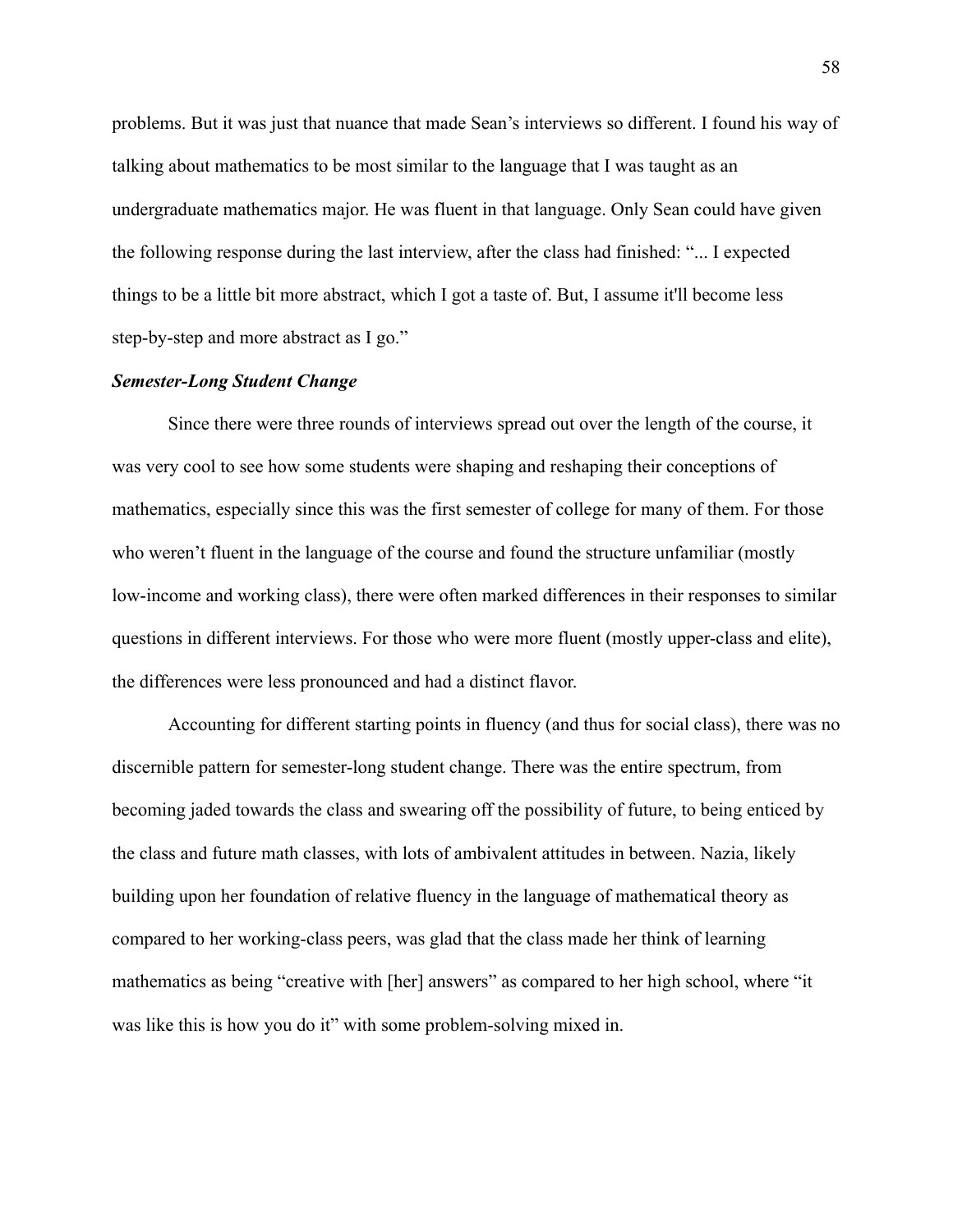Omar was similarly grateful for how the class changed how he thought about learning mathematics, but he struggled more with that transition. His own words from the third and final interview after the class had finished are powerful:

[The mathematical learning was] different, less emphasis on answers and more the ideas, the theory. In high school, AP calc, it's just more about get the answer … I think I'm still making that adjustment, I'll be honest … It's hard. It requires a lot of energy, and I don't know. Sometimes I really just feel like I don't have it in me.

I think I learned a lot about calculus. It's the visualizing stuff. It's pretty cool once you get it, but when you don't get it, it sucks.

There was a lot I could have done to make my experience a lot better… I might be the problem here.

While Omar was very open to the new language of mathematical theory, even if he struggled to learn it, others were not. Markus was among the most jaded at the end of the study, stating that he "used to like math, but now, getting to the deep, [he doesn't] like it as much." He even gave a one-word, "No." answer when I asked if the class had affected how he thought about learning math or learning in general during the third interview, despite his conceptualization of mathematics in the first interview clearly being challenged by Professor Murphy by the time of the second interview. Elizabeth and Charlotte didn't show such semester-long change, Mariam said she generally enjoyed being back in a math class, and none of the upper-class or elite students had any significant semester-long change aside from notes about learning habits. Only Sean showed an increase in appetite for college mathematics. There were, on average, less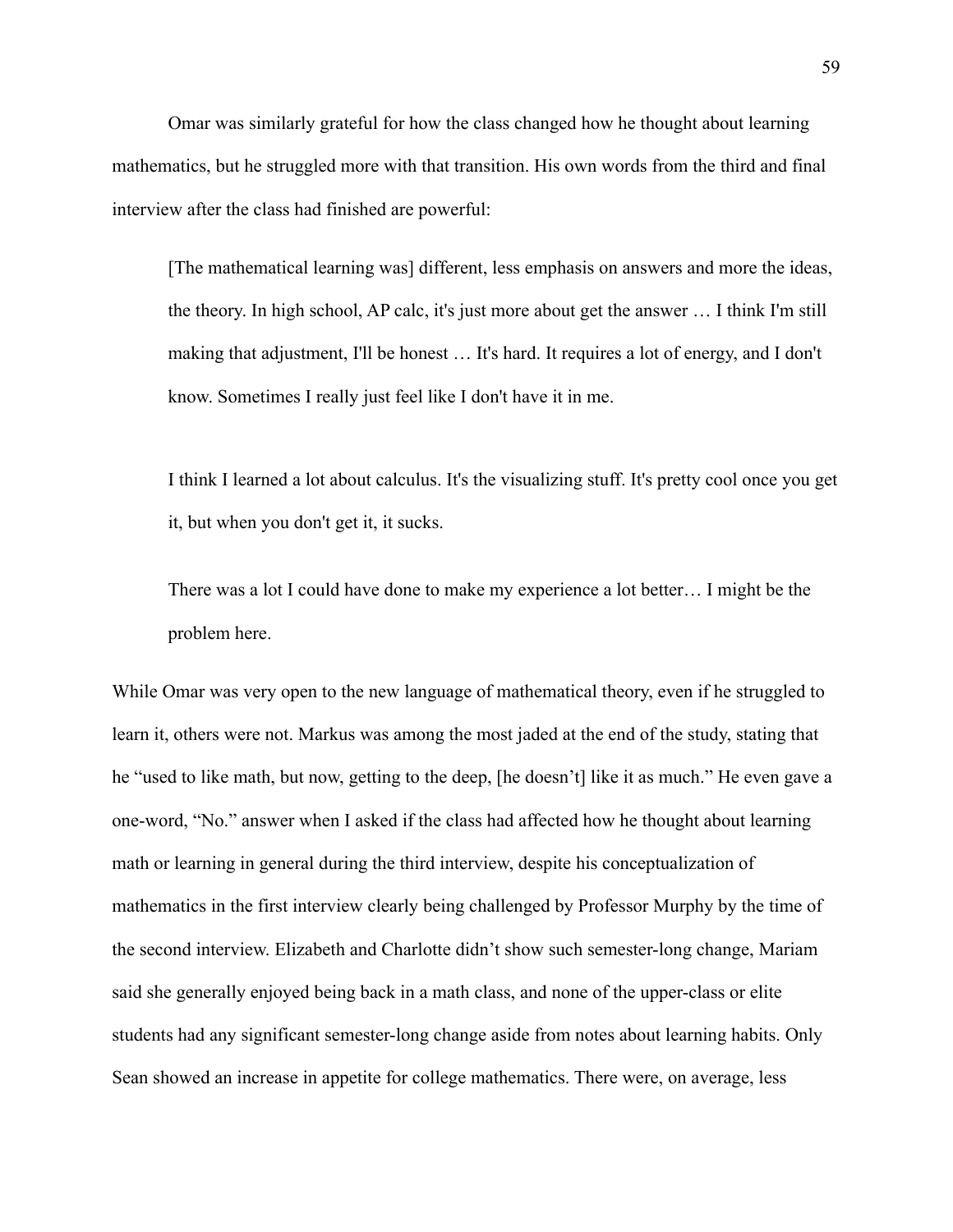negative semester-long changes in attitudes towards mathematics from the upper-class students, but only slightly so. Plus, changes in attitude were often complex and multi-faceted, not explicitly positive or negative. Some enjoyed the course but realized college math wasn't for them, while others (like Omar) admittedly struggled, but grew in a way that could he (sort of) framed as positive. Thus, social class delineations were less clear.

#### **The Value of Mathematical Knowledge**

Going through the rounds of interviews, there were two types of questions that caused significant contradiction within a student's responses. First, as discussed in the previous section, were questions asking participants to conceptualize what mathematics is. That made sense, as it was likely something they had never considered explicitly. The second, related group of questions asked participants to consider the value of mathematics in their home community, in school, and for their own lives. Often interviewees would proffer their opinion without prompt, saying that mathematics didn't matter for them or someone else, but then talked later about how it was used or valued in certain ways. Still, across the instances of contradiction and participants thinking through their opinions in live time, there were notable differences in how students valued mathematical knowledge. This is inherently tied to what they thought mathematical knowledge was, of course, and shall be discussed in the analysis. For now, I will peruse the values of problem-solving, practical applications, making sense of the universe, a way of thinking, and the absence of value, making mention of social class correlation where it exists. The value of math as status will be discussed in the third and final narrative section, as it deserves a more nuanced consideration.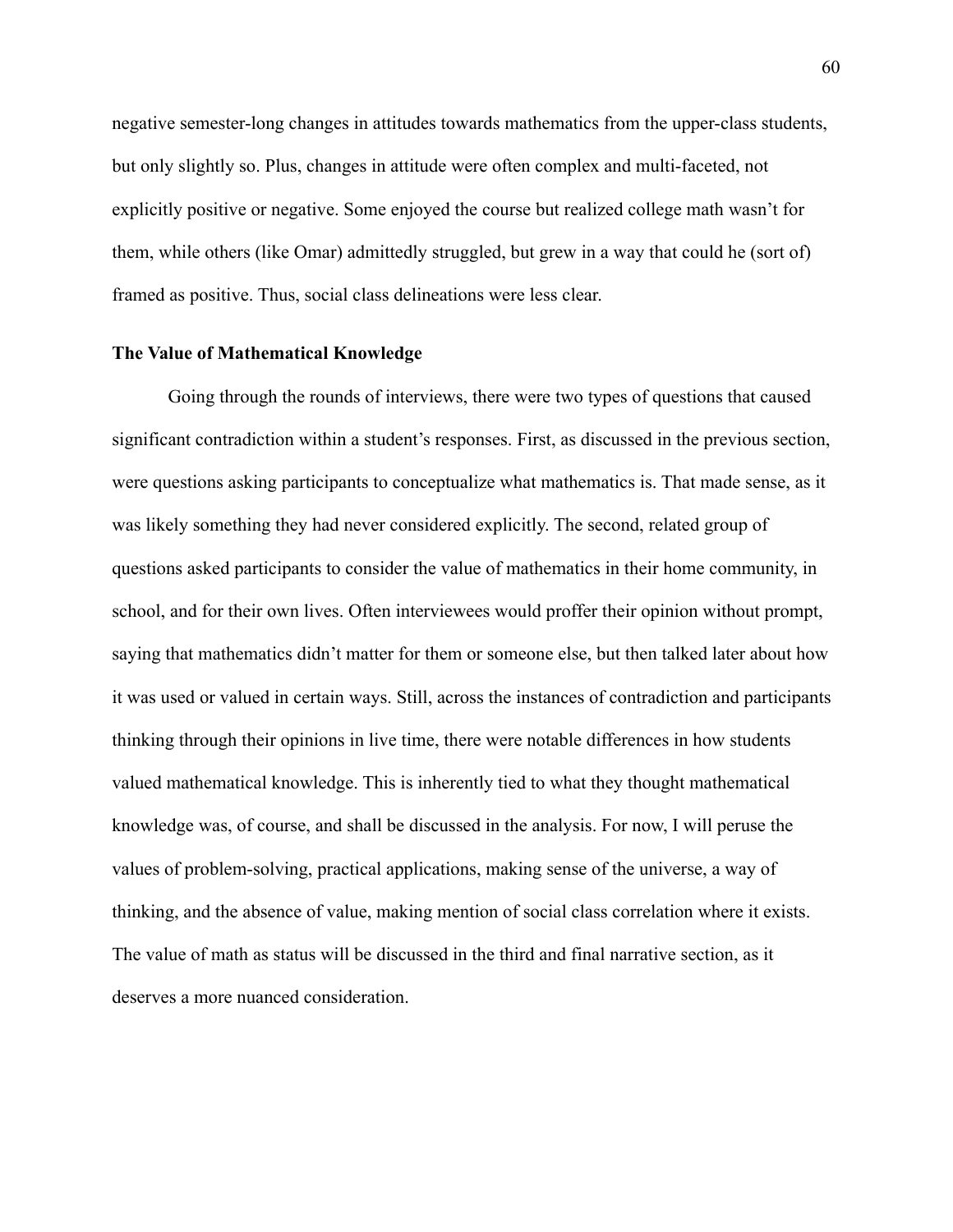#### *Not Valuable*

In this section, perhaps the most frequently expressed sentiment was that mathematics wasn't valuable. Notably, this was expressed most frequently in responses to questions not specifically about the value of math. There were approximately seven significant expressions of math's lack of value in the four upper-class and elite participants, as compared to approximately twenty significant expressions in the six low-income, working-class, and middle-class participants. The participant that expressed math's lack of value the most often was Elizabeth, the sole low-income participant. In talking about her high school, she described an interesting dichotomy between the teachers and the students:

Elizabeth: Well, I think there's... Our math teachers obviously cared about it more and thought it was valuable just because you are learning problem-solving skills, and that's important, I guess. So they would definitely see it as more important for not just school, but just having a good brain, being able to work through things. I guess my science teachers would probably agree with that and just thinking logically.

Silas: Was that sentiment shared by the students, or was that...?

Elizabeth: I don't think so. The majority felt like, at a certain point, math was no longer useful to your day-to-day activities. So, I mean, I guess it was helping us learn problem-solving skills, but it just felt, I don't know, irrelevant.

This exchange came during the first interview when talking about hometowns and high schools. No upper-class or elite students explicitly said that any pre-calculus math was not valuable at all as Elizabeth did. Yet, working-class Nazia did, saying that "no one really talks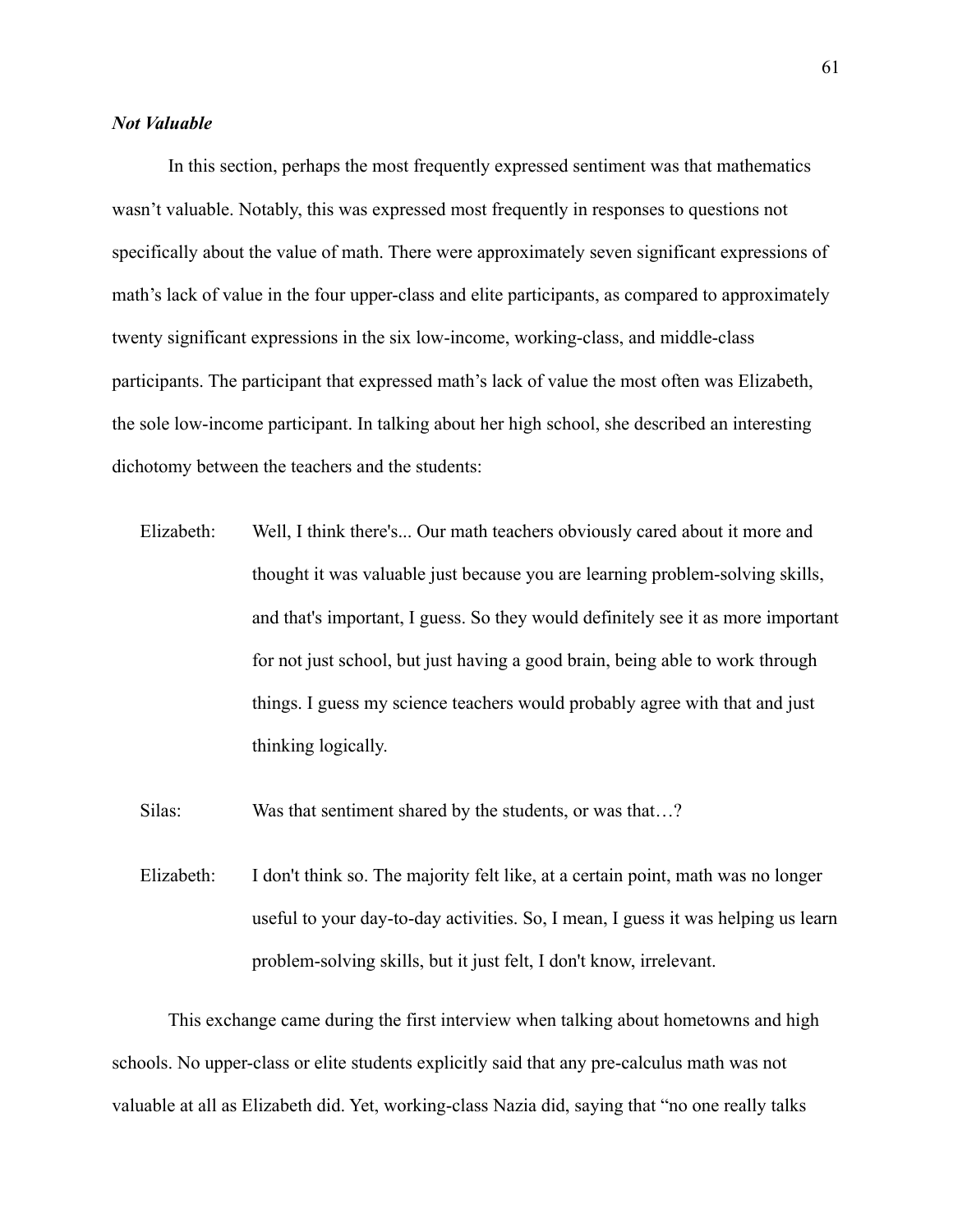about it outside of school-ish and yeah, no one really talks about that. It doesn't really play a big role in anything, I don't think." Working-class Charlotte responded similarly to questions about the value of math in high school and home, saying that math was valuable "never. Just never. The only thing that ever had value was learning how to do addition, subtraction, division, and multiplication." As a middle-class participant, Mariam had the highest social class of those that expressed these views about home, saying she doesn't "think [math] is really defined outside of the classroom nor is it really valued outside of the classroom." She thought that of both adults and peers.

People of all social classes, however, mentioned the lack of value of the math they were learning in Professor Murphy's class at a similar frequency and significance. Many of them said the class gave them confidence, helped them develop good learning habits, or gave them a skill such as coding Overleaf, but beyond that, there was little to no value for the rest of their life outside of non-mathematical classes. Of course, with all of these responses about math's value or lack of value, participants frequently contradicted themselves. It was common for a participant to talk about the value of the class for them, then claim it had no value when asked directly. Thus, it was difficult to track and pin down participants' opinions.

#### *Practical Applications*

The next most commonly expressed value of mathematics was, by far, that of practical real-world application. This was shared by every single participant, although it came in many different flavors. Some participants gave more financially focused practical applications, such as Markus's responses to my questions on math's value in his home community:

I'd say [math's value is] when they're doing some business, like either dealing with money or cars or anything like that, buying stuff, or saving or investing.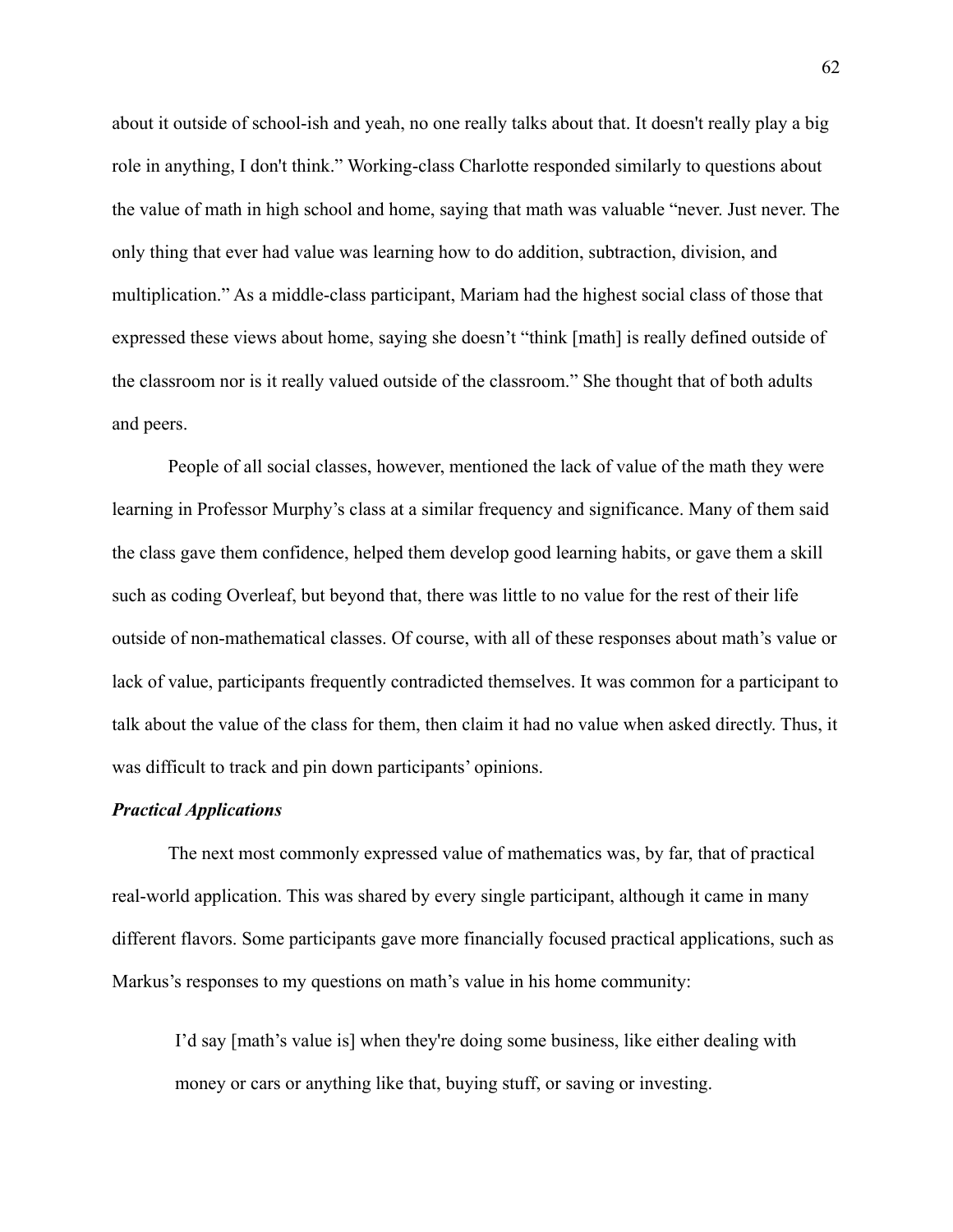How to deal with money and be able to survive, because I feel like money is math, basically.

I guess you could say [math] goes you a long way, dealing with personal stuff, personal finance. Able to be living off of a personal income you have, I guess you could say.

This was shared by Prisha, saying that "a big thing is money, obviously, because that's something that affects everyone's day-to-day lives," as well as Elizabeth on the other end of the social class spectrum, saying that she thinks math's value is "with financial decisions, probably. It's not really applicable, from what I've experienced outside of that. Just figuring out bills and, yeah figuring out budgets." Many more expressed this financial practical application, including Omar and Nazia significantly so, Luke and Claire with the caveat that financial math is more statistics than math, and finally Sean, Mariam, and Charlotte not mentioning it at all. Perhaps something was happening here with social class, with more low-income, working-class, and middle-class participants mentioning daily finances more often as a core value of mathematics, but the correlation was moderate at best.

Finances, however, were only one type of practical application mentioned. The other broad type was described by Professor Murphy as what he thinks students conceptualize math as:

Maybe you can attach meaning to these formulas, physical meaning, and use these in applied ways that make the world go around, which it does. And that's all true, but that's not what math is. That's just a little bit of fluff on the side, really. But that's what people think math is.

The attitude of math as useful formulas for other fields was found in every participant. Students valued math as a means for completing the tasks of other subjects and college majors, especially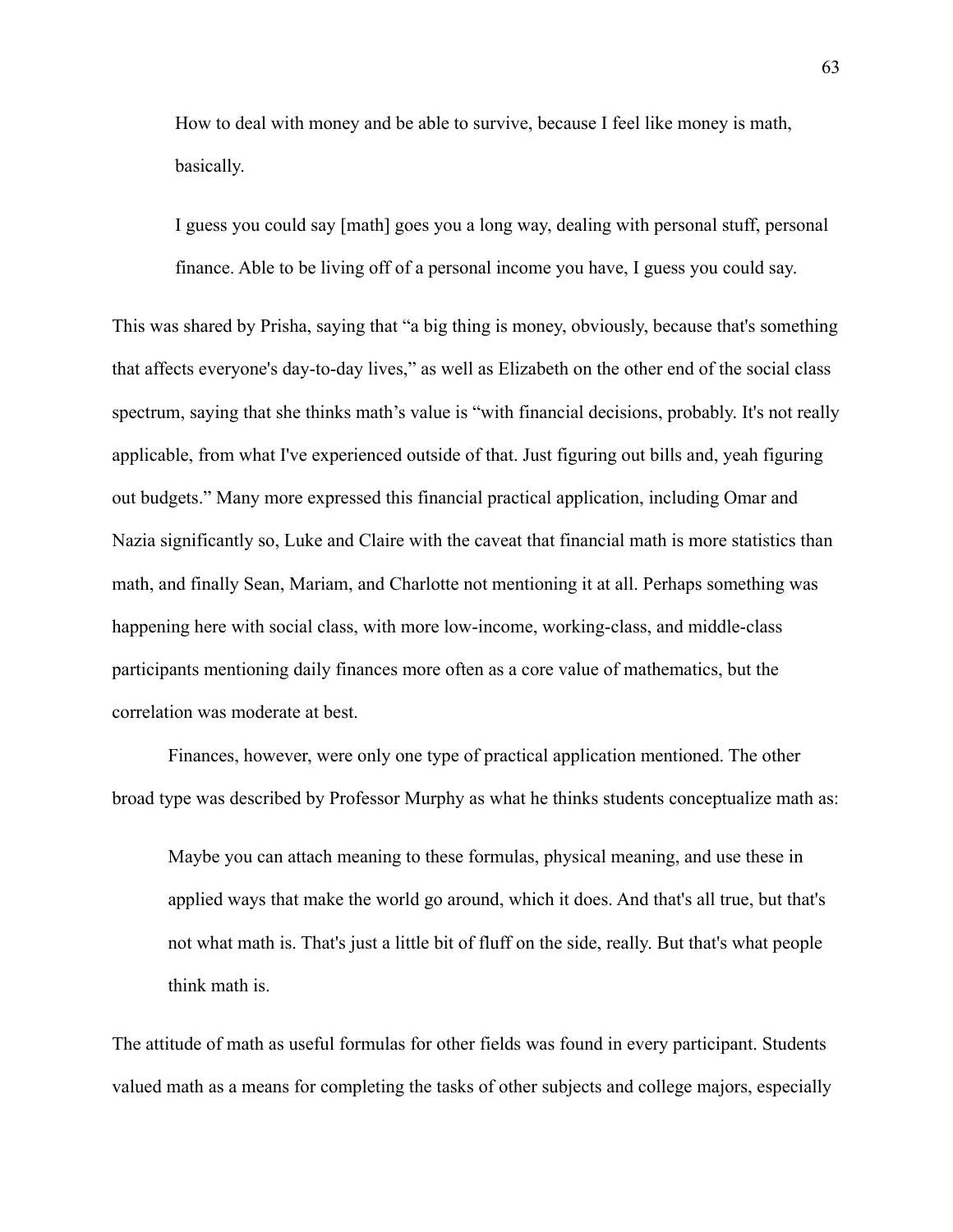for economics and the sciences. Plus, many of them thought about the careers they might have in the future or the careers the adults in their home community currently have, and the math that is needed for those jobs. When talking specifically about Professor Murphy's class, I could label these as applications of calculus, even if that undersells the benefits of a calculus course. But for most low-income and working-class participants, this was the extent of math's claimed value. The following two sections represent values that were less commonly expressed.

#### *Problem-Solving*

This section focuses on problem-solving, and the next section focuses on mathematics as a way of conceptualizing the world. Of these two, problem-solving was the more commonly expressed value. Professor Murphy described the process as:

Very frustrating. It's like doing a hard puzzle. And the more deep the problem is, like research level, it becomes a super hard puzzle with many layers. But if you're doing an exercise from a book, it's an easy-to-medium difficulty puzzle with very few layers. And most of the layers are spelled out in the preceding chapter. In a calculus text, most people will navigate that by going from the problem to reading the examples, and then they're digesting some of the layers that they need to solve that particular problem in doing that.

The prophet of problem-solving was one of our two elite participants, Sean, and only he and Mariam mentioned it in the first interview about their high school and home community. Sean kept coming back to it countless times in the interviews as a gauge for who is good at math, the value of math, and the core of what mathematics was to him. For example, he mentioned that he thought his chemistry-major roommate would be good at math because they were good at working through the logic of problems on a page. Sean said he "actually enjoys the questions and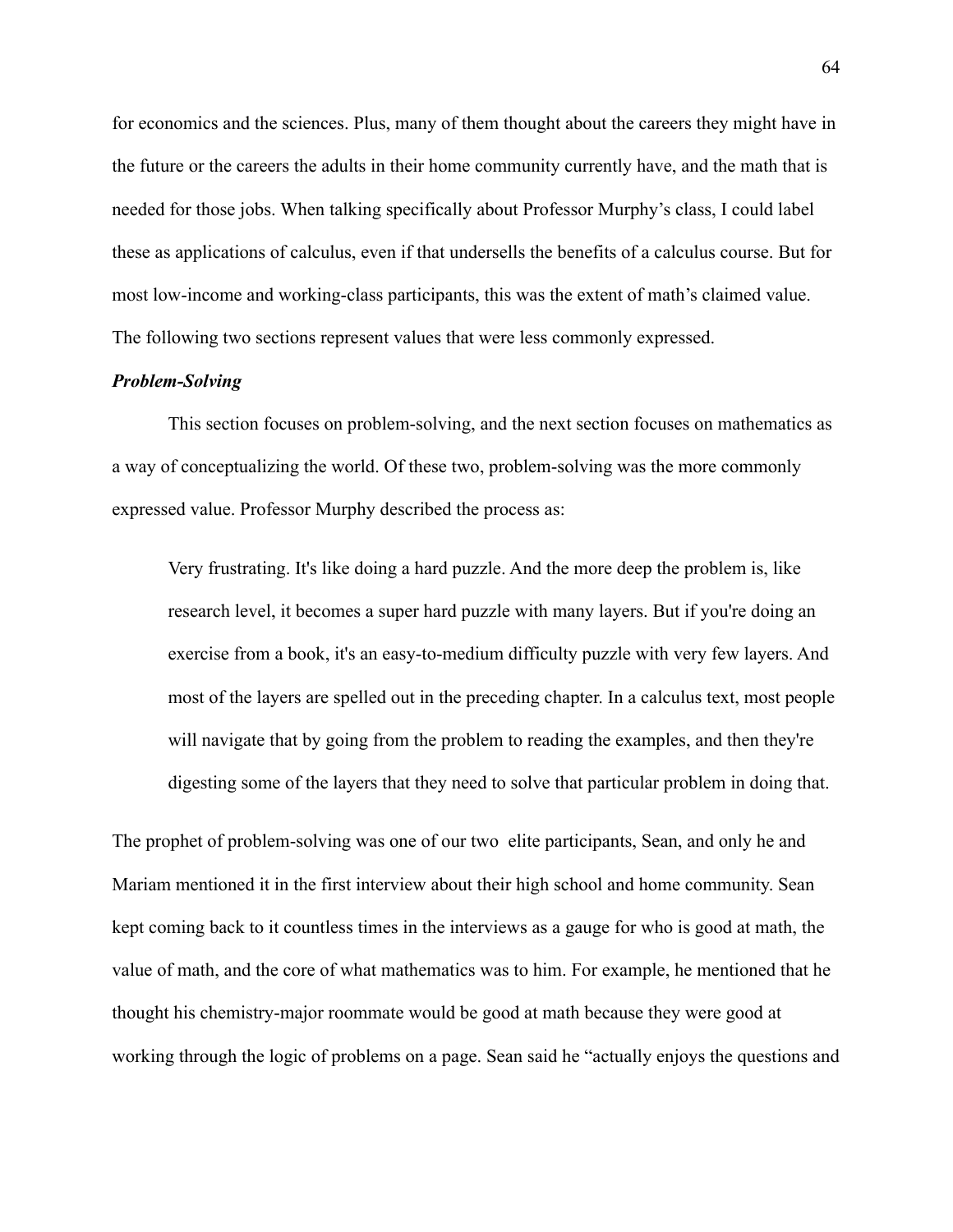problem-solving," and was interested in taking math classes because he "enjoy[s] critical thinking and problem-solving." He described his journey:

Well, I initially took it because I felt like it was a box I needed to check, but now I'm interested in taking linear [algebra] because I just enjoy the process of solving problems. So I think it just improves your overall thinking skills, and I think that's the value of it.

The other elite participant, Prisha, was not nearly as enthusiastic about problem-solving in mathematics, only mentioning it as a "way of thinking and figuring out problems using numbers." Claire was similarly ambivalent, only saying that calculus might help her relate to or think of things differently in a statistics class. Luke, the other upper-class participant with Claire, was more enthused, appreciating Professor Murphy's explanation of math as a mind game:

[Professor Murphy] said today in class that everyone should continue taking math because it's a way to really force your brain to learn something new, and conceptualize something in a different way… I think it's a pretty cool way to think about it. It's definitely a different way to work your brain and a different side of your brain than the literature or something like that. So it's kind of interesting, it's like a puzzle, he said.

Moving onto the middle-class participants, Mariam mentioned briefly that math is "just a way to solve problems, hypothetical problems … it just shows your ability to solve problems that might or might not include numbers." Markus did not mention problem-solving at all. For the low-income/working-class participants, Charlotte did not mention problem-solving at all, and Elizabeth mentioned it skeptically in the first interview, as already discussed. Elizabeth also noted that the class had an emphasis on both problem-solving and memorizing procedures, although ultimately concluded that memorizing procedures was the more apt way to describe the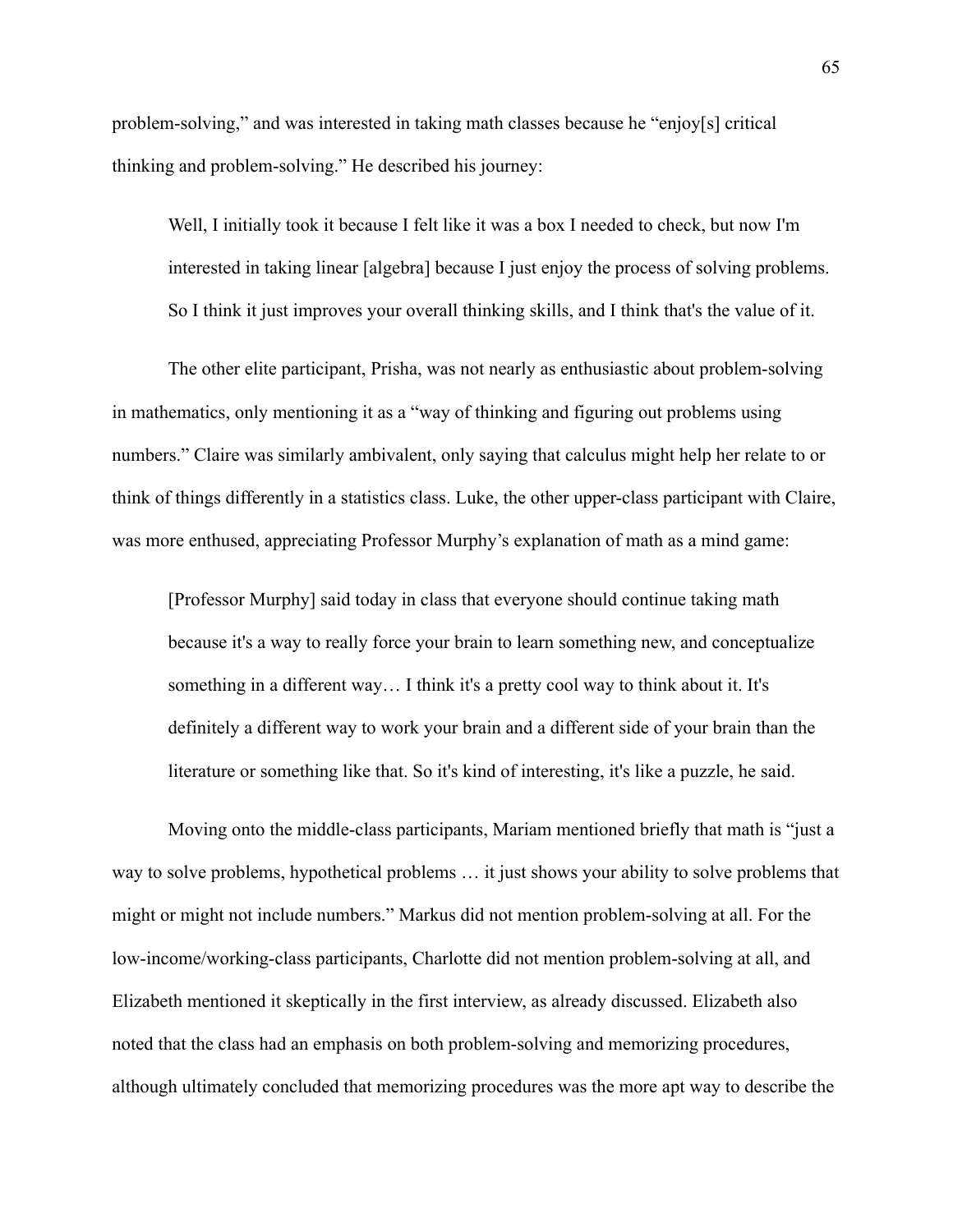class and what value it had to her. Omar did not mention problem-solving at all during the first interview, although he also appreciated Professor Murphy's framing of math as "really hard mind games." Omar had one of the most significant changes in perspective towards mathematics throughout the semester, as has been discussed. Lastly, Nazia was the strongest proponent of problem-solving of the low-income/working-class participants, which isn't surprising considering her relative fluency in the language of abstract mathematics for her social class group. In the third interview, looking back on the semester, Nazia saw problem-solving as one of the main takeaways. She asserted that her high school taught math in a similar problem-solving manner, although I would put an asterisk next to that assertion based on her description of the day-to-day of her high school math experience. On the whole, although problem-solving didn't have a very significant correlation with social class, it is notable that the participant that emphasized it the most, Sean, was elite. Furthermore, when combined with the next value of mathematics, we start to see a fuller picture.

#### *Conceptualizing The World*

This final value of mathematics came from more generalized expressions of mathematics being an integral part of the world around us, and that learning math might help us understand the world more fully. This wasn't to be done through formulas, but through a sort of mathematical creativity. After one of the classes I attended, I was talking with Professor Murphy about how he conceptualized his teaching and doing of mathematics. He told me he thought of himself as an artist, and that he was trying to impart some of that framing to his students. He wanted them to look at the world in a way that was logical but creative, that draws from the insight that math can give. This was by far the most rarely expressed value of mathematics throughout the thirty participant interviews. Sometimes, it was interlaced with other values, such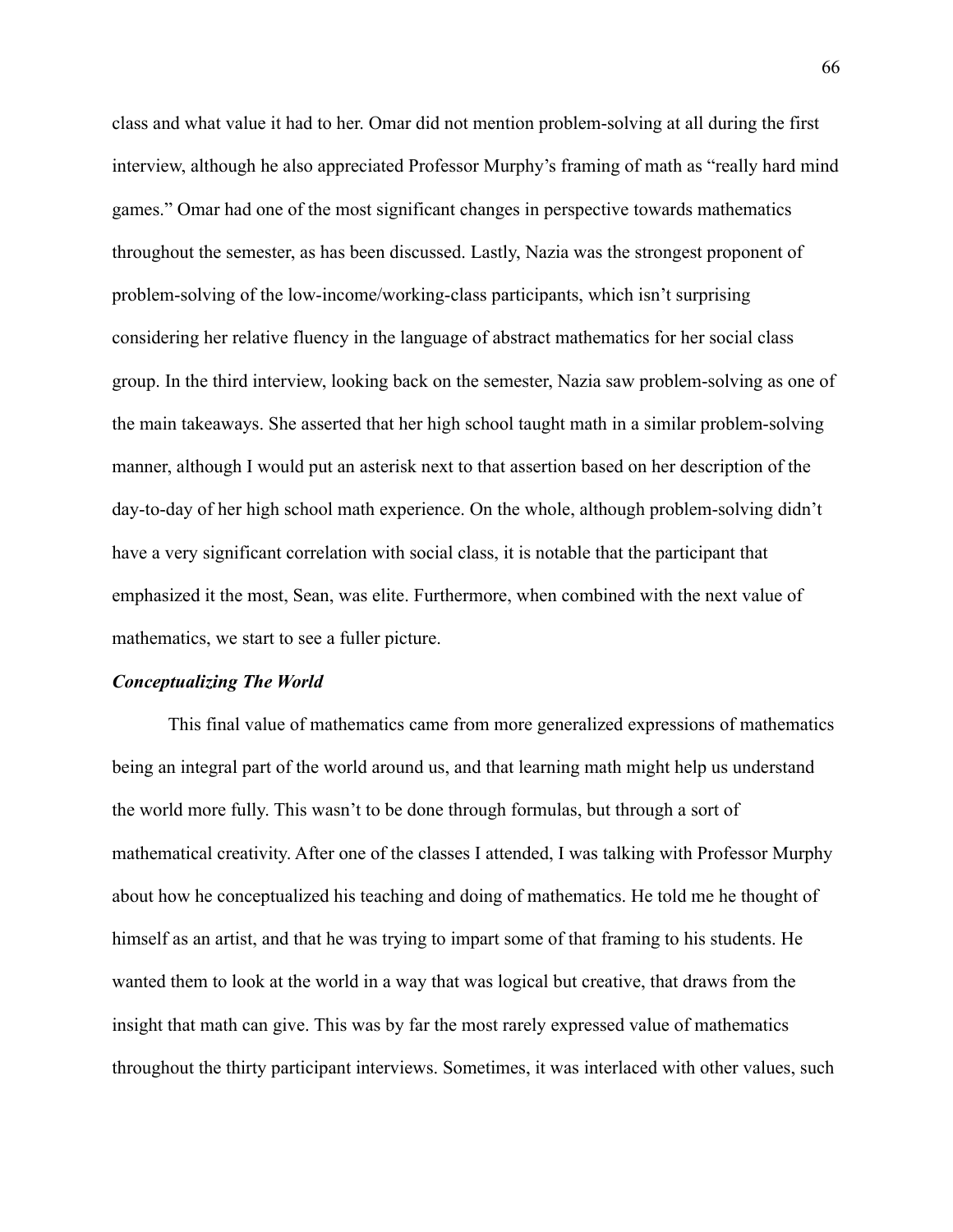as problem-solving in Sean's assertion that math helps "how you process things, and looking at things from different angles." Other times, it stood alone.

While the social class correlation with problem-solving and practical application were both somewhat muddied, the social class correlation with the value of conceptualizing the world was much clearer. Of the four low-income/working-class participants, only Nazia expressed this value of mathematics at all, saying that there were real-life situations that math helped her understand a bit better, and that it was "not necessarily the number, but just like the reason behind something." Yet, she also said that in her high school and hometown "math is very specific," and harder to gauge aptitude unless literally solving an equation. Meanwhile, her fellow working-class participant, Charlotte, once showed active disbelief that math changes how people might understand the world, as she said she looks at people who she considers good at math and she thinks: "Do you see color? I don't know." The middle-class participants were once again split, with Markus not valuing math as a way of conceptualizing the world, and Mariam doing so considerably, if tentatively:

People say it's not really useful in life, but I think it will be. I just don't know how … It's unexpected sometimes … I'm very sure that it's not going to be like, 'Oh wow. We need to take the derivative of this. I learned this in Calculus.' It's not going to be that thing. But more of the stuff that we might have learned conceptually and like… Yeah.

This came from the third interview, although she even expressed similar ideas in the second interview, saying that calculus is "not really something that you would think about, but it's just a different way to conceptualize real-world problems that other people might be solving." A fairly strong statement.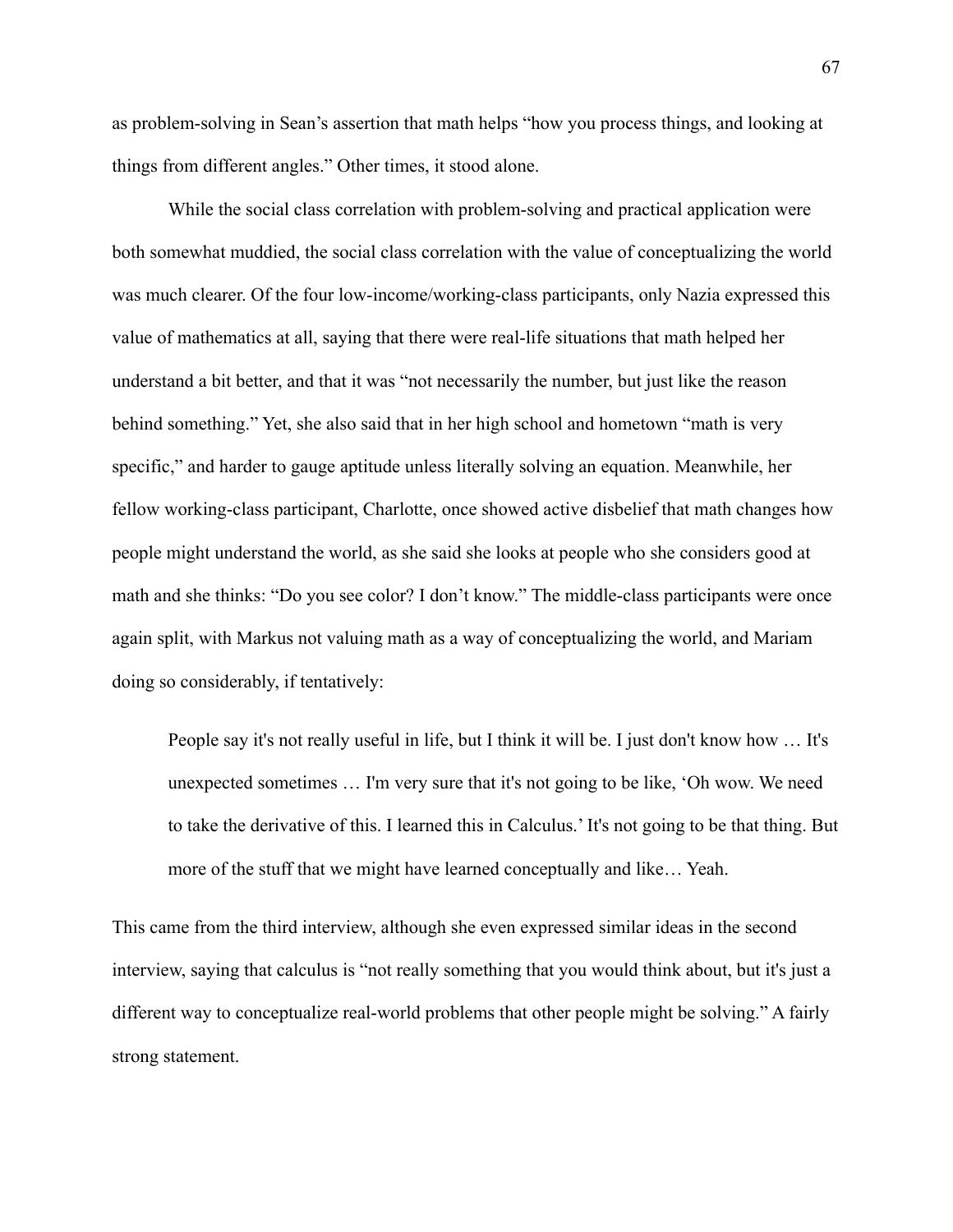Next, our upper-class friends, Luke and Claire. Of the two, Luke expressed this value less explicitly. Similar to Sean, he blended this value of mathematics with that of problem-solving, as the two are intimately related. Luke's quotes in the previous section on problem-solving can be easily reframed as a conceptualization of the world, and he additionally claimed that math was something in the back of some people's minds that allowed them to make sense of things. Still, this was weaker than Claire's expression of the value. She said this talking about how math might help a potter see their work differently:

You still look at your bowl, and it's hopefully symmetrical, right? That's something like mathematical, right? … Like I feel like [math] still ties in somewhere, because you're making 3-D objects, like the cup can't have a hole in it, and somehow your handle needs to hold the mass of the cup. You're using math a little bit. Like they probably don't think about it, but if they did think about it, they'd probably be like, 'Math did teach me something.'

Although she did so with a hint of irony, Claire noted that "the physical world is made up of math, or something like that." For a student in a course where almost everyone is just trying to pass to check off the requirement, such a statement was rare. Claire reiterated math is "just a big part of the world" in a different interview, and that "it kind of applies pretty broadly, when [you] think about it. It's weird." Weird indeed.

Finally, Sean and Prisha with our elite social class. Similar to the difference between Luke and Claire, Sean expressed the value of math as a way of conceptualizing the world less than Prisha, and as already mentioned, he interlaced it into his extensive discussions about problem-solving. More than anything, to Sean, math was a way of improving "overall thinking skills." While this was mostly framed around working through specific problems, such skills are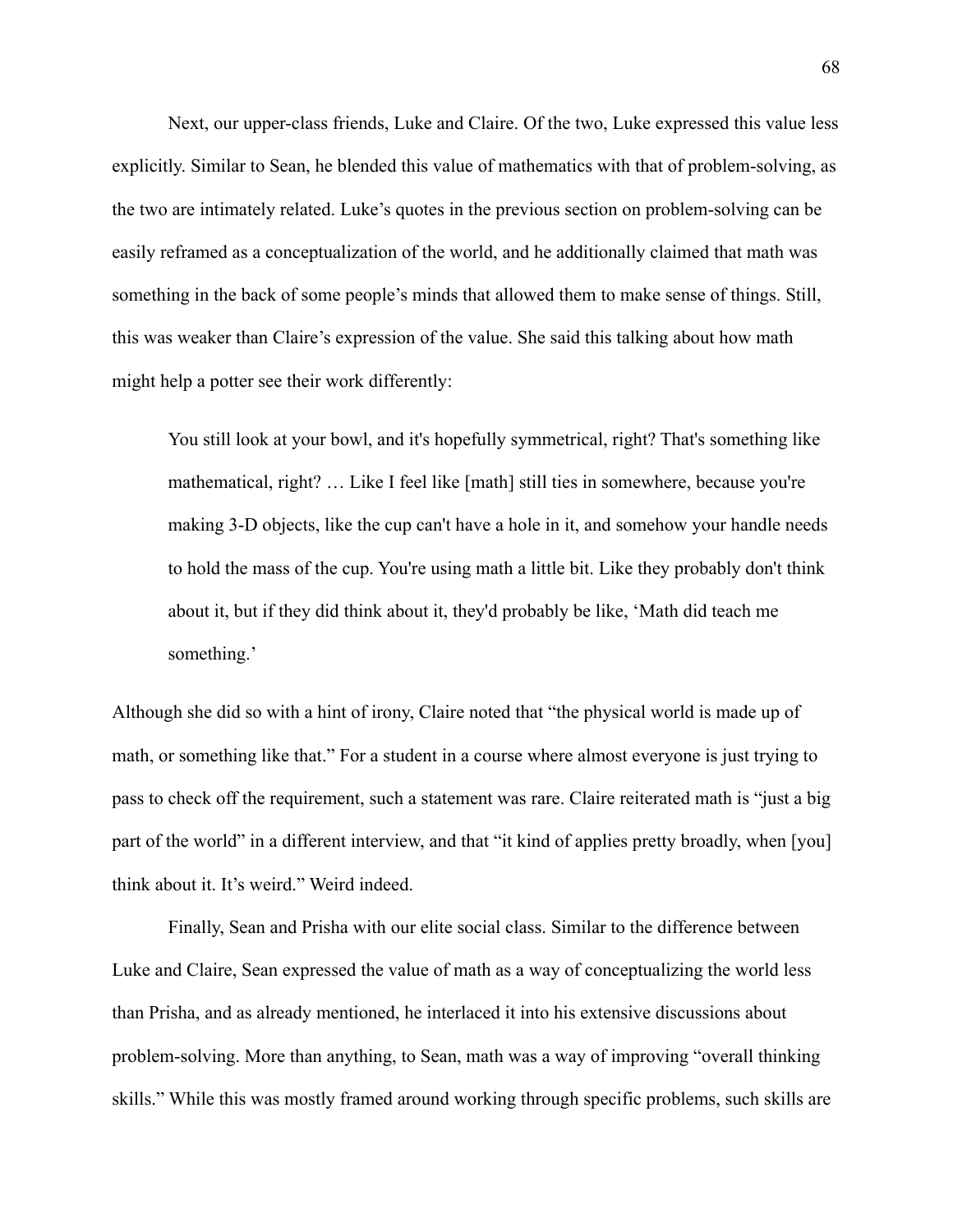what gave his dad the ability to be "very, very good with big picture stuff." Sean saw problem-solving not as a way to get a test question correct, but as a way to understand the world around him. If you recall, Prisha did not talk much about problem-solving skills. Instead, she was, along with Claire, the most extensive in her expression of math's value in conceptualizing the world. Starting in the first interview at the beginning of the semester, she saw math as a way to perceive that there are "certain things that … don't make sense in the scheme of the world." When asked directly about math's value, she waffled, saying that math was an inherent thing that just is the way it is. To her, math is used to "evaluate and not categorize, but make sense of the world." She saw some "fundamental parts of math" that are "never going to change," that "play into our lives," and that are "involved in everything." And to Prisha, that involvement wasn't limited to practical applications:

[Math] affects everything in some sort of way. I don't know what I'm thinking, but it's like physics is always happening, and that's math. That's the best thing I can think of, it's less explicit, more understood in a way, where it's like, we're not going to do out a problem, but we know things are happening because of math.

She truly saw math as a lens for everyone to see the world in a new way, even if we don't think about it all the time.

#### **The Status of Mathematical Knowledge**

Someone experienced with student attitudes towards mathematics might be surprised that there was little to mention of the value of math as a means to an end, for reasons outlined in the discussion section. Well, fear not, discerning reader. Such attitudes were so prevalent that they deserve an entire (if slightly smaller) narrative section. They included discussions of grading,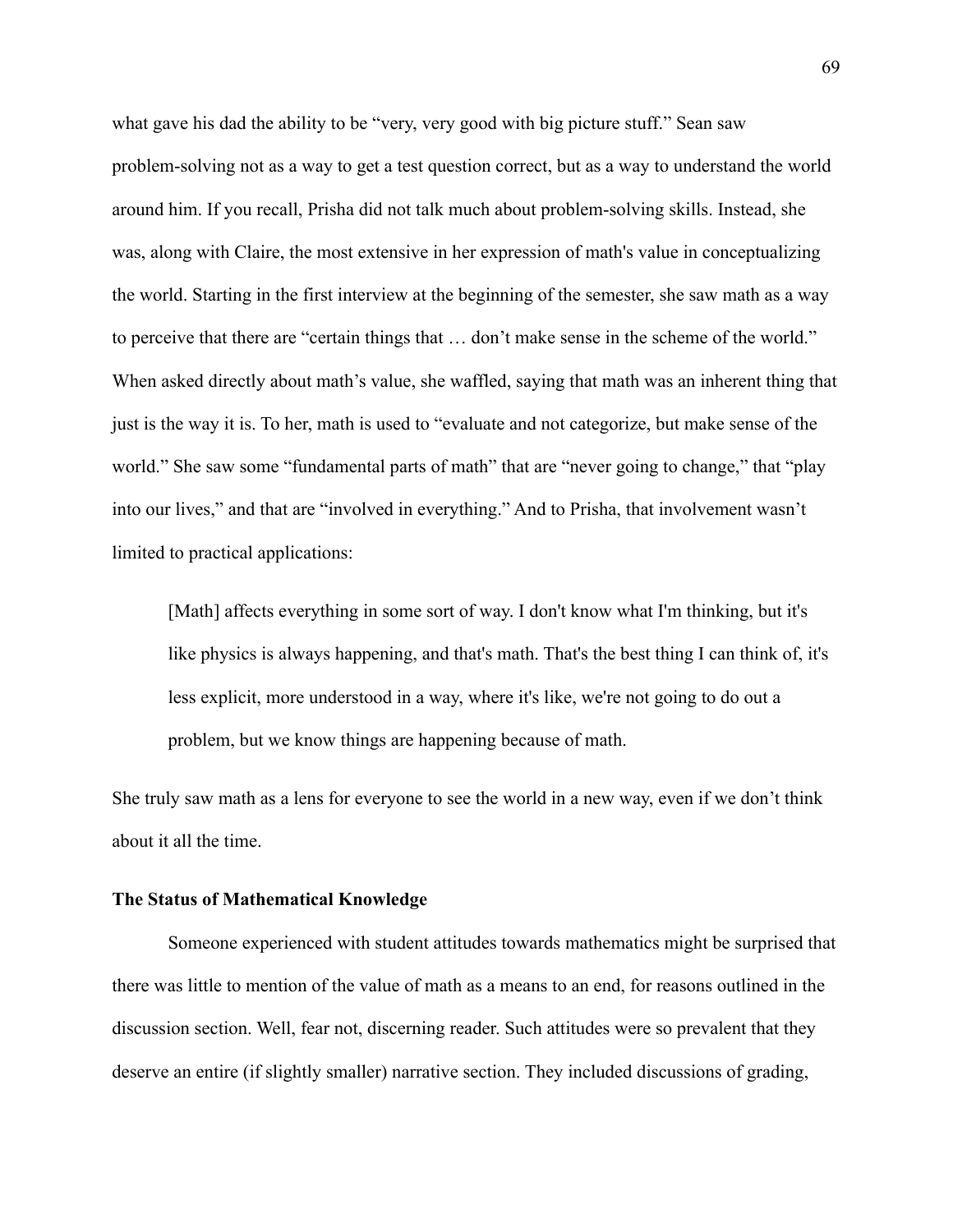math's social status, and competition, as well as the rare foil that math is for everyone. The first three of those values flowed in and out of each other, supporting and complementing each other. For example, there was competition over both grades and status, and grades bolstered the status that math afforded. Thus, it is especially arbitrary to divide up the status of mathematical knowledge into discrete sections. Most of the quotes in this section were coded identically, as "means to an end." That being said, categorization is still useful for digestion.

#### *Grades*

Arguably, the backbone of students seeing mathematics as a means to an end was grading. Although not mentioned at all by Professor Murphy as a value of mathematical knowledge, grades and standardized test scores were the participants' typical answer to my plethora of questions about math's value to them and others in different contexts. These included both GPA and SAT/ACT scores. Both were seen as means to get into good colleges and secure good jobs, and the value of mathematics was merely to score well on mathematics exams. Usually, when asked about math's value or who they considered good at math, students gave short replies about "getting good grades," assuming that I understood the subtext of GPA, transcripts, getting into good colleges, getting good jobs, etc. Sometimes, I would draw out these details from students, but eventually it became monotonous and pointless. Such short replies included "it's always everything about the grade" from Mariam, the value of math is "really just for my GPA" from Elizabeth, and people "wanted to get a good grade so you get into a good school kind of thing, that was like the end all, be all" from Luke. Participants of all social classes expressed these views, including the elite of Prisha, who expressed that math was valuable for:

Grades lead to getting into college. And I went to, like I said, I went to a private school that was very academically rigorous and there was an expectation for people to get into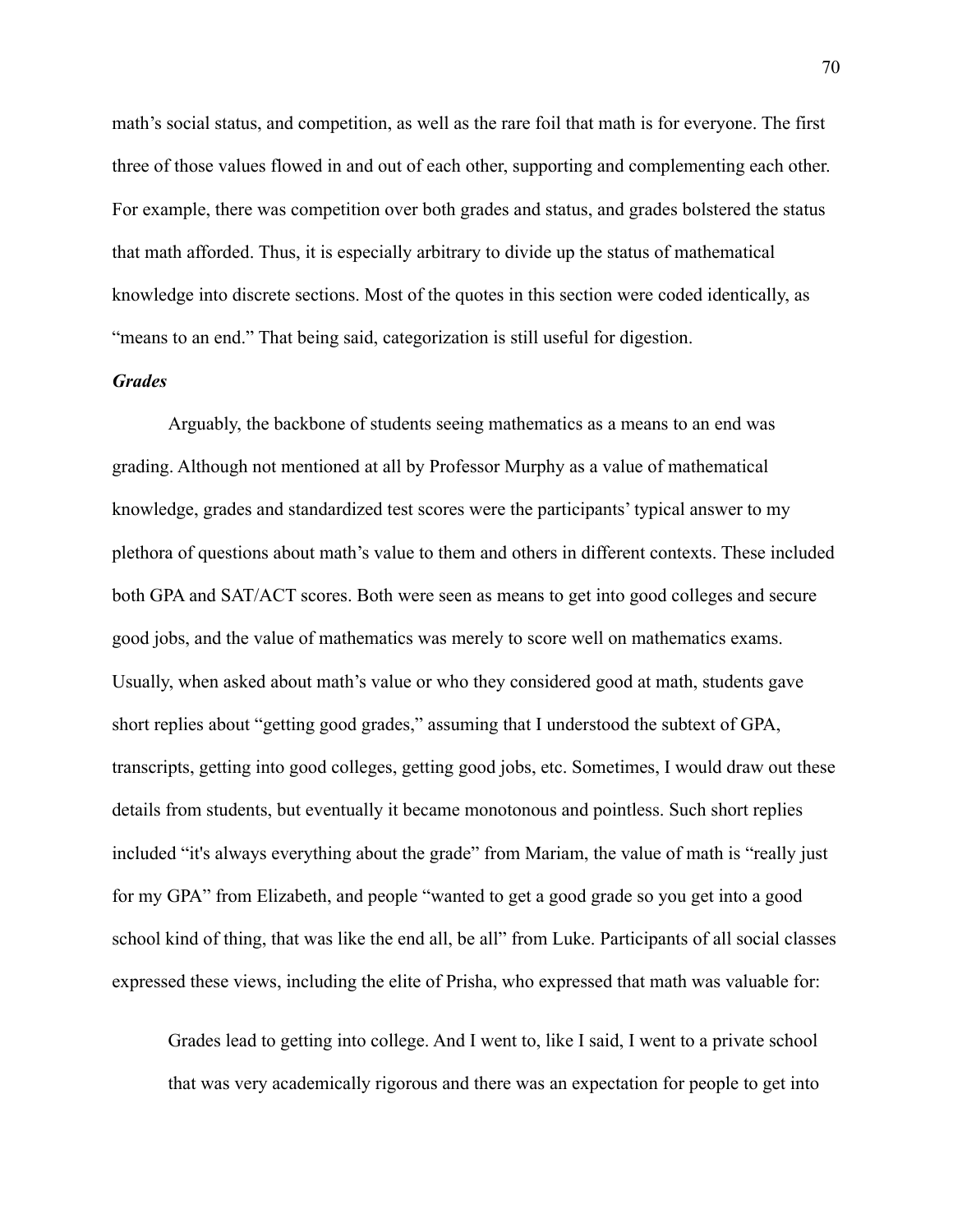good colleges, and it's 100% college rate, and seven kids in my grade out of 120 went to Harvard. I don't know. It's just that's the atmosphere.

This was shared by working-class participants, such as Omar:

Honestly, it feels like a means to an end. It's like you don't really do it for enjoyment or curiosity, just if you're good enough at this your options increase, your opportunities increase, you get to choose whatever college you want to go to. That in return just increases your earning potential, things like that. You can really provide for your family. Yeah, it's more like a means to an end.

Although they had different motivations underlying their valuations of mathematics, they both saw math as a means to an end. While those different valuations may seem sociologically significant with regard to social class, I did not have the data to back up such differences over the entirety of the interviews. Nevertheless, in the end, there were seven pages of quotes treating math as a means to an end from low-income/working-class participants, and under five such pages from upper-class/elite participants. With all these quotes, I could go on, but I won't. I'd just be repeating myself.

Secondly, related to grades, was the value of math classes as a distribution requirement. By this I mean to say that participants often expressed that the only reason they took this class or other math classes was to satisfy a major requirement or requirement for graduation from high school or college, and to acquire the status that went along with that degree. In the final interview, every student except Sean gave this answer to my question of why they took this class, although Claire hemmed and hawed for a moment. Note, both are elite/upper-class, although Claire still mentioned grades and requirements often. Sean is the only participant who did not.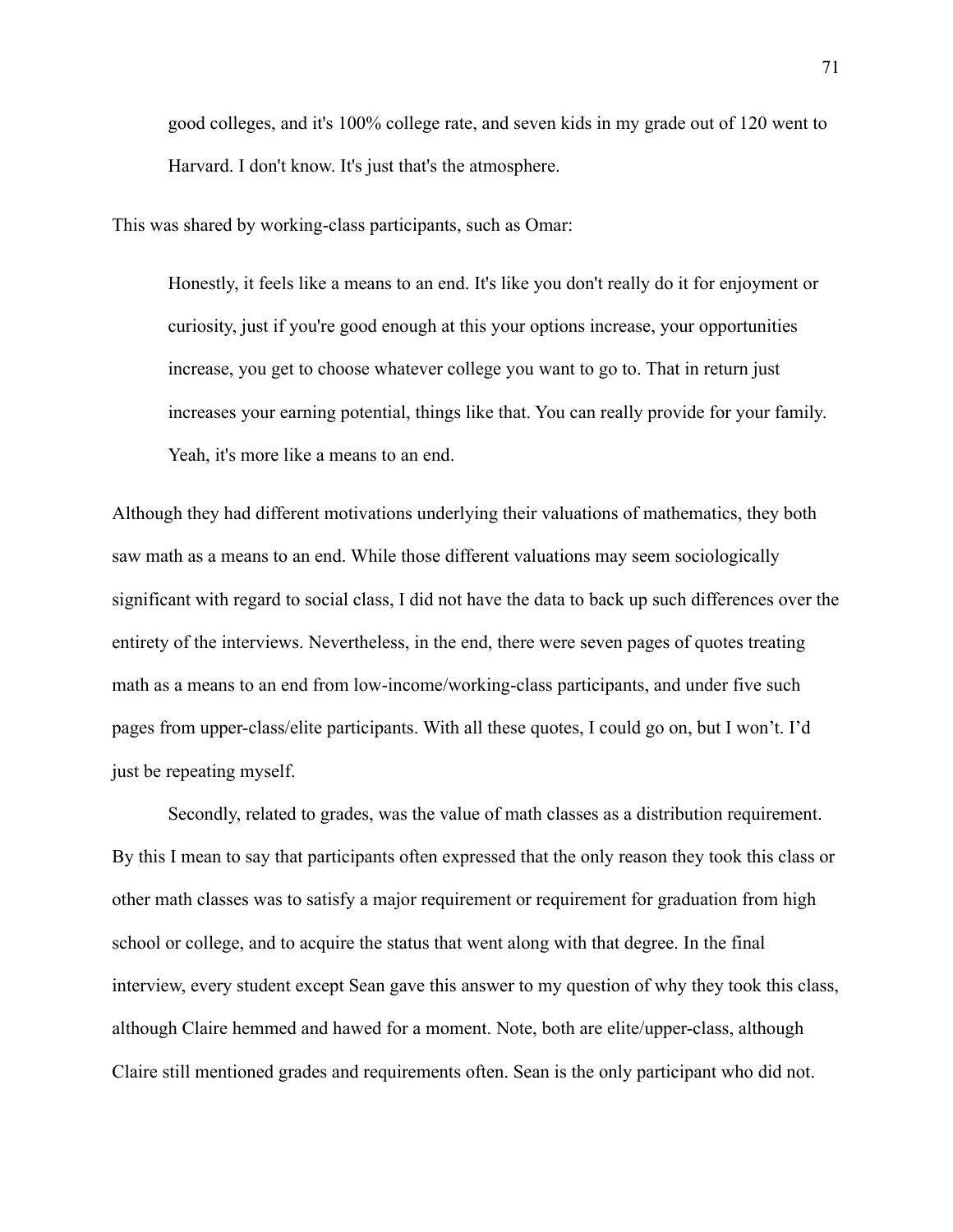It was rare for students to rebel against the framing of math as a means to an end, it did occur. After all, Professor Murphy said he tried to tell his students "that good learning and education is a growing experience. Not an experience where you're supposed to demonstrate that you get it." The weakest type of rebuke of math as a means to an end was an expression of interest in how the math was done, not just the answer. But often, such interest was only due to tests that required students to know how to do the math. Prisha showed some hesitancy in equating getting good grades with the value of mathematics, but only during the last interview. Omar showed a remarkable transformation, as although he still admitted he took the class to fulfill potential major and/or graduation requirements, he started to feel that "not everything is about getting credit for it," something he said he didn't feel at all in his home community or high school:

Back home, it didn't feel pure. I don't know. You do it to look impressive on apps, go to engineering school or something, you know what I mean? It's like means to an end. But I feel like just by the merit of you being at Miller, I feel like you've already made it, and just expand your mind for the sake of expanding your mind. And you could do that through math very well.

Sean was the only participant to actively complain that the math class was too grade-focused. He complained that if he missed a negative sign on an answer for homework, he got eight percent off, whereas in high school, if he showed he understood the process and gave full effort, he would get full marks. To him, homework felt like quizzes, more focused on the answer than on the work. He preferred his high school, where "they would more like assessments that do not impact your grade, they give you better ways to keep track of where you are."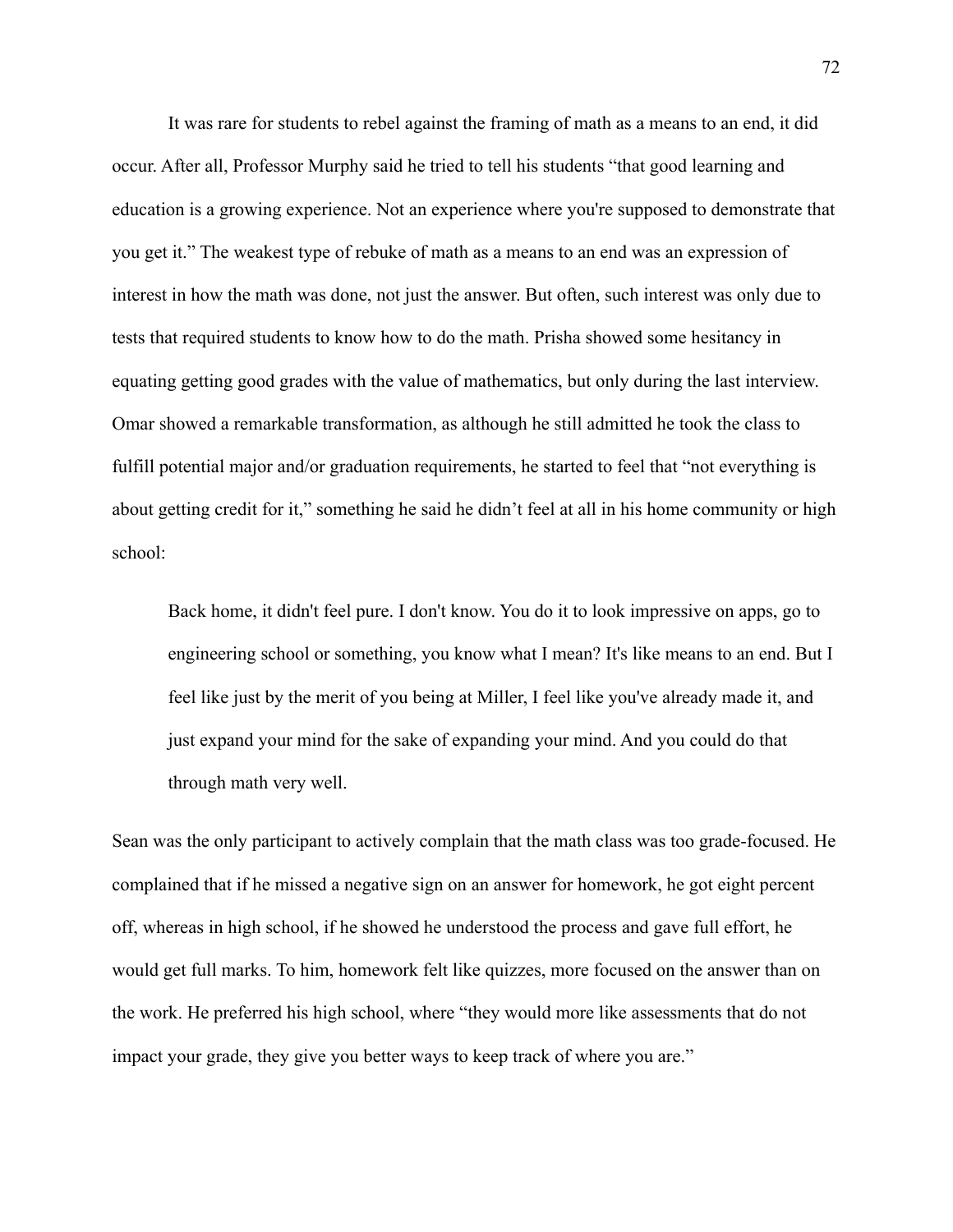### *Competition*

Implicit in conversations around grading and "good" colleges, but also expressed explicitly on occasion, competition was an integral link between grades and status. I will not undertake an examination of the implicit mentions of competition, as that discussion is better suited for analysis sections. Here, I will focus on the explicit. Interestingly, such mentions were confined to four participants—three working-class and one middle-class. Of those, three were in reference to the culture of their high schools, while Omar's was in reference to "gauging where you are in the competitive market" of schools and jobs. Omar's statement has more in common with the sections on grades and status, so I will focus on the high school math culture of the other three participants—Charlotte, Nazia, and Mariam.

While each of these three cited different flavors of academic competition in their high school, they were the only three to mention it explicitly. But it was striking when they did so. The most toxic competition was in Charlotte's high school:

People were a little selfish in high school. There were people who would ask me for help, and I would help them, like literally explain the stuff to them. But then, when we asked them for help, they'll give you the partial answer because they don't want you to know everything. Because, they don't want you to get a higher grade on the test than they did.

This competition was a part of the culture of the IB program at her school, which she described as "welcome to torture," but it was justified because it prepared students for the rigors of college. This was similar to Mariam, who said she felt "like it was like a competition. Sometimes it got heated. Everyone just wanted to show everyone else that they were smart … but it was mostly inside the classroom." These quotes from Charlotte and Mariam showcase a student versus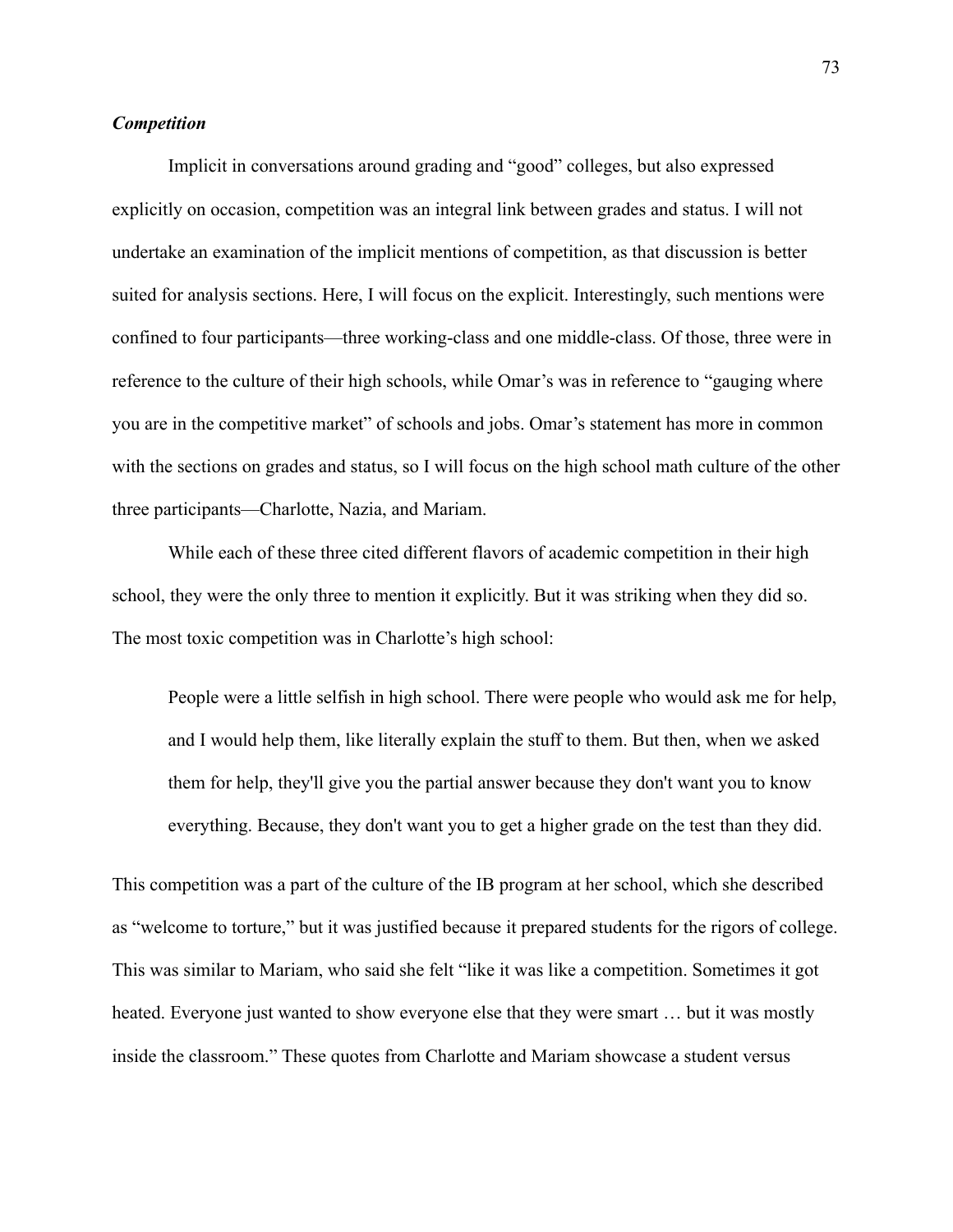student competition inside the classroom, not to the benefit of all, but to gain personal benefit or show their own status.

Nazia's case was somewhat unique, as I will talk about more in analysis. She went to a high school within a community college that gave students a pathway to graduates with an associate's degree. There were no extracurriculars or school dances or anything like that, but lots of focus on competition and testing. Similar to Charlotte and Mariam, Nazia described a culture where "everyone was like, I'm good at math, I'm better. I'm better and better." However, the competition was also different from Charlotte and Mariam, as it focused on the status of the school itself as well. They were the "number one school in Maryland," and were "trying to stay there." This was done both through exams and a national high school math competition that the school would win every year. Even the pedagogy had distinctly competitive tinges, as they had multiple choice math relays where you competed against your classmates, and their teacher told them they had to do 100 math problems as fast as possible to do well on the ACT. Her description of her high school's math pedagogy conflicted with her claims that problem-solving was emphasized.

#### *Status Symbol*

The first two subthemes of grading and competition were somewhat expected, or at least, I was not surprised to find them in the data. Math as an explicit status symbol, either externalized or internalized, was something I first started to recognize as a common sentiment in the final interviews when asking how this class will be a part of their lives after college. Across a variety of social classes was the idea that "math is recognized as being kind of like a hard area of study," and thus "looks good on a transcript," as Claire put it. Even Professor Murphy talked about the perceived special status that mathematics has among many employers and academics: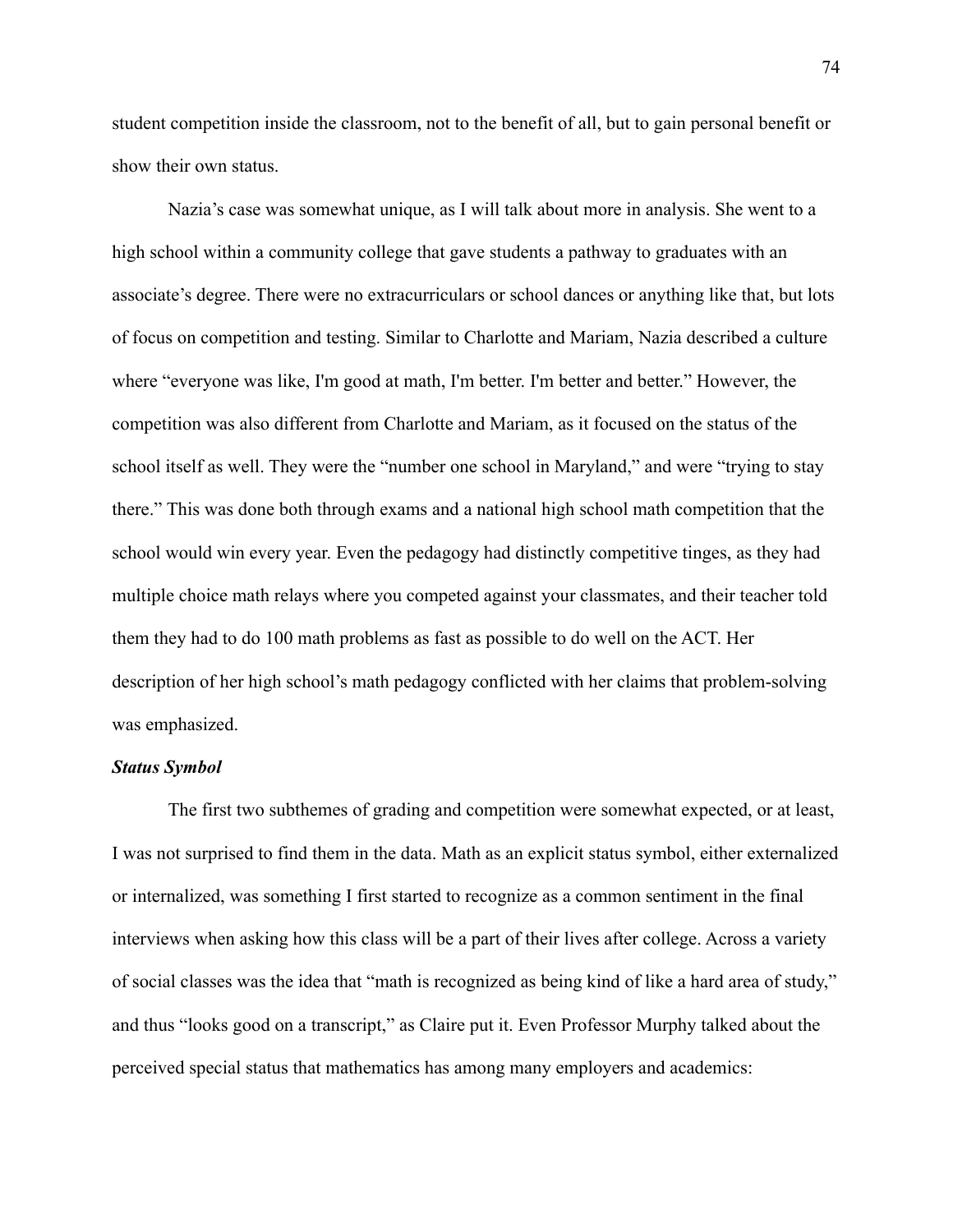I always give a blurb [to the students] about how when you apply for jobs or when you apply to graduate school, the people who are evaluating your resume are going to be looking to see what kind of courses you take in order to judge whether you've challenged yourself or not. And they'll have some biases. And I said mathematics generally is a big eyeopener, for not only the people who studied math. Everybody knows that it's a hard subject. I think it's just generally accepted that it's a difficult, hard subject. And so it's held in high regard by those who are evaluating you. And so, on one hand, it's great for your resume. So if you enjoy it, you should continue.

Students understood this. They saw it as Luke did, as "that one hard math class that I took freshman year." There is a status associated not only with a college degree that shows you fulfilled certain distribution requirements, as Omar noted, but also with taking a college calculus course in particular. Charlotte and Mariam, both of whom emphasized competition, also emphasized that they would be able to brag about having taken and passed this class, as for some reason, math is held in a higher regard. After all, we already heard Charlotte talk about she considered math majors as "gods or something."

Talking about mathematics like this went beyond non-majors taking an introductory course. Some participants even internalized this status symbol, expressing that it was about proving to themselves that they could take and pass such a course. Omar felt proud of himself for holding his own in the course, Claire didn't want to be the person who never took calculus so she could feel better about herself, and both Charlotte and Mariam showed traces of this internalization. But there was a fine line between Professor Murphy' observation that society seems to hold math in a higher regard, that it looks good on resumes, and some participants' expressions that math was a marker of intelligence. Sometimes participants' answers tended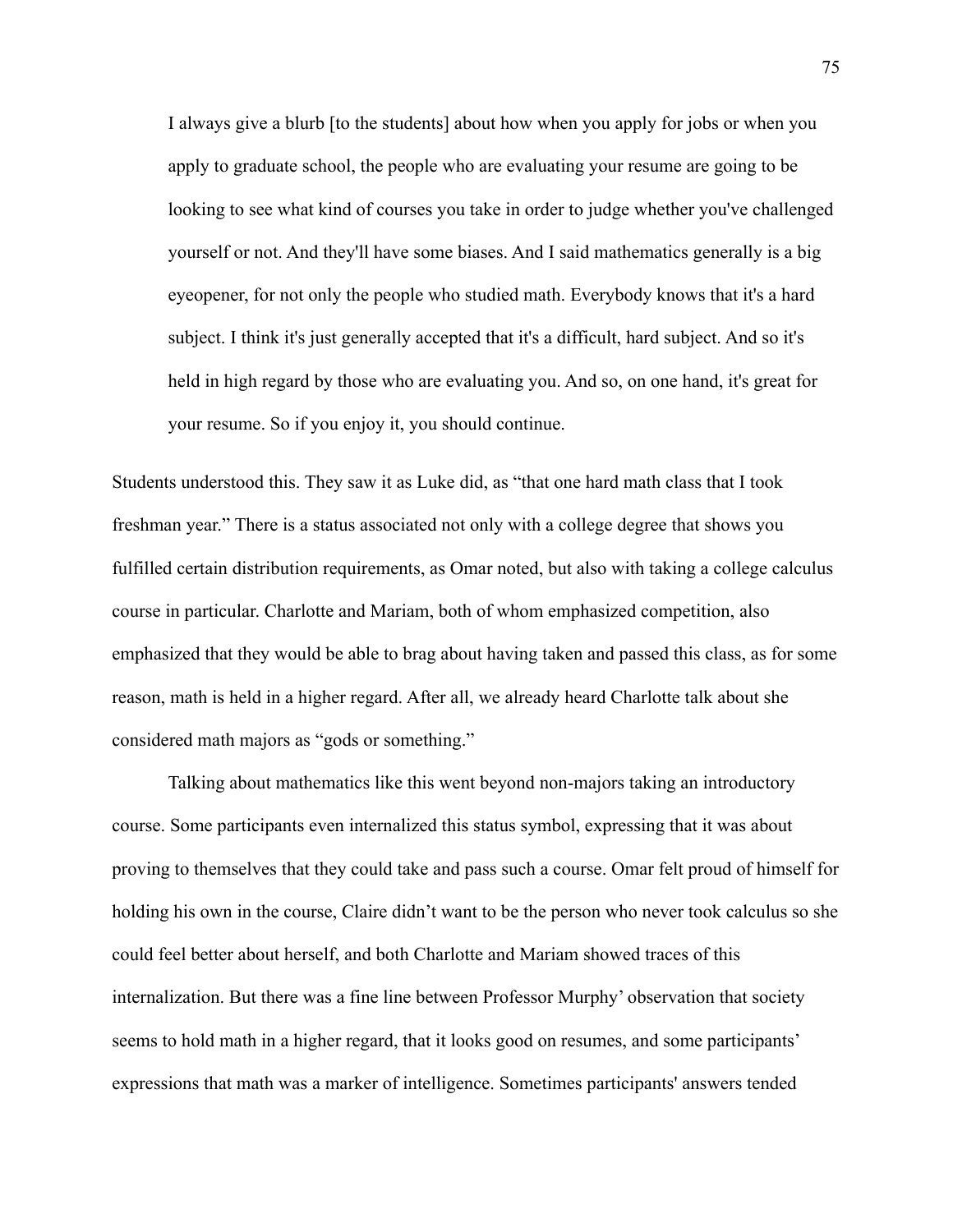towards the former, sometimes the latter. But not once did anyone question why math was held in such a regard. It was accepted as part of the "system that's been implemented," as Charlotte said.

#### *Math Is For Everyone*

Lastly, the foil. If there was an antithesis to mathematical knowledge as status, it was the theme that math is for everyone. Of course, one could still see math as having a special status and not believe in being inherently good or not good at math, as that was exactly the point of view that Professor Murphy took. Thus, perhaps instead of considering this section as the foil, perhaps we should consider it as a nuance. Yes, math still may have a special status, but it is not a marker of intelligence or reserved for a select few. In the first interview, Charlotte thought that "if you're willing to learn [math], then you could be good at it." But she was also talking about the cutthroat competitive nature of her high school math, and by the last interview, she was talking about math majors as "gods." Claire made a similar remark to Charlotte in the first interview, saying that her friend back home isn't "bad [at math], it's just math is just something she struggles with." These were, however, both rather isolated comments. Interestingly, Markus thought that there were some kids in his public school that were bad at math, but there was nobody in his private school that was bad at math. Nevertheless, I believe he was basing this off of grades as opposed to some grander sentiment of a democratic mathematics.

The only other students who had trouble answering questions about whom they considered good at math were Prisha and Sean, although Prisha considerably less so. She mentioned that asking a lot of questions may be a marker of being bad at math, but it also may just mean it takes more time for them to understand. Besides what classes a person is taking and what they are interested in, she doesn't know if she'd be able to tell who is good at math. Yet,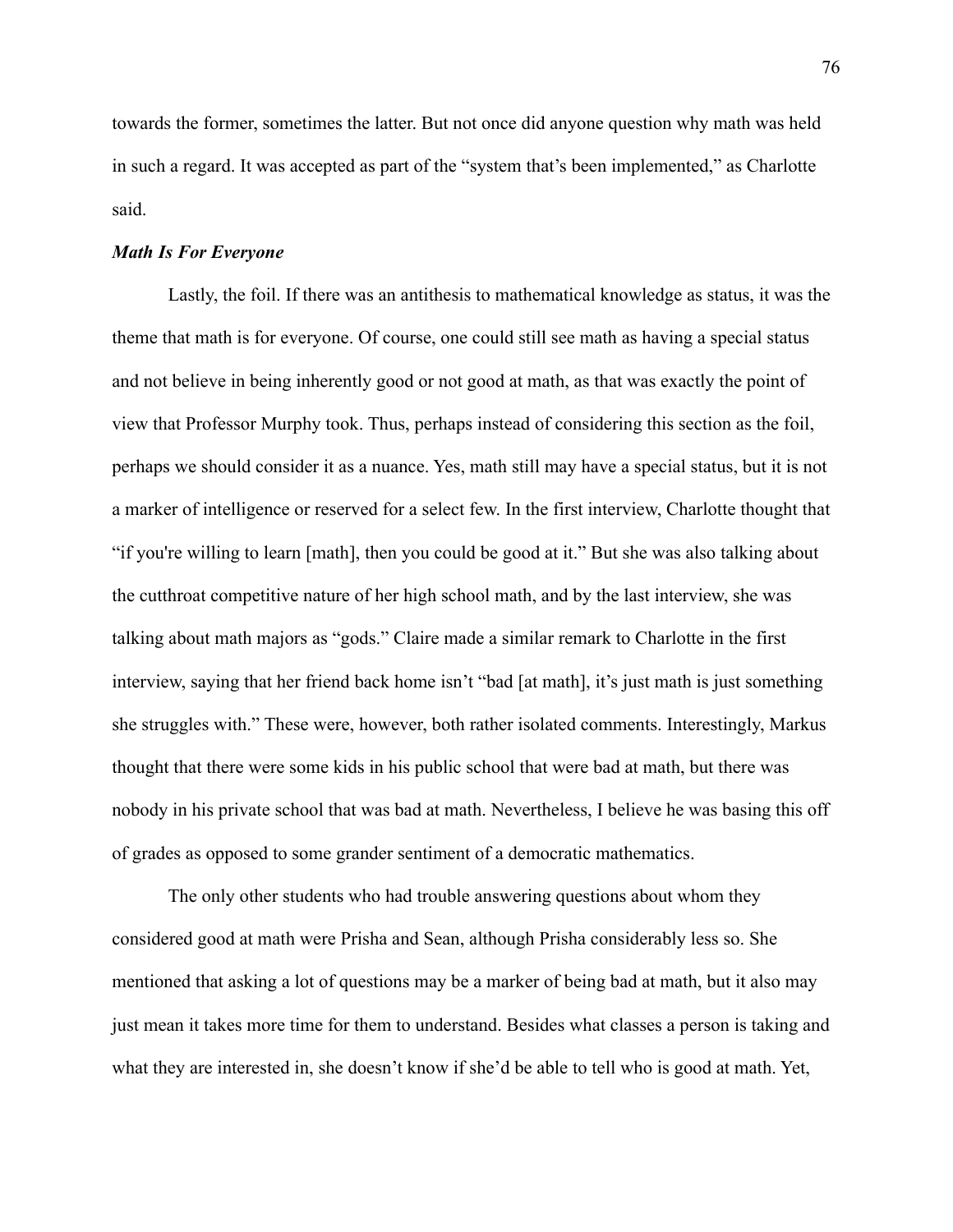earlier in the same interview, she said tests helped determine who is good at math. As I said earlier, participants often contradicted themselves as they thought through their opinions. That brings us to Sean, who was once again the outlier. He was most similar to Professor Murphy, expressing in both the first and second interviews (the interviews in which I asked how participants determined who is good at math) that math is for everyone. Sean didn't consider people specifically bad at math, instead making a delineation between qualitative and quantitative people. When asked about his high school peers, he wanted "to say that all of them were good [at math]. It's just that some of them underestimated themselves a little bit." Sean even asserted that "you don't have to be in a super mathy job to use math," framing math as something that is useful and accessible to everyone. I don't want to overstate his position, as he would also make the offhand comment about not wanting to fail, but his interviews were generally stunning as compared to the rest of the participants, especially those who were low-income/working-class.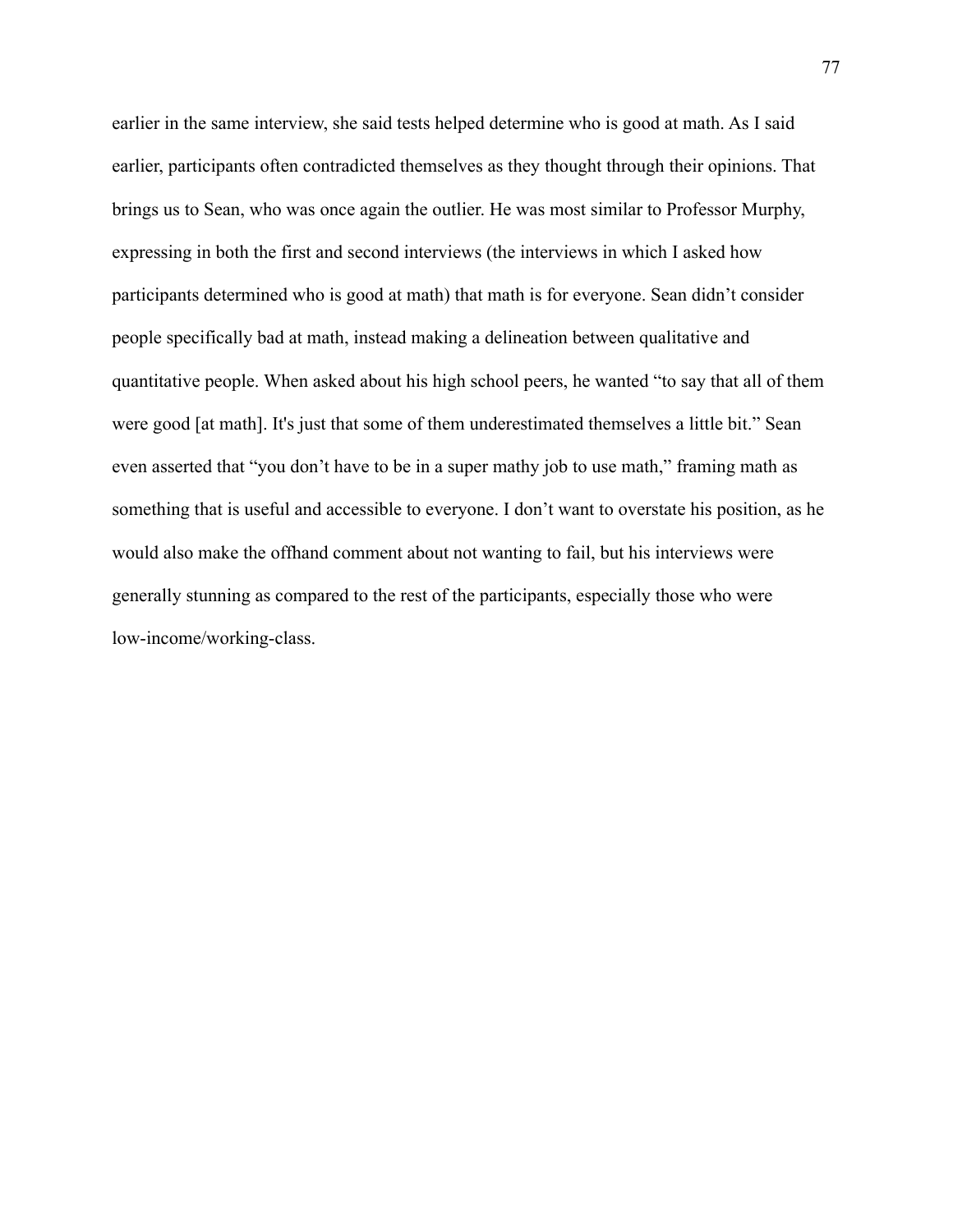### **Discussion**

In surveying the landscape of theory around education and epistemology, as I did in the literature review, we find a distinction between works that use knowledge as a framework and works that use language as a framework. This pair of concepts should be integrated into one if the goal is constructing a holistic picture of reality, but in doing so one might lose some power and nuance found in the individual theoretical frameworks. So, I will be using them separately in this analysis. I look at specifics not to ignore the larger picture or the interdependent nature of all things, but to make sharper critiques and suggestions. With this impetus, our analysis will be divided into two sections, about language and about knowledge, corresponding quite neatly to the first two sections of the discussion, respectively. The third section of the discussion, about the status of mathematical knowledge, will be minimally integrated into both sections of analysis and significantly integrated into the conclusion section to follow.

First, however, I need to talk about the participants. A minority of the low-income/working-class participants at Miller College came from a neighborhood public school, instead going to other high schools. Indeed, none of the low-income, working-class, or middle-class participants went to the normal track in their local public school:

#### **Table 6**

| Name          | Social Class  | High School                              |
|---------------|---------------|------------------------------------------|
| Elizabeth     | Low-Income    | Magnet school                            |
| Charlotte     | Working-Class | International baccalaureate high school  |
| Omar          | Working-Class | Specialized high school                  |
| Nazia         | Working-Class | Magnet/specialized school                |
| Mariam        | Middle-Class  | Charter school                           |
| <b>Markus</b> | Middle-Class  | Private high school (for last two years) |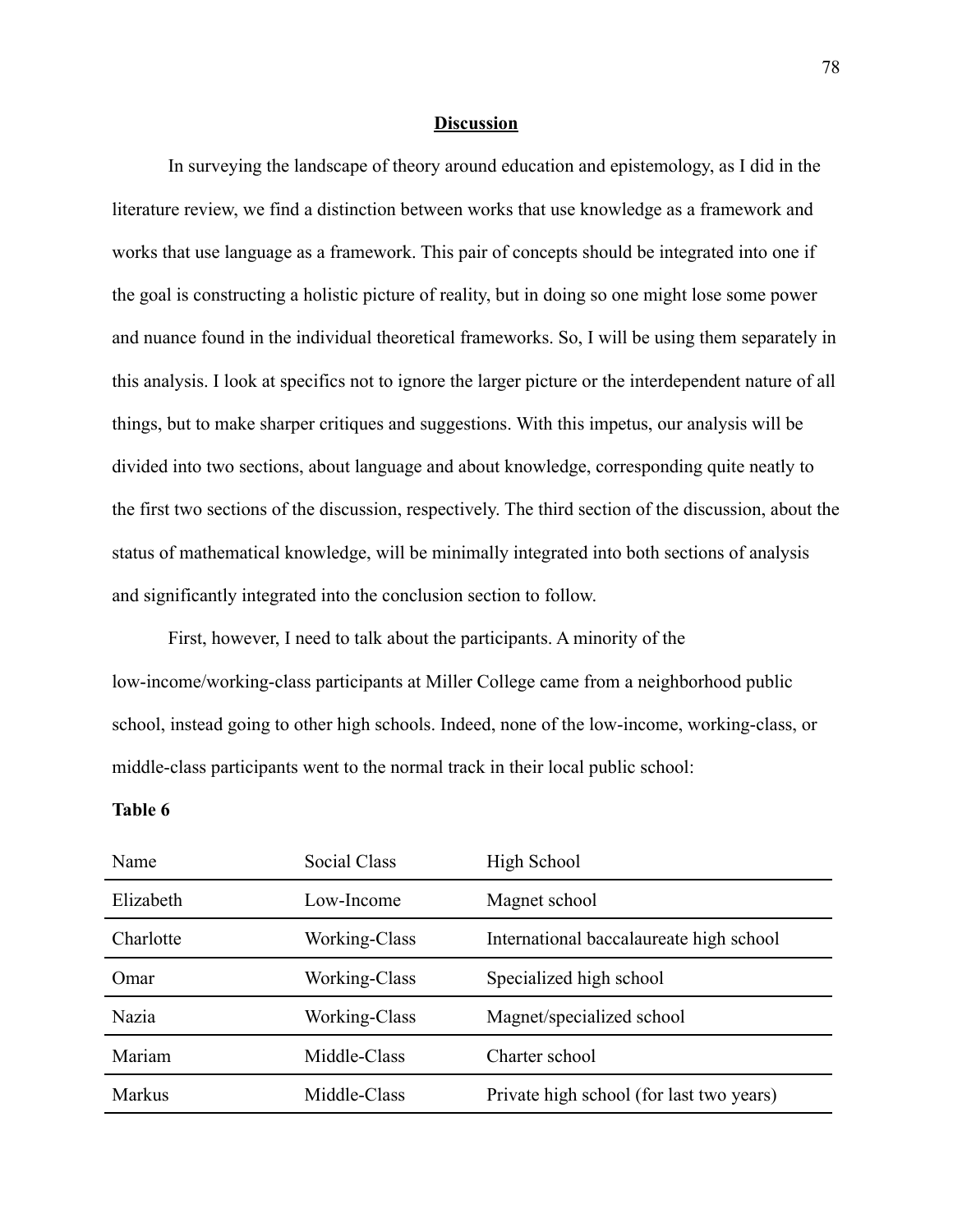To different degrees, every one of these participants was a member of Anthony Jack's (2019) "privileged poor," as their high schools bestowed some of the social capital, cultural capital, and habitus of the upper-middle-class, upper-class, and elite. Communication in all shapes and flavors is an essential component of that capital, as it allows not only for students to let their needs be known and to access unspoken resources, but to participate fully in knowledge systems that revolve around elite language and conceptualizations. In particular, Nazia went to a high school situated within a community college with the ability to take college courses and graduate with an associate's degree, and Omar went to one of the top-ranked high schools in New York State. Their status as privileged poor helps us understand their unique reactions to the calculus course as compared to a participant such as Elizabeth, who went to a run-of-the-mill, albeit well-off, magnet school. Nazia was the most comfortable with the language of the class of all low-income/working-class participants, and Omar learned to appreciate the language more rapidly than Elizabeth, Charlotte, or Markus.

Granted, every person is an individual with quirks and differences that can't be explained by systemic analysis. I need only look at myself, who came from a middle-class family but has learned to revel in the language of elite theoretical mathematics, or at Mariam, who is the daughter of a biostatistics professor but self-identified multiple times as low-income. Sadly, this study does not have the time or resources for an analysis of individual agencies in response to systems, apart from cursory mentions.

## **Language**

Learning the mathematical proof as a dynamic doorway to the world of mathematics is a question of teaching epistemic fluency in the language of pure mathematics, allowing the student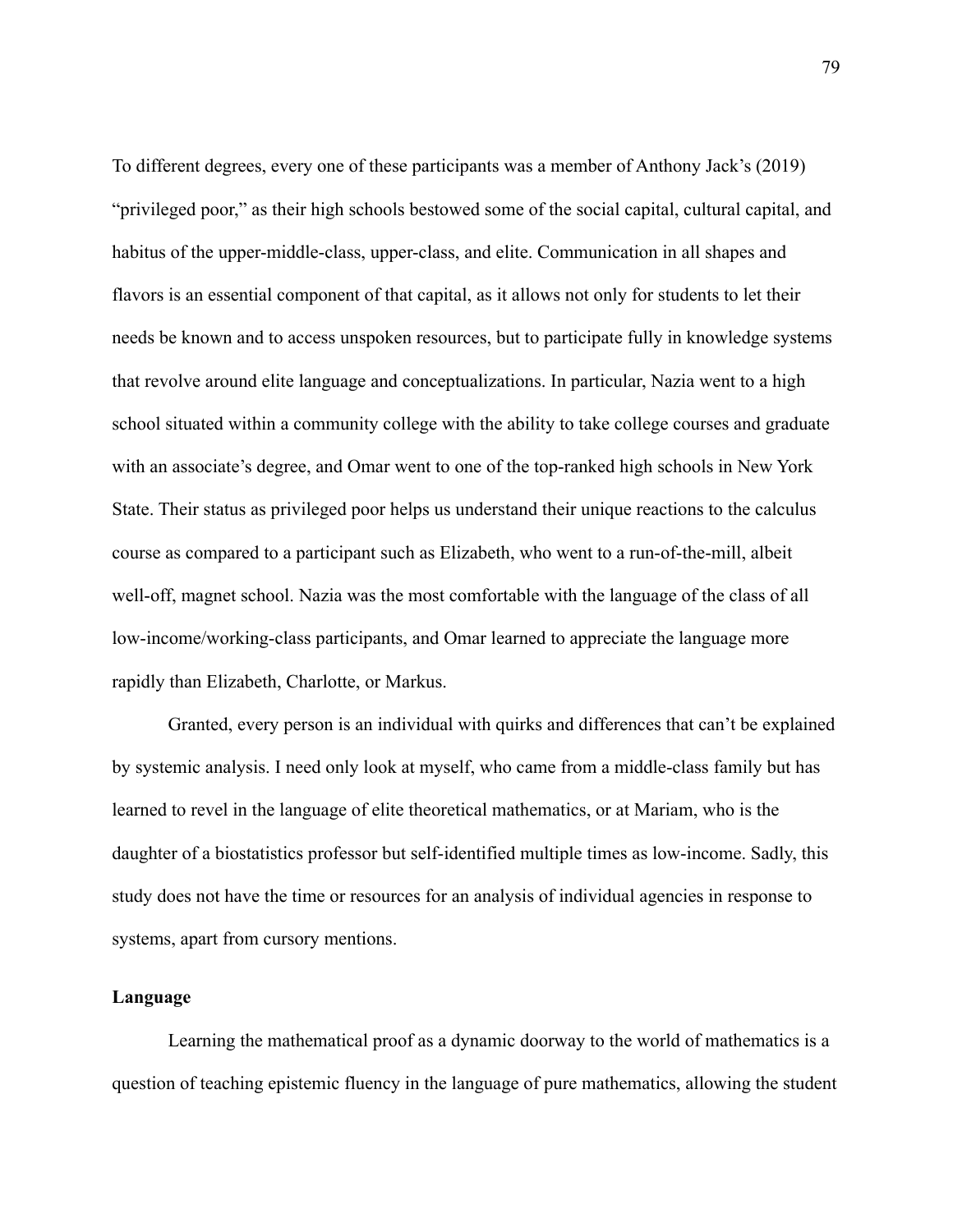to create and recreate mathematical knowledge (Solomon, 2006). As argued in the literature review and as seen in narrative findings, such language is classed. I believe such differences in mathematical language can be understood through the lens of both Basil Bernstein's (1964) and Annette Lareau's (2011) work. At first, I was pessimistic in using Bernstein as a theoretical framework, as the question I asked about the amount of work participants felt they had to show for classwork produced no social class correlation. The problem was, in mathematics, showing your work has at least two different meanings. First is the classic "show your work" of middle school, where students show every step of algebra line-by-line. This is more or less drivel, meant to make sure students have adequately memorized the prescribed steps of solving a particular type of problem. The second meaning is the showing of your thought process, explaining to the reader what you are doing and why you are doing it in words. This second meaning is the process of proof-based mathematics, as is more akin to Bernstein's (1964) elaborated code that is explicit, thorough, and doesn't ask the audience to read between the lines to understand. As a result of these dual meanings, my question about showing one's work wasn't nuanced enough. Thankfully, participants talked at length about the type of work they did in response to other questions.

Essentially, I am arguing for an interpretation of Bernstein's (1964) elaborated and restricted codes such that mathematical language can be seen as elaborated or restricted. Due to the multiple meanings of "showing your work" in mathematics, I cannot merely rely on the amount of work shown. Instead, I have to focus on the type of work shown, as well as who struggled to show certain kinds of work and do certain kinds of problems. As already mentioned, I am equating elaborated code to the type of abstract, theoretical, formal, proof-flavored mathematics that requires students to explicitly detail their mathematical thought processes. I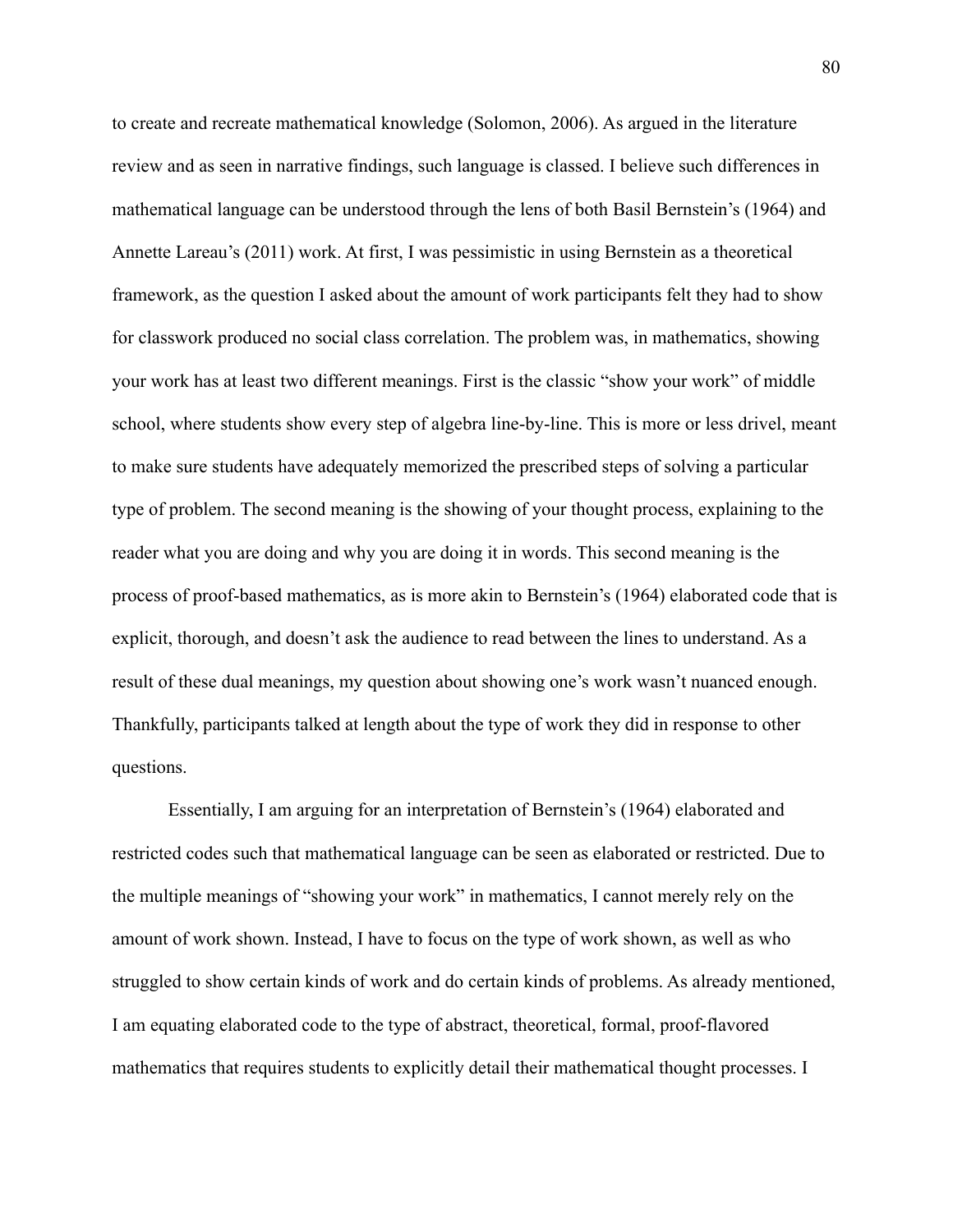will call this *elaborated mathematical code.* Meanwhile, I am equating restricted code to the plug-and-chug, show your algebra, traditional textbook problem mathematics that assumes an understanding of processes and only asks for the application of the formula. I will call this *restricted mathematical code.* This is a dichotomy that is often oversimplified in mathematics education, yet it still holds immense value, as in Anyon's work around social class and knowledge. Moreover, by naming it using Bernstein's codes of knowledge, I can talk about the dichotomy not merely as a pedagogical one, but as a cultural one with sociological ramifications.

Granted, the math done for Professor Murphy's class was not purely elaborated or restricted. When talking about his class, he positioned his lectures as intuition-building activities that were meant to give students an understanding of the logic and language around a concept so that they could solve problems using that intuition instead of relying upon a memorized formula. Moreover, some of the homework required students to explicitly detail thought processes, not just show the algebra. Both of these can be categorized as elaborated mathematical code. The exams, however, were better categorized as restricted mathematical code. As multiple participants emphasized, the exams felt thematically disconnected from the rest of the class, as they were heavily centered around the application of formulas from the textbook as opposed to requiring students to explicitly detail their mathematical thought process. They still had to show work, yes, but it was a different kind of work. Students studied for the tests by reading textbook chapters, memorizing formulas, and memorizing step-by-step problem-solving processes, forgoing any elaborated mathematical code. The Friday quizzes that Professor Murphy gave were similarly restricted in their code. Remember, the standardization of exams across the many calculus sections was something relatively new at Miller College and reflects Apple's (1982) analysis that teachers are being deskilled and proletarianized as standardized curriculum takes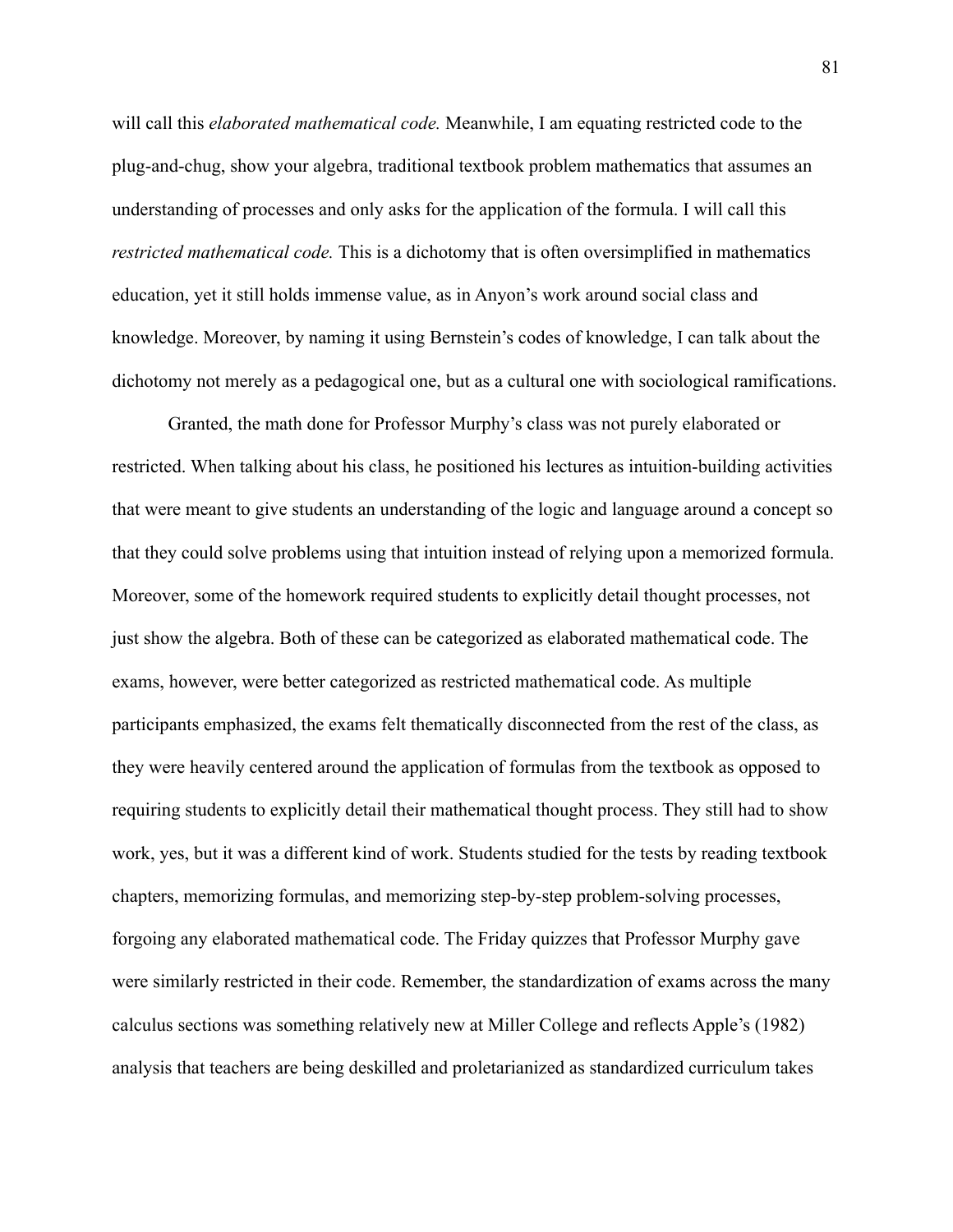more and more control of their classrooms. Nevertheless, while much of the mathematics of Professor Murphy's class laid on the spectrum between these two extremes, as does much mathematics, we still saw social class patterns of fluency with elaborated and restricted codes that Bernstein theorized, as the codes of mathematical language used were different from the ones many students learned in their prior schooling.

In short, low-income/working-class participants felt like the elaborated mathematical code of the class was alien. Omar's "grind-y" math classes in high school are a prototypical example of a restricted mathematical code, as are the multiple-choice style problems of Nazia and Charlotte's high schools. While Elizabeth thought that math was a rather straightforward subject at the beginning of the semester, the elaborated mathematical code of the class caused self-doubt and an increased antipathy towards math. She struggled to "apply concepts in weird situations," and Omar realized he had never been forced to explain his math in words. They had both only been exposed to restricted mathematical code. I am sure, of course, that all students had to complete multiple-choice problems and plug-and-chug processes in high school. As Bernstein (1964) points out, restricted code is used by all social classes, restricted mathematical code follows this as well. All students are able to compute rote plug-and-chug processes, and those processes were present in the class.

Nevertheless, the upper-class and elite students' fluency in the language of mathematical theory of that class is a result of their exposure to *both* elaborated and restricted mathematical codes, whereas children of lower social class only use restricted codes. As members of higher social classes, Prisha, Claire, and Luke showed the ability to differentiate between the two, labeling activities such as finances, prices, and cooking measurements as not really math problems. In Bernstein's (1964) language, they meant such activities didn't use elaborated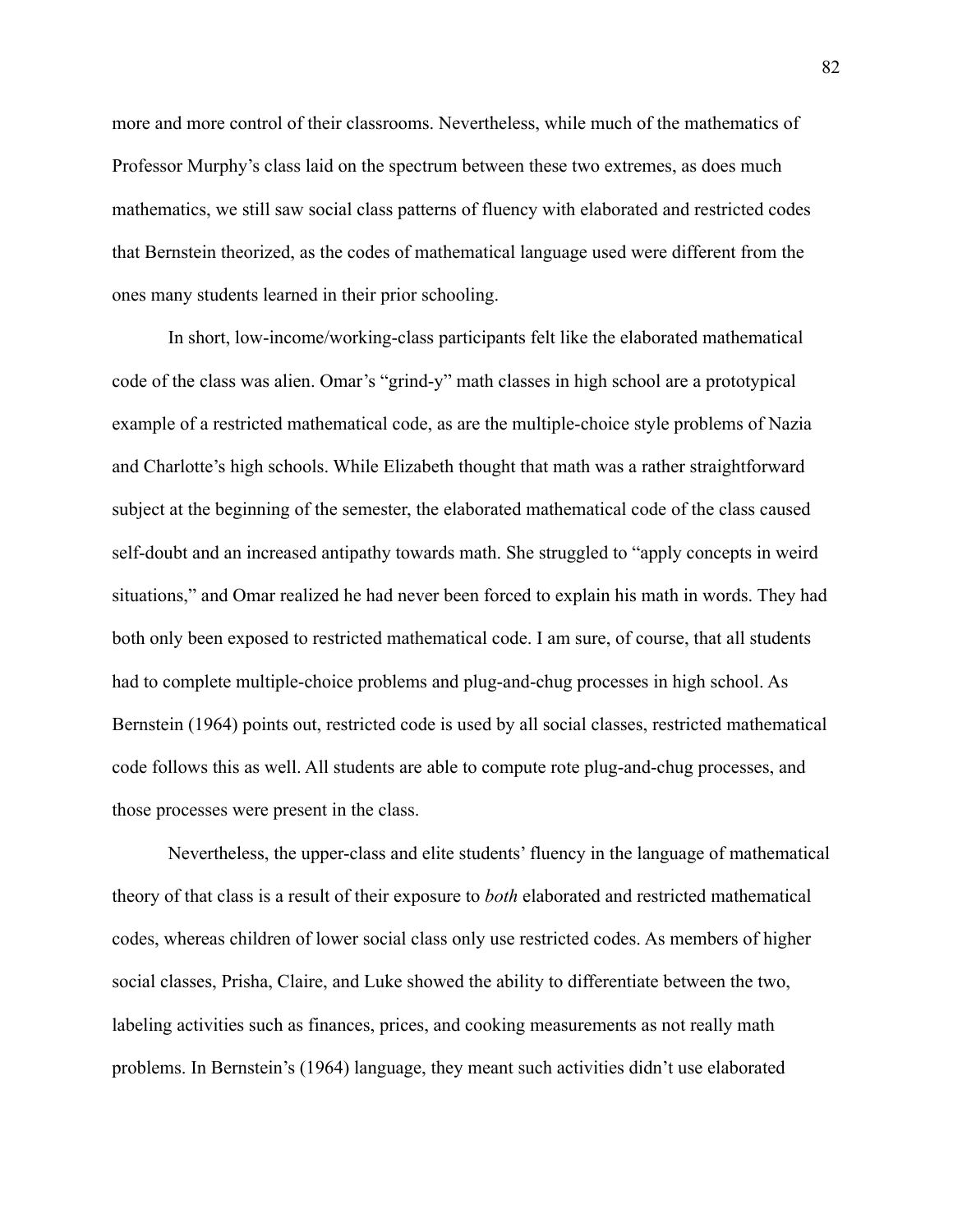mathematical code and thus weren't true mathematics. This ability to draw a clear line between ticky-tacky practical applications of algebra and larger problem-solving processes was primarily found in the upper social classes. Thus, they expected the mathematical language (elaborated mathematical code) of Professor Murphy's class. Because most low-income/working-class and some middle-class students didn't have as much exposure to the elaborated mathematical code of higher social classes, they were more flustered by the language of the class. This explains why some of these same participants also had negative reactions to the class as a whole, as they likely felt confused and trapped by their new inability to speak the language of mathematics (Aires  $\&$ Seider, 2005), even if the social class delineations for semester-long student change in attitudes toward math were not crystal clear. Still, in one of the most striking moments of the study, Sean, an elite student, complained that there wasn't enough abstract theory, that there wasn't enough elaborated mathematical code. He hoped to take more math classes where there would be more of it, reflecting that in his mind, the class I observed was still just an introductory calculus class. For those students of lower social class, it was not just an introductory calculus class, it was an entirely new field that required unfamiliar habitus (Bourdieu 1987). Admittedly, as a whole, the scope of this study doesn't provide sufficient data to back this theoretical framework beyond a doubt. Yet I discussed it extensively because it is one of the most illuminating and potentially powerful.

There are nuances yet to be figured out, of course, as I feel more comfortable making normative judgments about the limited value of restricted mathematical code than the value of regular restricted code. Restricted mathematical code is different from general restricted code because the shared understanding needed for true restricted code use does not exist in many situations where restricted mathematical code is heavily emphasized. In other words, the students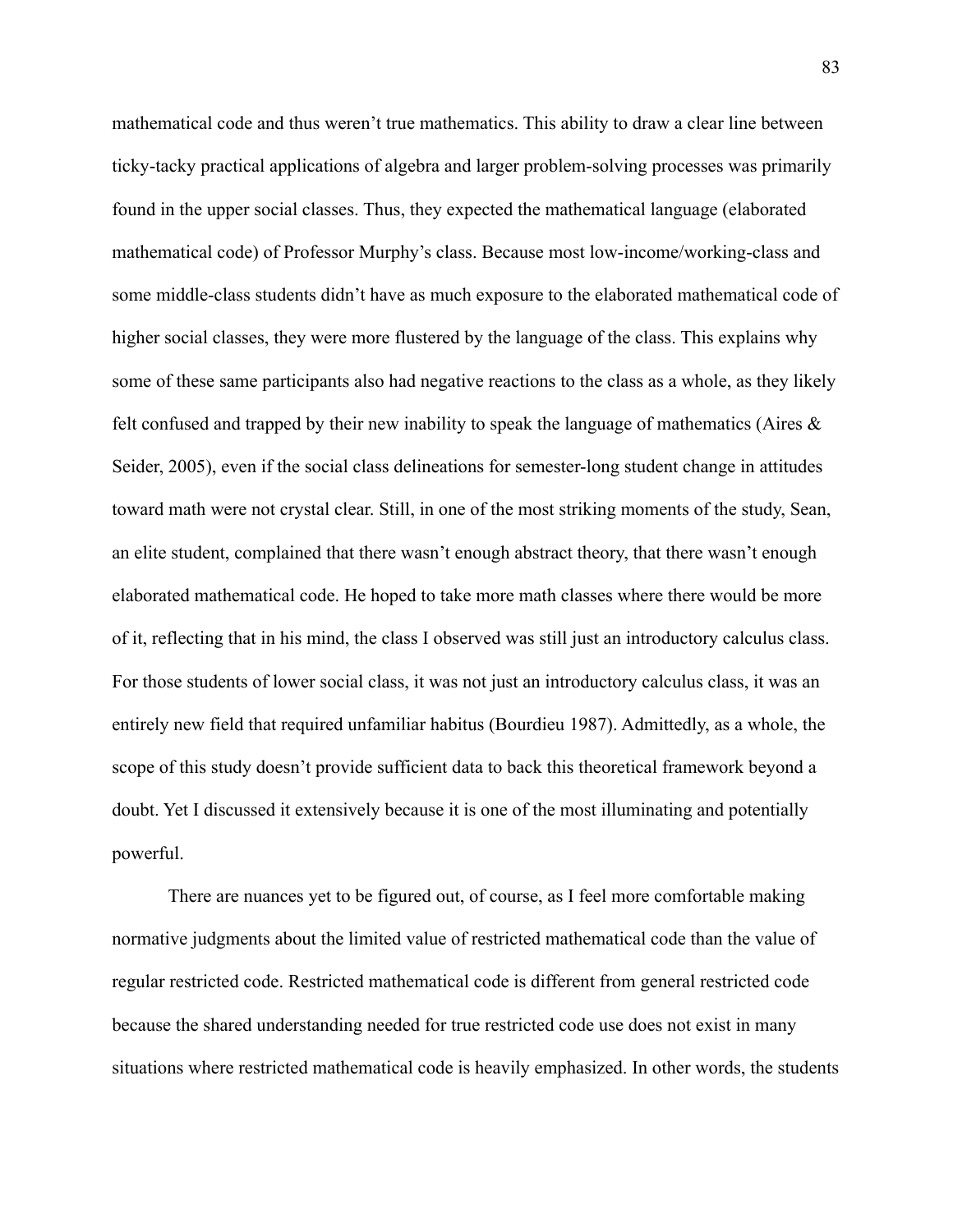apply the formulas without explanation just as restricted code would suggest, but they do not understand why they used that formula. It is a type of *false* restricted mathematical code. In Bernstein's restricted code, the subject has that understanding, even if they cannot express it in the way the elaborated code of elite spaces would require.

Nailing "false" onto restricted mathematical code as a prefix may seem to be a put down of the language systems of the low-income and working classes. To this, I will say two things. First, false restricted mathematical code is found throughout all social classes, as with all restricted code. Second, as an educator, I would argue that mathematics education in working-class schools is particularly repressive, thus warranting a stronger critique. I have thus far avoided such pedagogical critiques, as academic research so often frames the education of low-income/working-class communities as inferior, deprived, and deficient. While there is truth in this as it relates to inequitable funding, we cannot critique teachers in these communities for trying to provide students with the traditional skills they rightfully see as the way their students will be able to access the dominant culture. False restricted mathematical code can still get a student into college through SAT scores, and it is perhaps the most efficient way to do so. I am inspired by Delpit's extended critique of white progressive educators in her book *Other People's Children* (2006), for education is so complex because it is stuck between what the world is and what we want the world to be. In the origing about the best educational practices, we must admit that what is best over the long-term might not be what is best for our students here and now. There are pedagogies that seem repressive to some, but are a tool to fight oppression for others, and false restricted mathematical code is one of these pedagogies. I will continue this discussion in the conclusion.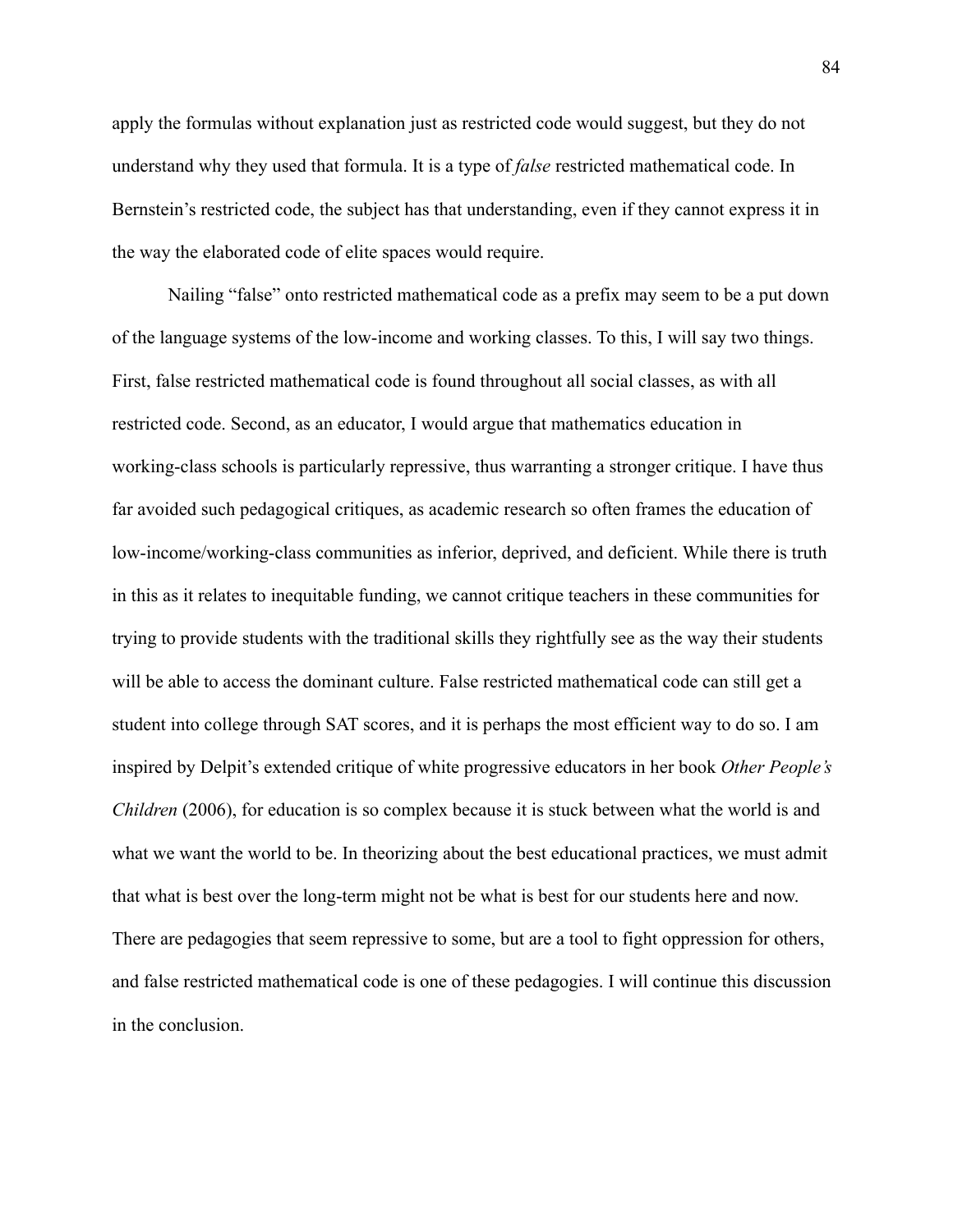Lastly, as a straightforward addendum to Bernstein, is Annette Lareau's (2011) theory of distinct parenting styles for low-income/working-class families versus middle-class, upper-class, and elite families. The "natural development" parenting style of the former emphasizes directives, listening to authority, and unstructured leisure time. The "concerted cultivation" style of the latter emphasizes negotiation, questioning authority, and leisure time structures by organized activities. We can clearly see the effects of these two parenting styles' approaches to authority in the data. Low-income and working-class participants were more eager to treat the textbook as the arbiter of mathematical knowledge, and were more put off that Professor Murphy allowed students to correct him so frequently and openly during lectures. When Charlotte complained about his teaching style midway through the semester, it was largely because he wasn't connecting his lectures to the textbook consistently. There was by and large a greater reverence for traditional mathematical authority among participants of lower social class, even if all students felt relatively comfortable approaching Professor Murphy inside and outside of class. Lareau made further observations of independence and entitlement among children from different social classes due to these parenting styles, but I found no data to reflect those themes.

### **Knowledge**

There were times, however, when the interview and the participants used the language of knowledge as opposed to the language of language. As was seen in both the literature review and in the discussion, mathematical proofs require values and norms such as decontextualized reasoning, a more elaborated code, and the manipulation of a priori truth. Mathematical knowledge is framed by sociomathematical norms (Yackel & Cobb, 1996), and those norms were more or less familiar to those of varying social classes in Professor Murphy's class. This resulted in classed conceptualizations of mathematical knowledge, just as Anyon (1981) found in her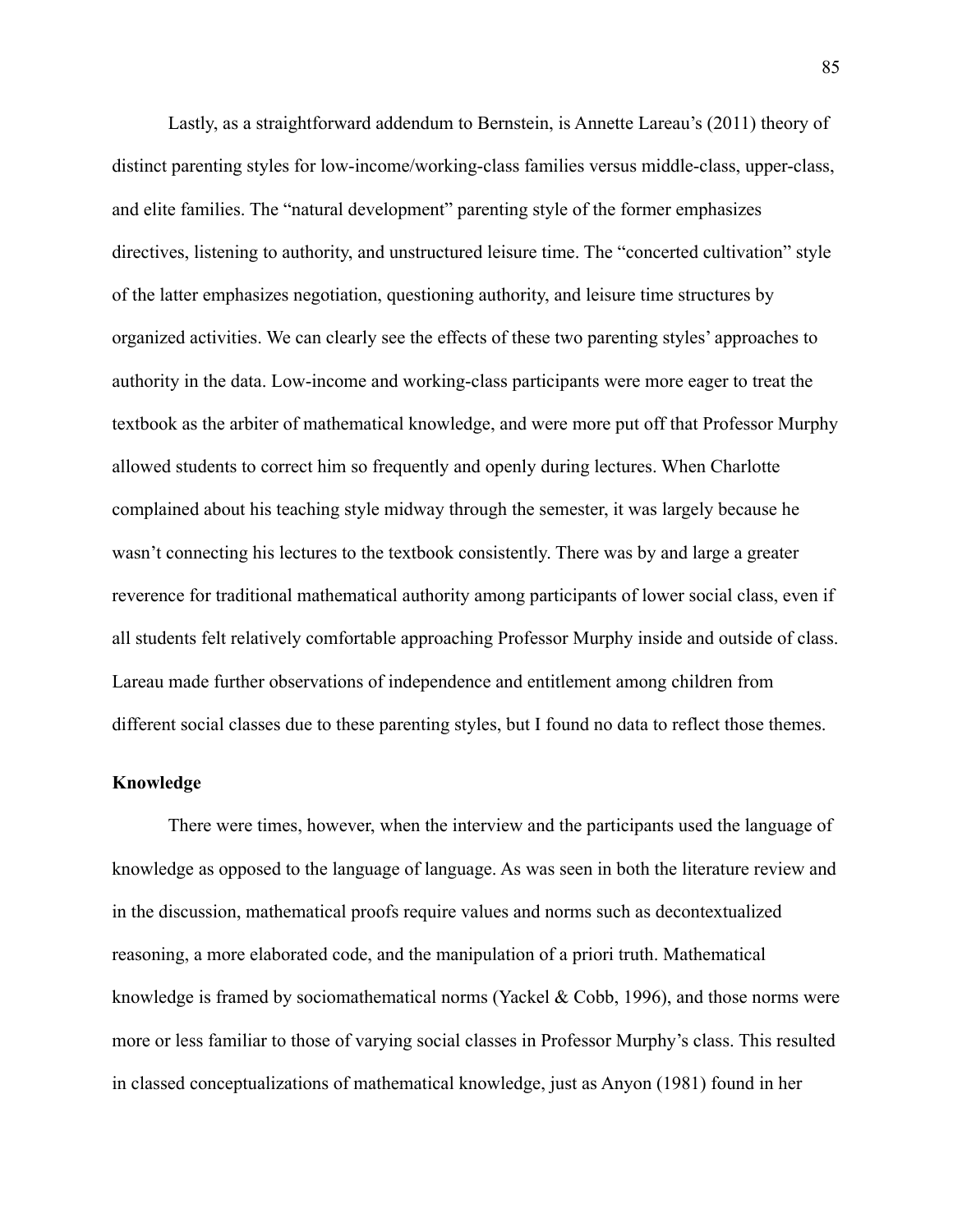seminal studies decades ago. While I seemingly asked questions about the *value* of mathematical knowledge, I was really finding out what mathematical knowledge meant to them. After all, the meaning of knowledge is inherently tied to its stated value. Plus, it's not like I could ask students what mathematical knowledge meant to them and expect responses beyond vague statements about numbers. Asking about *value* was my way around that problem. Hence, while the discussion section was focused on value, the analysis will be focused on extrapolated student conceptualizations of mathematical knowledge.

Why were students of lower social class much more likely to express that math wasn't valuable to them? Only considering the number of mentions, this was one of the most significant findings of the study regarding social class. I argue that this was akin to the theme of *resistance* that Anyon found in working-class schools. Students explicitly and implicitly fought back against the curriculum in a variety of ways in her study, as did students in this class. Many of the comments about math's lack of value came off-the-cuff, unprompted, and not in direct relation to Professor Murphy's class. Students of lower social class more often resisted mathematics as something valuable, as they likely implicitly recognized the system of oppression as work. They felt it, as one feels a dread towards mathematics. Granted, mathematics is one of the few areas of study for which I would argue that inherent talent plays a crucial role. And that is likely more a criticism of mathematics than of the multi-faceted intelligences of humans, as I will discuss more in the conclusion. But I saw such resistance towards Professor Murphy's class in particular as well. Elizabeth, Charlotte, and Markus are a trio of perfect examples from the low-income class, working class, and middle class respectively. They were resisting the dominance of false restricted mathematical code, as well as the new elaborated mathematical code they had to navigate to be successful in Professor Murphy's class.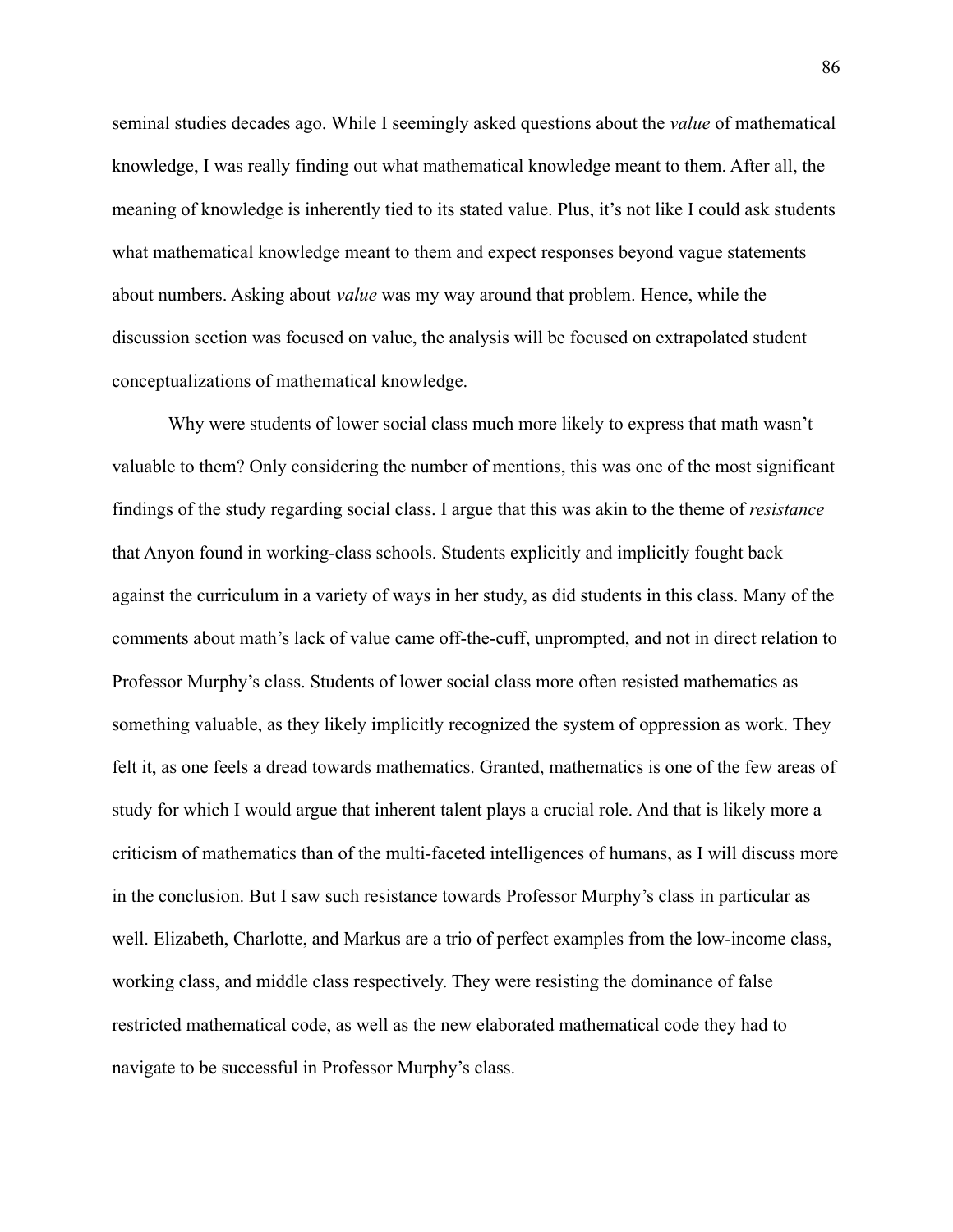Nevertheless, as a result of the privileged poor status of all low-income, working-class, and middle-class participants, there were also connections to the epistemological themes Anyon found within the middle class. Although the middle-class is often a gray, messy mix between the poles of low-income and elite, *possibility* is so often the central tenet. Participants across social classes treated math as a means to an end, justifying their enrollment in the class as a sort of exchange for further classes, graduation, jobs, status, etc. Moreover, just as Anyon found that middle-class schools prioritized knowledge for daily life, moderately more middle-class and privileged poor participants framed finances as a core value of mathematics. This was still a value for upper-class participants, but they were better able to differentiate such practical applications from the "real math" of school. This "realness" is, of course, fabricated and classed. It is a means for the upper classes to hoard status, as I will dissect in the conclusion.

The last two values that students emphasized were problem-solving and conceptualizing the world. It was difficult to accurately analyze these themes, as the term "problem-solving" has become commodified beyond recognition in mathematics education in the decades since her seminal studies. I had trouble isolating problem-solving from practical application, especially when students mentioned it only briefly. These days, it is easy to talk of valuing problem-solving without actually valuing mathematical reasoning, despite Anyon tying the concepts together as emblematic of executive elite classrooms (as a reminder, she categorized social classes differently than I chose to). Still, it was unsurprising to see Professor Murphy focus so strongly on building mathematical intuition and reasoning abilities in an elite space like Miller. And it was unsurprising to only have an elite student and a middle-class student with a professor as a father mention problem-solving during the first interview. But Anyon would have been very surprised to hear working-class Nazia talk about how the problem-solving nature of her high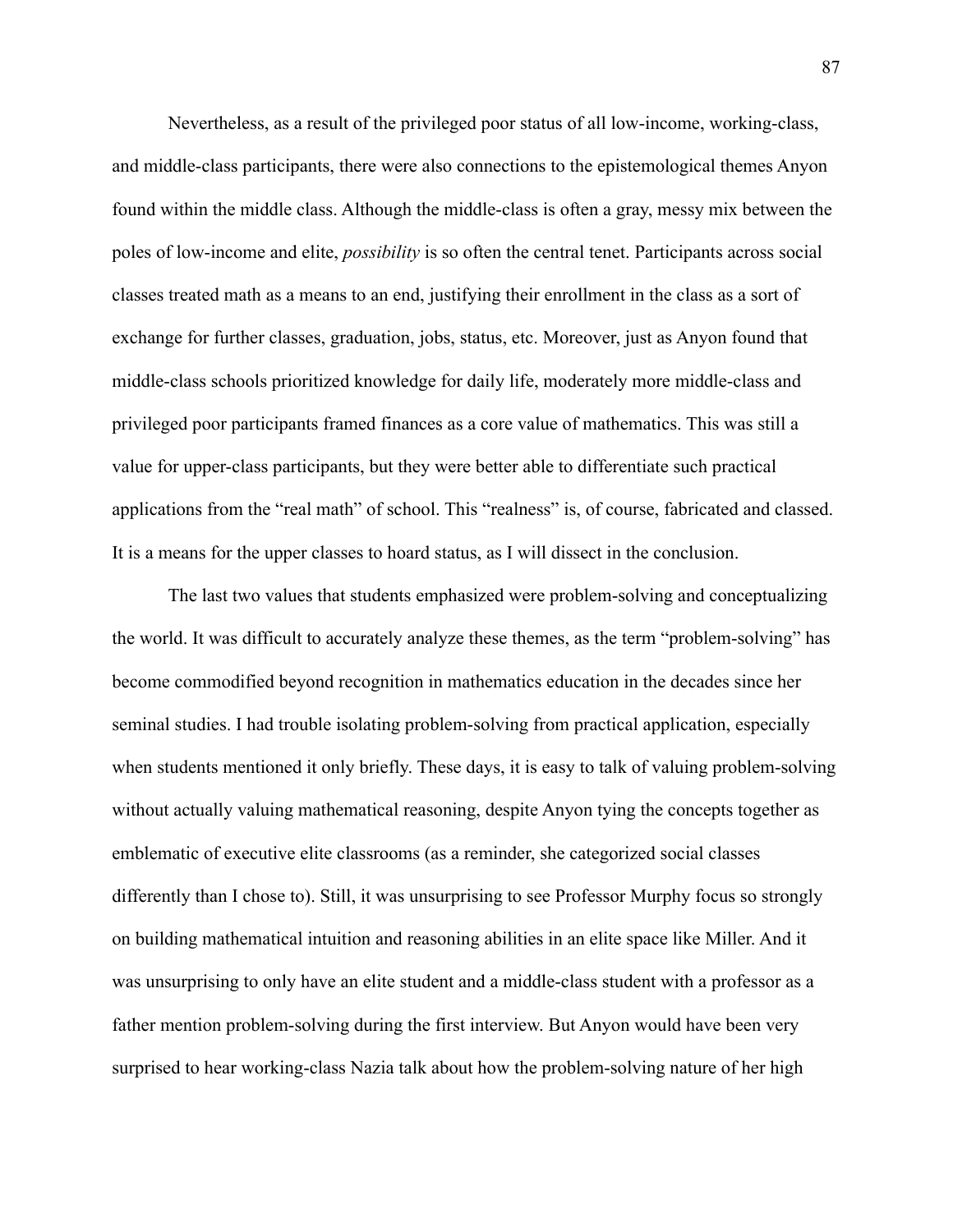school and the rather dismissive attitude that elite Prisha had towards problem-solving. It was, more or less, a mixed bag. I suspect, however, that this was due to the dearth of doubly disadvantaged participants and the aforementioned commodification of problem-solving in mathematics education. Nazia's high school experience is a good example of this commodification.

At this point, I should write a bit about Sean. He mentioned problem-solving extensively and in every interview. As one of two elite students in the class, he was the undeniable outlier in attitude towards mathematics. There were special cases among the other social classes, but Sean was remarkable. He simply could not stop talking about the value of problem-solving. It was easy to see his reverence for logical reasoning, just as Anyon found was typical of executive elite education epistemologies, and his comfort with the language of the class surpassed any other participant. Most of the reservations he had about the class were diametrically opposed to his classmates, as he wanted more abstraction and decreased emphasis on grading. Outliers are just that, this study cannot be based upon the interviews of one student. Nevertheless, it is undeniably significant that Sean was of elite social class.

Finally, conceptualizing the world. Anyon observed this valuation of knowledge most strongly in affluent professional schools, which is more or less equivalent to upper-class. This was the valuation of mathematics with the strongest correlation to social class, along with "not valuable." Conceptualizing the world was most prevalent in Mariam, Claire, and Prisha, who are middle-class, upper-class, and elite respectively. They viewed math as a way to alter how they thought about the world and build lenses to understand their experience. This wasn't about finances or logical reasoning, but individual experience, and mirrored Anyon's study of affluent professional schools. In those places, as with upper-class-adjacent participants in this study,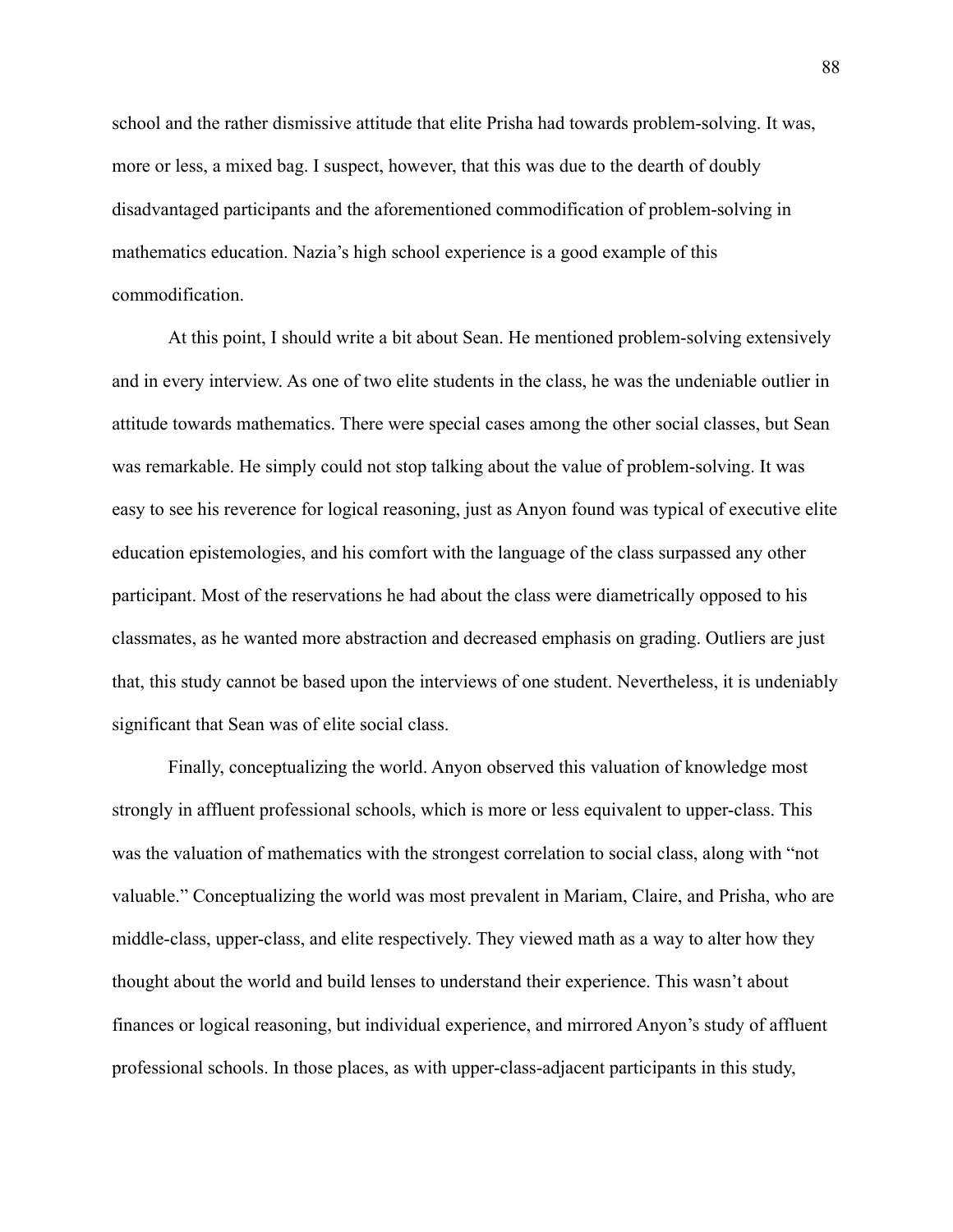knowledge means to creatively make sense of the world around them. As Claire said, even a potter can see new geometrical patterns and symmetries.

And although Mariam and Prisha couldn't put their finger on exactly how mathematics might prove useful in conceptualizing the world, that's exactly the point. For this value, it is nearly impossible to say how it might be useful until it actually is, and even then, they likely won't know they are drawing upon what they learned in mathematics. It is truly creative. It is independent. Those participants coming from low-income and working-class backgrounds did not understand the mathematics of Professor Murphy's class in this way, and this mismatch results in disparate outcomes (beyond grades), including disparate attitudes towards mathematics and disparate levels of effort needed to pass the class.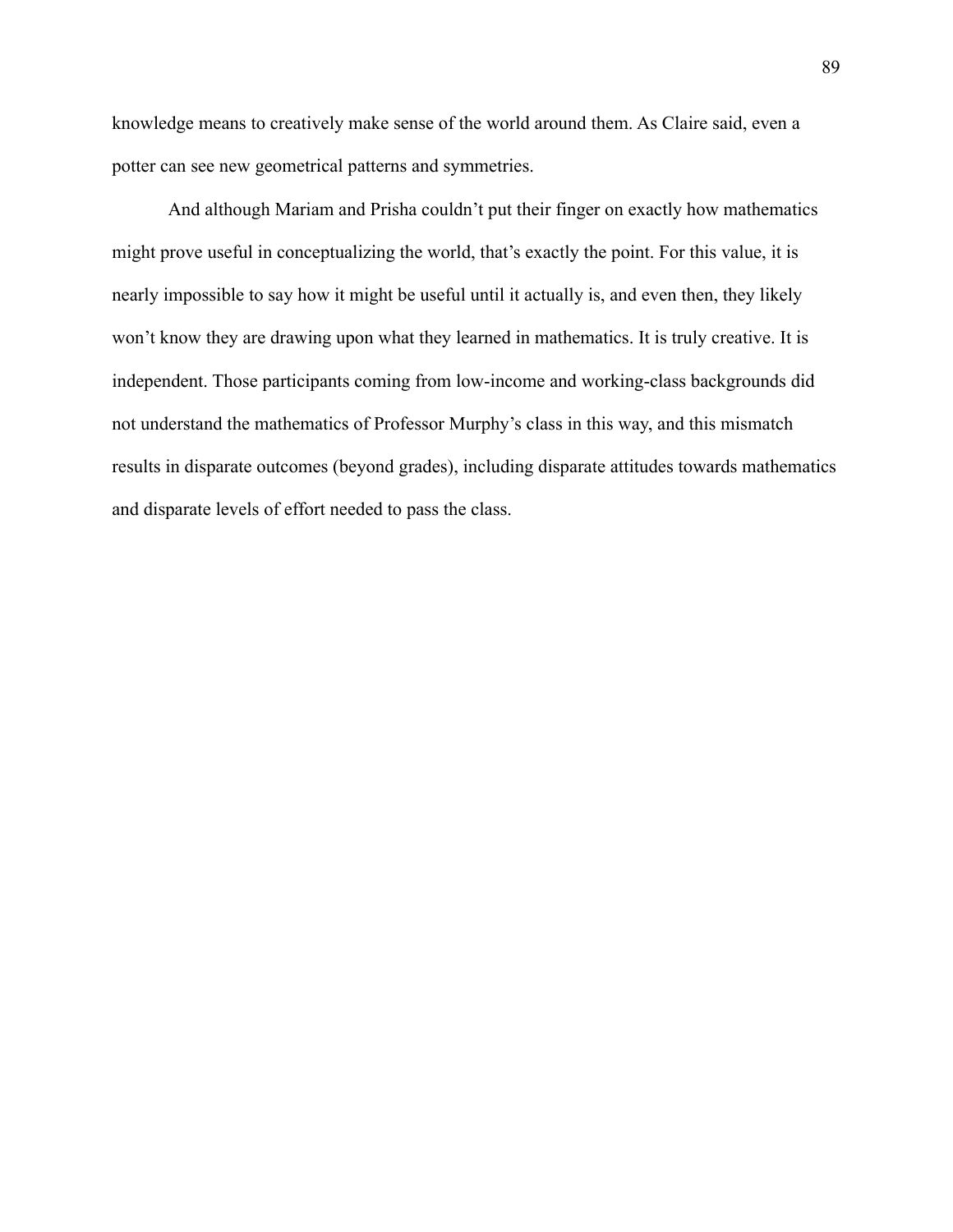### **Conclusion**

When I embarked upon this study, trying to find motivations and theoretical frameworks, I had just taken an epistemology class taught within the philosophy department. I was intrigued by the ethical implications of epistemologies and was drawn to Fricker's (2007) ideas of distinctly epistemic injustices. Inherent to this idea is that when epistemic injustice occurs, something is lost. Some way of knowing the world is ignored or pushed aside by hegemonic epistemologies, leaving us with a smaller toolkit for understanding, as well as people whose epistemology has been stripped and/or delegitimized. Yet, this study was not an expansive mathematical ethnography. Discussions of mathematical epistemology were instead somewhat situated in the educational context. Thus, my direct analysis relied upon education academics like Anyon and Lareau more so than epistemological theories and the sociology of mathematics. This mild disconnect between my literature review and analysis was a result of timeframe restrictions that forced me to write the literature review before I had even completed data collection. If I were to do this project over with hindsight, I would have explored the literature around language and status more extensively.

In the end, interviews with limited observations and field notes are no substitute for a large-scale ethnography. While I was able to make the context of Professor Murphy's mathematics class a core element of my study, by the end, I was left yearning for a more comprehensive ethnography of social class and mathematics. Mathematics may hold a special kind of status, but how is it actually used in communities? What effect does it have? How do students grow? Some of these questions are impossible to answer with accuracy that would satisfy the positivist. But that's ok. We can still gain a better grasp of what mathematics means to people. And we need to, because our understanding of mathematics in this way lags behind the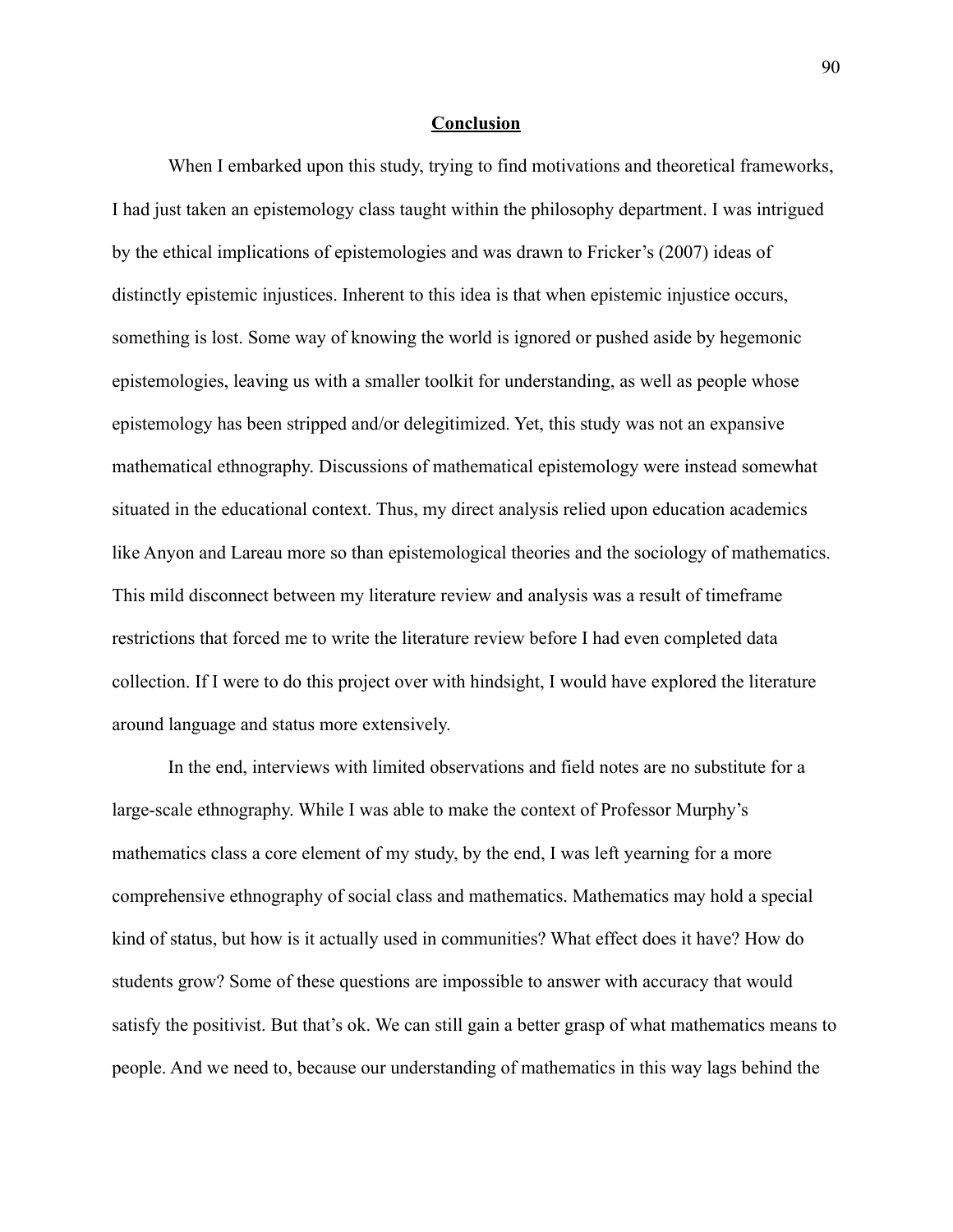other "core" subjects of history, language, the sciences, and the arts. We seem to have a better understanding of what those subjects mean to us as individuals as to our communities, but we are at a loss for math. For some reason, most mathematics as we understand it happens in schools. When thinking about history, science, art, or language, people do not merely think about the high school class they took in the subject as they do with mathematics. That is why students in the study so often didn't know how to answer my questions, and that is why I had to provide plentiful scaffolding for participants to navigate their relationships with mathematics. There is more ethnomathematical work to be done here.

For now, we can say something meaningful about epistemic virtues that are connected to mathematics education, and thus about epistemic injustice in elite mathematics classrooms as well. Drawing upon Zagzebski's (1996) virtue epistemology, I posit that nearly all human cultures hold the epistemic virtue of rational thinking, as reasoning seems to be part of what it means to be human. There are nuances within the epistemic virtue of rationality, however. As elucidated in the literature review, there are mismatches between epistemologies that are ignored and paved over by dominant groups. In the language codes of the low-income/working-class students we saw an epistemic virtue of rationality that was supported by the practical benefits of mathematics. These primarily included mathematics as a means to an end and as a way to figure out finances, to gain credentials to be exchanged for college and jobs (Anyon, 1981), and otherwise as not valuable. A more extensive sociomathematical ethnography is needed to fill out the picture of the low-income/working-class epistemic virtue of rationality and its relation to mathematics. Meanwhile, in the elaborated mathematical code of the upper-class and the ways they conceptualize mathematical knowledge, the upper-class epistemic virtue of rationality is self-justified. That is, elite rationality is justified as a virtue in-and-of itself to a far greater extent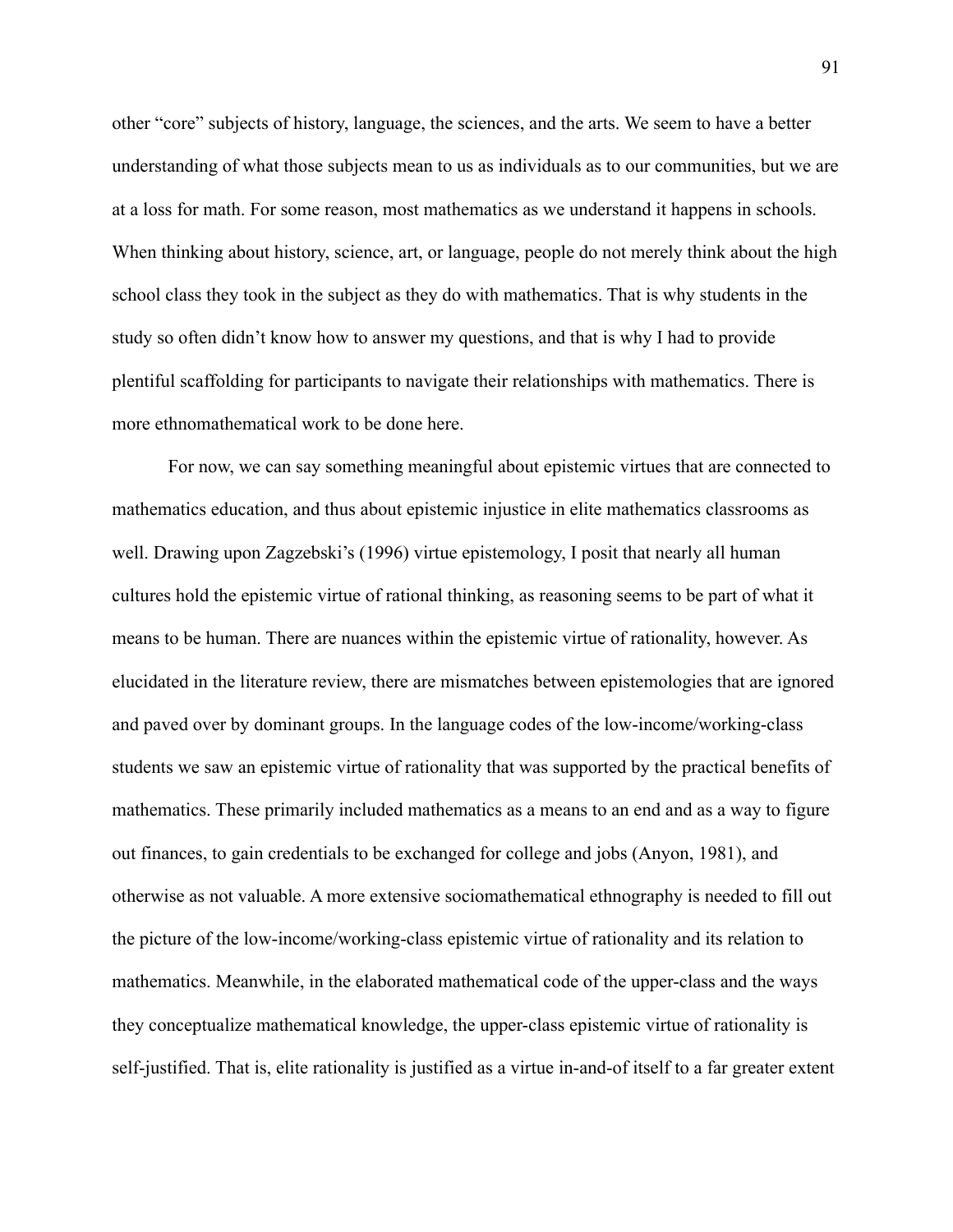than an outsider to the upper-class might expect. In other words, the elite epistemic virtue of rationality is largely self-justified in elite institutions and ways of knowing.

Why might this be? And what might result from this? To answer these questions, we first need to have a conversation about the status around mathematics. Status buttresses the idea of epistemic injustice to provide an answer to the "so what?" missing from the analysis section. After all, it is healthy to have a mix of different conceptions of mathematical knowledge and codes of mathematical language. Every subculture has their own dialects and epistemologies that need to be respected and heard. But in the end, students didn't talk much about mathematical epistemology explicitly. Instead, they talked about grades. It was telling that grades were the backbone of discussions about motivations, as I had more quotes about grades to pull from than any other subtheme. There is more research to be done about the ways in which grading is both socially and institutionally emphasized in mathematics as compared to other subjects, as I suspect students consider grades to be a more essential component of mathematics education.

Critically, participants considered the ability to take and pass an advanced college math class is a status marker in and of itself. Their peers, professors, parents, and potential employers all saw mathematics as a marker of a smart and determined student, as a college math class looks especially shiny on a transcript, even if it is not required for the job. Students internalize these ideas, feeling proud of themselves for surviving the course. This is not what education should be about. On top of that, we must consider who gets access to this status, as in the end, mathematics is a male-dominated field and as we've seen in this study, the mathematics which garners the most status (elite mathematical knowledge and language) is less accessible to low-income and working-class students. Here, I am less concerned with the cases of exceptional natural mathematical ability as I am with the typical student, the student who decided to take an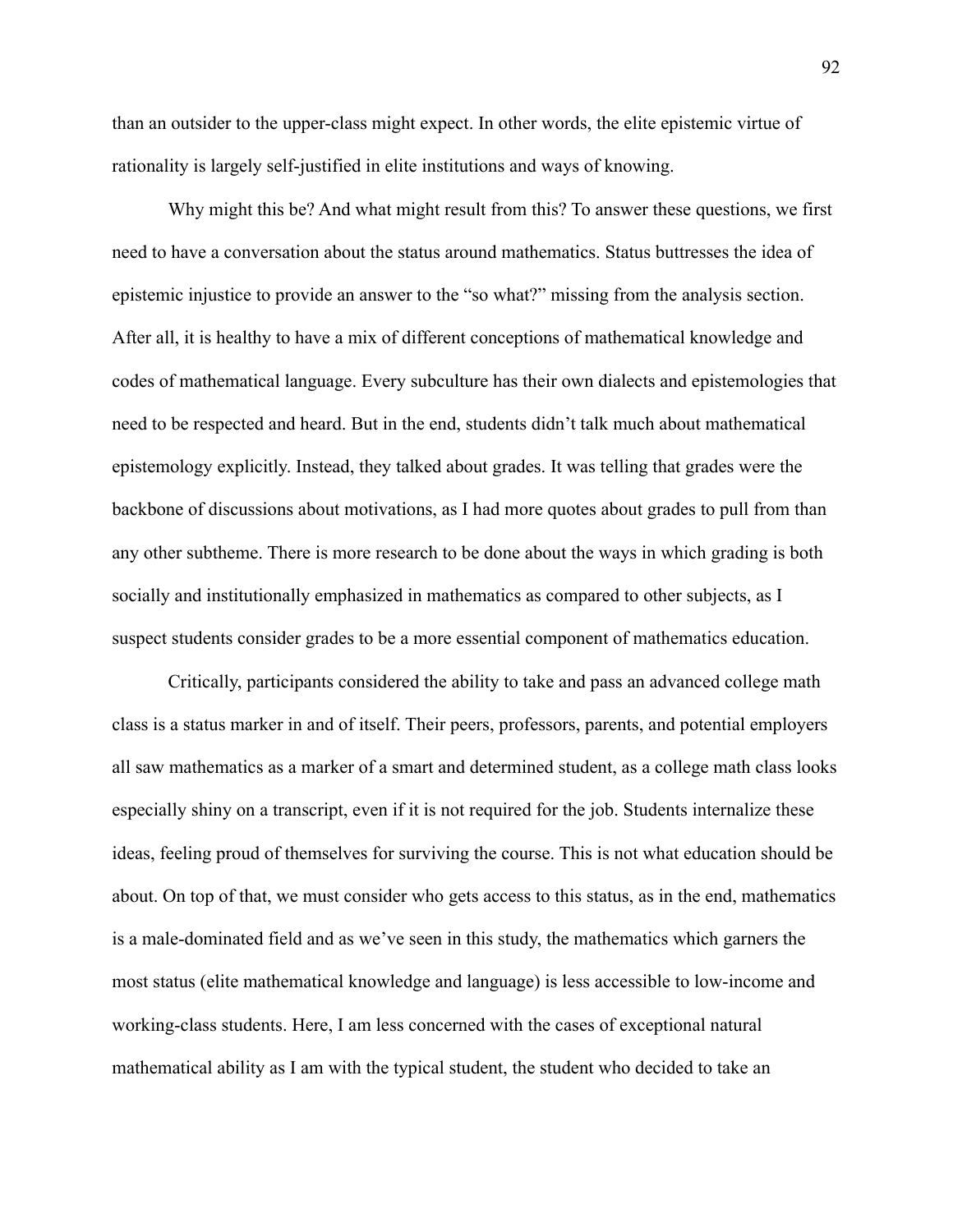introductory college calculus class even though they weren't planning on being a mathematics major. These are the majority of students. And for these students, status is inequitably distributed. Yet there is a defensiveness around the status upper-class and elite people have accumulated as they maintain traditionally elite ways of understanding the world.

And that brings us to an answer to the question we asked a page ago: why is the epistemic virtue of rationality largely self-justified in elite institutions and elite ways of knowing? Why is mathematics so emphasized in elite educational institutions, as well as educational institutions at large? The answer is connected to the status of mathematics that participants kept talking about. My last semester of college, I was invited to join Phi Beta Kappa, one of the most prestigious academic honors societies. On their website, they list five stipulations for membership, one of which as follows:

Stipulation 4 – The candidate's undergraduate record shall include at least one course in college-level mathematics, logic, or statistics, with content appropriate to a liberal arts and sciences curriculum. The course should introduce the student to mathematical ideas, abstract thinking, proofs, and the axiomatic method (Phi Beta Kappa, 2011).

The elite, self-justifying epistemic virtue of rationality is starkly clear in this stipulation. Mathematics is a traditional discipline at heart, meant to inculcate the logical reasoning central to orthodox Western education. Teachers have been trained in the overemphasized Western metaphysical dualism of the mind and body, of rationality and emotion, in conjunction with an elevation of the mind over the body. As bell hooks (1994) notes, teachers are conditioned to enter the classroom space and teach as if only rational minds are present, not holistic bodies. She perceptively asserts that the body and the passion it brings "can provide an epistemological grounding" (p. 195). Yes, mathematics has astonishingly fruitful applications, but as Professor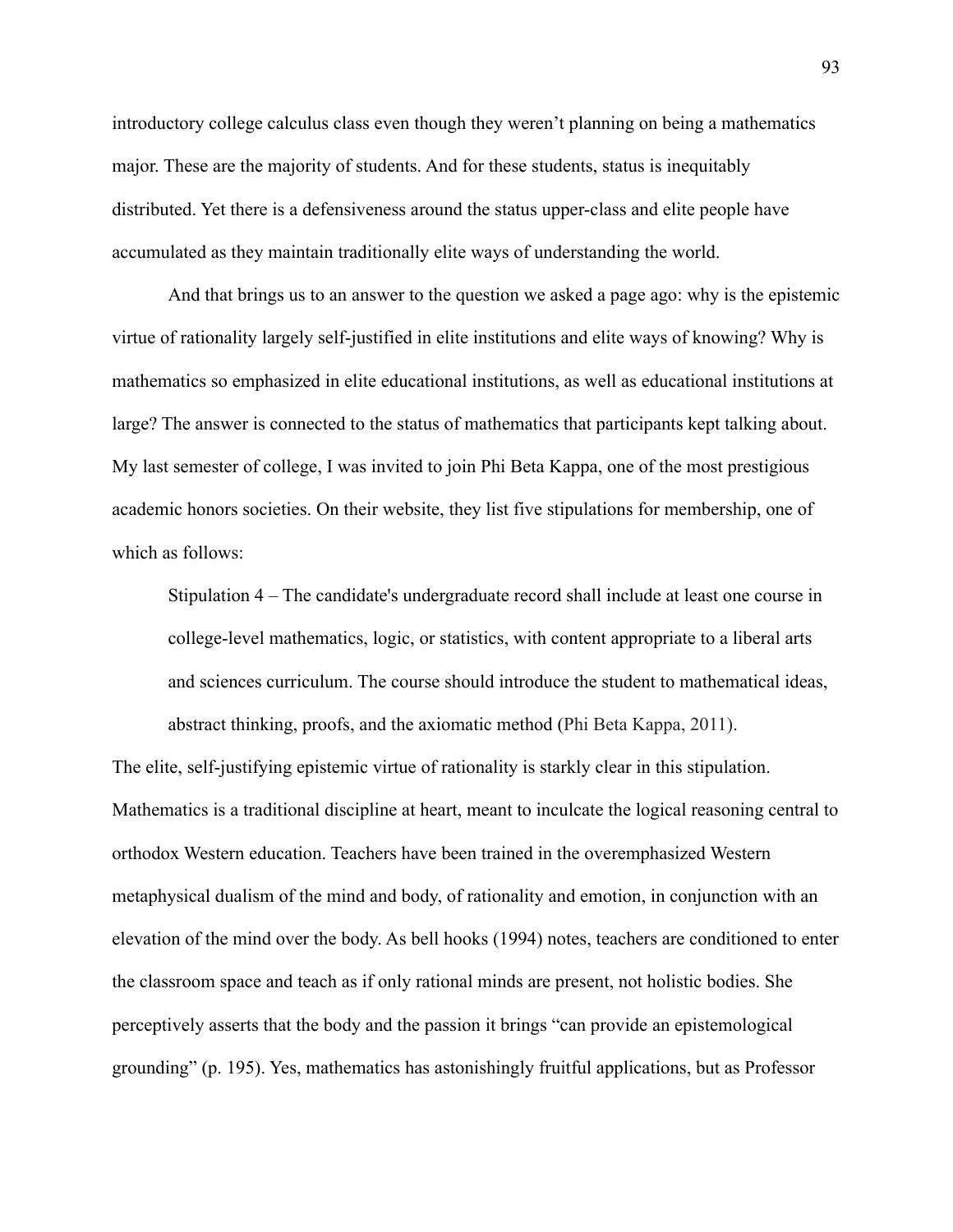Murphy said, that's just a little bit of fluff on the side. To the elite, that's not what mathematics is really about. It is about creating rational thinkers molded after the white male Western philosophers of the past. It is about clinging onto the superiority of rationality to justify their own status. It is about maintaining a pure epistemic virtue of rationality, free from worldly justifications that the low-income, working-class, and even middle class use. That is what the elite is doing.

Admittedly, the mathematics of the working-class and adjacent social classes is not necessarily better. Yes, they may frame mathematics as a tool for daily life more adeptly, but they both over stress the memorization of formulas in a gambit to access dominant cultures and ignore the value of mathematics as a way of understanding the world and nourishing logical reasoning. And yes, I just criticized elite mathematics for focusing too heavily on these two ideals. But the truth can be found in both epistemologies, and the elite is ignoring this violently. They are committing epistemic injustice, specifically epistemic classism, imposing their version of an epistemic virtue of rationality upon society as a whole. As a result, their mathematics has maintained its status above other disciplines.

Plus, in emphasizing the elite, self-justifying epistemic virtue of rationality, elite institutions commit epistemic injustice by erasing mathematics as a tool of daily life, especially for those students that continue their mathematics education. In my own experience as a middle-class undergraduate student at an elite institution, I slowly started to become mathematically elitist. I considered fields such as statistics, mathematical sciences, and applied mathematics as inferior from a mathematical perspective, and stopped valuing their insights as deeply. I lost track of what makes mathematics relevant to the people in my community outside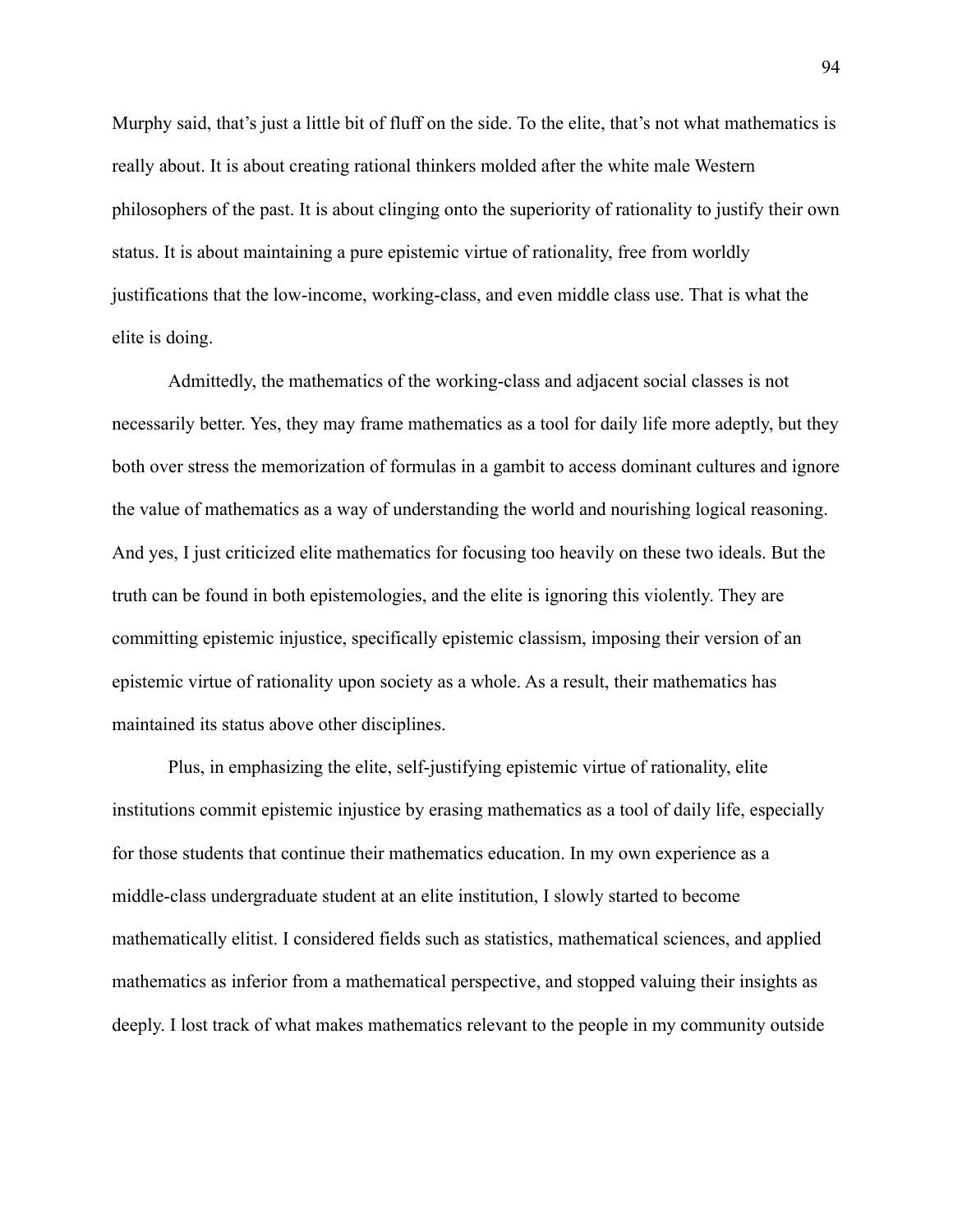of school, even if part of that may have been due to my independent agency as someone who truly loves mathematics.

From Professor Murphy, to Sean, to Markus's private school, it is ironic that the subtheme of math being a subject for everyone was largely limited to upper-class and elite students and institutions. To them, mathematics was a subject open to all, no lab equipment or novels required. And logical thinking was something everyone could appreciate, regardless of who they were. This has truth in it, as does math's importance in daily life, but it ignores the questions of access and status I just surfaced. Only certain types of mathematical knowledge have status, and only certain types of people get the easiest access to that type of mathematical knowledge. Places like Miller College need to recognize this and work to understand the variety of epistemic fluencies that students of different social classes have upon matriculation. Professor Murphy did well to explicitly tell students how he valued mathematics, but that is just a first step.

I am not claiming that colleges need to synthesize epistemologies, as that has historically resulted in inadvertent subjugation of the marginalized group's epistemologies, but something needs to be done. Colleges must recognize this mismatch and provide pathways for low-income/working-class students to access elite mathematical knowledge and language, all the while cultivating a critical stance toward that knowledge and language. This could look like additional support, more explicit expectations, and conversations around what mathematics means to different people. Amazingly, such conversations are nowhere to be found in mathematics courses. For the participants in my study at Miller College, epistemic classism clearly occurred, as the epistemologies of low-income/working-class/middle-class students didn't match that of the elite college they attended, and that mismatch was plainly ignored.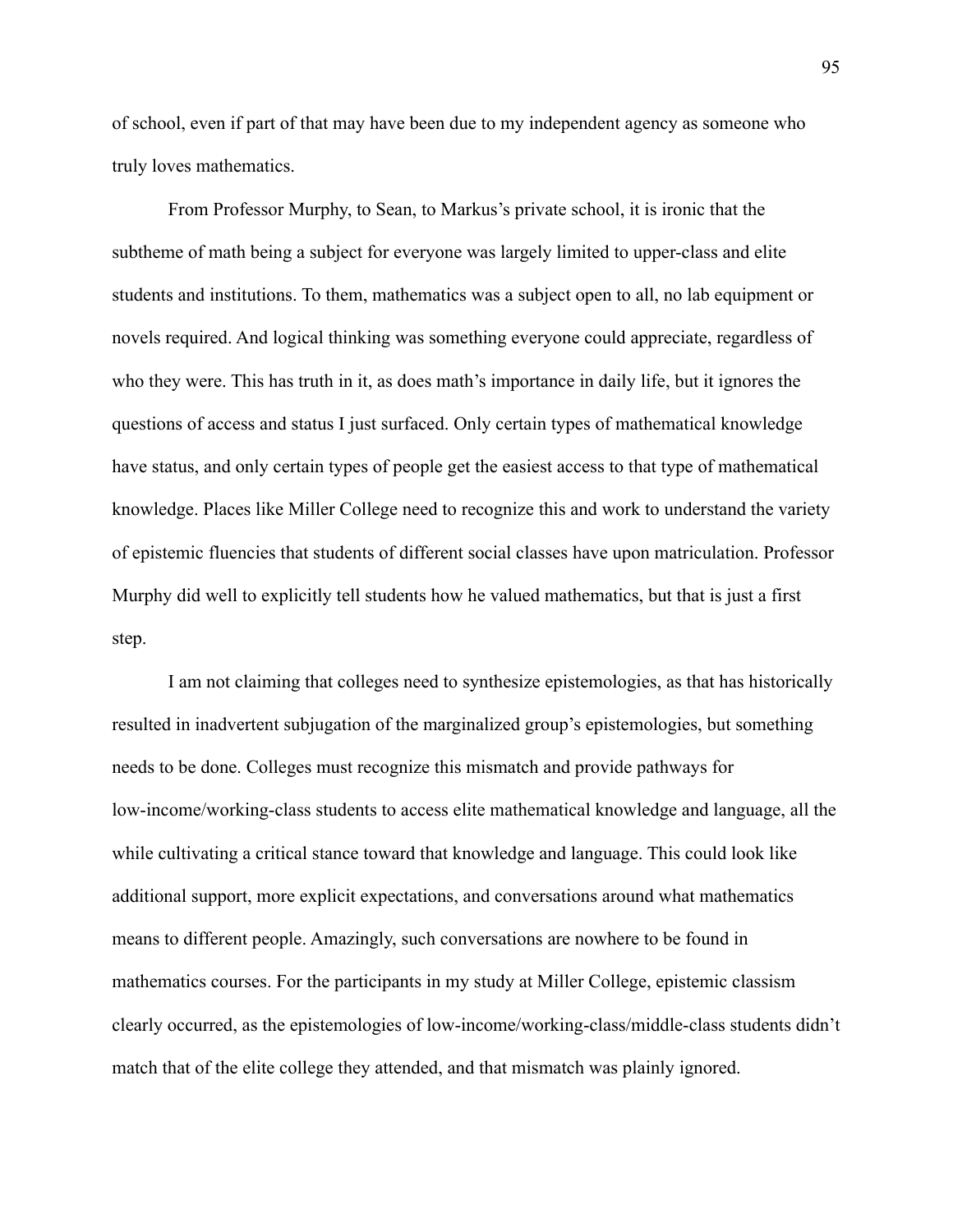At the end of the day, I suspect that after future research, we may find mathematics just isn't as intrinsically important as our education systems make it out to be. Or more precisely, mathematics *as currently constructed by our education systems* (systems which are governed by elite epistemic virtues) is overemphasized and unduly imposed. As currently built, I believe mathematics provides among the least value of any standard school subject, largely regardless of social class. It is broken and needs to be renovated, not repaired. Above all, mathematics needs to become more human. This has not happened already due to the defensiveness of the elite as they work to maintain their status using epistemic injustice as their tool.

Keep in mind, I say all of this as a current and future high school mathematics educator that adores mathematics. I savored my classes with my favorite mathematics professors and continue to savor my classes with my students. Plus, this line critique is of great detriment to my own status, as I have a reputation as a skilled mathematical thinker. And it's not unwarranted. My logical reasoning skills are superb. But the educational system has overemphasized rationality through the self-justifying primacy of mathematics, de-emphasizing the importance of creativity and other intelligences. For example, in mathematics itself, creativity is undervalued until well into one's undergraduate studies. I am not an exceptionally creative person in mathematics or in any subject. I can combine and synthesize ideas, drawing from seemingly unrelated ideas and creating new ones, yet I rarely create something from nothing, as even the seeds of my songwriting can always be found in other songs. While this sort of creation is commonplace and likely the norm, I can still admit that I am distinctly inept at something-from-nothing creativity. And that my writing is rather dry. But that's ok. The problem is that people like me are unjustifiably labeled as more "intelligent" than others, accepted into more prestigious schools, seen as more virtuous, and attain higher social status (as a side note,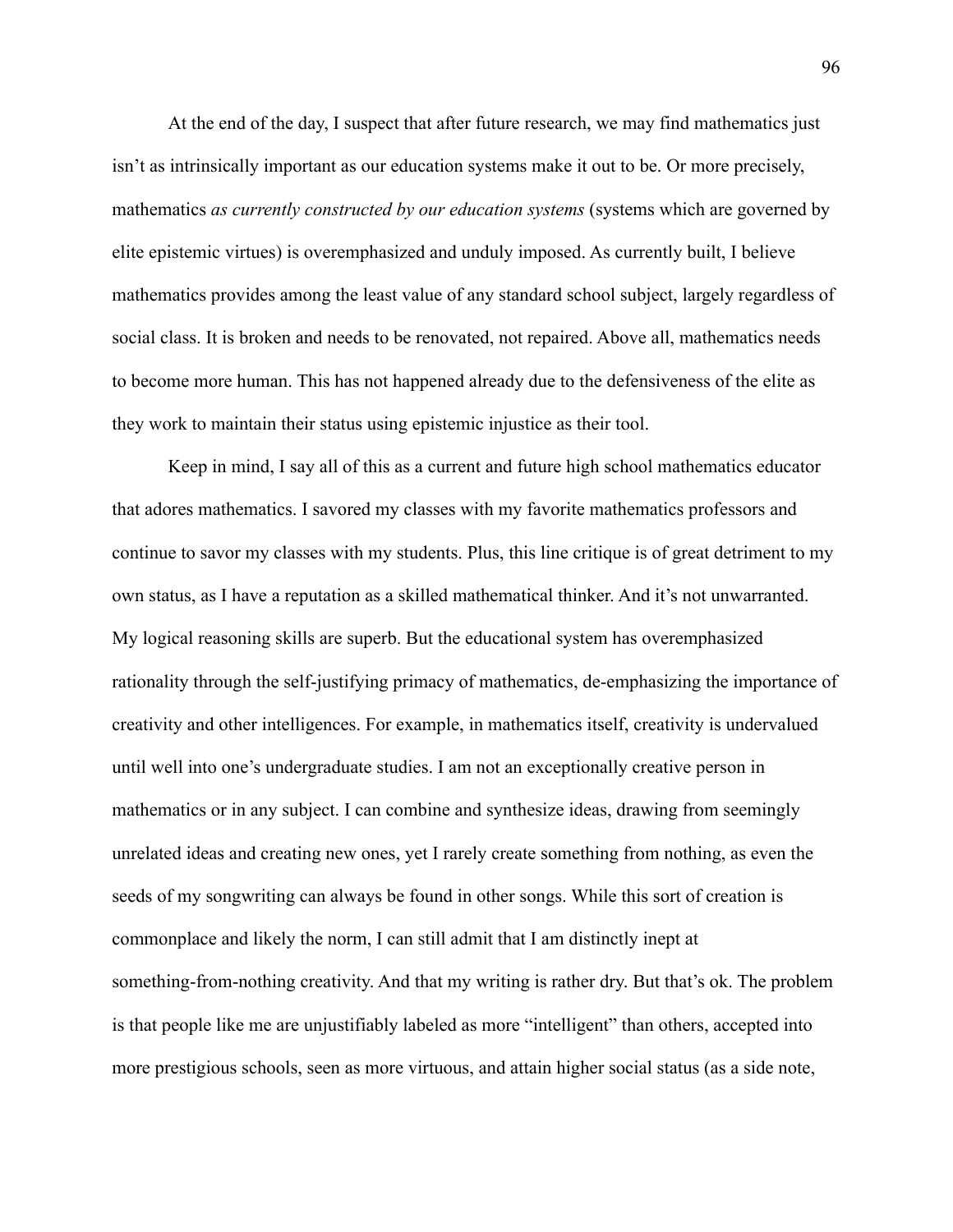this is one of the reasons I am hesitant to venture into the world of academia). In addition, there are issues of sexism, racism, and classism at play, as people who are labeled as "intelligent" tend to look, act, and speak a certain way. And all of these forces surely helped create and sustain the massive gender gap in mathematics. Sadly, all of that is for another paper.

I will leave you with some considerations following Dewey's (1916) sentiment that education is not mere preparation for life, education is life itself. In Dewey's work, education and life are not abstractions, but deeply social endeavors that we engage with as whole humans. They are a social life. Then how much of mathematics education as currently constructed is life itself as compared to history, language, the sciences, and the arts? And if we conclude that it plays a lesser or equal role in life itself as compared to those other disciplines, then why does mathematics hold a special status among disciplines? Why is an elite self-justifying epistemic virtue of rationality so emphasized in schools? A question well put is a question half answered, so I urge you to continue uncovering and dissecting these questions. Rephrase them, recapitulate them, test hypotheses, and bring in myriad perspectives I left out, such as the political and economic. And only then, begin to answer them. I look forward to hearing your voices.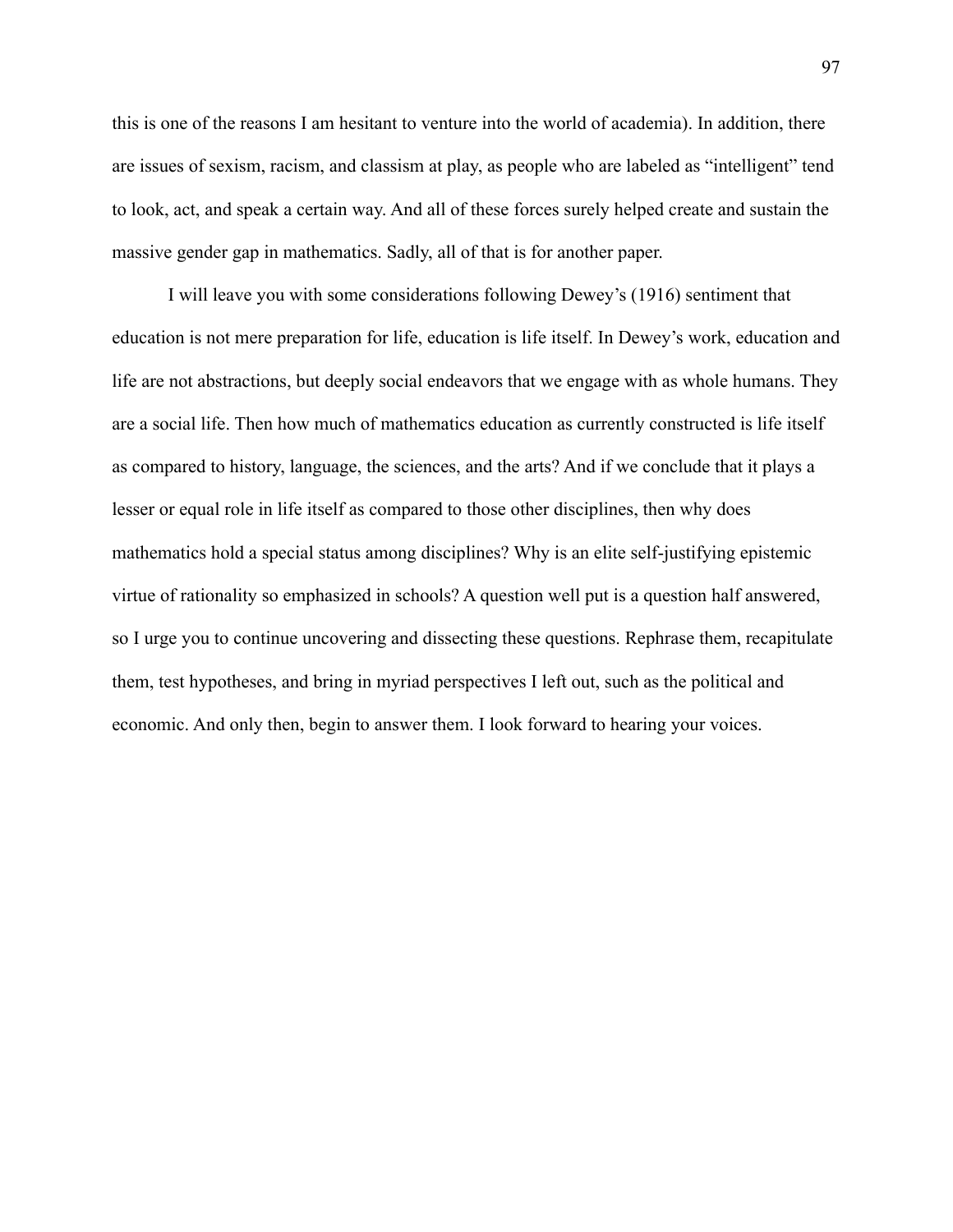### **References**

- Agarwal, P. (2020, August 6). Disrupting Gendered Epistemic Injustice in K-12 mathematics A Research Synthesis. <https://doi.org/10.31219/osf.io/7merv>
- Aisch, G., Buchanan, L., Cox, A., & Quealy, K. (2017). *Some Colleges Have More Students from the Top 1 Percent Than The Bottom 60. Find yours*. The New York Times. Retrieved December 12, 2021, from [https://www.nytimes.com/interactive/2017/01/18/upshot/some-colleges-have-more-stude](https://www.nytimes.com/interactive/2017/01/18/upshot/some-colleges-have-more-students-from-the-top-1-percent-than-the-bottom-60.html)

[nts-from-the-top-1-percent-than-the-bottom-60.html](https://www.nytimes.com/interactive/2017/01/18/upshot/some-colleges-have-more-students-from-the-top-1-percent-than-the-bottom-60.html)

Alfano, M. (2016, July 21). *Becoming Less Unreasonable: A Reply To Sherman*. Social Epistemology Review and Reply Collective. Retrieved April 23, 2022, from [https://social-epistemology.com/2015/07/27/becoming-less-unreasonable-a-reply-to-sher](https://social-epistemology.com/2015/07/27/becoming-less-unreasonable-a-reply-to-sherman-mark-alfano/) [man-mark-alfano/](https://social-epistemology.com/2015/07/27/becoming-less-unreasonable-a-reply-to-sherman-mark-alfano/)

Annas, J. (1993). *The Morality Of Happiness*. Oxford University Press.

- Anyon, J. (1981). Social Class and School Knowledge. *Curriculum Inquiry*, *11*(1), 3-42. <https://doi.org/10.2307/1179509>
- Apple, M. W. (1982). Curriculum and the Labor Process: The Logic of Technical Control. *Social Text*, (5), 108-125. <https://doi.org/10.2307/466338>
- Aries, E., & Seider, M. (2005). The Interactive Relationship Between Class Identity and the College Experience: The Case of lower income students. *Qualitative Sociology*, *28*(4), 419–443. <https://doi.org/10.1007/s11133-005-8366-1>

Aristotle. (2019). *Nicomachean Ethics*. Hackett Publishing Company.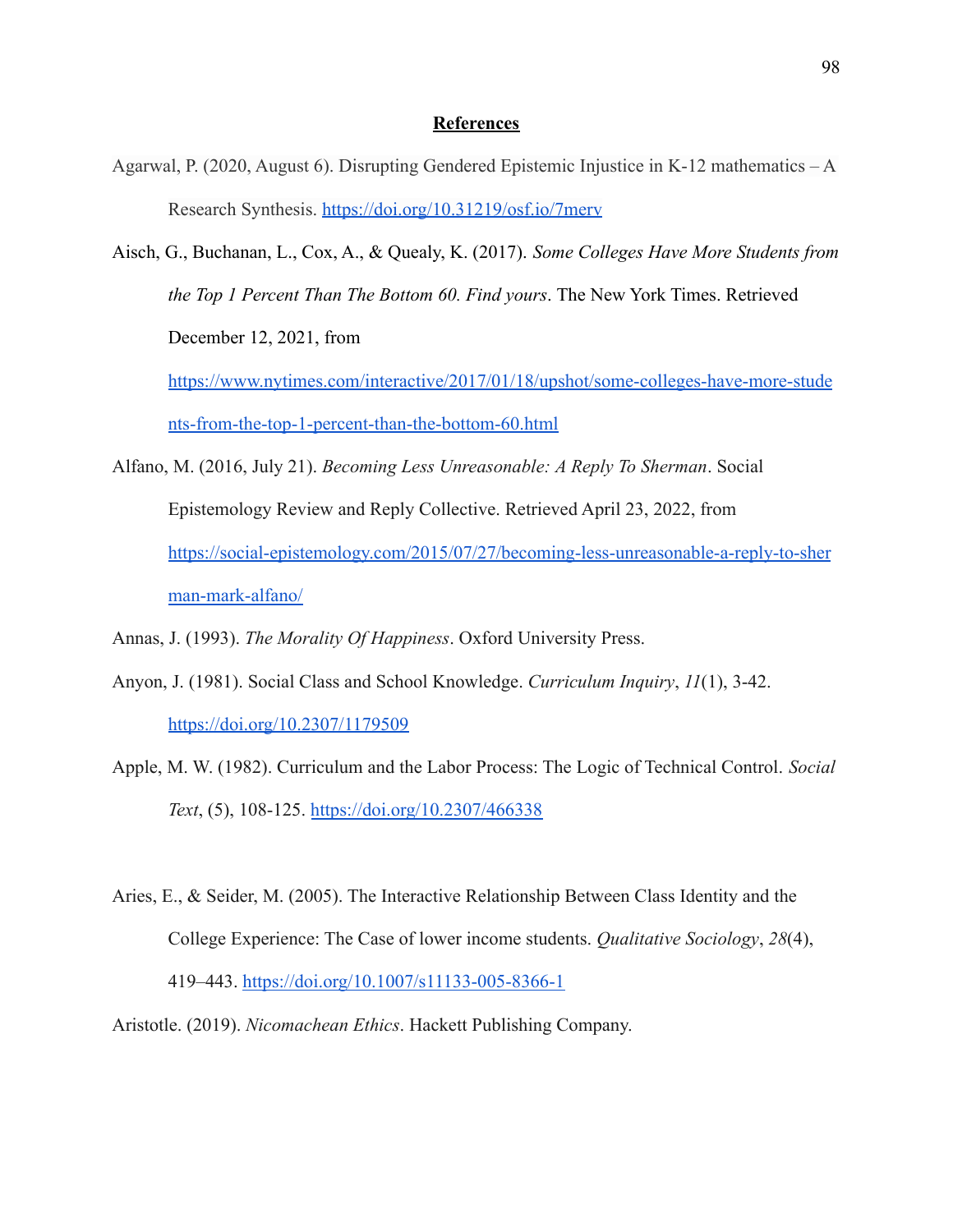Bernstein, B. (1964). Elaborated and Restricted Codes: Their Social Origins and Some Consequences. *American Anthropologist*, *66*(6 Part 2), 55–69. [https://doi.org/10.1525/aa.1964.66.suppl\\_3.02a00030](https://doi.org/10.1525/aa.1964.66.suppl_3.02a00030)

- Bird, R., & Newport, F. (2021, May 10). *What Determines How Americans Perceive Their Social Class?* Gallup.com. Retrieved April 23, 2022, from [https://news.gallup.com/opinion/polling-matters/204497/determines-americans-perceive](https://news.gallup.com/opinion/polling-matters/204497/determines-americans-perceive-social-class.aspx)[social-class.aspx](https://news.gallup.com/opinion/polling-matters/204497/determines-americans-perceive-social-class.aspx)
- Bourdieu, P. (1987). *Distinction: A Social Critique of the Judgement of Taste*. Harvard University Press.
- Buldt, B., Löwe, B., & Müller, T. (2008). Towards A New Epistemology Of Mathematics. *Erkenntnis*, *68*(3), 309–329. <https://doi.org/10.1007/s10670-008-9101-6>
- Byskov, M. F. (2020). What Makes Epistemic Injustice An "Injustice"? *Journal of Social Philosophy*, *52*(1), 114–131. <https://doi.org/10.1111/josp.12348>
- Dawkins, P. C. (2020). Identifying Aspects Of Mathematical Epistemology That Might Influence Productively Student Reasoning Beyond Mathematics. *ZDM*, *52*(6), 1177–1186.

<https://doi.org/10.1007/s11858-020-01167-5>

Dawkins, P. C., & Weber, K. (2016). Values and Norms of Proof for Mathematicians and Students. *Educational Studies in Mathematics*, *95*(2), 123–142.

<https://doi.org/10.1007/s10649-016-9740-5>

Delpit, L. (2006). *Other People's Children: Cultural Conflict in the Classroom*. New Press.

Descartes, R., & Cress, D. A. (1993). *Meditations on First Philosophy (Hackett Classics)* (3rd ed.). Hackett Publishing Company.

Dewey, J. (1916). *Democracy and Education*. Macmillan Publishers.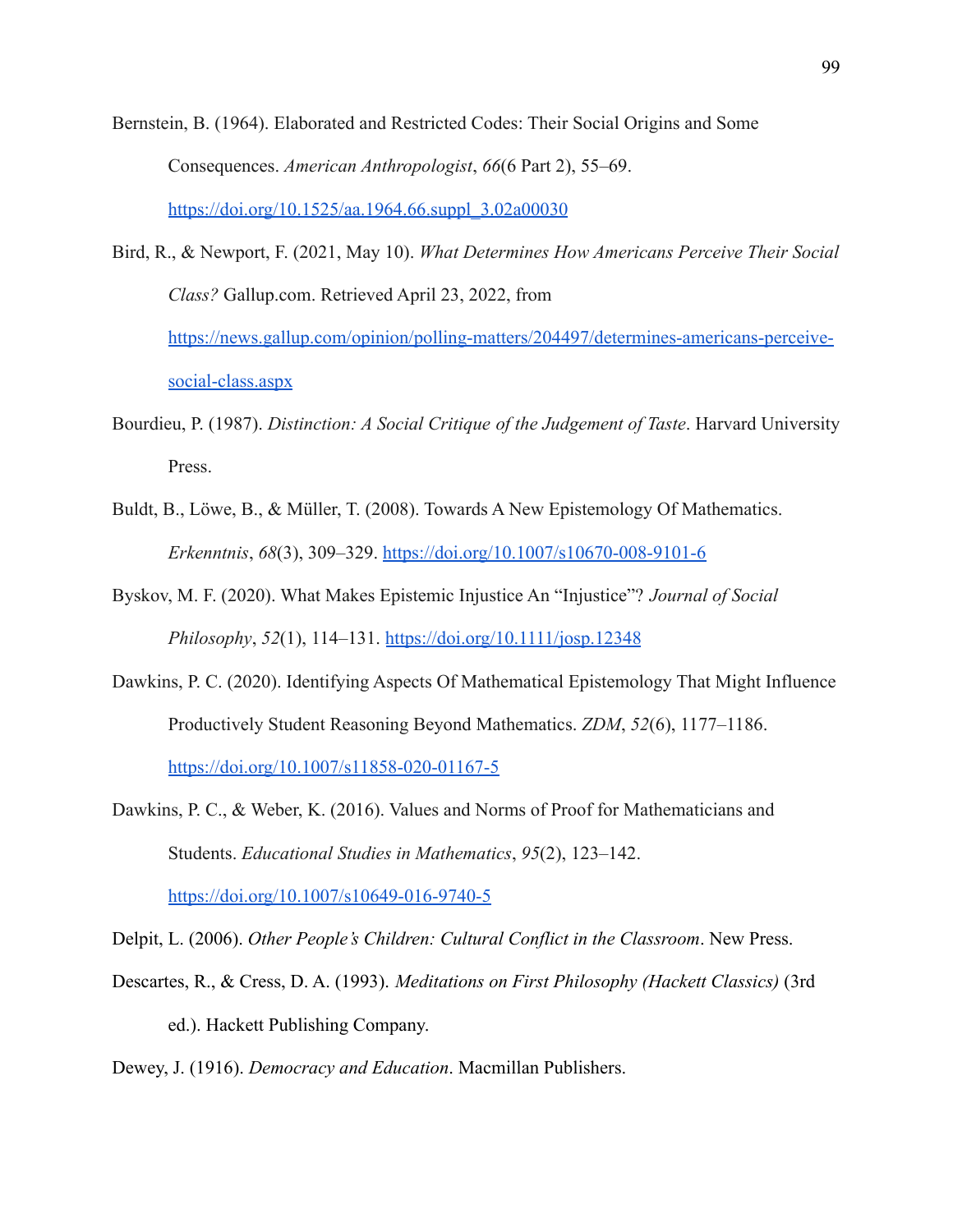- Dowling, P. (1997). *The Sociology of Mathematics Education: Mathematical Myths / Pedagogic Texts (1st ed.)*. Routledge.
- Ernest, P., Skovsmose, O., van Bendegem, J. P., Bicudo, M., Miarka, R., Kvasz, L., & Moeller, R. (2016). The Philosophy of Mathematics Education. *ICME-13 Topical Surveys*, 1–26. [https://doi.org/10.1007/978-3-319-40569-8\\_1](https://doi.org/10.1007/978-3-319-40569-8_1)
- Espenshade, T. & Radford, A. (2009). *No Longer Separate, Not Yet Equal: Race and Class in Elite College Admission and Campus Life.* Princeton University Press.

<https://doi.org/10.1515/9781400831531>

- Fricker, M. (2007). *Epistemic Injustice: Power And The Ethics Of Knowing*. Clarendon Press.
- Gorski, P. C. (2013). *Reaching and Teaching Students in Poverty: Strategies for Erasing the Opportunity Gap*. Columbia Teachers College Press.
- Haack, S., Gross, P. R., Levitt, N., & Livingston, P. (1994). Evidence and Inquiry: Towards Reconstruction in Epistemology. *MLN*, *109*(5), 1023. <https://doi.org/10.2307/2904732>
- Hamami, Y., & Morris, R. L. (2020). Philosophy of Mathematical Practice: A Primer for Mathematics Educators. *ZDM*, *52*(6), 1113–1126.

<https://doi.org/10.1007/s11858-020-01159-5>

- hooks, b. (2000). *Where We Stand: Class Matters*. Routledge.
- hooks, b. (1994). *Teaching To Transgress: Education As The Practice Of Freedom*. Routledge.
- Hookway, C. (2010). Some Varieties of Epistemic Injustice: Reflections on Fricker. *Episteme*,

*7*(2), 151–163. <https://doi.org/10.3366/epi.2010.0005>

Hursthouse, R., & Pettigrove, G. (2016, December 8). *Virtue Ethics*. Stanford Encyclopedia of Philosophy. Retrieved April 23, 2022, from

<https://plato.stanford.edu/archives/win2018/entries/ethics-virtue/>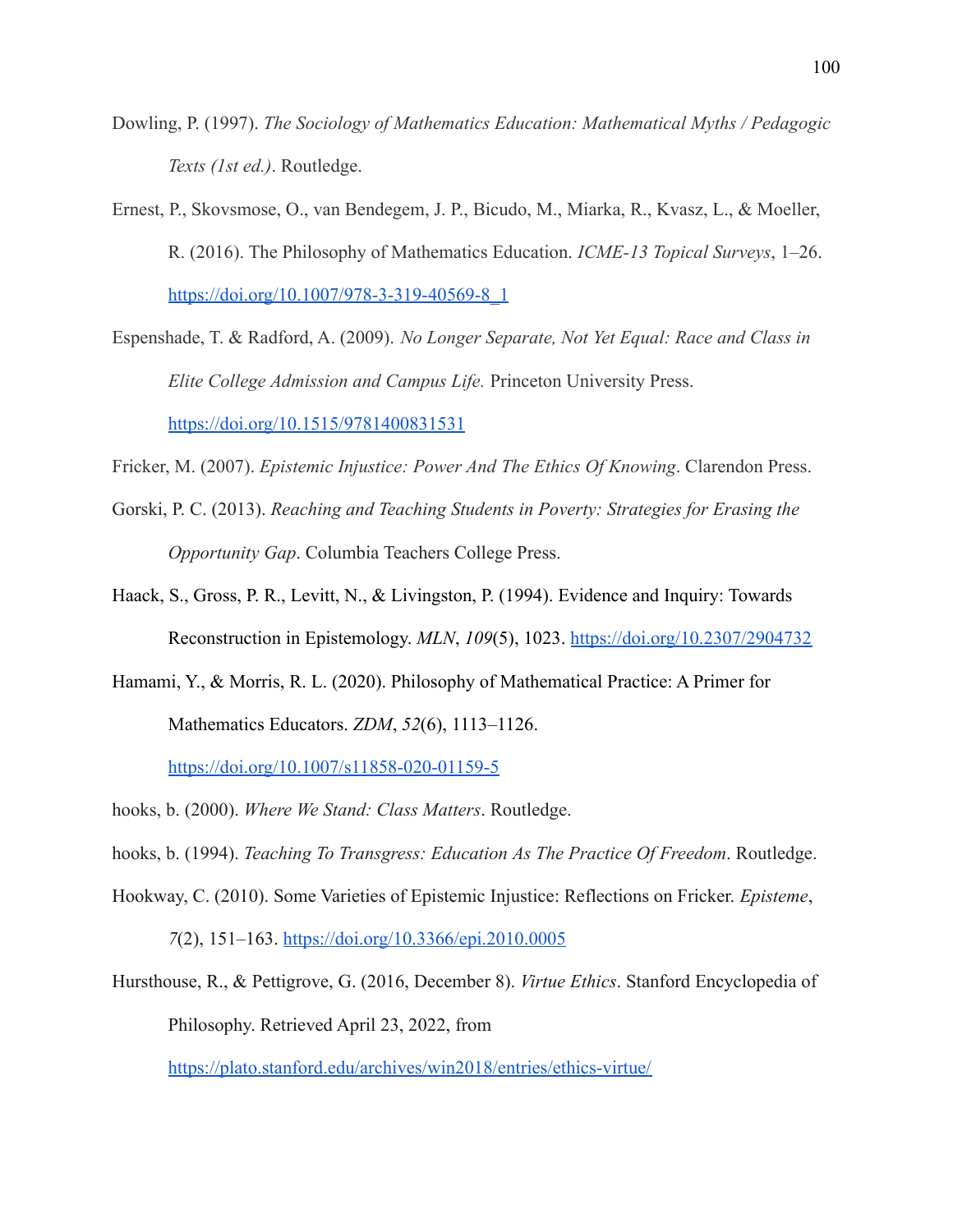- Jack, A. (2019). *The Privileged Poor: How Elite Colleges Are Failing Disadvantaged Students.* Harvard University Press.
- Jack, A. (2016). (No) Harm in Asking: Class, Acquired Cultural Capital, and Academic Engagement at an Elite University. *Sociology of Education, 89*(1), 1–19. <https://doi.org/10.1177/0038040715614913>
- Jerolmack, C., & Khan, S. (2014). Talk Is Cheap: Ethnography and the Attitudinal Fallacy. *Sociological Methods & Research*, *43*(2), 178–209. <https://doi.org/10.1177/0049124114523396>
- Go, J. (2017). Decolonizing Sociology: Epistemic Inequality and Sociological Thought. *Social Problems*, *64*(2), 194–199. <https://doi.org/10.1093/socpro/spx002>
- Kornblith, H. (1995). Naturalistic Epistemology and Its Critics. *Philosophical Topics*, *23*(1), 237–255. <https://doi.org/10.5840/philtopics199523121>
- Krupnik, V., Fukawa-Connelly, T., & Weber, K. (2018). Students' Epistemological Frames and Their Interpretation of Lectures in Advanced Mathematics. *The Journal of Mathematical Behavior*, *49*, 174–183. <https://doi.org/10.1016/j.jmathb.2017.12.001>
- Lakatos, I., Currie, G. (1976). *Proofs and Refutations: The Logic of Mathematical Discovery.* Cambridge University Press.
- Lareau, A. (2011). *Unequal Childhoods: Class, Race, and Family Life*. University of California Press. <https://doi.org/10.1525/9780520949904>
- Larsen, S., & Zandieh, M. (2008). Proofs and Refutations in the Undergraduate Mathematics Classroom. *Educational Studies in Mathematics*, *67*(3), 205–216. <http://www.jstor.org/stable/40284653>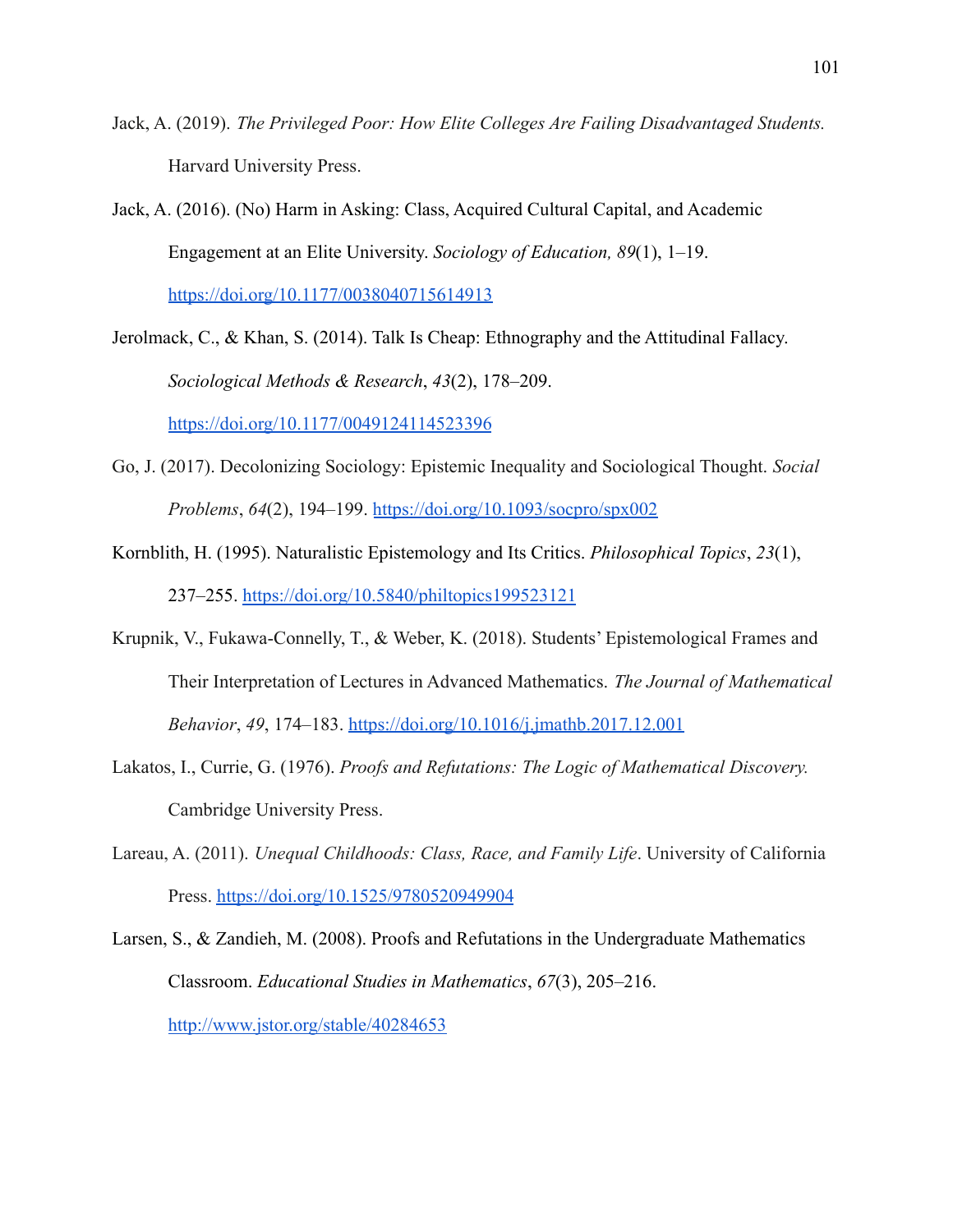- Lim, L., & W. Apple, M. (2015). Elite Rationalities and Curricular Form: "Meritorious" Class Reproduction in the Elite Thinking Curriculum in Singapore. *Curriculum Inquiry*, *45*(5), 472–490. <https://doi.org/10.1080/03626784.2015.1095622>
- National Commission on Excellence in Education. (1983). A Nation At Risk: The Imperative for Educational Reform. *The Elementary School Journal*, *84*(2), 113–130. <https://doi.org/10.1086/461348>
- Nettl, B. (2005). *The Study of Ethnomusicology: Thirty-one Issues and Concepts*. University of Illinois Press.
- Medina, J. (2011). The Relevance of Credibility Excess in a Proportional View of Epistemic Injustice: Differential Epistemic Authority and the Social Imaginary. *Social Epistemology*, *25*(1), 15–35. <https://doi.org/10.1080/02691728.2010.534568>

Oakes, J. (2005). *Keeping Track: How Schools Structure Inequality*. Yale University Press.

- Owens, A., Reardon, S. F., & Jencks, C. (2016). Income Segregation Between Schools and School Districts. *American Educational Research Journal*, *53*(4), 1159–1197. <https://doi.org/10.3102/0002831216652722>
- Perry, N. E., & Winne, P. H. (2006). Learning From Learning Kits: GStudy Traces of Students' Self-Regulated Engagements with Computerized Content. *Educational Psychology Review*, *18*(3), 211–228. <https://doi.org/10.1007/s10648-006-9014-3>
- Phi Beta Kappa. (2011). *Membership requirements*. Retrieved April 24, 2022, from <https://www.pbk.org/Requirements>
- Rahman Khan, S. (2012). The Sociology of Elites. *Annual Review of Sociology*, *38*(1), 361–377. <https://doi.org/10.1146/annurev-soc-071811-145542>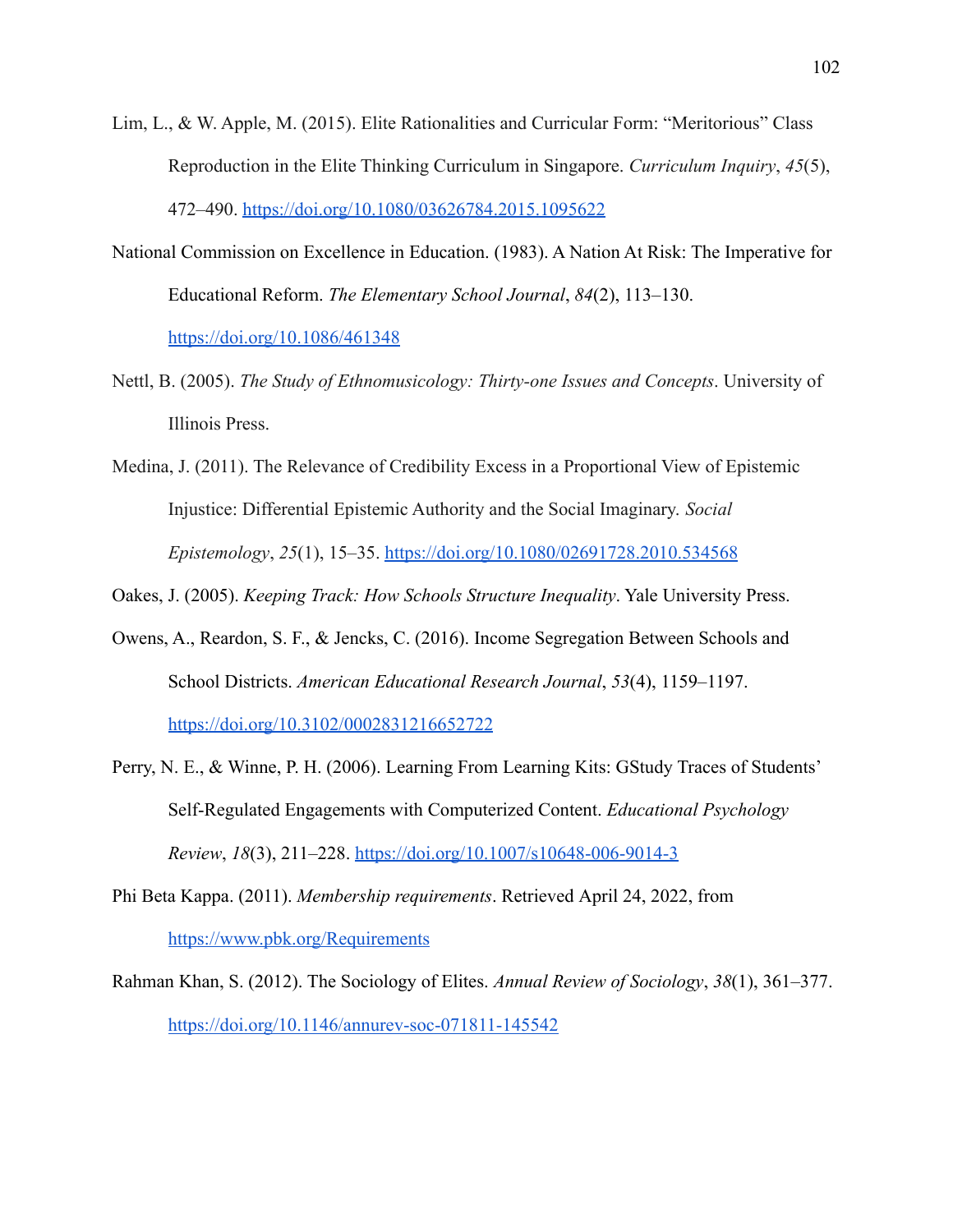Reay, D., Crozier, G., & Clayton, J. (2009). 'Strangers in Paradise'?: Working-class Students in Elite Universities. *Sociology*, *43*(6), 1103–1121. <https://doi.org/10.1177/0038038509345700>

Reay, D., Crozier, G., & Clayton, J. (2010). 'Fitting In' or 'Standing Out': Working‐Class Students in UK Higher Education. *British Educational Research Journal*, *36*(1), 107–124. <https://doi.org/10.1080/01411920902878925>

- Redish, E. F., & Kuo, E. (2015). Language of Physics, Language of Math: Disciplinary Culture and Dynamic Epistemology. *Science & Education*, *24*(5-6), 561–590. <https://doi.org/10.1007/s11191-015-9749-7>
- Rittberg, C. J., Tanswell, F. S., & Van Bendegem, J. P. (2018). Epistemic Injustice in Mathematics. *Synthese*, *197*(9), 3875–3904. <https://doi.org/10.1007/s11229-018-01981-1>
- Seyedsayamdost, H. (2014). On Normativity and Epistemic Intuitions: Failure of Replication. *Episteme*, *12*(1), 95–116. <https://doi.org/10.1017/epi.2014.27>
- Solomon, Y. (2006). Deficit or Difference? The Role of Students' Epistemologies of Mathematics in Their Interactions with Proof. *Educational Studies in Mathematics*, *61*(3), 373–393. <https://doi.org/10.1007/s10649-006-6927-1>
- Sosa, E., Kim, J., Fantl, J., & McGrath, M. (2008). *Epistemology: An Anthology* (2nd ed.). Wiley-Blackwell.
- Speer, N., Gutmann, T., & Murphy, T. J. (2005). Mathematics Teaching Assistant Preparation and Development. *College Teaching*, *53*(2), 75–80. <http://www.jstor.org/stable/27559225>
- Stuber, J. M. (2011). *Inside the College Gates: How Class and Culture Matter in Higher Education*. Lexington Books.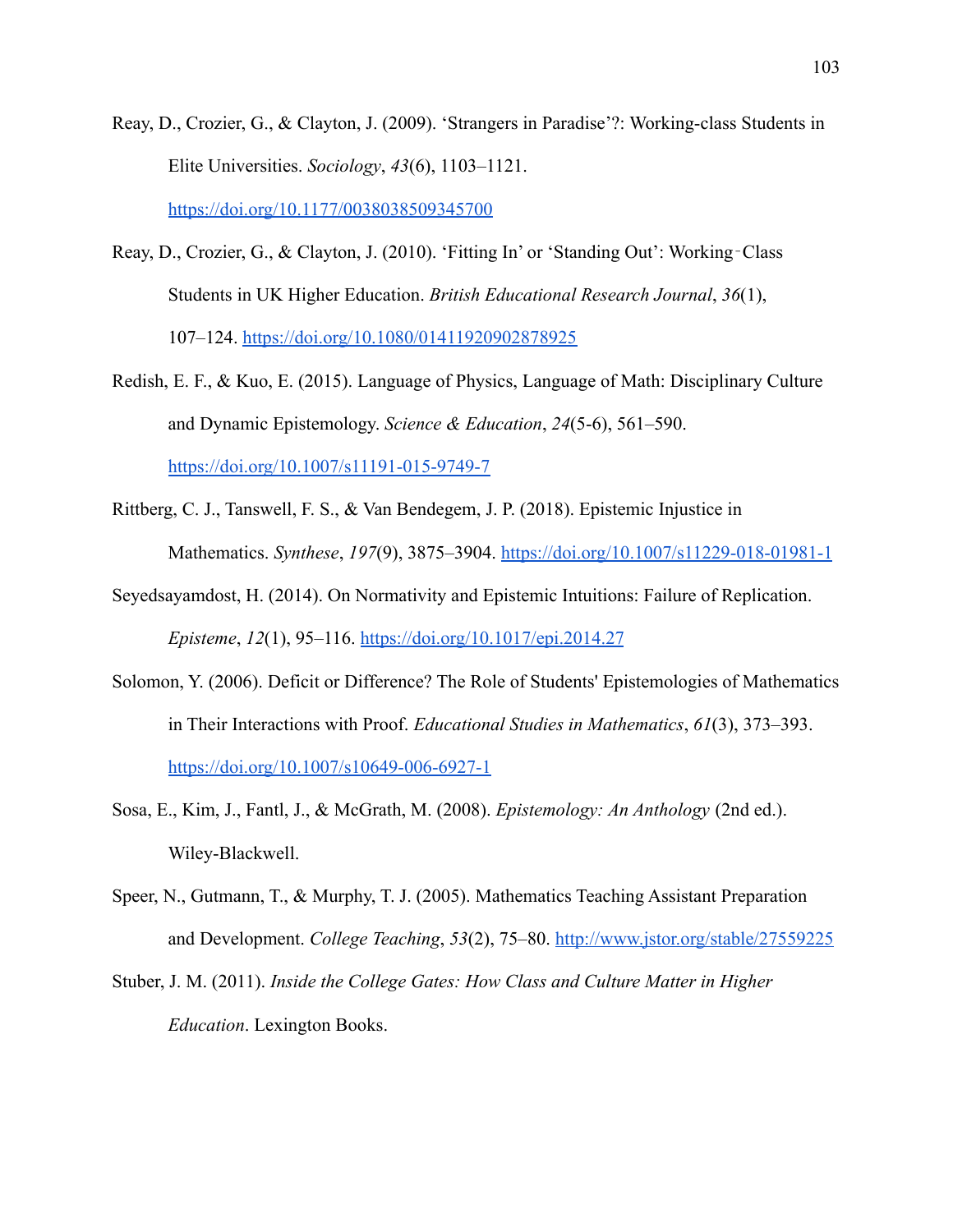- Tanswell, F. S., & Rittberg, C. J. (2020). Epistemic Injustice in Mathematics Education. *ZDM*, *52*(6), 1199–1210. <https://doi.org/10.1007/s11858-020-01174-6>
- Horowitz, J. M., Igielnik, R., & Kochhar, R. (2020, August 17). *Trends in Income and Wealth Inequality*. Pew Research Center's Social & Demographic Trends Project. Retrieved April 24, 2022, from

[https://www.pewresearch.org/social-trends/2020/01/09/trends-in-income-and-wealth-ineq](https://www.pewresearch.org/social-trends/2020/01/09/trends-in-income-and-wealth-inequality/) [uality/](https://www.pewresearch.org/social-trends/2020/01/09/trends-in-income-and-wealth-inequality/)

- Weinberg, J. M., Nichols, S., & Stich, S. (2001). Normativity and Epistemic Intuitions. *Philosophical Topics*, *29*(1), 429–460. <https://doi.org/10.5840/philtopics2001291/217>
- Yackel, E., & Cobb, P. (1996). Sociomathematical Norms, Argumentation, and Autonomy in Mathematics. *Journal for Research in Mathematics Education*, *27*(4), 458–477. <https://doi.org/10.2307/749877>
- Yılmaz-Tüzün, Ö., & Topcu, M. S. (2010). Investigating the Relationships Among Elementary School Students' Epistemological Beliefs, Metacognition, and Constructivist Science Learning Environment. *Journal of Science Teacher Education*, *21*(2), 255–273. <https://doi.org/10.1007/s10972-009-9163-6>

Zagzebski, L. T. (1996). *Virtues of the Mind: An Inquiry Into the Nature of Virtue and the Ethical Foundations of Knowledge*. Cambridge University Press.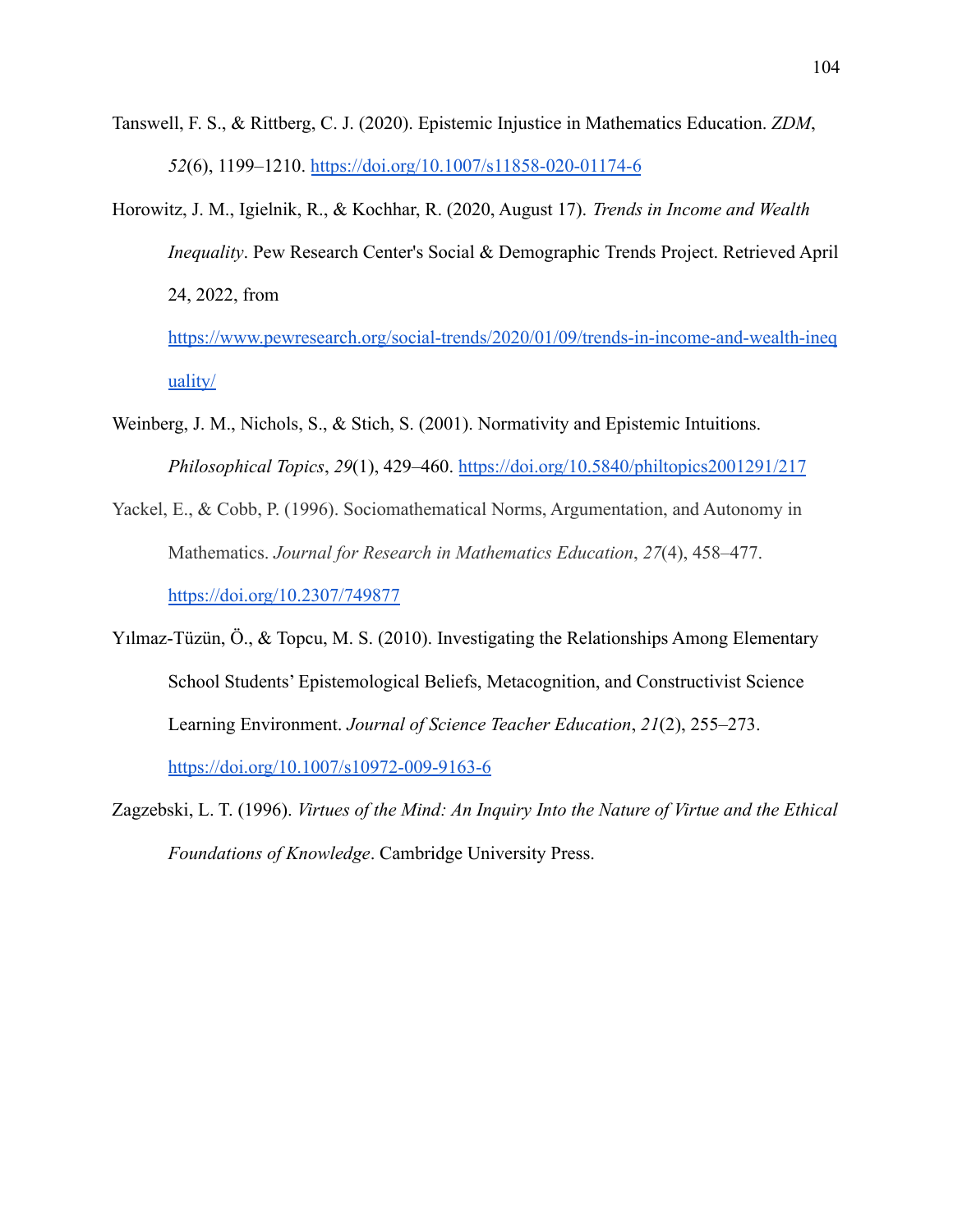## **Appendix**

## Interview Scripts

# *Interview 1 Script:*

- What high school did you attend?
	- Is the high school you attended located in the community that you spent the majority of your childhood?
		- i. \*If not, where was the community you spent the most of your childhood?
- Outside of the school setting, how can you tell which adults are good at math in your home community?
	- In what settings is mathematical ability showcased most often and prominently in your home community?
	- Can you give a specific example of an adult who you consider good at mathematics in your home community?
		- i. What instance(s) showcased this?
	- Can you give a specific example of an adult who you consider bad at mathematics in your home community?
		- i. What instance(s) showcased this?
	- What was the ultimate test of mathematical knowledge and understanding for adults in your home community?
- How could you tell which of your peers were good at mathematics in the school setting in your home community?
	- Can you give a specific example of a peer in school who you considered to be good at mathematics in your home community?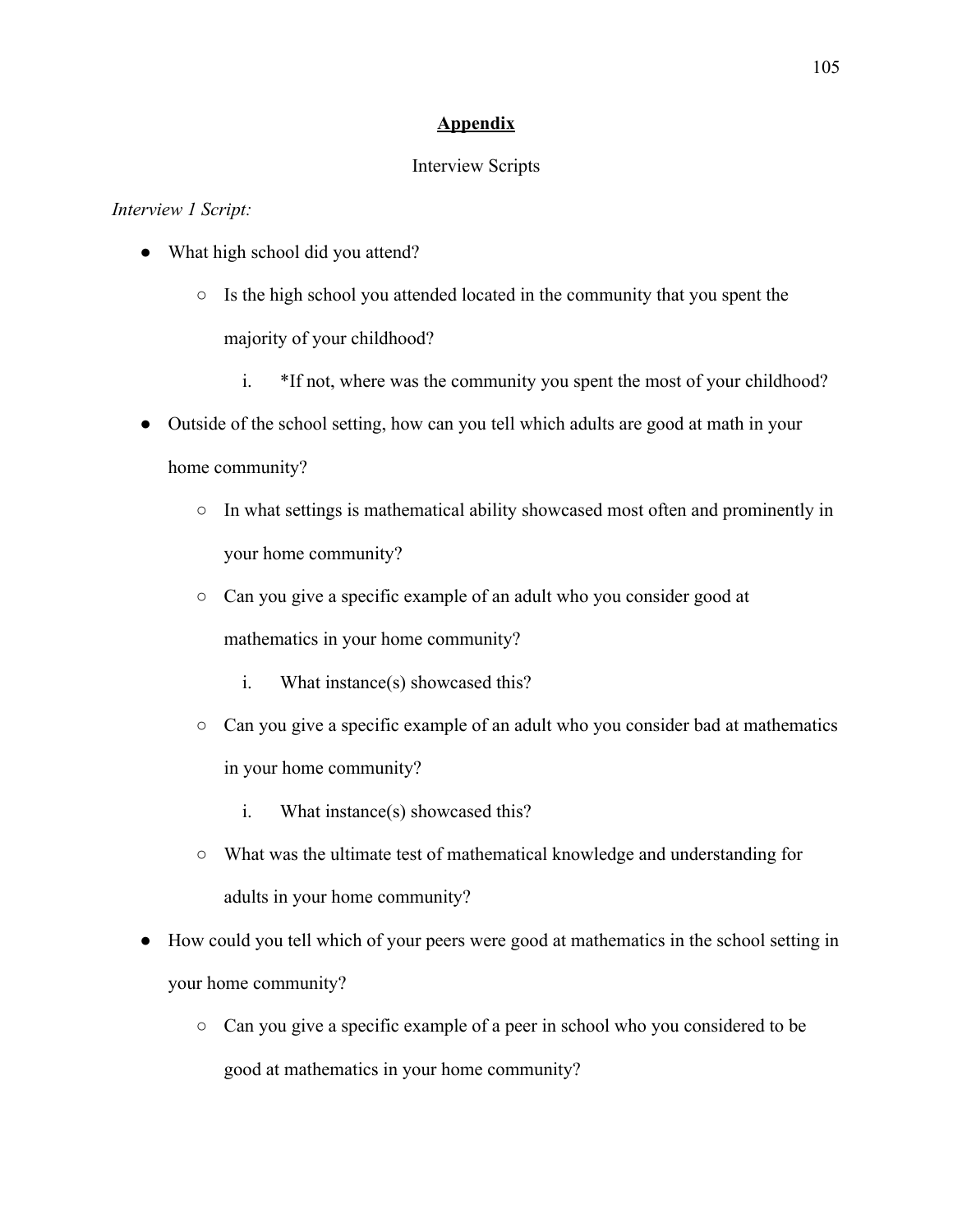- i. What instance(s) showcased this?
- Can you give a specific example of a peer who you considered to be bad at mathematics in school in your high school?
	- i. What instance(s) showcased this?
- In what situations was mathematical knowledge and understanding showcased most often and prominently in school your home community?
- What was the ultimate test of mathematical knowledge and understanding for you and your peers in the school setting in your home community?
- Outside of the school setting, how can you tell if an answer to a math-related question is correct in your home community?
	- Who or what makes this decision?
	- Can you give a specific instance of when a math-related answer was or would be considered correct outside of school in your home community?
	- Can you give a specific instance of when a math-related answer was or would be considered incorrect outside of school in your home community?
- In the school setting, how could you tell if an answer to a math-related question was correct in your community?
	- Who or what makes this decision?
	- Can you give a specific instance of when a math-related answer was or would be considered correct in the school setting?
	- Can you give a specific instance of when a math-related answer was or would be considered incorrect in the school setting?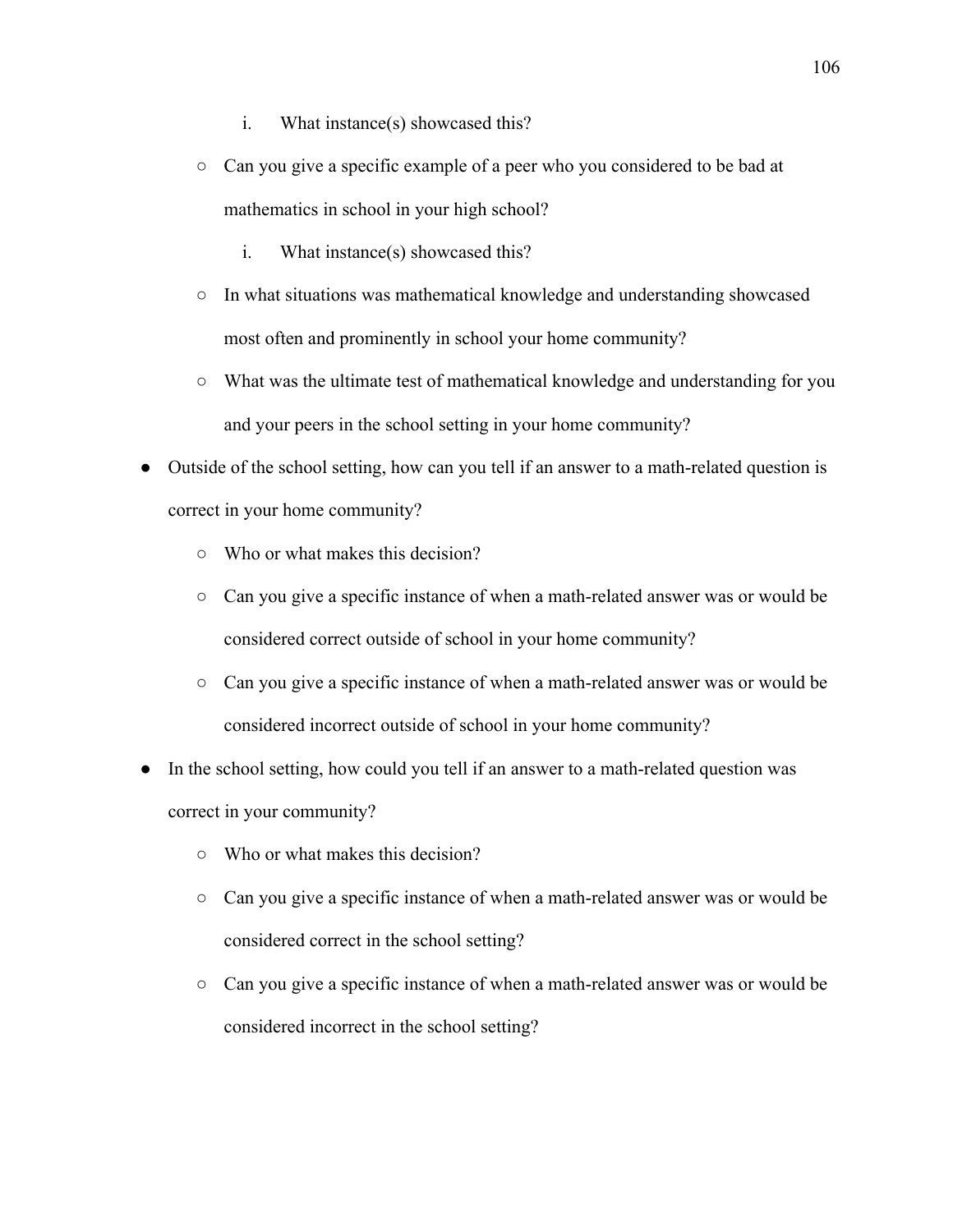- In the school setting, what did the day-to-day process of doing homework look like in your home community?
	- Did you typically work on homework alone?
		- i. Why?
	- Did you typically consult anyone for guidance?
		- i. Why?
- Outside of the school setting, to who or to what would you go if you were stuck on a math-related problem in your home community?
	- Why?
	- Can you give a specific example of this?
		- i. Was this the typical resource for such a problem for others in your community?
		- ii. \*If not, why? And what was?
- In the school setting, to who or to what would you go if you were stuck on a math-related problem in your home community?
	- Why?
	- Can you give a specific example of this?
		- i. Was this the typical resource for such a problem for others in your high school?
		- ii. \*If not, why? And what was?
- Outside of the school setting, who or what is your most trusted mathematics resource in your home community?
	- Why?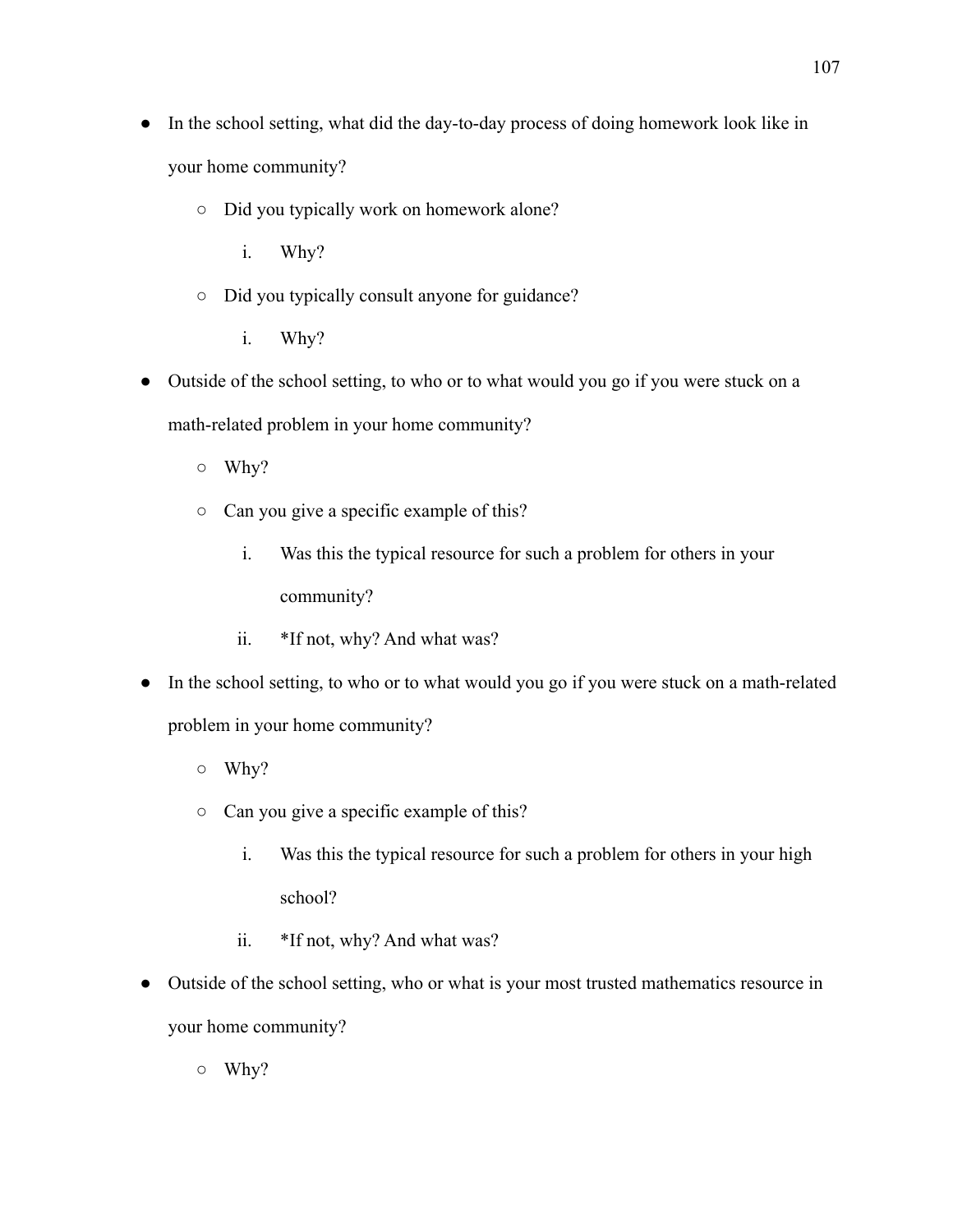- In the school setting, who or what was your most trusted mathematics resource in your home community?
	- Why?
- Outside of the school setting, when is math most valuable to people in your home community?
	- Why was that situation especially valuable? What gave it its value?
- In the school setting, when was math most valuable to you and your peers in your home community?
	- Why was that situation especially valuable? What gave it its value?
- In your home community outside of school, what is math?
	- How would you describe the role of math in your home community to someone at Miller?
- In your home community in the school setting, what is math?
	- How would you describe/conceptualize the role of math in your high school to someone Miller?

## *Interview 2 Script:*

- In this class, how can you tell which students are good at math?
	- Can you give a specific example of a peer who you consider good at mathematics in this class?
		- i. What instance(s) showcased this?
	- Can you give a specific example of a peer who you consider bad at mathematics in this class?
		- i. What instance(s) showcased this?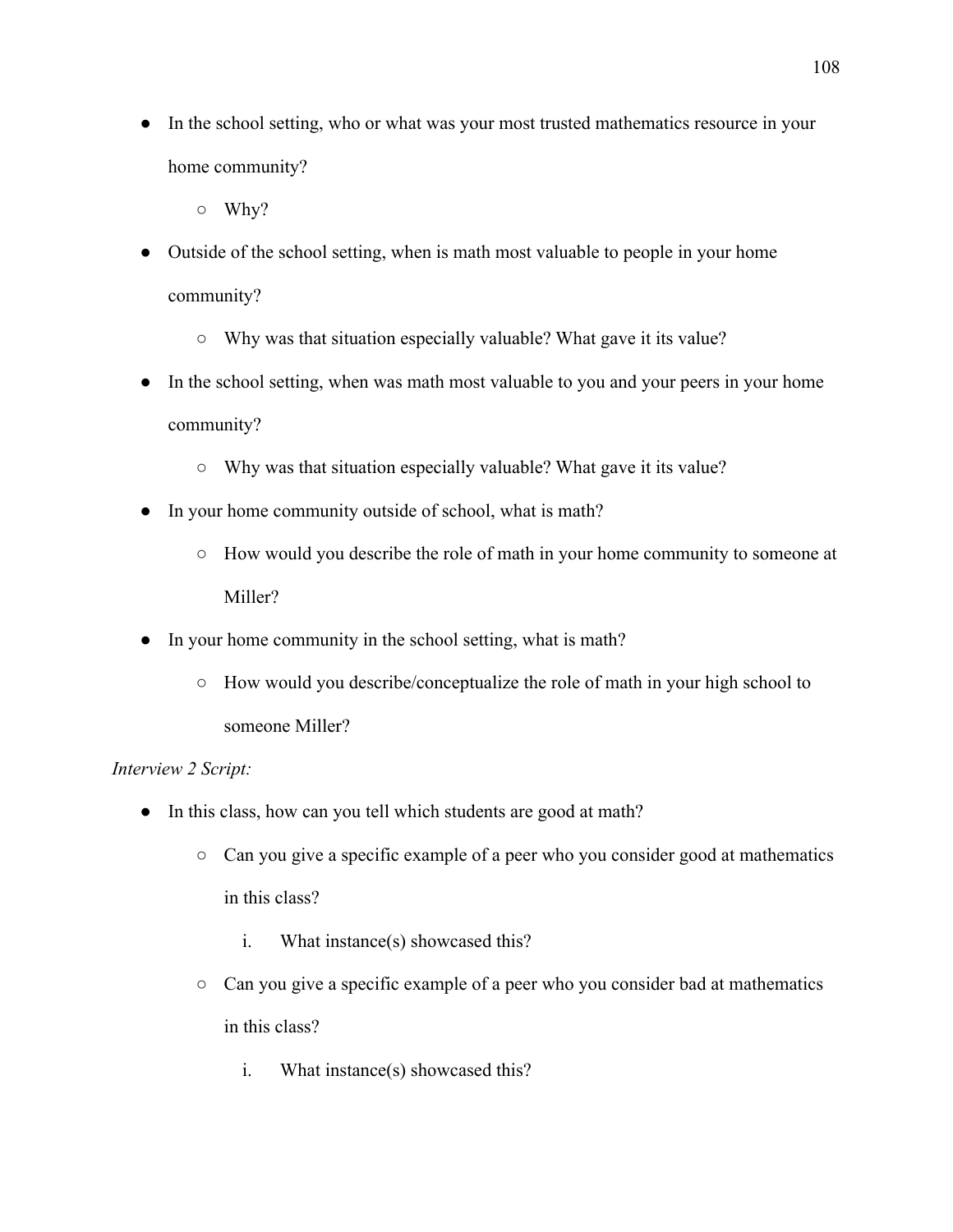- Outside of mathematics classes, how can you tell which students are good at math at Miller?
	- Can you give a specific example of a peer who you consider good at mathematics that you are not aware has taken a math class at Miller?
		- i. What instance(s) showcased this?
	- Can you give a specific example of a peer who you consider bad at mathematics that you are not aware has taken a math class at Miller?
		- i. What instance(s) showcased this?
- In this class, how can you tell if an answer to a math question is correct?
	- Who or what makes that decision?
- Outside of mathematics classes, how can you tell if an answer to a math-related question is correct at Miller?
	- Who or what makes this decision?
- In this class, what does the day-to-day process of doing homework look like?
	- Do you typically work on homework alone?
		- i. Why?
	- Do you typically consult anyone for guidance?
		- i. Why?
- Familiarity vs. Foreign
	- How familiar is the structure of class time?
	- How familiar is the structure and process of homework?
	- How familiar is the structure and type of questions on exams?
		- i. How familiar are the types of questions on hw and exams?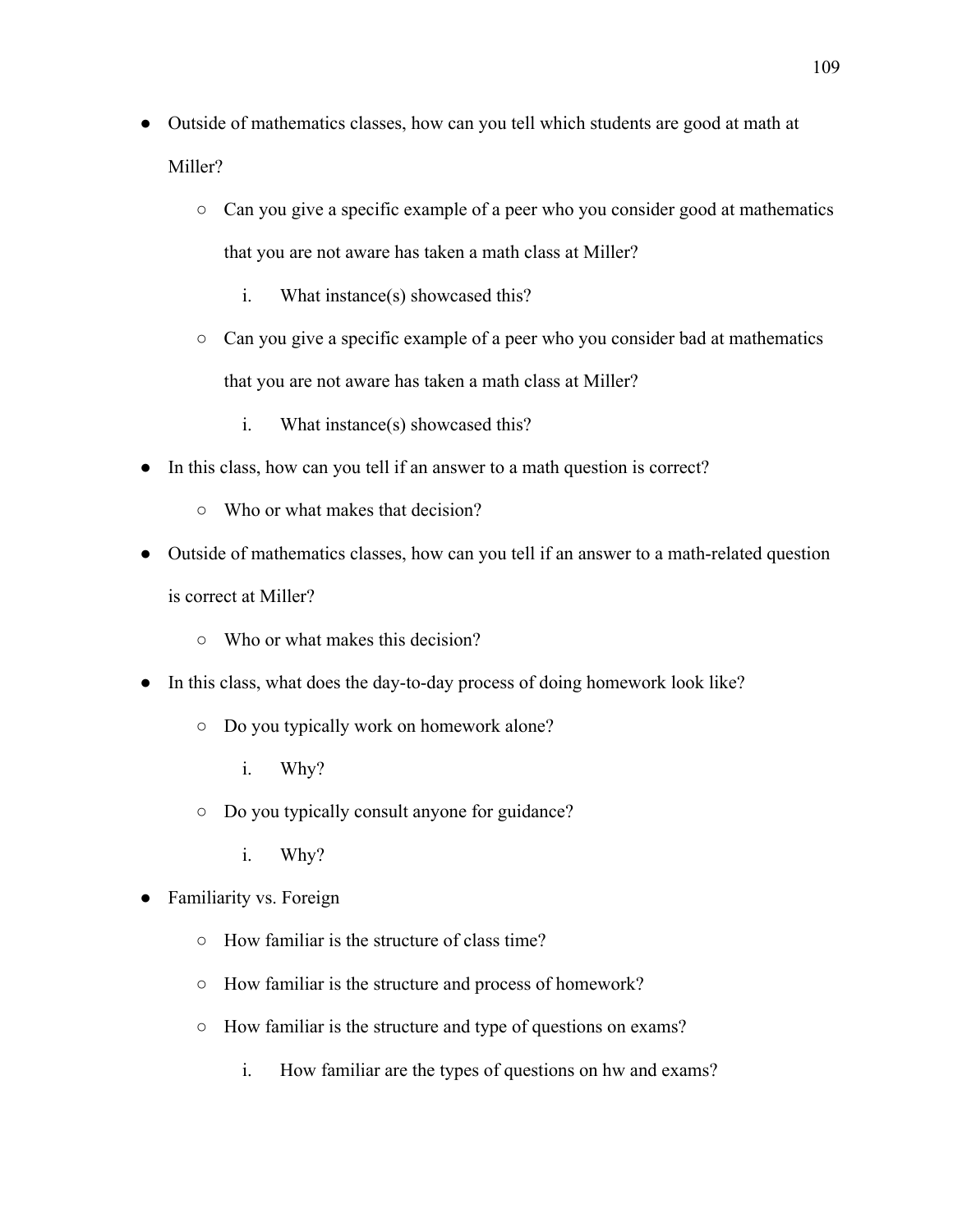- How much of your thought process (your work) are you expected to show for your answers on homework and exams?
	- i. Is it more or less than you did in high school?
- What do you think of the latex requirement?
	- i. Why does Professor Murphy do this?
- What do you think of your experience with TA hours?
- What is most familiar?
- What is least familiar?
- $\circ$
- To who or to what would you go if you are stuck on a math problem for this class?
	- Why?
- Still at Miller, to who or to what would you go if you are stuck on a math-related problem *not* for this class?
	- Why?
- For this class, who or what is your most trusted mathematics resource?
	- Why?
- Outside of mathematics classes, who or what is your most trusted mathematics resource at Miller?
	- Why?
- In the context of this class, when is math most valuable to you and your peers?
	- Why was that situation especially valuable? What gave it its value?
- Outside of mathematics classes, when is math most valuable to you and your peers at Miller?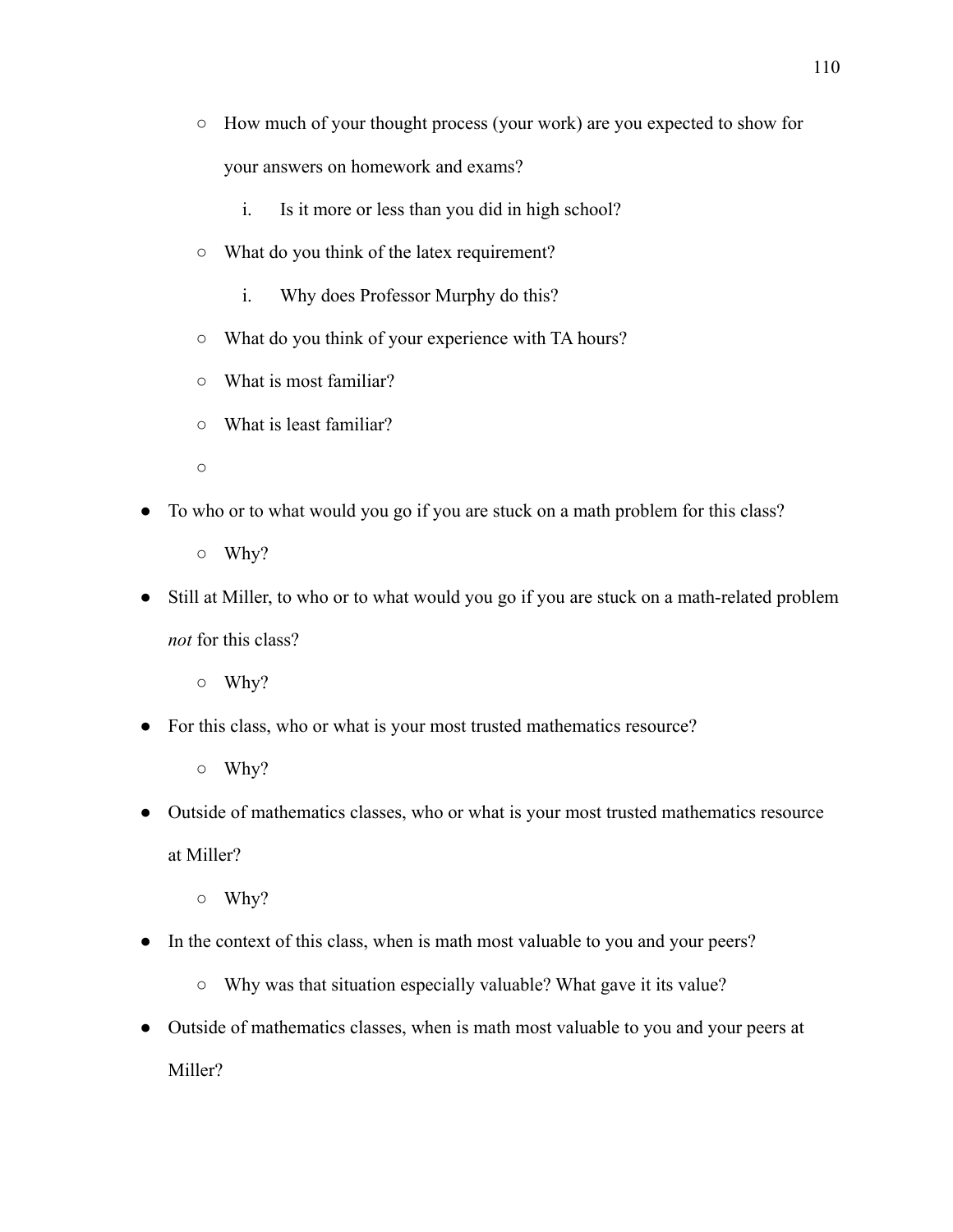- Why was that situation especially valuable? What gave it its value?
- In this class, what is math?
	- $\circ$  How would you describe/conceptualize the role of math in this class to someone back home?
- Outside of mathematics classes, what is math to the people at Miller?
	- How would you describe/conceptualize the role of math at Miller outside of mathematics classes to someone back home?

## *Interview 3 Script:*

- Why did you sign up for this course?
- Now that the class is finished, did you find the course as a whole a beneficial learning experience? Do you feel like you learned something meaningful in the course?
- Do you plan to take any more math classes at Miller?
	- If not, why?
		- How will what you learned in this course help (or not help) in future non-mathematics classes?
	- If so, which classes/what type of classes?
		- Why (or why not) do you plan to take these future math courses?
		- What do you hope to learn in these future math courses?
- Did this class affect your plan for your academic journey at Miller?
	- If so, how?
		- What new classes are you planning on taking?
		- What classes are you no longer planning on taking?
	- Or why not?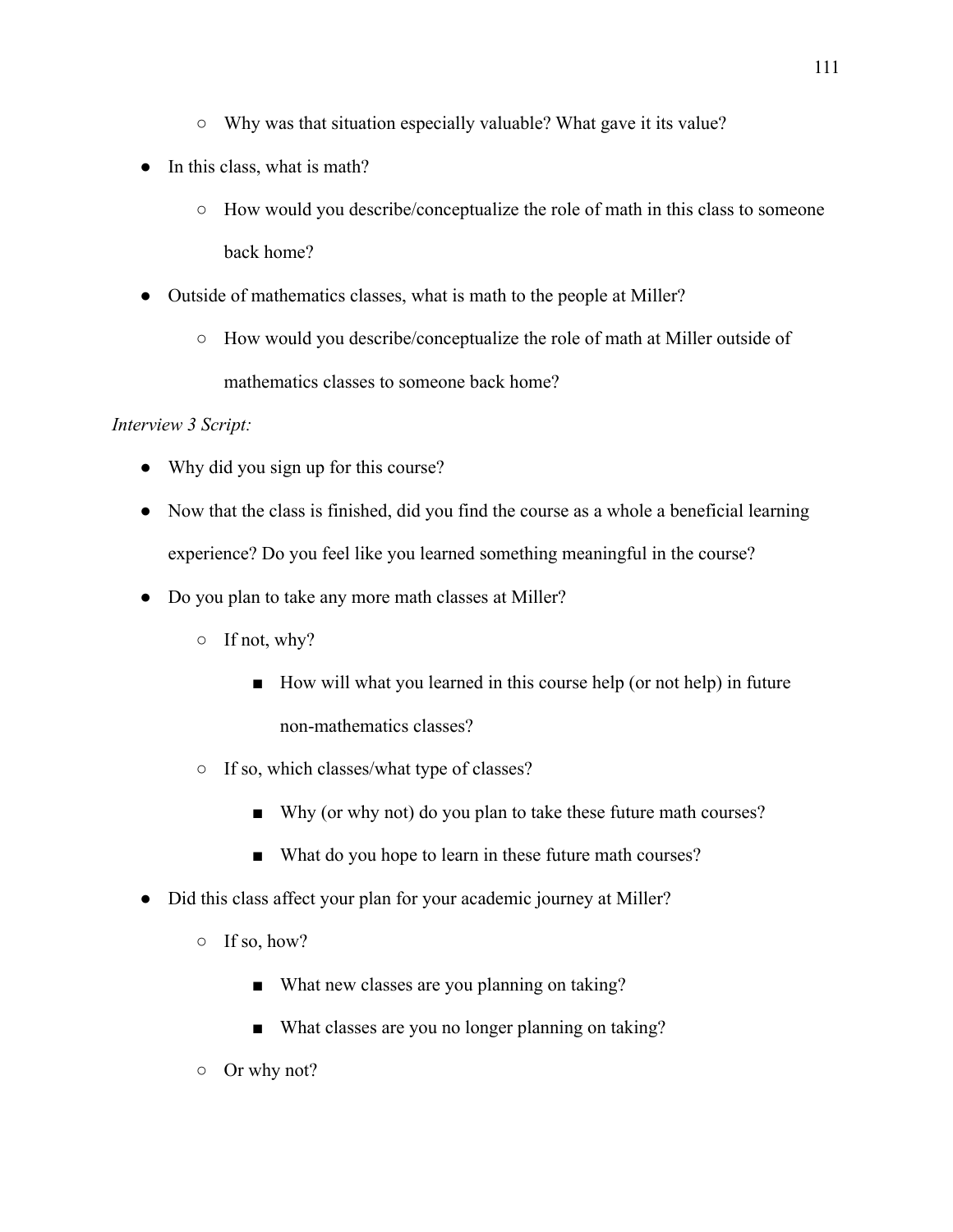- Did this class affect your plan for your career after Miller?
	- $\circ$  If so, how?
		- What new career paths did this class make you consider, if it did?
		- What career paths did this class close off to you, if it did?
	- Or why not?
- Did this class affect how you think about mathematics?
	- $\circ$  If so, how?
	- Or why not?
	- Is this similar or different to how you thought about math previously, in high school or otherwise?
- Did this class affect how you think about learning in general?
	- $\circ$  If so, how?
	- Or why not?
	- Is this similar or different to how you thought about learning previously, in high school or otherwise?
- Now that you can look back over your experience, what do you feel like you learned from this course and from Professor Murphy? What knowledge did you gain?
	- Is there anything else? (I expect needing to draw out answers)
	- How will what you learned in this course help (or not help) in future math classes?
	- How will what you learned in this course help (or not help) in future non-mathematics classes?